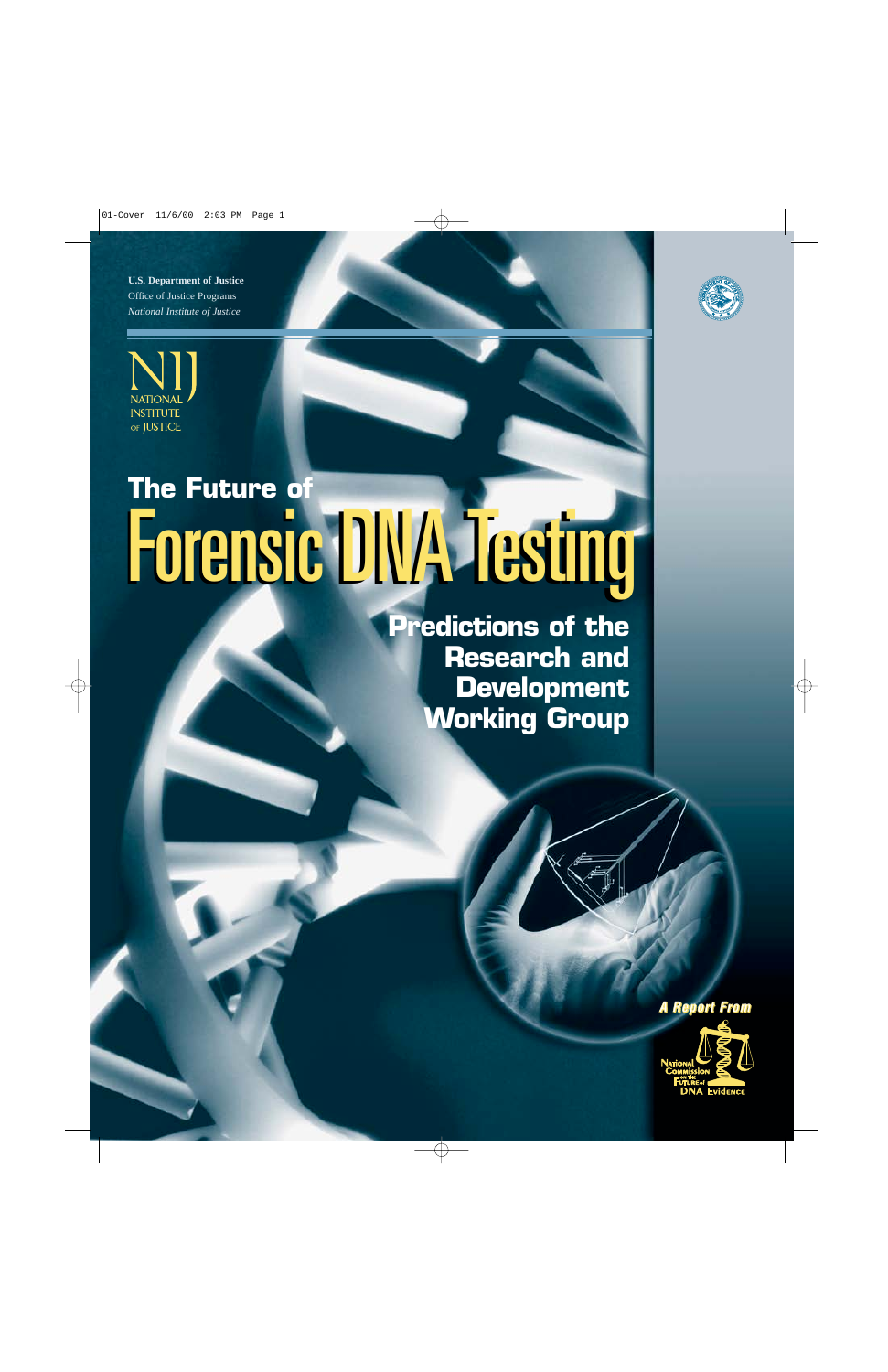**U.S. Department of Justice Office of Justice Programs** 810 Seventh Street N.W. Washington, DC 20531

> **Janet Reno** *Attorney General*

**Daniel Marcus** *Acting Associate Attorney General*

**Mary Lou Leary** *Acting Assistant Attorney General*

**Julie E. Samuels** *Acting Director, National Institute of Justice*

**Office of Justice Programs National Institute of Justice**

**World Wide Web Site World Wide Web Site** *http://www.ojp.usdoj.gov http://www.ojp.usdoj.gov/nij*

Cover photograph of DNA strand copyright © 2000 PhotoDisc, Inc. Photograph of hand and DNA microchip copyright © Sam Ogden Photography.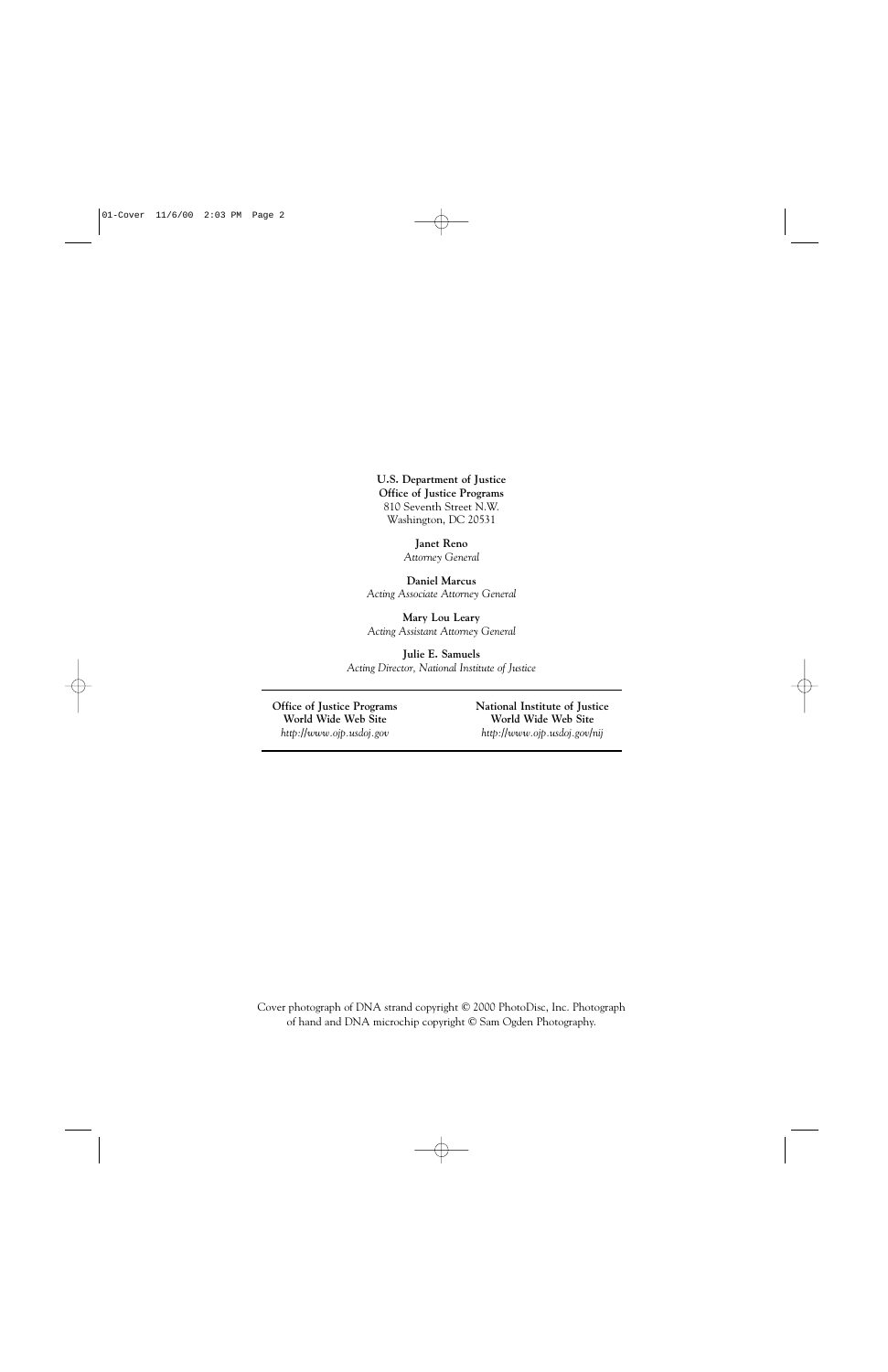# The Future of Forensic DNA Testing:

# Predictions of the Research and Development Working Group

November 2000 NCJ 183697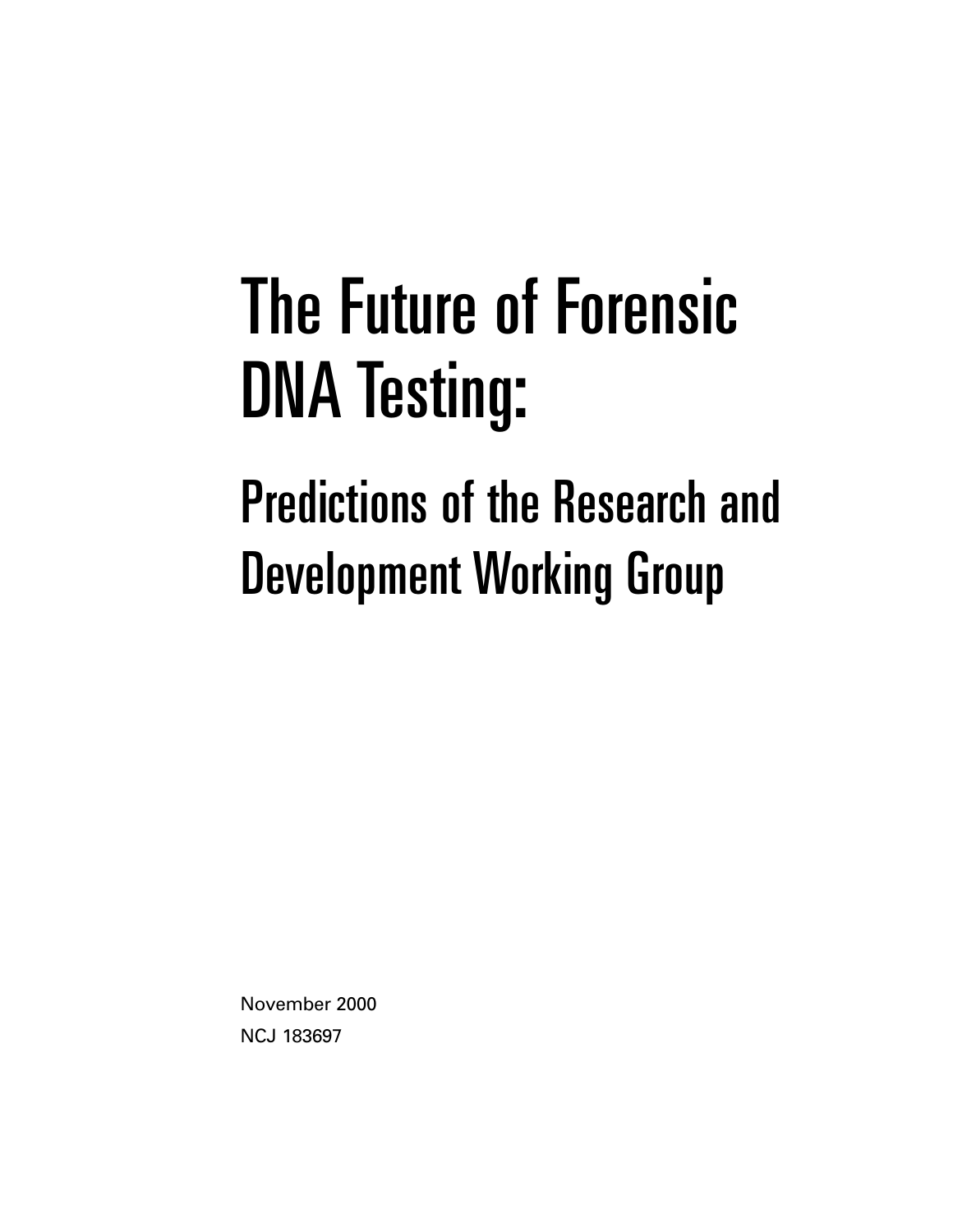

Julie E. Samuels *Acting Director National Institute of Justice*

Christopher Asplen *Executive Director National Commission on the Future of DNA Evidence*

Opinions or points of view expressed are those of the authors and do not necessarily reflect the official position of the U.S. Department of Justice.

*The National Institute of Justice is a component of the Office of Justice Programs, which also includes the Bureau of Justice Assistance, the Bureau of Justice Statistics, the Office of Juvenile Justice and Delinquency Prevention, and the Office for Victims of Crime.*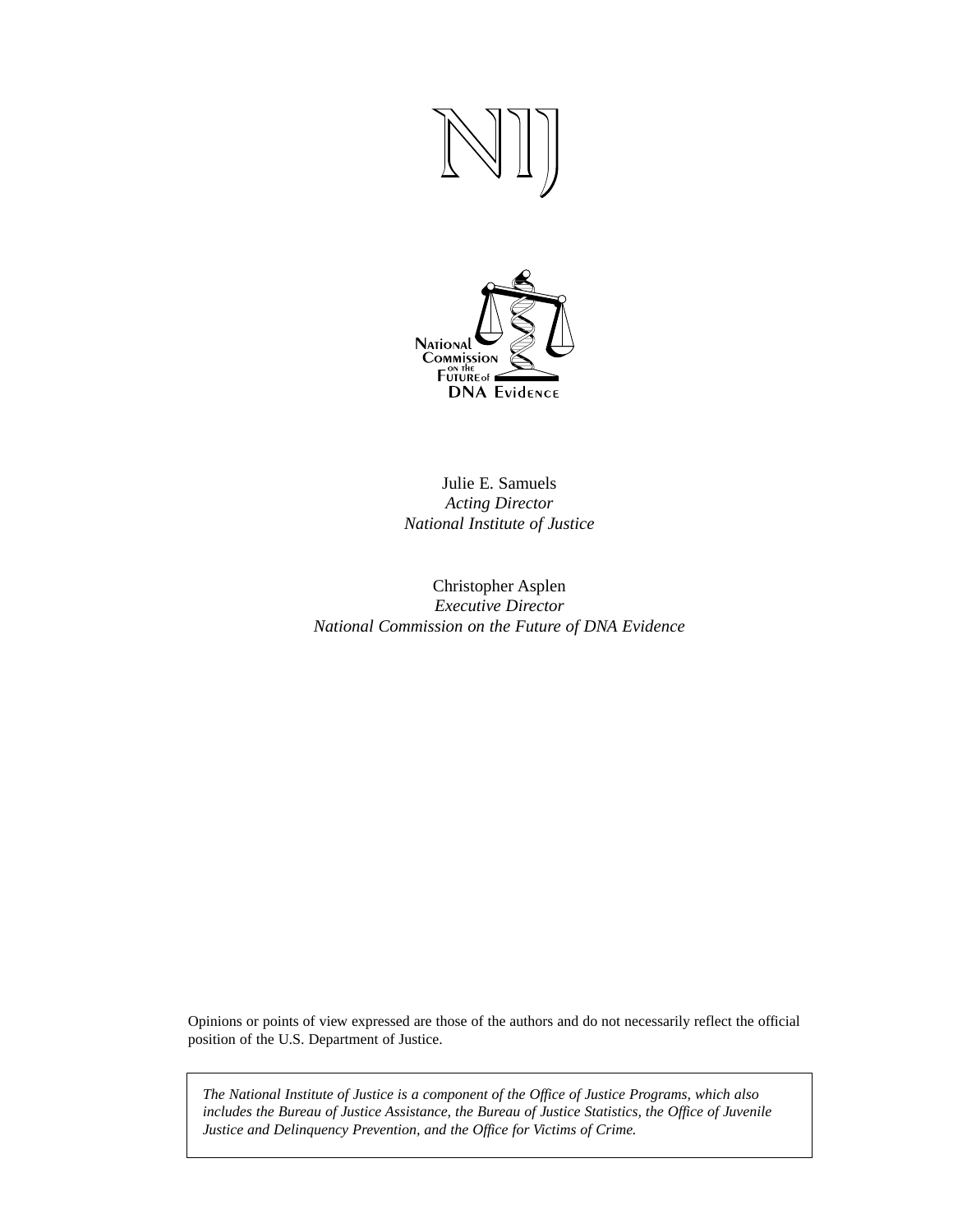# **Preface**

The Research and Development Working Group was organized following a meeting of a planning panel on November 21, 1997. Starting early in 1998, the group has had several meetings and numerous exchanges by letter, e-mail, and telephone, and has arrived at a consensus regarding most of the items in this report. When there are differences, the alternatives are given. Likewise, we have tried to present the main alternative viewpoints of practitioners and observers in the field.

The report is divided into a summary and two main sections. The first of these, "Technology, Present and Future," is in nontechnical language and intended for a general readership. The second, "Appendix, Technical Summaries," is for those who want more details. These are followed by references, a list of abbreviations and acronymns, and a glossary.

Our specific assignment is to predict as well as we can where the technology will be in 5 years and in 10 years; we have included a 2-year projection. Our object has been to foresee what will happen, rather than to attempt to influence events. Therefore, the greatest use of our report should be for planning purposes. Nevertheless, several issues with legal and social implications arose in the meetings and were sometimes discussed. We do not take a position on these issues, but we do call them to the attention of others, including the National Commission on the Future of DNA Evidence.

One topic that might have been expected has not been discussed. This is the development and maintenance of laboratory standards. This area is the specific province of the DNA Advisory Board (DAB) and the Scientific Working Group on DNA Analysis Methods (SWGDAM), and for that reason we have stayed away from the subject.

We are greatly indebted to Lisa Forman for advice and for acting as liaison with the Commission. Robin Wilson has provided help in many ways, especially in organizing meetings and records. Finally, we thank Ranajit Chakraborty for unpublished data on population short tandem repeat (STR) frequencies throughout the world, John Buckleton for data on partial matches, Mark Batzer for information on Alu elements, John Butler for information on MALDI–TOF mass spectrometry, and Michael Hammer for data on Y chromosome DNA.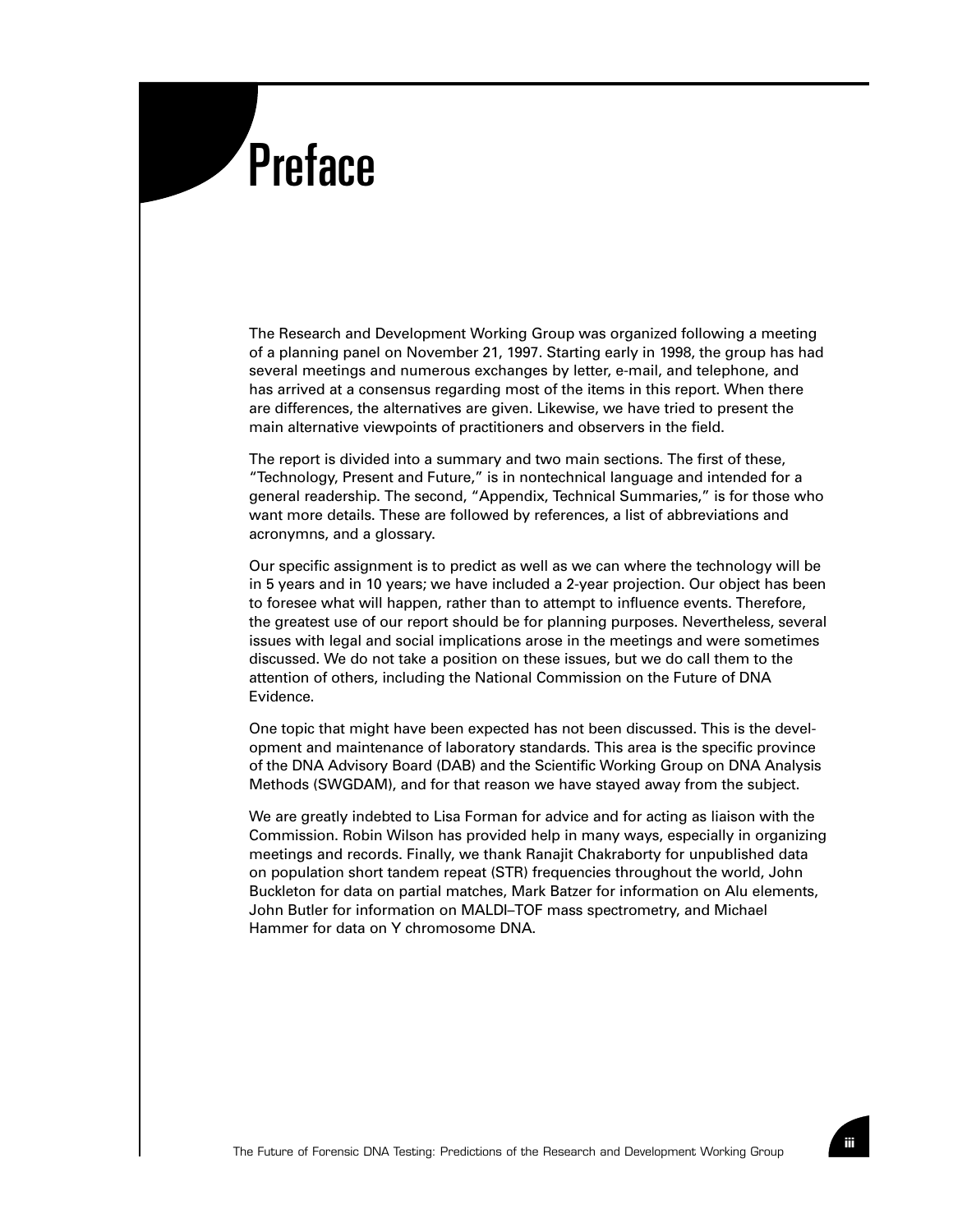# National Commission on the Future of DNA Evidence



The National Commission on the Future of DNA Evidence was created in 1998 at the request of Attorney General Janet Reno. When she read about the use of DNA to exonerate someone wrongfully convicted of rape and homicide, she became concerned that others might also have been wrongly convicted. The Attorney General then directed the National Institute of Justice (NIJ) to identify how often DNA had exonerated wrongfully convicted defendants. After extensive study, NIJ published the report *Convicted by Juries, Exonerated by Science: Case Studies in the Use of DNA Evidence to Establish Innocence After Trial,* which presents case studies of 28 inmates for whom DNA analysis was exculpatory.

On learning of the breadth and scope of the issues related to forensic DNA, the Attorney General asked NIJ to establish the Commission as a means to examine the future of DNA evidence and how the Justice Department could encourage its most effective use. The Commission was appointed by the former Director of the National Institute of Justice, Jeremy Travis, and represents the broad spectrum of the criminal justice system. Chaired by the Honorable Shirley S. Abrahamson, Chief Justice of the Wisconsin State Supreme Court, the Commission consists of representatives from the prosecution, the defense bar, law enforcement, the scientific community, the medical examiner community, academia, and victims' rights organizations.

The Commission's charge is to submit recommendations to the Attorney General that will help ensure more effective use of DNA as a crimefighting tool and foster its use throughout the entire criminal justice system. Other focal areas for the Commission's consideration include crime scene investigation and evidence collection, laboratory funding, legal issues, and research and development. The Commission's working groups, consisting of Commissioners and other non-Commission experts, research and examine various topics and report back to the Commission. The working group reports are submitted to the full Commission for approval, amendment, or further discussion and provide the Commission background for its recommendations to the Attorney General.

By nature of its representative composition and its use of numerous working groups, the Commission receives valuable input from all areas of the criminal justice system. The broad scope of that input enables the Commission to develop recommendations that both maximize the investigative value of the technology and address the issues raised by the application of a powerful technology.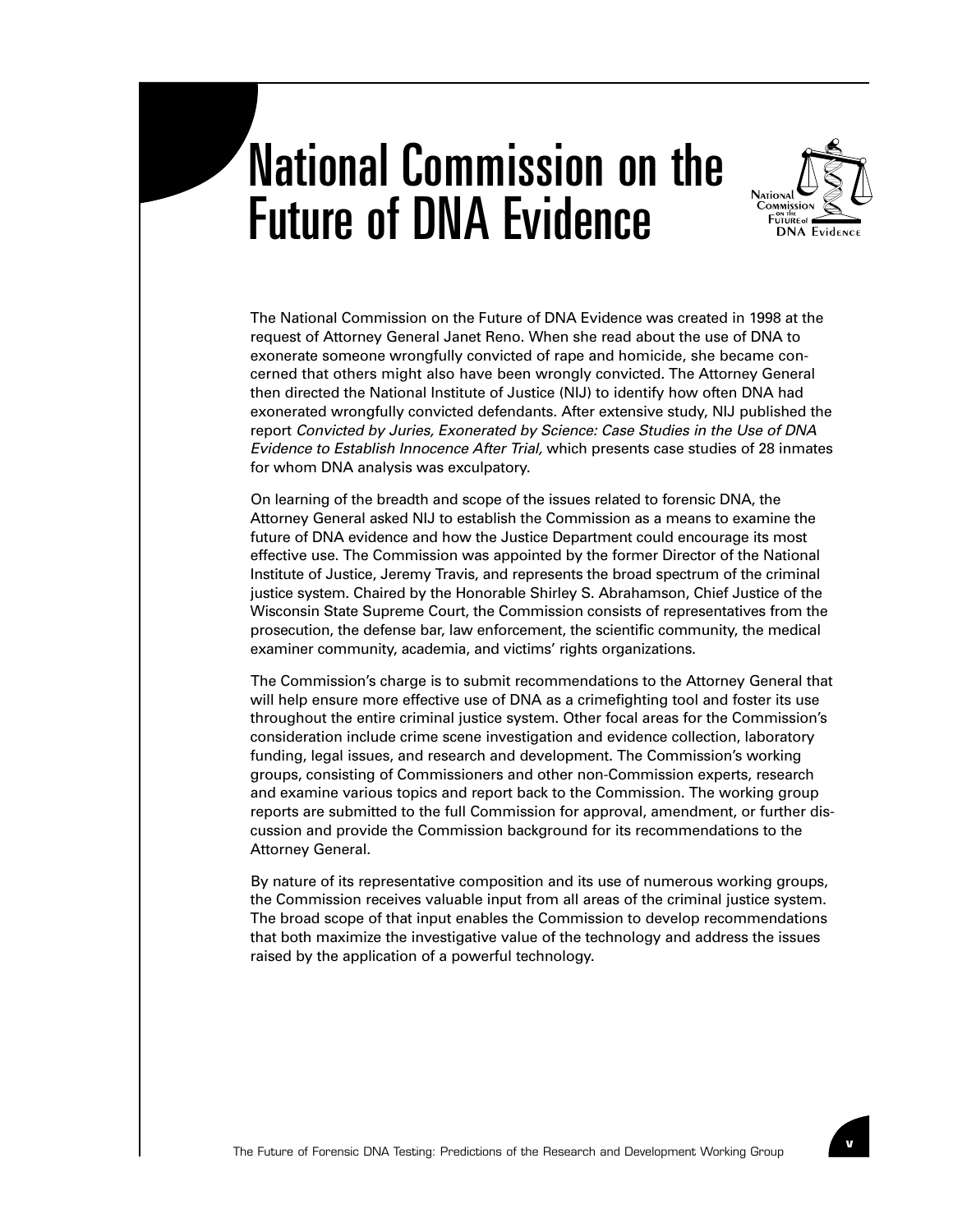# **Commission Members**

#### **Chair**

The Honorable Shirley S. Abrahamson Chief Justice Wisconsin Supreme Court

#### **Members**

Dwight Adams Section Chief Scientific Analysis Federal Bureau of Investigation

Jan S. Bashinski Chief Bureau of Forensic Services California Department of **Justice** 

George W. Clarke Deputy District Attorney San Diego, California

James F. Crow Professor Department of Genetics University of Wisconsin

Lloyd N. Cutler Wilmer, Cutler & Pickering Washington, D.C.

Joseph H. Davis Former Director Miami-Dade Medical Examiner Department

Paul B. Ferrara **Director** Division of Forensic **Sciences** Commonwealth of Virginia

Norman Gahn Assistant District Attorney Milwaukee County Wisconsin

Terrance W. Gainer Executive Assistant Chief Metropolitan Police **Department** Washington D.C.

Terry G. Hillard Superintendent of Police Chicago Police Department

Aaron D. Kennard **Sheriff** Salt Lake County, Utah

Philip Reilly President and CEO Shriver Center for Mental Retardation Harvard University

Ronald S. Reinstein Associate Presiding Judge Superior Court of Arizona Maricopa County

Darrell L. Sanders Chief of Police Frankfort, Illinois

Barry C. Scheck Professor Cardozo Law School New York, New York

Kurt L. Schmoke Mayor Baltimore, Maryland Michael Smith Professor University of Wisconsin Law School

Jeffrey E. Thoma Public Defender Mendocino County, California

Kathryn M. Turman **Director** Office for Victims of Crime U.S. Department of Justice

William Webster Milbank, Tweed, Hadley & **McCloy** Washington, D.C.

James R. Wooley Assistant U.S. Attorney Cleveland, Ohio

#### **Commission Staff**

Christopher H. Asplen, AUSA Executive Director

Lisa Forman, Ph.D. Deputy Director

Robin S. Wilson Executive Assistant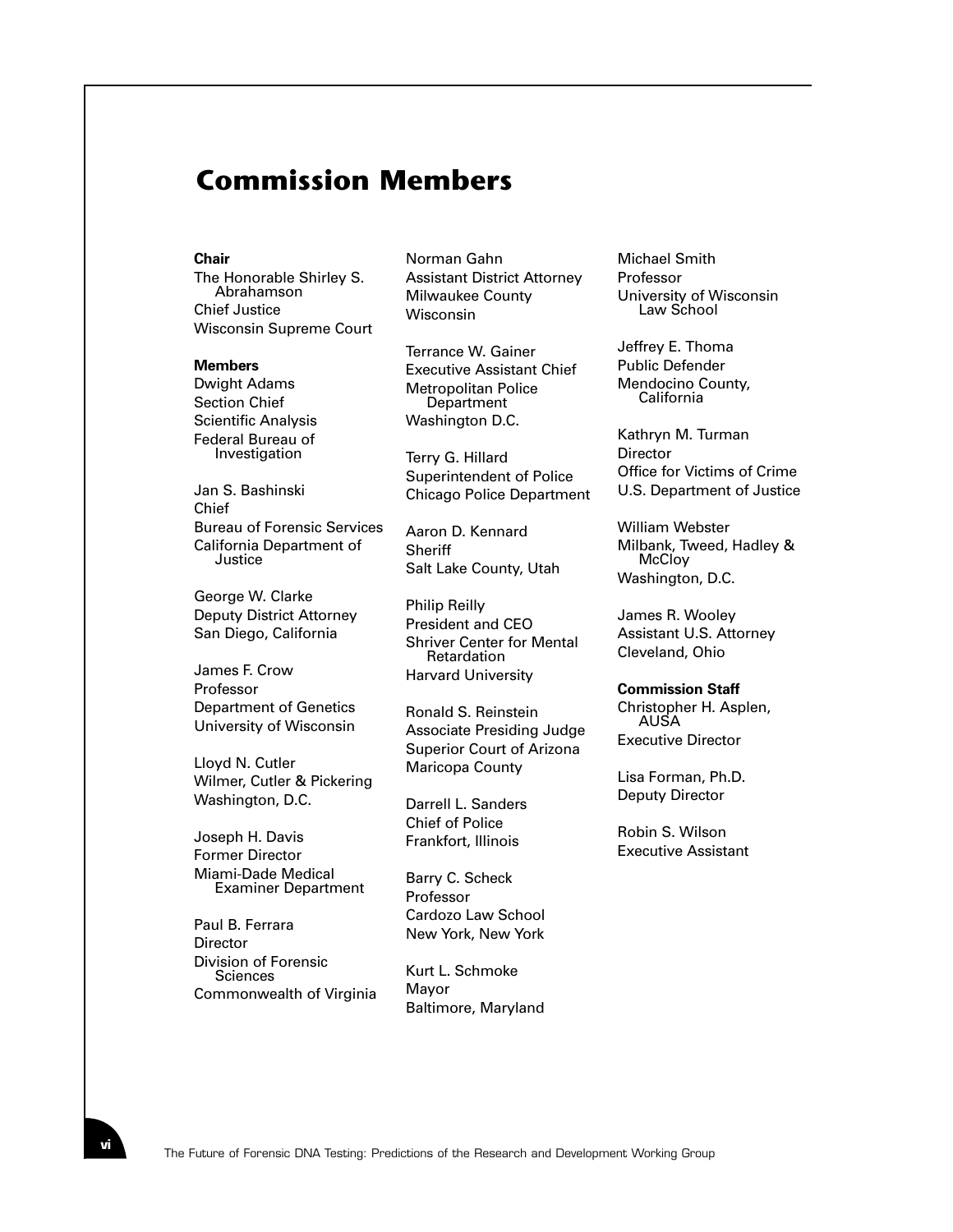#### **Research and Development Working Group Members**

#### **Chair**

James F. Crow Professor Department of Genetics University of Wisconsin

#### **Members**

Bruce Budowle Program Manager, DNA Research Forensic Science Research and Training Center FBI Academy Quantico, Virginia

Henry A. Erlich Director, Department of Human Genetics Roche Molecular Systems, Inc. Alameda, California

Joshua Lederberg Rockefeller University New York, New York

Dennis J. Reeder DNA Technologies Group Biotechnology Division National Institute of Standards and **Technology** Gaithersburg, Maryland

James W. Schumm Chief Scientist The Bode Technology Group, Inc. Springfield, Virginia

Elizabeth T. Thompson Department of Statistics University of Washington Seattle, Washington

P. Sean Walsh Genometrix The Woodlands, Texas

Bruce S. Weir William Neal Reynolds Professor of Statistics and Genetics Department of Statistics North Carolina State **University** Raleigh, North Carolina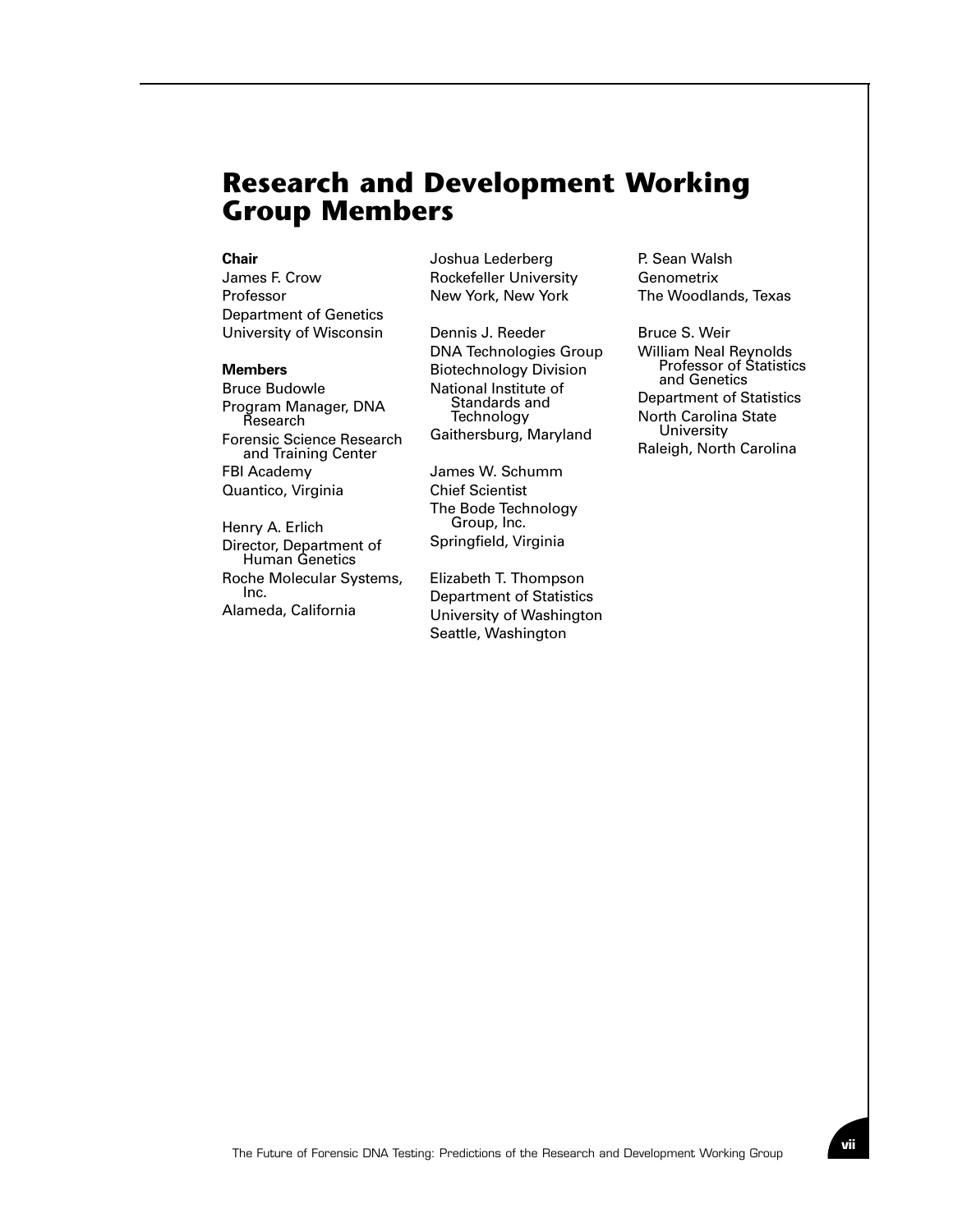# Contents

| National Commission on the Future of DNA Evidence              |  |  |  |  |
|----------------------------------------------------------------|--|--|--|--|
|                                                                |  |  |  |  |
|                                                                |  |  |  |  |
|                                                                |  |  |  |  |
|                                                                |  |  |  |  |
|                                                                |  |  |  |  |
|                                                                |  |  |  |  |
|                                                                |  |  |  |  |
|                                                                |  |  |  |  |
|                                                                |  |  |  |  |
|                                                                |  |  |  |  |
|                                                                |  |  |  |  |
|                                                                |  |  |  |  |
|                                                                |  |  |  |  |
|                                                                |  |  |  |  |
| 7. Statistical and Population Considerations  20               |  |  |  |  |
|                                                                |  |  |  |  |
|                                                                |  |  |  |  |
| d. Individualization ("Uniqueness")  25                        |  |  |  |  |
| e. Suspect Identified by Database Search  26                   |  |  |  |  |
| f.                                                             |  |  |  |  |
|                                                                |  |  |  |  |
|                                                                |  |  |  |  |
|                                                                |  |  |  |  |
| d. Summarizing Charts: Chronological Projections of Technology |  |  |  |  |
|                                                                |  |  |  |  |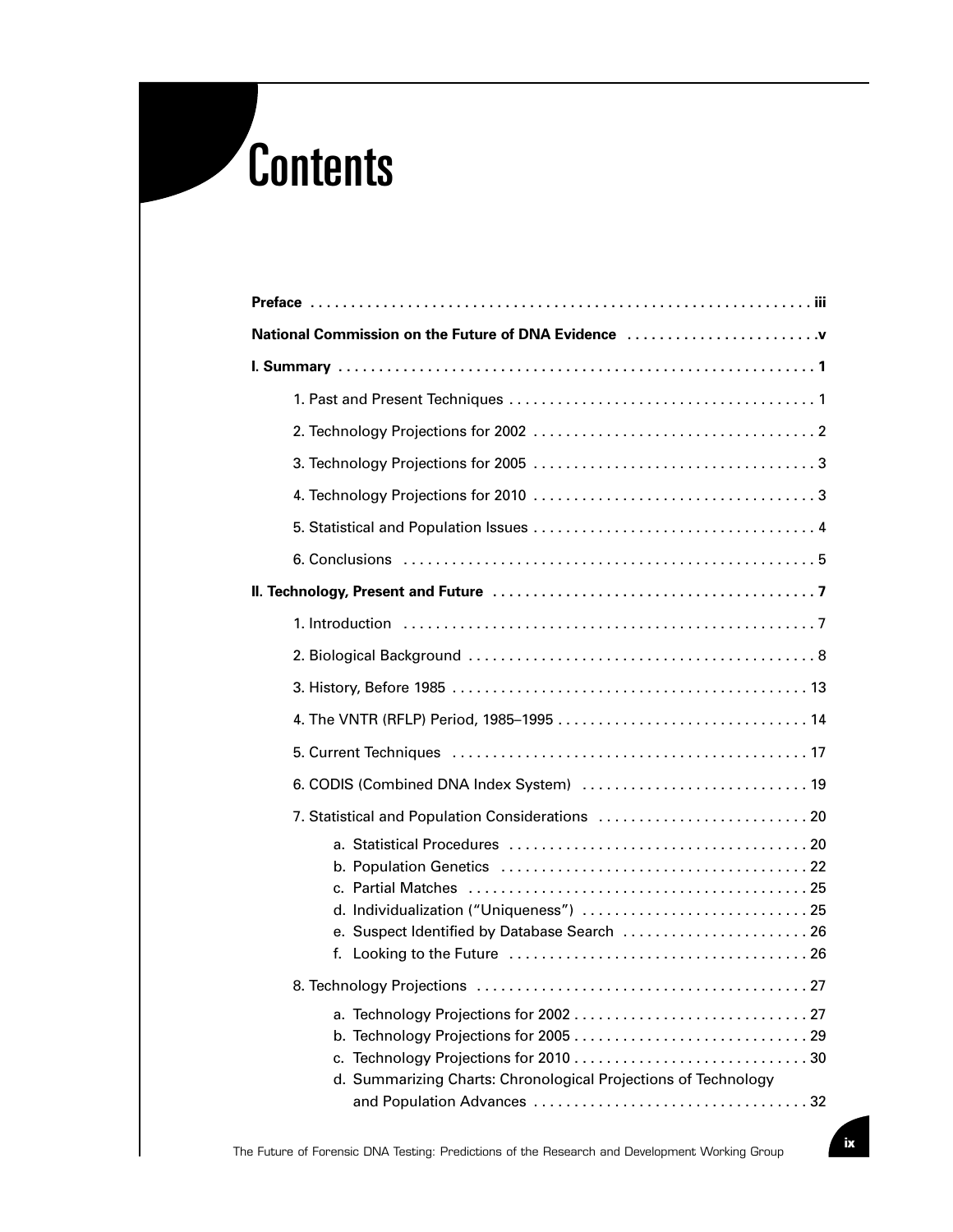| A1. Genetic Markers Based on Repeat Sequences                                                   |  |  |  |  |
|-------------------------------------------------------------------------------------------------|--|--|--|--|
| a. Variable Number of Tandem Repeats (VNTRs) 37                                                 |  |  |  |  |
| A2. Genetic Markers Based on Nucleotide Site Polymorphisms  43                                  |  |  |  |  |
| a. Single Nucleotide Polymorphisms (SNPs)  43<br>d. Alu Sequences (Insertion Polymorphisms)  45 |  |  |  |  |
|                                                                                                 |  |  |  |  |
| a. Mitochondrial DNA (mtDNA)  46                                                                |  |  |  |  |
| A4. Separation, Detection, and Amplification of DNA  50                                         |  |  |  |  |
| c. Polymerase Chain Reaction (PCR)  51<br>f. Miniaturization and Chip Technologies  53          |  |  |  |  |
|                                                                                                 |  |  |  |  |
|                                                                                                 |  |  |  |  |
| e. Inferring Group or Traits From a DNA Sample  60                                              |  |  |  |  |
|                                                                                                 |  |  |  |  |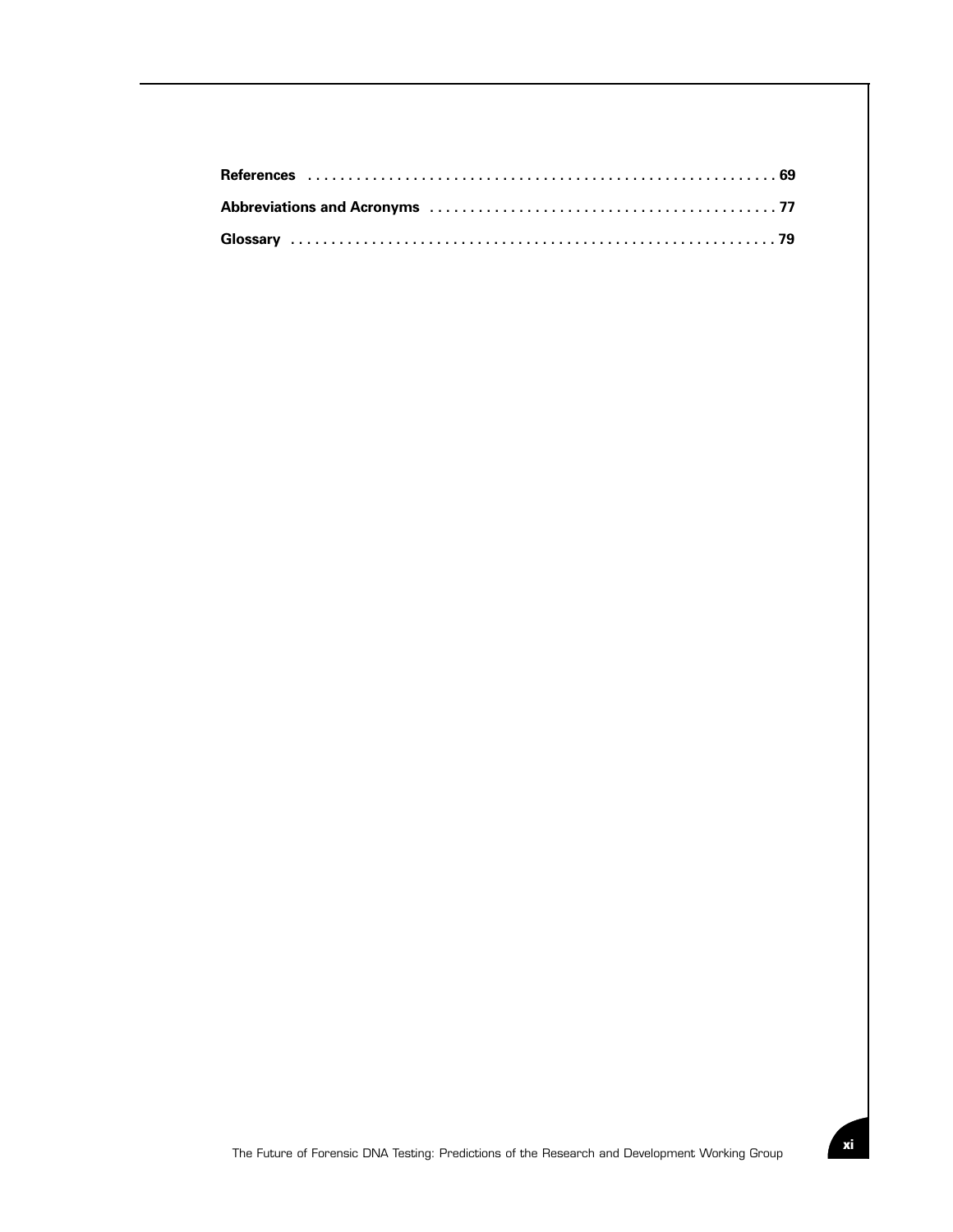# **Summary**

The principal assignment given to the Research and Development Working Group was to identify the technical advances in the forthcoming decade and to assess the expected impact of these on forensic DNA (deoxyribonucleic acid) analysis.

### **1. Past and Present Techniques**

Progress in forensic analysis was slow until recently, but since 1985 more powerful techniques have increased explosively. The first useful marker system, the ABO blood groups, was discovered in 1900. The second, the MN groups, came a quarter century later. By the 1960s, there were 17 blood group systems known, but not all were useful for forensics, and in the 1970s a few serum proteins and enzymes were added. By the 1980s, some 100 protein polymorphisms were known but most were not generally useful for forensics.

The year 1985 brought a major breakthrough. VNTRs (variable number of tandem repeats) showed much greater variability among people than previous systems and immediately began to be used for forensic studies. They are still used, but are rapidly being replaced by STRs (short tandem repeats).

The great variability of DNA polymorphisms has made it possible to offer strong support for concluding that DNA from a suspect and from the crime scene are from the same person. Prior to this period, it was possible to exclude a suspect, but evidence for inclusion was weaker than it is now because the probability of a coincidental match was larger. DNA polymorphisms brought an enormous change. Evidence that two DNA samples are from the same person is still probabilistic rather than certain. But with today's battery of genetic markers, the likelihood that two matching profiles came from the same person approaches certainty.

Although the evidence that two samples came from the same person is statistical, the conclusion that they came from different persons is certain (assuming no human or technical errors). As a result of DNA testing, more than 70 persons previously convicted of capital crimes and frequently having served long prison terms have been exonerated. And there are everyday exculpations, since about a quarter of analyses lead to exclusions.

VNTRs are DNA regions in which a short sequence, usually 8 to 35 bases in length, is repeated in tandem 100 or more times. The exact number of repeats differs considerably from one person to another, so this provides an enormous amount of variability. The number of length-types that can be reliably distinguished is typically 20 to 30 per chromosomal locus. With 5 or 6 loci, the number of combinations is enormous and the probability of a random person's profile matching that of a suspect can be 1 in 100 billion or less.

STRs have a number of advantages compared to VNTRs. The most important is that, because of their smaller size, their DNA can be amplified by PCR (polymerase chain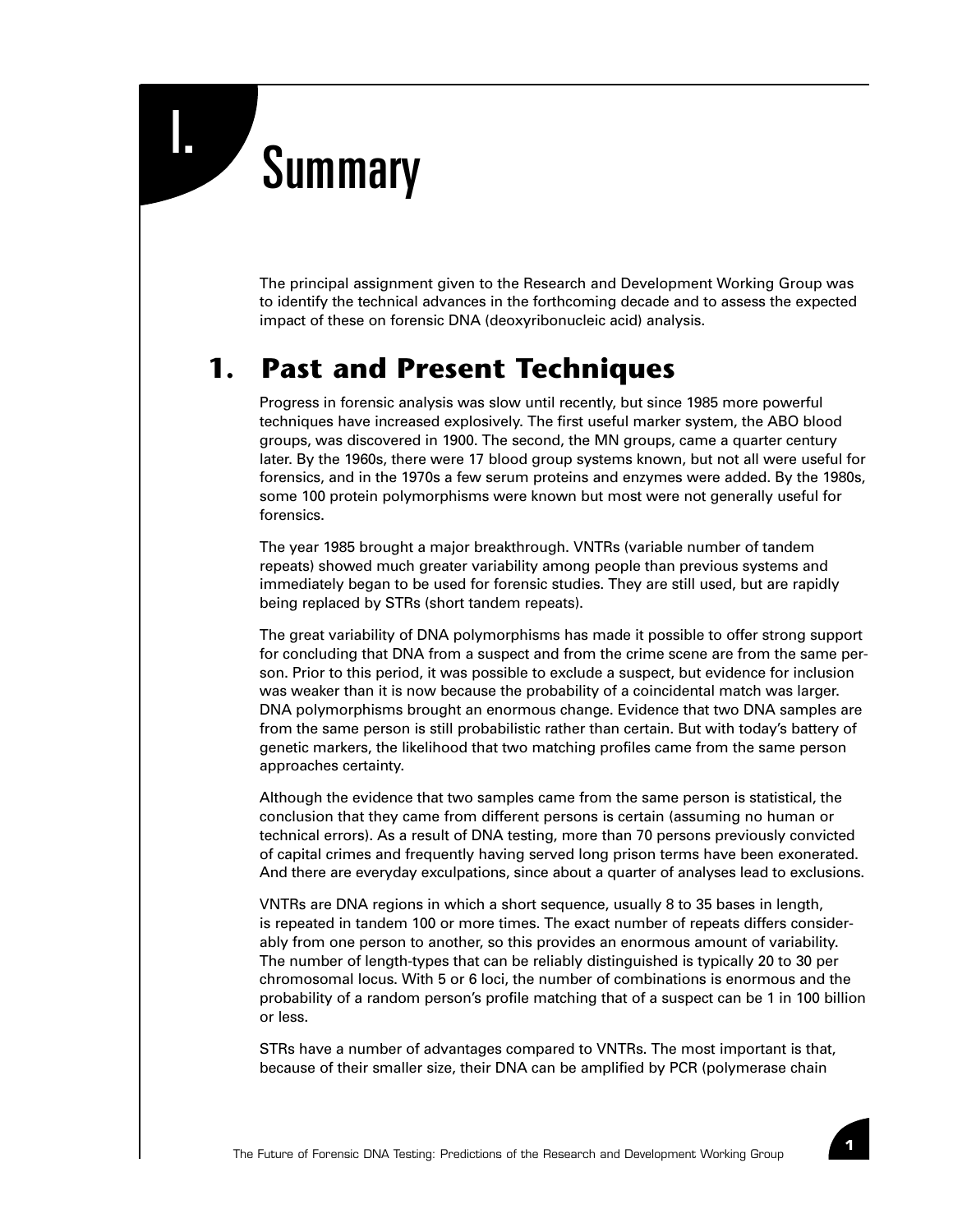reaction). This is a procedure whereby a chosen region of DNA can be amplified by a process, much like that which occurs normally when DNA copies itself in a cell, which produces almost any desired amount. This means that DNA from a trace sample, such as that from a cigarette or the saliva on a postage stamp, can be increased to an amount that can be readily analyzed. The interpretation of STRs is usually less ambiguous than that of VNTRs and the process is more rapid—days instead of weeks. It also lends itself to automation, and kits are now available in which 16 loci can be analyzed simultaneously.

The Federal Bureau of Investigation (FBI) has chosen 13 STR loci to serve as core loci for the Combined DNA Index System (CODIS), the intention being that all forensic laboratories be equipped to handle these 13. Laboratories may, and usually do, have the capability of dealing with other loci as well.

In addition there are other systems. Single nucleotide polymorphisms (SNPs) detect changes in a single base of the DNA. There are millions of these per individual, so the opportunities for further exploitation are almost unlimited. They are widely used in the study of medical genetics and human evolution. A forensic example is HLA-DQA1. This has been used for some time and is still available. It is well known and quickly applied. It has been particularly useful for promptly clearing those suspects whose DNA does not match the evidence sample, thereby saving time and expense and avoiding unnecessary anguish. A wrongly accused innocent person has about a 95 percent chance of being cleared. Combining this with five other loci of the polymarker system, this probability is raised to 99.9 percent. SNPs usually have only two alleles.

Mitochondrial DNA (mtDNA) is found in the mitochondria, which are tiny organelles in the cell, not associated with the nuclear chromosomes. They are transmitted by the egg, but not by the sperm. Therefore, mtDNA is particularly useful in the study of people related through the female line. It is also particularly useful for another reason: Since there are numerous mitochondria per cell, a much smaller amount of DNA can be analyzed than if it were chromosomal DNA, for example, DNA in a shed hair. Alternatively, the Y chromosome is transmitted from father to all his sons, so DNA on the Y chromosome can be used to trace the male lineage. Y markers are particularly useful in resolving DNA from different males, as with sexual assault mixtures.

CODIS is a national database and searching mechanism, which now utilizes the 13 core STR loci. The purpose is to identify potential suspects. To do this, the FBI facilitates cooperation and comparison between laboratories. More than 100 laboratories have now installed the CODIS system. By the end of 2000, approximately 300,000 STR profiles from convicted felons will be on file. The database for STRs is much smaller, but is being rapidly expanded.

We now turn to projections for the decade ahead. We emphasize, however, that although improvements are sure to come, the current methods are reliable and valid.

## **2. Technology Projections for 2002**

In this period the shift from VNTRs to the CODIS 13 core STR loci will continue. By 2002, many laboratories will have the capability of studying additional loci so that data for 20 or more loci will be available for purposes other than databasing. We expect increasing use of mtDNA for analysis of DNA that is degraded or present in very limited amounts, and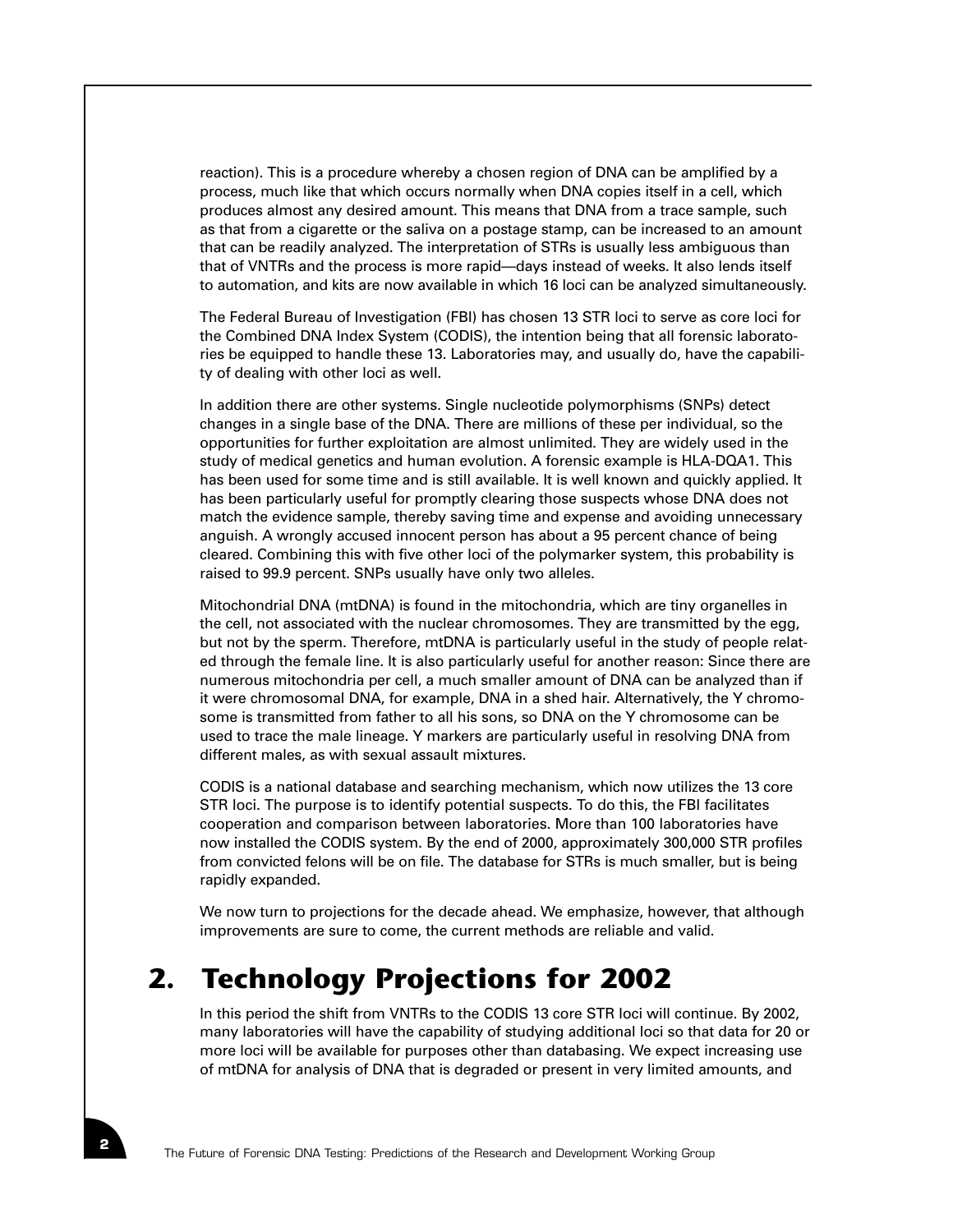for tracing relatives. Numerous Y chromosome markers, both SNPs and STRs, will be available. Additional markers will be found as an outcome of the Human Genome Project, which by this time will be near completion. The population databases for various population groups collated by the FBI are now available electronically, and more data should be readily available within the next 2 years.

We can also expect improvements in collection and purification techniques. Automation will make the process more efficient and rapid, and we expect interpretative software for analysis of complex problems, such as mixtures. There also is progress toward miniaturization, using a combination of chip technology and molecular genetics. Portable, handheld systems are now working in laboratory experiments; how soon these will be available for routine use is not clear.

We also expect an increasing amount of re-examination of cases in which the conviction was based on evidence other than DNA.

#### **3. Technology Projections for 2005**

By 2005, the CODIS database should be well established, with more than 1 million convicted felon profiles on file (assuming current funding levels continue). Interstate comparisons will be commonplace and international comparisons increasingly feasible, since 8 of the 10 STRs in the British offender database are included in the 13 core STR loci. Greater automation and higher throughput approaches will help reduce the backlog.

Formats that can analyze multiple STR loci in miniaturized, mobile instruments are promised and should be available by this time. We also expect improved sampling and storage techniques. Research in the human genome and clinical research will produce many more markers, some of which will be used to supplement the existing procedures. We also expect integration of computers and internet with analytical techniques to permit direct transmission of test data between laboratories.

## **4. Technology Projections for 2010**

Of course, the farther we peer into the future, the cloudier is our vision. Nevertheless, we expect that, although better procedures will undoubtedly have been developed, the 13 core STR loci will still be the standard currency. The reason is that changing systems is expensive and inefficient, and a system that is in place and working well is likely to be continued.

There may be some transition to new technologies, mainly to supplement the standard STRs. SNPs will be widely used in medical and agricultural research, so there will be many opportunities to carry these over for forensic purposes. We therefore envisage additions to the STR loci for some casework.

Within 10 years we expect portable, miniaturized instrumentation that will provide analysis at the crime scene with computer-linked remote analysis. This should permit rapid identification and, in particular, quick elimination of innocent suspects.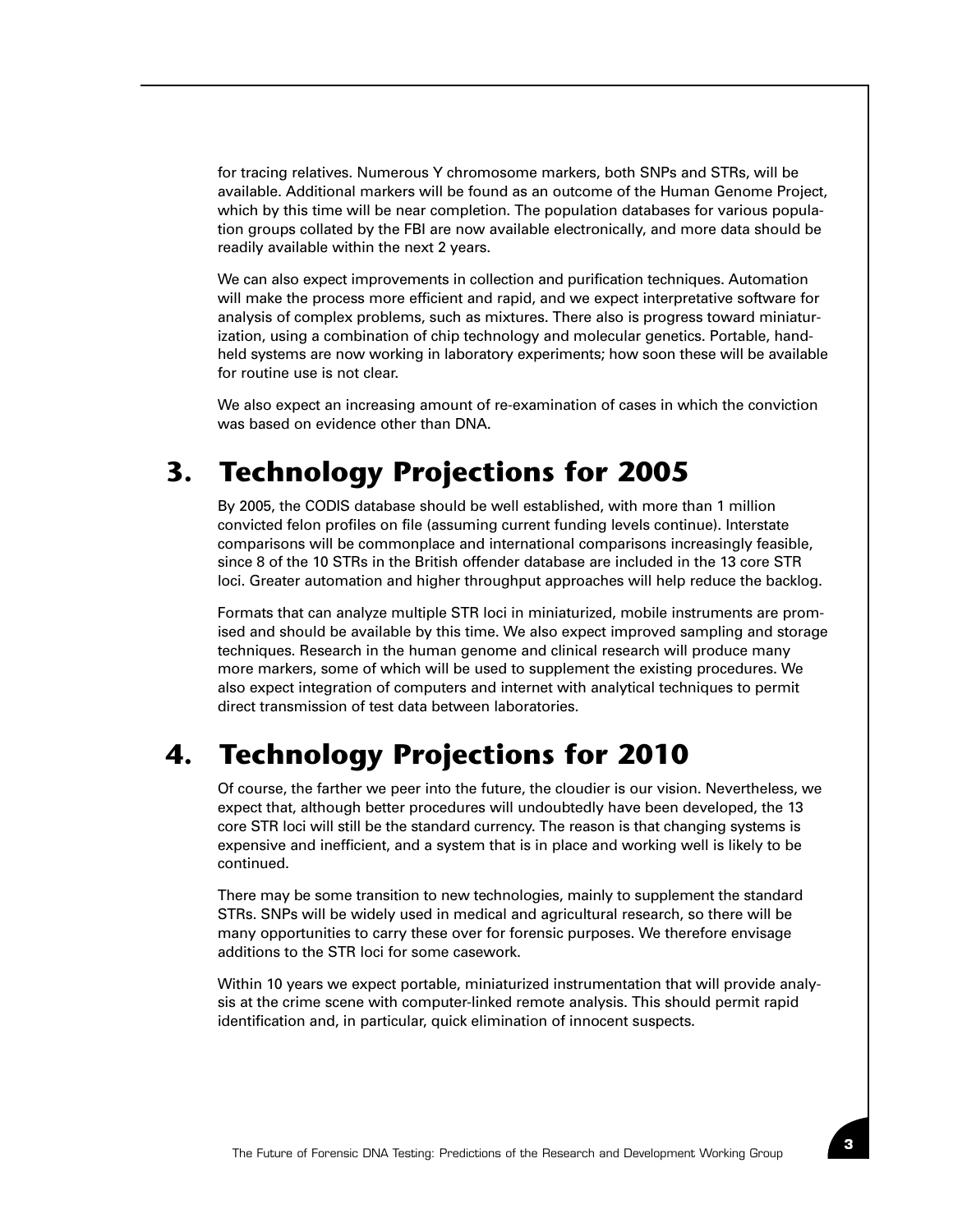By this time there should be a number of markers available that identify physical traits of the individual contributing the DNA. It should be possible, using this information, to narrow the search for a suspect, with consequent increases in the accuracy and efficiency of operation.

### **5. Statistical and Population Issues**

Over the past 10 years, data on allele frequencies for VNTR loci have accumulated in large numbers for population groups throughout the world and in the United States. There are far too many genotypes in the population for all genotypic frequencies to be included in the database. Hence it is necessary to record allele frequencies and arrive at profile frequencies by use of population genetics theory.

In a large, randomly mating population, the frequency of a profile is given by the product rule, which states that the frequency of a multilocus genotype is given by the product of the allele frequencies, with a factor of two for heterozygotes (Equations 1 in section II, 7, p. 22). Although not exact, this is often a satisfactory approximation (NRC 1992, NRC 1996, DAB 2000).

The conditional match probability is the probability, given the profile of the evidence sample, that a random individual from the population shares this profile. In simple cases (e.g., a single evidence sample and single suspect), this is simply the frequency of the profile in the population and in traditional forensic practice is called the match probability. A very small match probability is a strong argument that the same person contributed the two samples.

The likelihood ratio (LR) gives the ratio of the match probability if the suspect contributed the evidence to the match probability if another, unrelated person did. The likelihood ratio multiplied by the prior odds gives the posterior odds that the suspect contributed the evidence. Thus far, American and British courts have been reluctant to introduce prior probabilities. A few observers have advocated using a range of priors, such as is occasionally done in paternity testing, but this is not current courtroom practice.

Population structure can be taken into account by the use of a corrective factor, which we designate by θ. The θ-corrected conditional match probability is then given by Equations 2 in section II, 7, p. 24. NRC 1996 recommended that these corrected formulae be used when there is reason to believe that the evidence and suspect samples came from individuals in the same subpopulation. Others (e.g., Evett and Weir 1998) argue that the conditional probability always be used. Empirical estimates of  $\theta$  in the major United States populations are usually considerably less than 0.01. For such small values, the difference between using Equations 1 and 2 is relatively small, but for larger values such as 0.03, which has been employed for Native American populations, the difference can be substantial. For numerical examples, see p. 63.

When there is uncertainty about the population substructure, as with isolated tribes or communities, or possible unsuspected relatives, the Sib Method can be used. The conditional match probability for a pair of sibs is determined mainly by simple Mendelian rules and is relatively unaffected by allele frequencies (which may differ among population subgroups) and unsuspected substructure, inbreeding, or presence of relatives. Since no other relatives are as close as sibs, the match probability for sibs provides a rough upper limit for the actual match probability.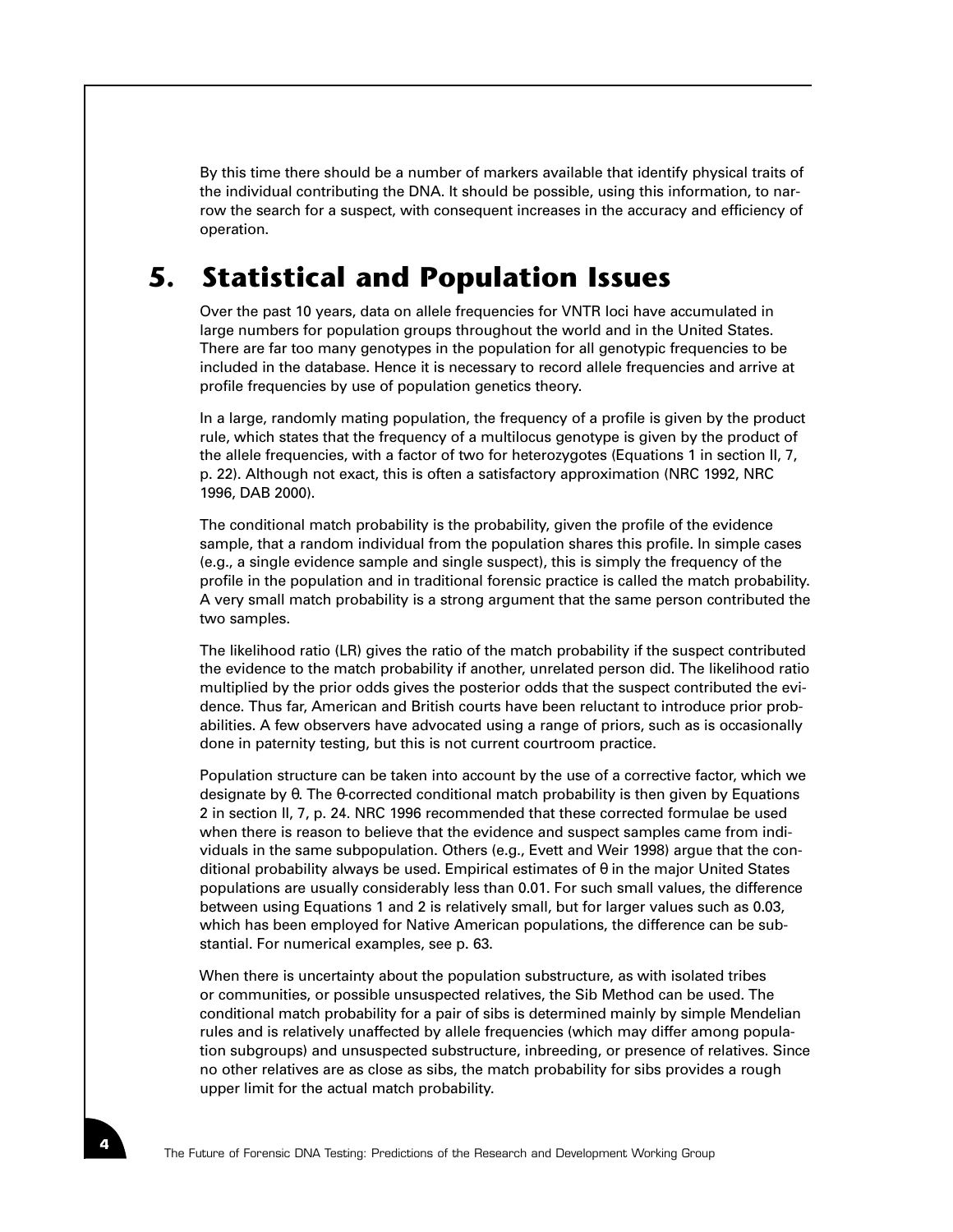The differences in STRs are mainly between individuals rather than between group averages. This means that the necessity for group classification could be avoided by using an overall U.S. database and an appropriately increased value of θ. This has been advocated by some to avoid invoking any group identification. A θ value of 0.03 would usually be appropriate.

The FBI has introduced a criterion for individualization. In effect it says that if the probability of a specific match is considerably less than the reciprocal of the United States population, it can be stated that the source has been identified. Strictly, such an analysis can yield only probabilities. Absolute certainty is outside the realm of scientific inquiry, no matter how small the probabilities. Nevertheless, a high degree of confidence in individualization can be attained. The legal system may adopt such a criterion, not as a scientific statement, but as a practical definition for forensic purposes.

### **6. Conclusions**

- a. Although this report looks to the future, we emphasize that current state-of-the-art DNA typing is such that the technology and statistical methods are accurate and reproducible. Nothing in our predictions should be interpreted as casting doubt on the reliability and validity of DNA typing as currently practiced. Our predictions are based on the assumption that science is always evolving and will seek future improvements and alternative methods that are even better.
- b. STRs have proved to be very satisfactory for forensic use and are being rapidly adopted by forensic laboratories. The difficulty and expense of changing well-established and reliable procedures will inhibit changes to other systems. For this reason, we believe that STRs will be the predominant procedure during the next decade.
- c. Methods of automation, increasing the speed and output and reliability of STR methods, will continue. In particular we expect that portable, miniature chips will make possible the analysis of DNA directly at the crime scene. This can be telemetered to databases, offering the possibility of immediate identification.
- d. Other systems such as SNPs, Alu sequences, mitochondrial DNA, and Y chromosome DNA will continue to be developed, but for the next decade their use will be mainly as a supplement to STRs rather than as a replacement.
- e. Techniques for handling minute amounts of DNA or DNA that is badly degraded will become much better. In particular, mitochondrial DNA will probably play an increasing role in such difficult cases.
- f. Databases of DNA profiles of convicted felons will be extensive and coordinated throughout the States. International comparisons will be feasible and increasingly common. The rate at which this is implemented is heavily dependent on funding.
- g. With the current 13 core STR loci, it is generally possible to distinguish among individuals, including relatives as close as siblings, with a high degree of reliability. There may be a convention adopted that will enable a sufficiently low match probability to be regarded as identification, but this is a legal and social, not scientific, definition.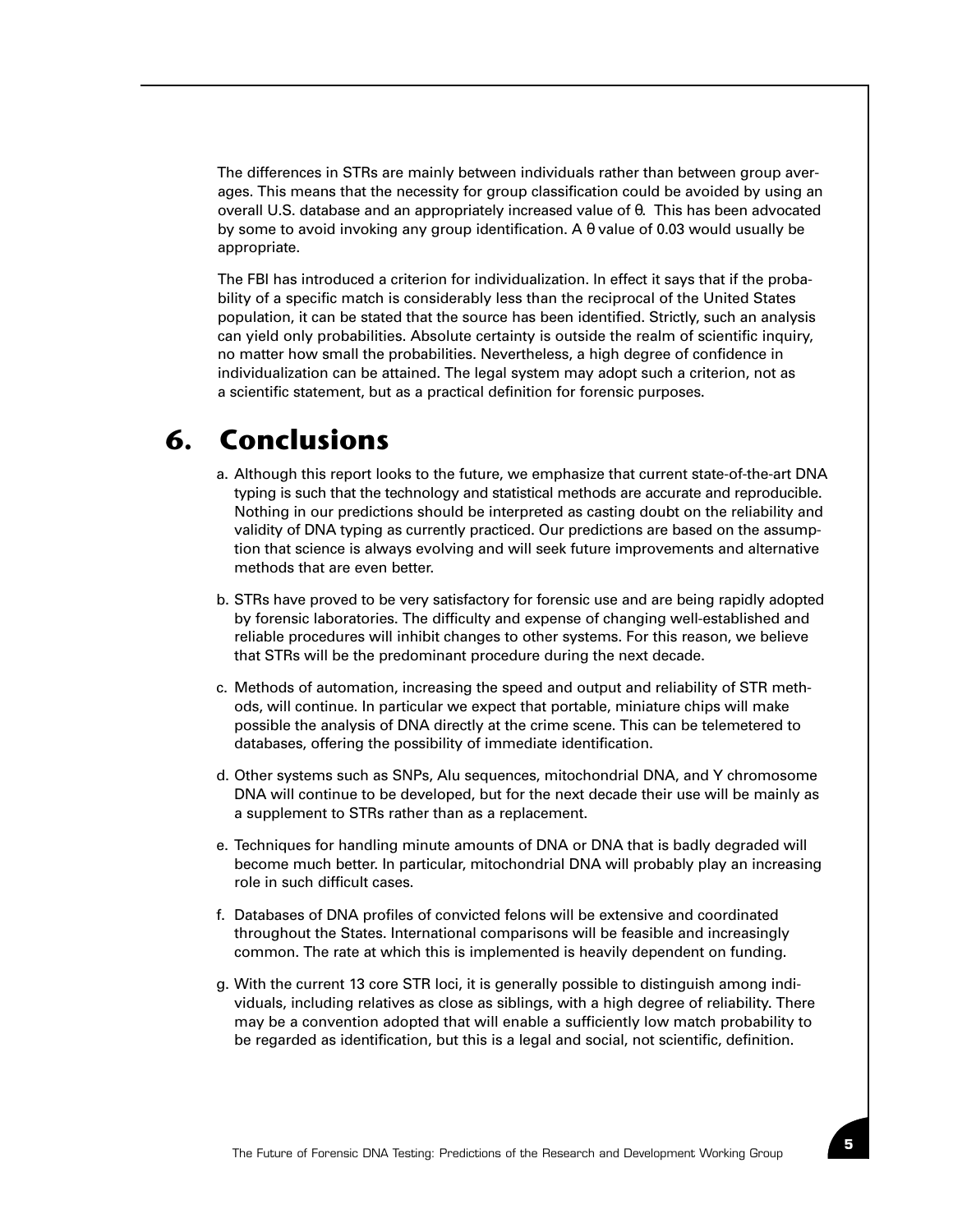h. In the future, it is likely that an increasing number of suspects will be identified by database searches. The statistical interpretation is difficult, particularly if future databases include representatives of the population at large rather than convicted felons. Two procedures for dealing with this future possibility are given in section II, 7e, p. 26.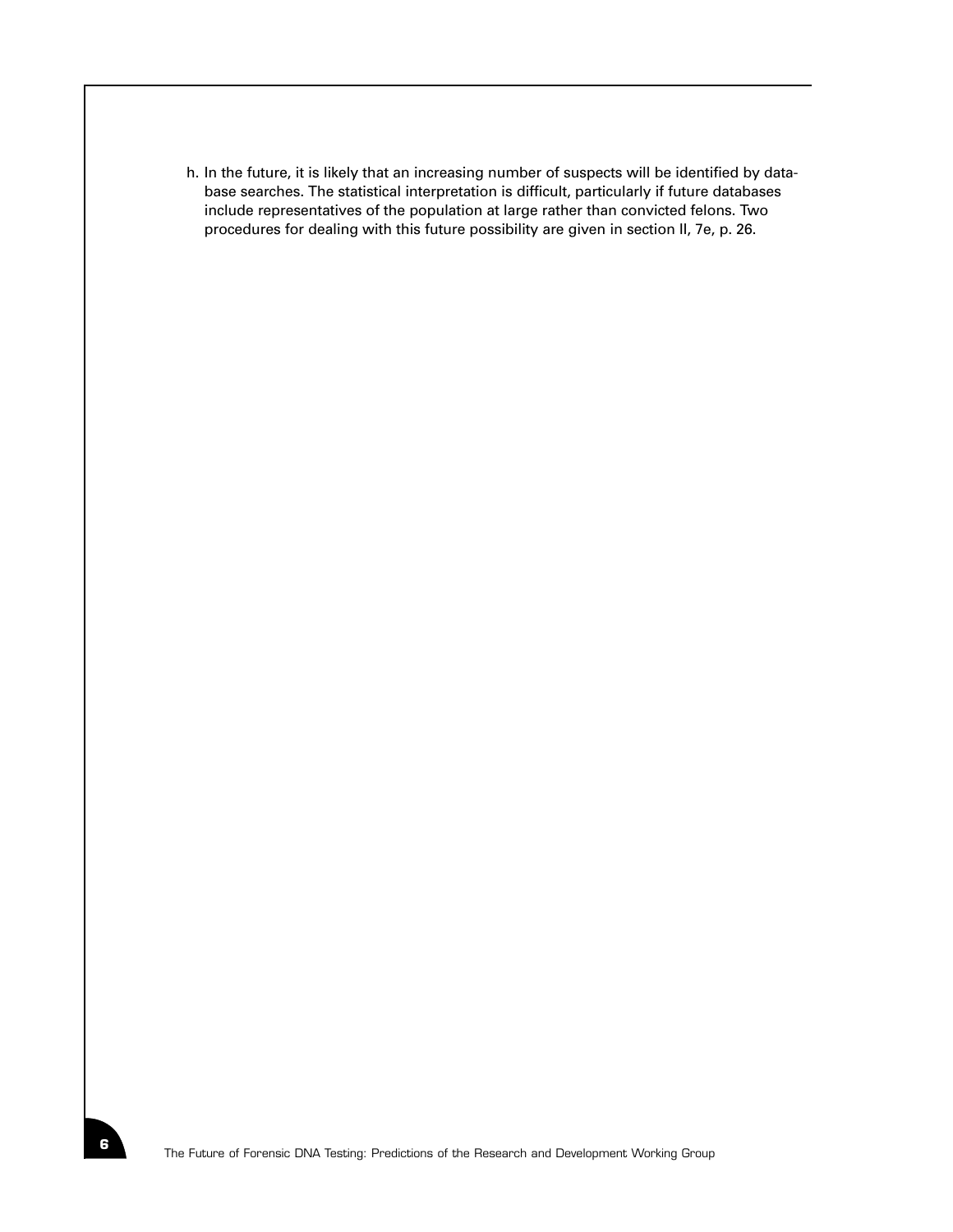# II. Technology, Present and Future

## **1. Introduction**

The principal assignment given to the Research and Development Working Group was to identify the most likely technical advances in the forthcoming decade and to assess the impact that these would have on forensic DNA analysis. We were asked to consider 5- and 10-year periods, to which we have added a 2-year forecast. Accordingly, we have taken as our future milestones the beginnings of the years 2002, 2005, and 2010.

Of course, forecasting is a highly uncertain venture. The polymerase chain reaction (PCR) was a total surprise 15 years ago. Technical developments such as DNA microchips and expression arrays would not have been predicted 10 years ago. In view of the near-certainty of surprises, what we are providing must be regarded as guesses; but they are guesses informed by familiarity with the techniques, their forensic applications, and the current rate of technological improvement. Our crystal ball is undoubtedly clouded, but we believe not broken.

Although this report looks to the future, we emphasize that current state-of-the-art DNA typing is such that the technology and statistical methods are accurate and reproducible. Nothing in our predictions should be interpreted as casting doubt on the reliability and validity of DNA typing as currently practiced. Our predictions are consistent with the viewpoint that science is always evolving and will seek future improvements and alternative methods that are even better.

DNA has had an intensity of scrutiny far greater than the other methods of criminal investigation, such as ballistics, handwriting, lie detection, eyewitnesses, even fingerprinting. It has passed the test. The scientific foundations of DNA are solid. Any weaknesses are not at the technical level, but are in possible human errors, breaks in the chain of evidence, and laboratory failures. It is possible that the careful scrutiny that DNA has had will lead to a closer look at other methods. Recently, the Clinton Administration announced an increased budget for a computer analysis and unified national database for shell casings and bullets. This might provide an example of the kind of closer scrutiny that we envision.

We are aware that the technological and population developments that are discussed in this report have ethical and social dimensions. Our assignment is technology predictions, so we have stayed away from ethical pronouncements, leaving these to other working groups, the Commission as a whole, and the larger society. We have, however, taken note of some circumstances resulting from technical advances in which such issues are likely to arise.

The National Research Council (NRC) has issued two reports on DNA technology as applied to forensics (NRC 1992, 1996). These reports and recommendations therein provide the background for much of current forensic practice. The DNA Advisory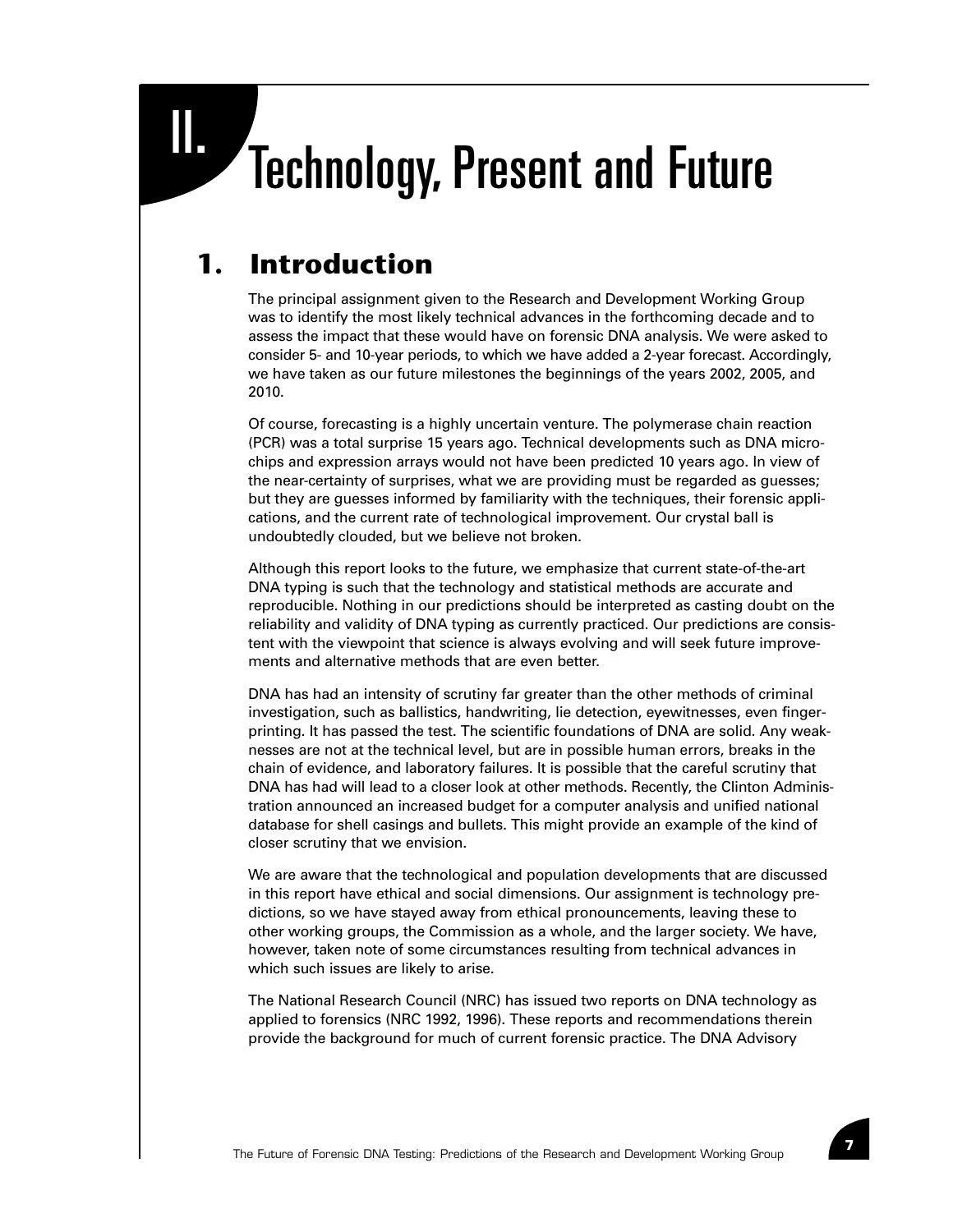Board (DAB) was authorized by the DNA Identification Act of 1994 and was established in March 1995. Its scope of activity is "to develop, and if appropriate, periodically revise recommended standards for quality assurance, including standards for testing the proficiency of forensic laboratories, and forensic analysts, in conducting analyses of DNA." DAB was authorized for 5 years, but this period was recently extended by the FBI Director to December 31, 2000. At that time this function of DAB is expected to be taken over by the Scientific Working Group on DNA Analysis Methods (SWGDAM). Because of the NRC reports, DAB, and SWGDAM, we have not included discussions of laboratory standards, quality assurance, accreditation, and proficiency tests in this report.

In 1995, DAB was authorized to extend its scope of activity to include "statistical and population genetics issues affecting the evaluation of the frequency of occurrence of DNA profiles calculated from pertinent population databases." A report was forwarded to the Director of the FBI in April 2000 (DAB 2000). Since part of our report deals with these issues, we shall frequently refer to this DAB report.

### **2. Biological Background**

Here we provide a minimum biological and genetic background and vocabulary required for understanding this report. Many readers will find this section redundant and may choose to move to the next one. For fuller accounts, see NRC (1992, 1996). An easy to read, yet accurate introduction to human genetics is given in the textbook by Mange and Mange (1999). For more details, see Snustad and Simmons (2000), Berg and Singer (1992), Lewin (1990), Watson et al. (1987), and Twyman (1998).

Each human individual is made up of several hundred million million microscopic **cells** (plus considerable noncellular material such as bones and water). Cells come in a variety of shapes and sizes. Some are rounded, some flat, some angular, some irregular, and some (e.g., nerve cells) have long projections. A typical cell, such as a white blood cell, is about 1/2,000-inch in diameter. The part of greatest genetic interest, the inner part or **nucleus**, is usually roughly spherical. All the cells in the body are descended from a single fertilized egg, which by successive divisions has produced the vast number and various cell types that the human body comprises. The nucleus contains a number of wormlike or threadlike microscopic bodies, called **chromosomes**. Each species has a characteristic number of chromosomes—a typical human cell has 46.

The nucleus of a fertilized human egg starts out with 23 chromosomes from the mother's egg and a corresponding set of 23 from the father's sperm. A sperm or egg cell, containing a single set of chromosomes, is said to be **haploid**. A cell with two sets, a total of 23 pairs or 46 chromosomes, is **diploid**. The fertilized egg divides into two, these two into four, and so on throughout embryonic development, and for many kinds of cells, throughout life. The process of cell division **(mitosis)** distributes these chromosomes precisely. Before the cell divides, each chromosome has split longitudinally into two, and one goes to each daughter cell. Thus, after cell division, each of the daughter cells has identical chromosomes, the same as in the parent cell. This precise process assures that every cell in the body has an identical 46-chromosome makeup in its nucleus. Yet, as always in biology, there are exceptions. A red blood cell has no nucleus and therefore no chromosomes. Sometimes the chromosomes divide without a cell division, doubling the number. Liver cells, for example, are usually **polyploid**, that is, having four or more sets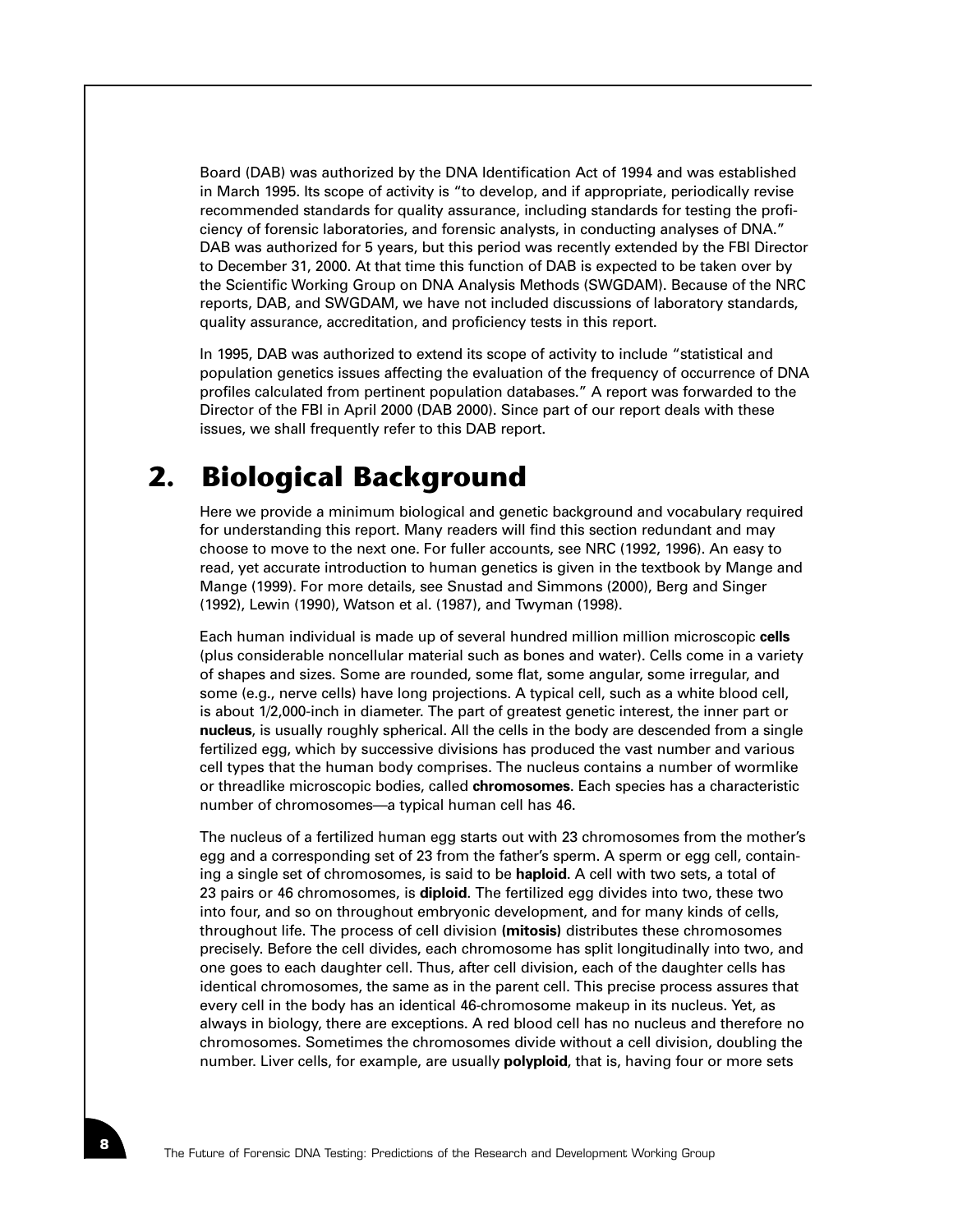of chromosomes. The great bulk of cells, however, play by the rules; they are nucleated and have 46 chromosomes. Sometimes, two embryos will develop from the same fertilized egg, either because the two cells separate after the first division and each develops separately or, more often, by the multicellular embryo dividing into two parts at a later stage. This leads to **identical twins**. They necessarily have identical chromosomes and resemble each other closely; the differences they possess are due to environmental factors and the vagaries of development.

In the formation of a sperm or egg, the chromosome number is halved (fortunately, for otherwise each generation would have twice as many chromosomes as the preceding). By the precise process of **meiosis**, the chromosomes are allocated so that each **gamete** (sperm or egg) has one representative of each pair, for a total of 23. The members of different pairs behave independently in meiosis. If the chromosome from the number 1 pair in a sperm is maternal, that is, derived from the mother, the chromosome from the number 2 pair is equally likely to be either maternal or paternal, and so on. For convenience, the human chromosomes are identified by number, starting with the largest. Most chromosomes have a short and a long arm, designated by p and q respectively. Hence, 7p designates the short arm of the 7th largest chromosome.<sup>1</sup>

The two members of a chromosome pair, as seen in the microscope, are identical in shape and size. There is, however, an exception, the sex chromosomes. In the human cell, the **Y chromosome** is much smaller than the **X chromosome**. A body cell from a female has two X chromosomes; a cell from a male has an X and Y. Through the process of meiosis, an egg has a single X chromosome (in addition to 22 other chromosomes, called **autosomes**). A sperm has either an X or a Y. The chance event at fertilization, whether the successful sperm carries an X or Y chromosome, determines whether the developing embryo will be female or male. The X and Y chromosomes are not numbered, so the chromosomes of a gamete are numbered 1 through 22, plus X or Y.

In the past, the study of human chromosomes was very difficult. In fact, the actual number was thought to be 48 until better techniques, discovered in 1958, showed the number to be 46. At that time it was still difficult to identify individual chromosomes and great skill was required. Now there are specific stains for each chromosome, so anyone with normal color vision can identify them.

Outside the nucleus of the cell are a number of different structures. Of greatest forensic interest are the thousand or more **mitochondria** in each cell. These tiny organelles are responsible for producing much of the energy for the various activities that the body performs. For genetic analysis, the most important property of mitochondria is that they are transmitted only by the egg, not the sperm. Although the sperm contains a small number of mitochondria, these do not enter the egg and are not transmitted to the children. Thus, an embryo gets all its mitochondria from its mother. The mother got her mitochondria from *her* mother, and so on back through the female ancestral line.

<sup>1.</sup> Because of earlier uncertainties in size measurements, chromosomes 21 and 22 were reversed; 21 is actually smaller than 22. But since chromosome 21, when present an extra time, produces a well-known disorder, trisomy 21 or Down syndrome, it seemed wiser not to change its erroneously assigned number.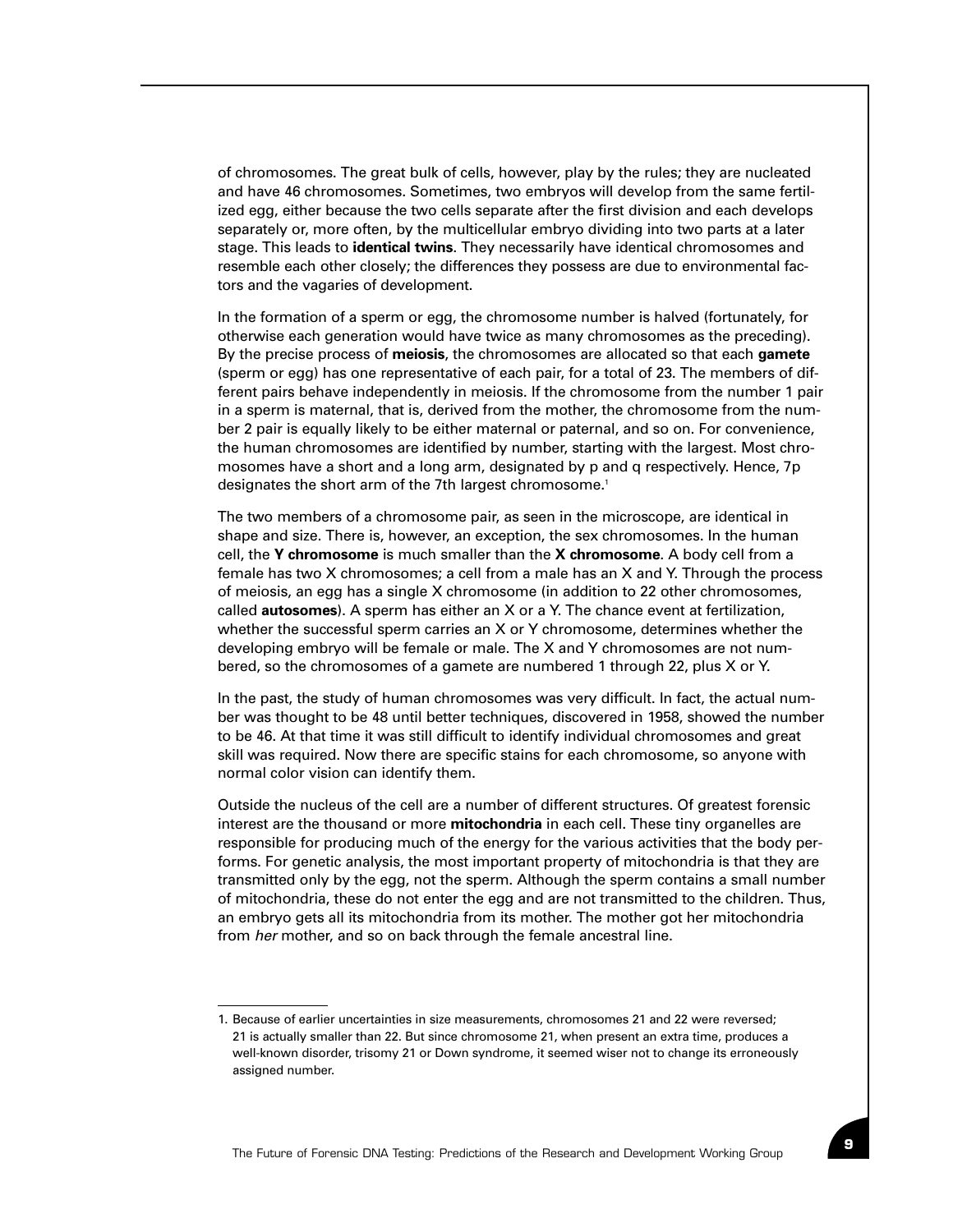Each chromosome appears in the microscope as a three-dimensional object, a condensed sausage-shaped blob, at some stages of the cell division cycle, and a long, often invisible thread at others. The core of the chromosome is a very long, extremely thin thread of deoxyribonucleic acid; henceforth we shall use its more familiar nickname, **DNA**. The DNA molecule in a chromosome is surprisingly long. A single human chromosome, as seen with an ordinary microscope, is about 1/5,000-inch long. Yet the DNA molecule in this chromosome is an inch or more in length, compacted into the chromosome by successive coiling and supercoiling. The total DNA in a human cell, if the DNA molecules of each chromosome were lined up end to end, would be some 6 feet in length.

The DNA molecule is a double thread, coiled into a helix. The genetically important constituents of DNA are four **nucleotides** (or **bases**), abbreviated A, T, G, and C. The double thread consists of two phosphate-sugar strands bridged by many pairs of nucleotides, AT, TA, GC, or CG. A always pairs with T and G with C. The DNA molecule can be thought of as a twisted rope ladder with four kinds of stairsteps. Each chromosome has the base pairs in a specific order. The genetic difference between one gene and another, or one person and another, is not in the kinds of base pairs; always the same four are used. It is the sequence in which these occur that determines genetic individuality. With an enormous number of base pairs (stairsteps), the number of orders (permutations) is astronomical. No wonder we are all different; yet at the DNA level we are remarkably alike, as the next paragraph will explain.

The chromosomes of a sperm or egg contain about 3 billion base pairs, so a body cell has 6 billion. The whole set of base pairs in a gamete is the **genome**. The precise processes of DNA duplication and cell division ensure that each cell (with few exceptions, to be discussed later) contains the same sequence of DNA bases. Any two human genomes are alike for the overwhelming majority of their bases; DNA samples from two unrelated persons differ on the average at only about one base per thousand. Yet 1/1,000 of 6 billion is 6 million. These 6 million base differences are sufficient to produce all the genetic differences of those two persons. Although any two genomes differ at some 1/1,000 of their bases, these are not necessarily the same bases as those that are different in another pair of genomes. So the great diversity of shapes, sizes, color, behavior, disease susceptibility, and so on that characterize humanity is no surprise. Even though two persons share an overwhelming proportion of their DNA, there are still enough differences that no two are genetically alike, unless they are identical twins. If we had the complete sequence of the DNA from two persons, or even 1 percent of the DNA, we could (except for identical twins) be certain whether they came from one person or two. In practice, as will be discussed later, a much smaller fraction is analyzed, so that identification becomes probabilistic rather than certain.<sup>2</sup>

<sup>2.</sup> The great basic genetic similarity of all humans is one of the major lessons of molecular biology. Furthermore, the DNA of different species are often much alike; very similar genes occur in men, mice, and fruit flies, often with the same effect, although sometimes with quite different results. A typical human and chimpanzee differ at only about 1 percent of their DNA sites. Yet the two DNAs are readily distinguished, although a tiny fraction of DNA might not be. Of course we often pay more attention to the minority fractions of the genome that determine hair, speech, and brains, in which differences are more apparent than in the large unseen majority that we share.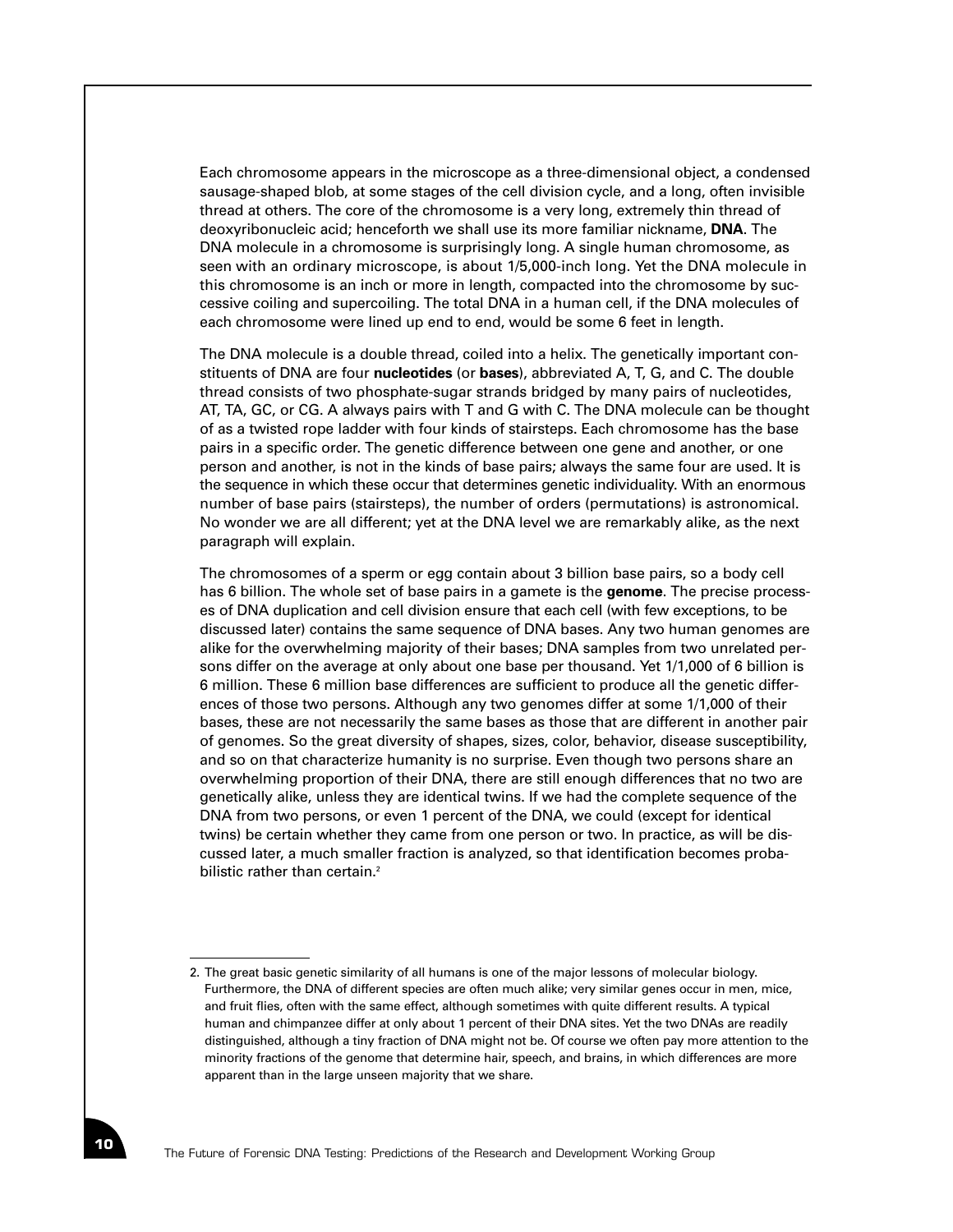In addition to differences in individual nucleotides, there are also variations in their number. There are some DNA regions in which a small number of bases is repeated a variable number of times, so the total amount of DNA in different individuals is not *exactly* the same. Some of the regions that are of the greatest use forensically are such repeated sequences in which the number of repeats varies from person to person.

At present, the Human Genome Project is nearing completion. In June 2000 it was about 90 percent complete. The object is to determine the complete sequence of base pairs in a representative person or a composite of several persons. Soon we shall know the complete encoded genetic information in a genome. This contains the totality of the genetic instructions in an egg or sperm, which together with all of the environmental influences determine the developmental outcome. The chromosomal DNA is not quite the totality of the biological inheritance, for a tiny fraction of the genetic information transmitted from one generation to the next is in the maternally transmitted mitochondria.

A **gene** is a stretch of DNA from 1,000 to 100,000 or more base pairs in length that has a specific function; usually a gene is responsible for a particular protein. Alternative forms of the gene are called **alleles**. For example, a specific allele of a particular gene is responsible for the enzyme that converts the amino acid phenylalanine into tyrosine. When this enzyme is missing or abnormal, the child develops the disease, phenylketonuria, or PKU. The result is severe mental retardation unless the child is treated; happily, with a specific diet the child develops normally. A child will develop PKU only if both representatives of the appropriate chromosome pair carry the abnormal allele. If there is only one PKU allele and the other is normal, the child will be normal; the amount of enzyme produced by a single normal allele is enough. Alleles that express their characteristic trait only when present in duplicate, like the PKU allele, are **recessive**. Those, like the normal allele, that are effective when present singly, are **dominant**. It is customary to designate genes by letter symbols, so we can designate the PKU allele by *a* and the normal alternative by *A*. An individual with two representatives of the same allele, *aa* or *AA*, is **homozygous** (noun: homozygote). If the two are different, *Aa*, the individual is **heterozygous** (noun: heterozygote). Finally, we need two more words. **Genotype** is the genetic makeup of the individual, such as *AA* or *Aa*. The genotypic designation may be extended to include several gene loci. **Phenotype** is the trait, such as mental retardation if observed externally or the metabolic defect if measured chemically. It may include several traits or it may be a quantitative measure such as height.

The rules of inheritance can be deduced from the behavior of chromosomes in meiosis and fertilization. However, before the mechanism of inheritance was understood, the rules were inferred by the Austrian monk, Gregor Mendel, from his experiments breeding garden peas. Although his studies were reported in 1865, they remained unknown until the principles were rediscovered in 1900. It was immediately obvious that Mendel's hereditary factors followed the same rules as chromosomes; hence the genes must be carried by chromosomes.

As stated earlier, the human chromosomes are numbered from 1 to 22, starting with the largest, plus the X and Y. Each gene occupies a specific position (or **locus**) on a specific chromosome. The gene causing PKU is at a locus on 12q, meaning that it is on the long arm of chromosome number 12. Typically, there are more than two different alleles at a locus in a population. There may be hundreds in some extreme cases, but of course any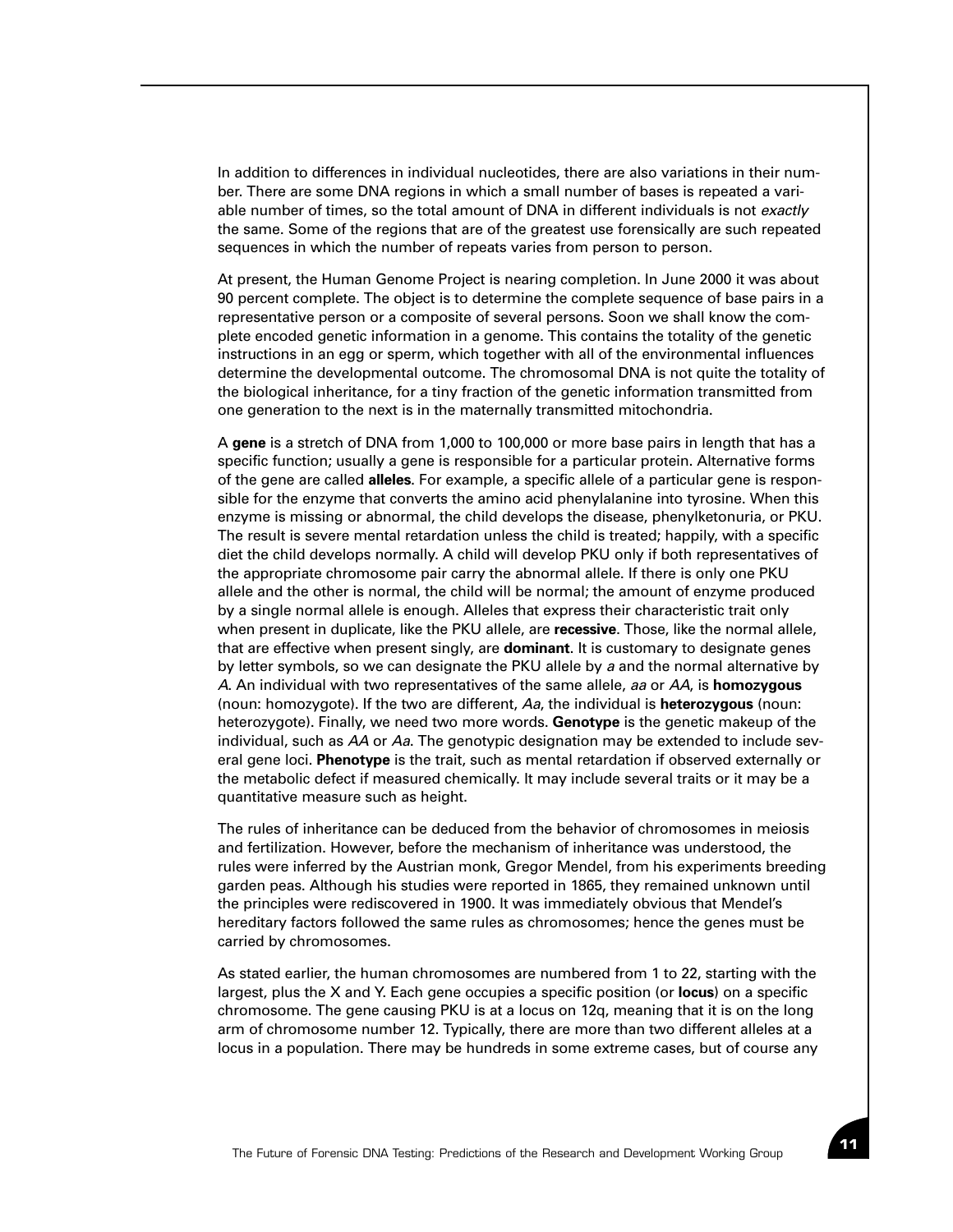fertilized egg has at most two kinds. A locus with more than one allele in the population is said to be **polymorphic**. Highly polymorphic loci are particularly useful for forensic identification.<sup>3</sup>

In the process of meiosis, one member of each chromosome pair is included in the gamete. Early in meiosis, the two homologous chromosomes pair up. While lined up side by side they often break at corresponding sites and exchange partners. Thus, two genes that were formerly on the same chromosome may end up on different chromosomes, if there has been an exchange between them. The tendency for two different genes on the same chromosome to be inherited together is called **linkage**. The closer together two genes are on the chromosome, the less probable it is that a break will occur between them and the more probable that they are to be inherited together. This property has been used in classical genetics to "map" the position of genes on the chromosome; the closer together two genes are, the more tightly linked they are in inheritance. This method, developed in experimental animals, also is used to locate genes on human chromosomes, although in recent times it is often supplemented by more direct physical means.<sup>4</sup>

Genes are ordinarily transmitted from generation to generation unchanged. Sometimes, however, the gene is changed, a rare process called **mutation**. For example, the normal allele may change to the one causing PKU. When a gene mutates, the mutant form is as stable and as regularly transmitted as the original. Mutations come in all sizes. A mutation may be a substitution of one base for another, or one or more bases may be gained or lost, or the order of a group of bases may be changed, inverted for example. Chromosomes are sometimes broken and reattached in new ways. Or a whole chromosome may be lost or duplicated. All of these come under the general name of mutation, although the term is more often restricted to those changes that are transmitted as a Mendelian unit.

The genes make up only a tiny fraction of the DNA. The rest, the great bulk—about 97 percent—has no known function. It is sometimes referred to as "junk DNA." Nevertheless, these nongenic regions show the same genetic variability that genes do, in fact usually more. These differences are not overt, but can be detected by laboratory tests. Regions of DNA that are used for forensic analysis are usually not genes, but rather are located in those parts of the chromosomes without known functions, or if part of a gene, not in the part that produces a detectable effect. (One reason for this choice has been to protect individual privacy.) Nevertheless, the words commonly used for describing genes (e.g., allele, homozygous, polymorphic) are carried over to DNA regions used for identification. It is customary to call the genotype for the group of loci involved in a forensic analysis a **profile**.

<sup>3.</sup> Very rare alleles are not considered in designating a locus as polymorphic. A common definition says that the locus is polymorphic if the most common allele has a frequency of less than 99 percent.

<sup>4.</sup> Human genetic study and chromosome mapping in particular are much more complicated than in experimental organisms, where specific matings producing large numbers of progeny can determine gene order simply and accurately. Human pedigrees are complicated and of course not arranged for the convenience of curious geneticists. Thus, complicated statistics and computer routines are required to elicit information that would often be trivially simple in experimental organisms. Despite this limitation, thanks to a very large number of molecular markers discovered in recent years, the human gene map is as detailed as that of any experimental species. Tens of thousands of loci have been mapped.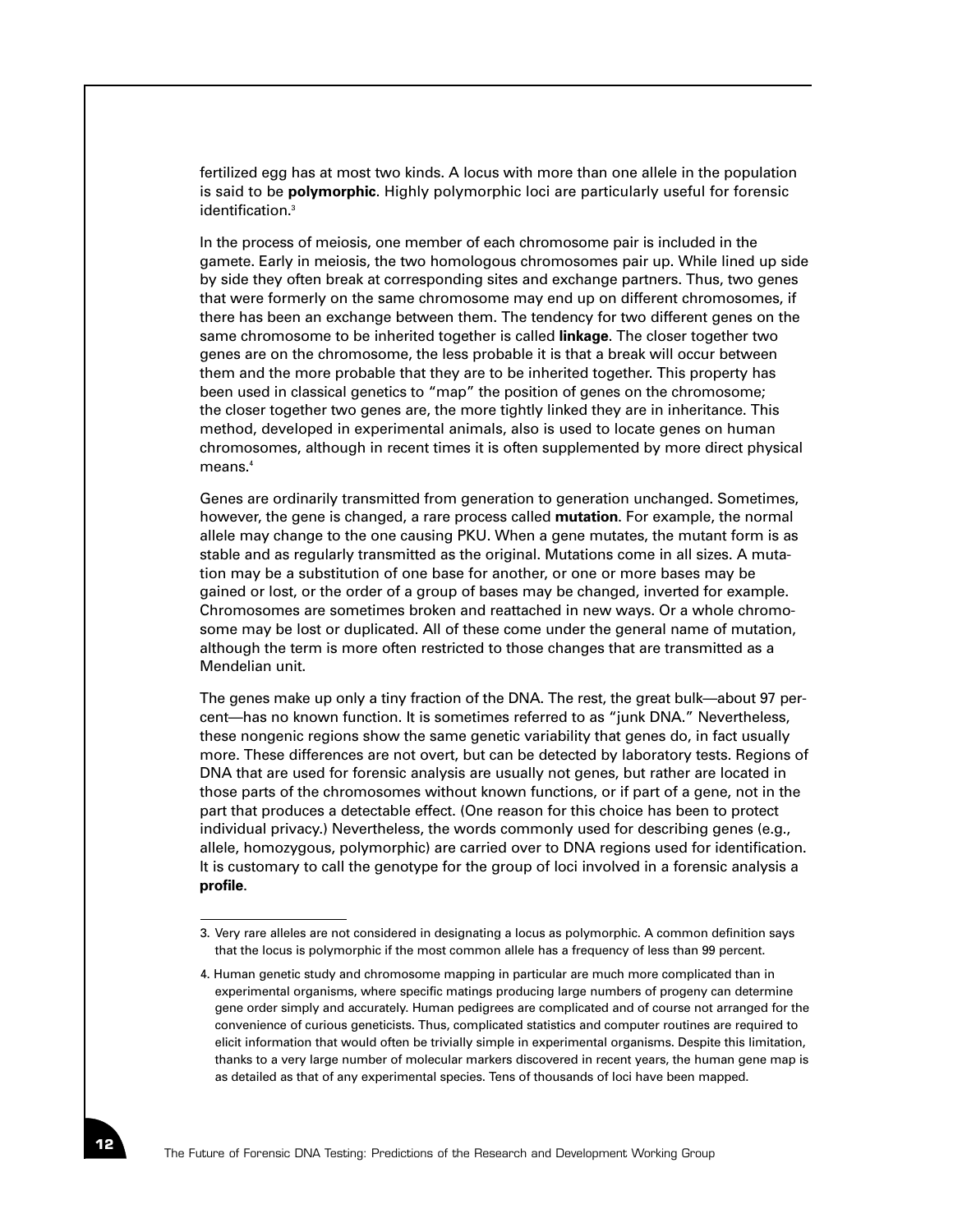In DNA, the chemical bonds that hold the two parts of a stairstep—AT, TA, CG, or GC—are weaker than those that hold the steps to the coiled upright. Therefore, the DNA ladder tends to fall apart into two single uprights with half steps protruding. Such single-stranded DNA is said to be **denatured**. Denaturing can be produced by a simple temperature rise, or it can be induced by chemicals. A single strand of DNA has a tendency to pair up with a complementary single strand, that is with one that has an A every time the original strand has a T, and so on. It is this process of highly specific pairing of single-stranded, complementary DNAs that is the basis for forensic use of DNA. A DNA **probe** is a short segment of single-stranded DNA, usually labeled by being attached to a radioactive atom or a chemical dye, which is complementary to a designated chromosomal region. Finally, there are enzymes (**restriction enzymes**) that seek out a specific region of the DNA and cut it. For example, the enzyme HaeIII finds the sequence GGCC, or CCGG on the other strand, and cuts both DNA strands between G and C. (More properly, the other strand is written in reverse order, because of the opposite polarity of the two DNA strands.) Among the 3 billion base pairs in the genome, there are millions of GGCC sequences. So treatment with HaeIII cuts the DNA into millions of pieces, the size of each piece depending on how far apart the adjacent GGCC sequences happen to be.

The loci that have been most extensively used for forensics are regions in which a short segment of DNA is repeated tandemly many times. For example, a length of 20 bases may be repeated dozens or even hundreds of times. Such long sequences are much more mutable than genes usually are, the mutations being an increase or decrease in length. If the DNA is cut by a restriction enzyme on both sides of such a region, the region may be isolated and its size measured. Thus, different numbers of repeats are identified by their size. A polymorphism that is recognized by different sizes of such fragments is called a restriction fragment length polymorphism, or **RFLP**.

The way in which these properties are put to use in DNA identification will be discussed later.

#### **3. History, Before 1985**

The first genetic markers that were useful for human identification were the ABO blood groups discovered in the same year (1900) that Mendel's rules of inheritance were rediscovered. Nineteenth century scientists, investigating the causes of blood-transfusion reactions, mixed the bloods from different individuals in the laboratory. They soon discovered that when the bloods were incompatible, a clumping or precipitation of the red blood cells occurred. This allowed the scientists to identify the cell surface elements (called **antigens**) responsible for the reaction. They noted that human blood cells fell in four antigenic groups which Landsteiner (1900) designated A, B, AB, and O. It was quickly realized that the blood groups were inherited, but despite the seeming simplicity of the system, the genetic basis remained unclear. It was not until 1925 that the mode of inheritance was inferred from the population frequencies of the four groups (using gene-frequency methods that will be employed later in this report).

Different human populations were found to differ in the frequencies of the four types. For example, about 10 percent of Caucasian Americans are group B. If one of two blood samples was group A and the other group B, they must have come from different persons (in the absence of laboratory or other errors). On the other hand, if both were group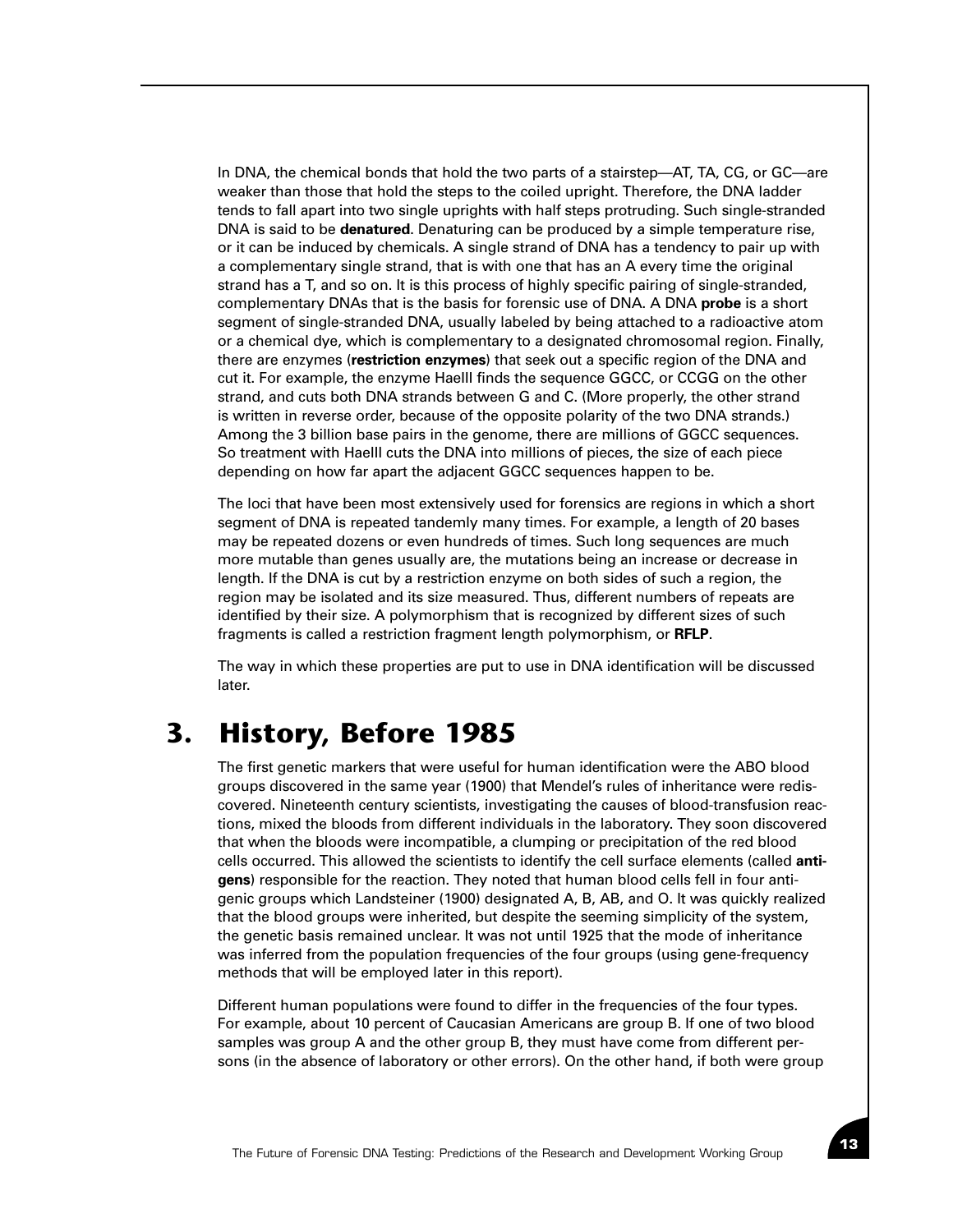B they could have come from the same person, but they could also have come from two different persons, each of whom happened to be group B. Over the years, several more independently inherited red blood cell systems were discovered. By 1960 there were some 17 systems, but not all were useful for identification. The most useful was the socalled HLA system because it was highly polymorphic (i.e., with many alleles). Along with this battery of serological tests some laboratories included a few serum proteins and enzymes. Although it was quite probable that two blood samples from different persons would agree for one blood group or enzyme, it was less and less probable that two unrelated persons would agree for all loci as more tests were added.

The frequencies of a combination of such markers were typically one in a few hundred or less, although in some instances, when samples contained rare types, the probability of matching of samples could be much smaller. By the mid-1970s, analysis of evidence samples and calculations of random matches could be calculated. A combination of blood groups and serum proteins were sometimes used for identification in criminal investigations. Much more often, such probabilities were used in paternity testing and accepted as evidence of parentage, where the civil criterion "preponderance of evidence," rather than the criminal criterion "beyond reasonable doubt," prevailed.

For parentage analysis, a **paternity index** is calculated. This is the probability of the motherchild-man combination if the man is the father divided by the probability if the father were randomly chosen from the population. There are differences from State to State as to the value of the paternity index that is regarded as sufficient evidence. A value of 100 is common, but smaller values prevail in some States. For a full discussion, see Walker (1983).<sup>5</sup>

Criminal cases require a higher standard of proof. Although a combination of blood groups and serum proteins often gave very small probabilities for a match between two unrelated individuals, and were sometimes used in criminal investigations, more powerful methods were desirable. These came with the discovery of a different kind of polymorphism, to which we now turn.

## **4. The VNTR (RFLP) Period, 1985–1995**

The nature of forensic identification changed abruptly in 1985. That year Alec Jeffreys and colleagues in England first demonstrated the use of DNA in a criminal investigation (Jeffreys et al. 1985a,b). He made use of DNA regions in which short segments are repeated a number of times. This number of repeats varies greatly from person to person (Wyman and White 1980). Jeffreys used such variable-length segments of DNA, first to exonerate one suspect in two rape homicides of young girls and later to show that another man had a DNA profile matching that of the sperm in the evidence samples from

<sup>5.</sup> A paternity index of 100 is sometimes called the "odds of paternity." But this is not the true odds of paternity; rather, it is the ratio of the probability of the mother-child-man combination if the man is the father to the probability if a random man is the father. The human psyche seems to have an overwhelming proclivity to misinterpret this. For a typical example, a recent newspaper story said: "Judge released the results of DNA tests that showed that there is a 99.9 percent probability that \_\_\_ is the father of \_\_\_\_."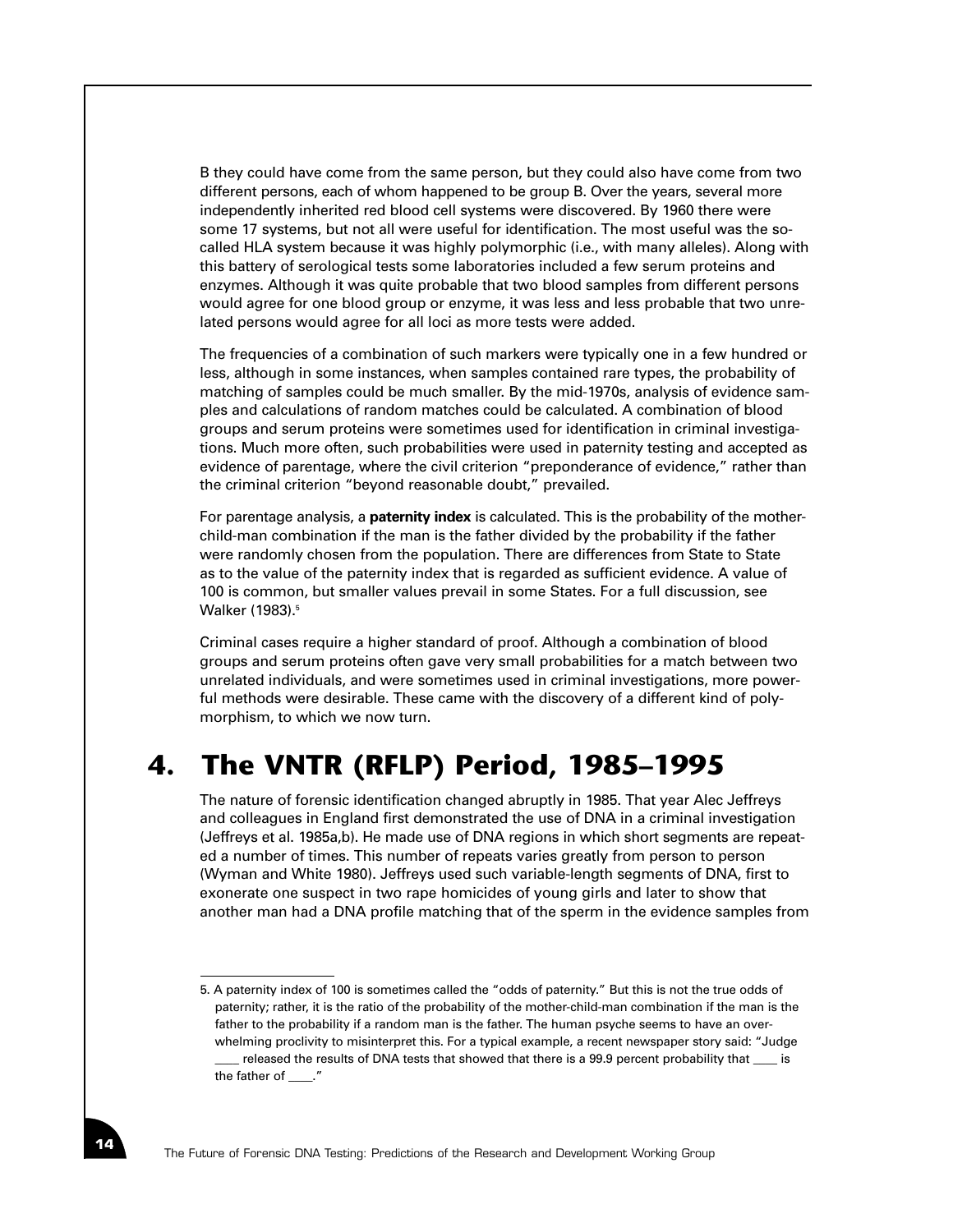both girls. Soon after, some commercial laboratories made use of this "fingerprinting" procedure,<sup>6</sup> and in 1988 the FBI implemented the techniques, after improving their robustness and sensitivity and collecting extensive data on the frequency of different repeat lengths in different populations.

The DNA methods offered a number of advantages compared to the earlier systems. One advantage is that these tests are based directly on the genetic makeup of the individual, the DNA itself. In contrast, serological and protein tests identify a gene product and therefore may be only an indirect reflection of the DNA composition. DNA methods avoid any complication from dominance and recessiveness. For example, with dominance, genotypes *AA* and *Aa* are indistinguishable phenotypically, but can be distinguished by DNA methods. Furthermore, DNA markers offer greater stability against temporal and thermal changes than proteins. In fact, DNA is remarkably stable, as is evidenced by its being identified long after death, for example, in Egyptian mummies or even extinct mammoths. Since DNA is found in cells throughout the body, the material to be tested can come from any source of cells. A blood or semen stain, even one that is several years old, can often be analyzed. Most important, from a forensic standpoint, individual variability in the DNA is much greater than can be revealed by serological and enzymatic markers, so that the probability of two unrelated individuals having the same DNA profile is very small. The large number of alleles per locus and the number of loci that can be used as genetic markers permitted forensic scientists to have access to a large panel of stable genetic markers for the first time. Thus, DNA held the potential, when a sufficient number of sufficiently variable markers were identified, to supply strong support for identity between, for example, a crime scene sample and DNA from a suspect.

After a first flush of immediate acceptance by the courts, the molecular methodology and the results of evidence analysis were challenged as unreliable. Although the majority of courts admitted the DNA evidence, a few highly publicized cases were overturned by higher courts, citing failure of sufficient DNA testing to meet the Frye or other standards for admissibility of scientific evidence as the reason. During this period, partly because of these challenges, the technical standards for forensic DNA testing improved greatly and the databases used to generate statistical frequencies became more extensive and more representative. As the forensic DNA community imposed stringent quality control and quality assurance protocols on their laboratories and published numerous validation studies, the DNA profiling techniques became widely accepted by the courts and relied upon by juries. By 1996, a study by the National Research Council (NRC 1996) concluded that: "The state of profiling technology and the methods for estimating frequencies and related statistics have progressed to the point where the admissibility of properly collected and analyzed data should not be in doubt."

VNTRs (variable number of tandem repeats), a type of RFLP, are based on the methods Jeffreys used. These are DNA sequences of a length from 8 to 80 base pairs (usually 15 to 35) that are repeated in tandem different numbers of times in different alleles. At a particular locus, the number of repeats can be several hundred and the total size of the sequence can be 10,000 base pairs or more. The VNTR procedure is described and discussed more fully in appendix A1.a. In practice the size differences among repeated

<sup>6.</sup> In this report, we shall not use the words fingerprint or fingerprinting in order not to confuse DNA testing with dermal fingerprints. We shall ordinarily use "profiling" for the process of determining the relevant DNA genotype.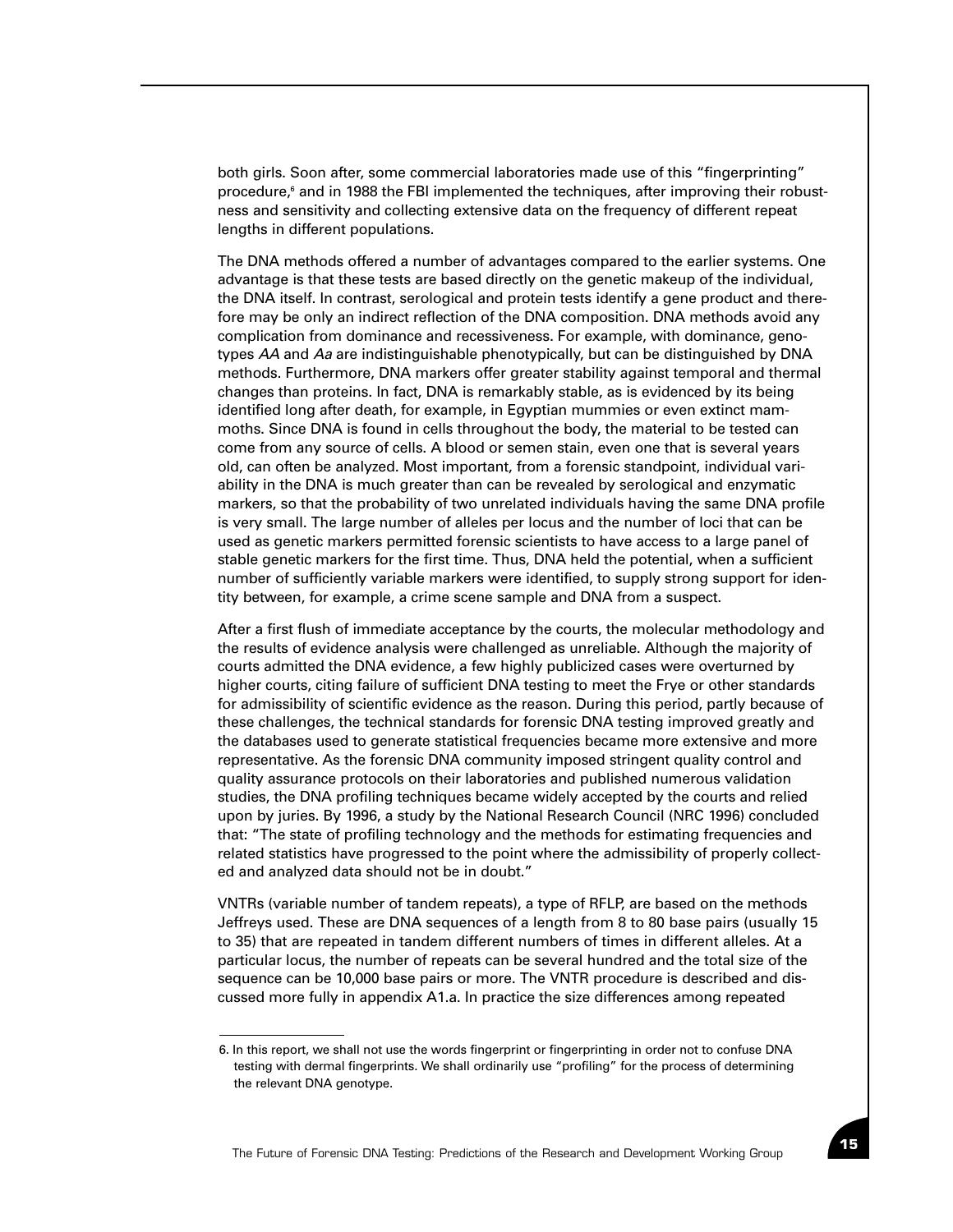sequences are so small that adjacent sizes cannot be reliably distinguished, so they are grouped into 20 or 30 "bins." With this many alternatives (alleles), the probability of two random DNA samples having the same pattern at a single locus is small, and when data are combined over four to six independently inherited loci the probabilities become very small. With 6 loci the probability of 2 random Caucasian Americans sharing the same profile is less than 1 in 100 billion (appendix A1.a, p. 38). This calculation, using the "product rule" assumes that the genotypes are in random proportions within and between loci. (For a discussion of the accuracy of this assumption, see NRC 1996, pp. 89–112).<sup>7</sup>

Although there is more variability within groups than between the means of different groups, allele frequencies between groups differ enough that separate databases have been developed for Caucasian Americans, African Americans, Hispanic Americans, and Asian Americans. Increasingly, there are data on smaller subpopulations, such as American Indian tribes.<sup>8</sup>

VNTRs have both advantages and limitations. The main advantages are: (1) The large number of alleles per locus and combining several loci provide a very high discriminating power; (2) the large number of alleles make this approach particularly effective in resolving mixtures of DNA from different persons; and (3) large databases from several population groups are available as a basis for calculations.

Yet there are several limitations to VNTRs: (1) The small differences between adjacent alleles necessitates grouping them into bins, which complicates the statistical analysis; (2) the number of validated loci is limited; (3) relatively large amounts of high-quality DNA are required; (4) a single band is sometimes ambiguous, for it may be from a homozygote or it may be from a heterozygote in which (for a variety of reasons) only one band appears; and (5) the process is time consuming, particularly if radioactive probes are used. An analysis of multiple loci can require several weeks. However, radioactive probes have largely been replaced by chemiluminescent probes and the process now takes only days rather than weeks.

VNTRs are being rapidly replaced by repeats of shorter sequences, to which we now turn.

<sup>7.</sup> In forensic cases, investigators usually know the profile of the evidence sample and ask for the probability that DNA from a random person matches this profile. This is called the match probability, or more precisely the conditional match probability. For evaluating the power of different systems used in forensic analyses it is customary to use the probability of a random pair of persons sharing a profile. That is the sum of the match probabilities for all possible pairs. We shall refer to this as the population match probability.

<sup>8.</sup> There is a great deal of confusion, controversy, and political sensitivity about the use of words like "race," "ethnic group," "geographical group," and "biological ancestry." Such classifications are often ambiguous; in fact, the classification is sometimes linguistic or geographical rather than biological, as with Hispanic Americans. We have chosen to use **population group** for larger groups such as Caucasian Americans and African Americans and **subgroup** for smaller groups such as northern and southern Europeans. Throughout this report, we emphasize that with the increasing power of DNA profiling we can move away from emphasis on group properties to emphasis on individual properties.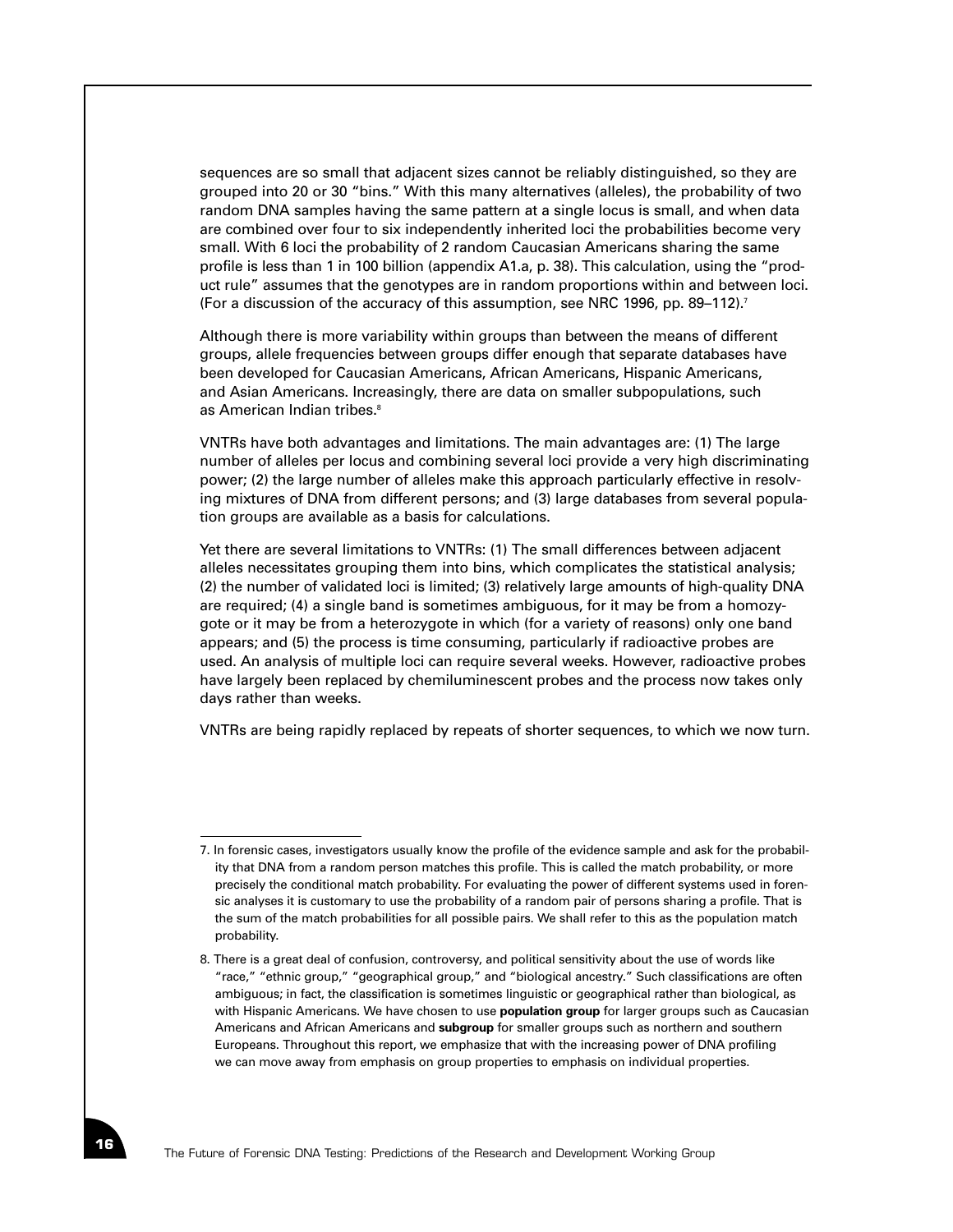#### **5. Current Techniques**

During the decade 1985–1995, a revolutionary technical innovation became more and more widely used in molecular biology, so that by now it is almost universal. This is the polymerase chain reaction (PCR), a technique for amplifying a tiny quantity of DNA into almost any desired amount (Saiki et al. 1985, 1988; Mullis and Faloona 1987). It uses essentially the same principle as that by which DNA is normally copied in the cell, except that instead of a whole chromosome being copied only a short chosen segment of the DNA in a chromosome is amplified. This has made it possible to process the very tiny amounts of DNA often left behind as evidence of a crime and has greatly increased the sensitivity of the forensic systems available to the criminal justice system. Thanks to PCR, minute amounts of DNA extracted from hairs, postage stamps, cigarette butts, coffee cups, and similar evidence sources can often be successfully analyzed.

The first use of PCR-based typing for forensic application was in 1986 and employed the HLA-DQA1 locus (originally called  $DQ-\alpha$ ). Currently, this system distinguishes seven allelic classes, recognized by sequence-specific probes using a technique called reverse dot blot (appendix A2.b, p. 44). In this method, amplified DNA is captured from solution by probes that are fixed to a membrane. The hybridized DNAs are detected with a nonradioactive blue stain. With this system, the general probability of matching profiles, for example between a forensic sample from the crime scene and a random suspect, is about 0.05. Thus, 95 percent of wrongly accused persons can expect to be cleared. This makes the system particularly useful for early testing in criminal investigation with a large probability of quickly clearing wrongly identified suspects.

In addition to the HLA-DQA1 locus, five additional genetic markers became available to the forensic community in 1993, adding increased discriminatory power to the reverse dot blots for forensic case work (see appendix A2.c, p. 44). The six-locus system (the polymarker system + DQA) has been in wide use in public and private forensic laboratories and the results are widely accepted in U. S. courts. The five additional markers are 2- and 3-allele loci, so, while they increase the discriminatory power of HLA-DQA1 alone, the set still falls short of VNTRs in this respect. The probability of a match for two randomly chosen persons is about 1/4,000 (see table A3, p. 45).

The D1S80 locus is a 16 base-pair repeat VNTR that is small enough to be amplified by PCR. It is amplified as a "singleplex," run on vertical acrylamide gels and detected by silver staining, or as a duplex with the sex-determining amelogenin (see below). Allele designations are accomplished by comparison with allelic ladders that are run on adjacent lanes in the gel. This bridges the gap between VNTR and STRs in the development of systems based on length polymorphism. D1S80 is fully validated and accepted by the courts. It is commonly used in combination with the reverse dot blot tests to extend their statistical power. It is used in casework, but is not for databases.

STRs (short tandem repeats) (see appendix A1.b, p. 39) are similar to VNTRs in that they are based on repeated sequences dispersed throughout the chromosomes. While methods of interpretation for STRs and VNTRs are similar, STRs have smaller repeat units (usually 3 to 5 base pairs) and fewer of them (usually 7 to 15 alleles per locus). The small size makes them amenable to PCR amplification so that much smaller quantities of DNA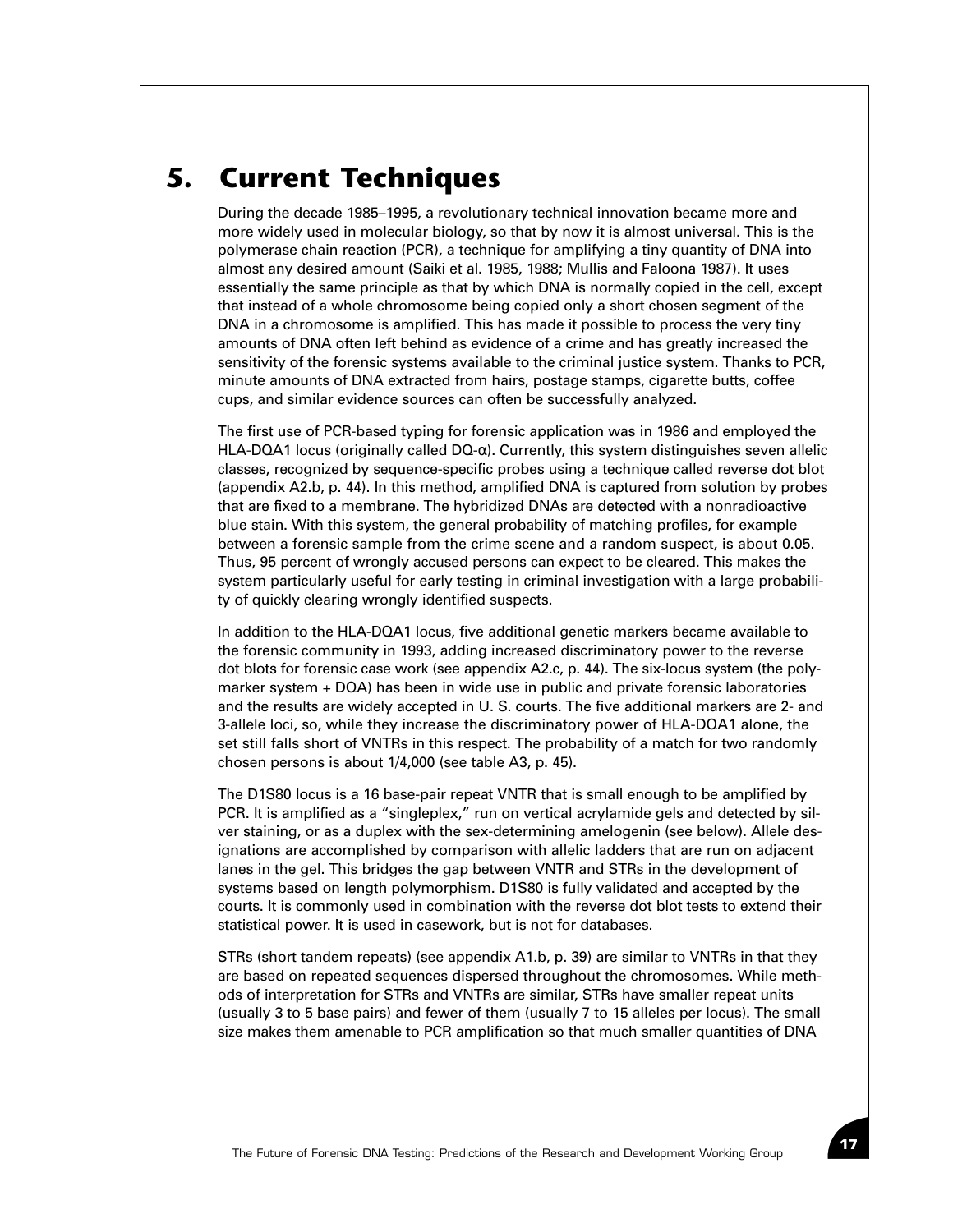are needed for analysis.<sup>9</sup> The small size also allows improved visualization of each allele so discrete and unambiguous allele determinations are possible and grouping multiple adjacent alleles into bins is not needed. Although VNTRs include more alleles per locus, STR loci are much more numerous, providing the same discriminating power by using more loci. In addition, multiple STR loci can be analyzed simultaneously (**multiplexed**), a practice uncommon in VNTR analysis. Multiplexing of STR systems has become standard, increasing the efficiency, speed, and power of analysis. With 13 STR loci the general match probability is about one in  $6 \times 10^{14}$  (A1.b, table A2, p. 41).

Having more loci, once there are several alleles per locus, is particularly important if siblings are involved. The match probability between two siblings always involves a factor of 1/4 per locus, plus an additional, usually smaller quantity that depends on allele frequencies. Thus, adding more alleles per existing locus when the heterozygosity is already large is of only marginal help in increasing the ability to discriminate between siblings; adding additional loci is much more effective, but these should be highly polymorphic.

It is often important, especially in rape cases, to determine the sex of the person from which the DNA came. If the source is vaginal, it is important to distinguish between female cells and sperm. For this, a marker that is on the X and Y chromosomes is used. Amelogenin is a PCR-amplified system that can be combined with STRs. The allele on the X has a different size than the one on the Y, so the difference between XY males and XX females is easily seen.

Techniques for using mitochondrial DNA (mtDNA) (see appendix A3.a, p. 46) have been available for some years, but application to problems of forensic identification began in 1990. Several laboratories now have the necessary equipment and techniques to use this system. Mitochondria are intracellular particles (organelles) outside the nucleus in the cytoplasm of the cell. They contain their own small DNA genomes; circular molecules of 16,569 base pairs and the variants are identified by sequence determination. Each cell contains hundreds to thousands of mitochondria. For this reason, a single hair shaft, old bones, or charred remains, which are generally unsuitable for chromosomal DNA, sometimes provide enough intact material for mtDNA analysis. Mitochondria are transmitted by the egg but not by the sperm, so mtDNA is uniquely suited for tracing ancestry through the female line. It was used recently to identify some of the bodies of the Russian royal family, the Romanovs. Limitations of mtDNA include its relatively low discriminatory power and the dependence for that power on the creation of large databases of mtDNA sequences.

Sperm cells contain mitochondria, although in much smaller numbers than in body cells (about 50 compared to 1,000 or more). This part of the sperm does not enter the egg, so only the maternal mitochondria are normally transmitted to the children. It is possible by existing techniques to analyze mtDNA from sperm. This has been done in laboratory experiments, but has not been developed for routine use in forensics. This might be useful in cases where a tiny amount of semen is available and no other source of DNA.

<sup>9.</sup> The PCR process can be used only on relatively short DNA segments. Almost all VNTRs are too large, and this is one of the reasons why VNTRs are being replaced by STRs. Recently, a technique for amplifying longer fragments has been reported (Richie et al. 1999). Since STRs are rapidly becoming the standard, this new technique will probably be used only for cases where there is a need for additional, highly polymorphic loci.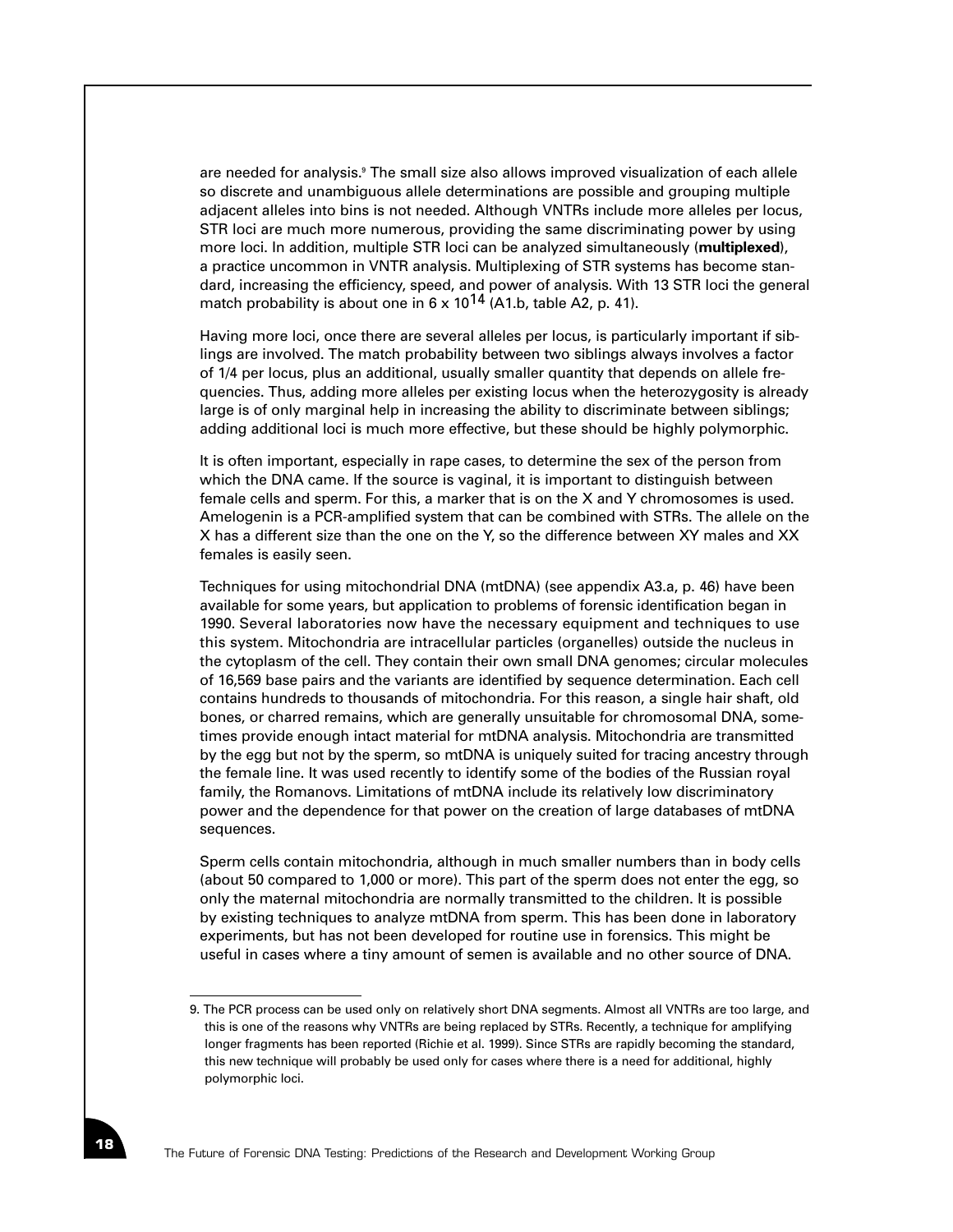This will become especially useful when it is possible to amplify and analyze mtDNA from a single sperm. Some research laboratories have already done this. For nuclear DNA, a single sperm provides only a 50-percent sample of the individual's DNA, so that several sperm cells are required for complete information. Each mitochondrion, in contrast, has the entire mitochondrial genome.

The Y chromosome (see appendix A3.b, p. 49) contains hundreds of recognized sites that can be used for identification. These consist of both STRs and single nucleotide polymorphisms (SNPs). The Y chromosome provides a counterpart to mtDNA. Since the Y chromosome is transmitted only from father to son, it provides a way of tracing male descent much as mtDNA does for the female lineage. They differ, however, in that mtDNA is a cytoplasmic marker transmitted in multiple copies from the mother to *all* her children, whereas Y chromosome DNA is a nuclear marker transmitted as a single copy from the father to sons only. Y chromosome markers can be useful in special cases resolving sexual assault mixtures from multiple male contributors, when the male component of the DNA is very small in proportion to the female component, or to distinguish mixtures of different male sources of saliva or blood. Such sex-specific markers are finding a major use outside the criminal field, as exemplified by the recent study of Thomas Jefferson's male descendants. As with mtDNA, the loci on the relevant part of the Y chromosome almost never recombine, so the Y chromosome markers are equivalent to one locus with many alleles. Therefore, the discriminating power is limited by the size of the database. Y chromosome markers reveal more diversity than other markers with respect to ancestral geographic origin, and for this reason they find special application in studies of human evolution.

## **6. CODIS (Combined DNA Index System)**

The FBI has selected 13 STR loci to serve as a standard battery of **core** loci, and increasingly laboratories are developing the capability to process these loci. As laboratories throughout the Nation employ the same loci, comparisons and cooperation between laboratories are facilitated. The 13 loci and some of their properties are given in appendix A1.b, p. 41. Collectively, the 13 loci provide great discriminatory power. The probability of a match between profiles of two unrelated persons in a randomly mating population of Caucasian Americans is 1.74 x 10<sup>-15</sup>, or one in 575 trillion. The FBI and others are actively involved in getting frequency data from a number of populations of different population groups and subgroups. These populations are being continuously subdivided. For example, there are data from Japanese, Chinese, Korean, and Vietnamese. In the Western Hemisphere, there are data for Bahamians, Jamaicans, and Trinidadians. With the 13 core loci the most common profile has an estimated frequency less than 1 in 10 billion (Budowle et al. 1999). Of the 10 STR loci that the British system now uses, 8 are included in the 13 core loci, so international comparisons are feasible.

The FBI provides software to facilitate the use of the CODIS system, together with installation, training, and user support free of charge to any State and local law enforcement laboratories providing DNA analysis. CODIS uses two indices to generate investigative leads in crimes where there is DNA evidence. The Convicted Offender Index contains profiles of individuals convicted of violent crimes. The Forensic Index contains DNA profiles from crime scene evidence, such as semen and blood. These indices are searched by computer.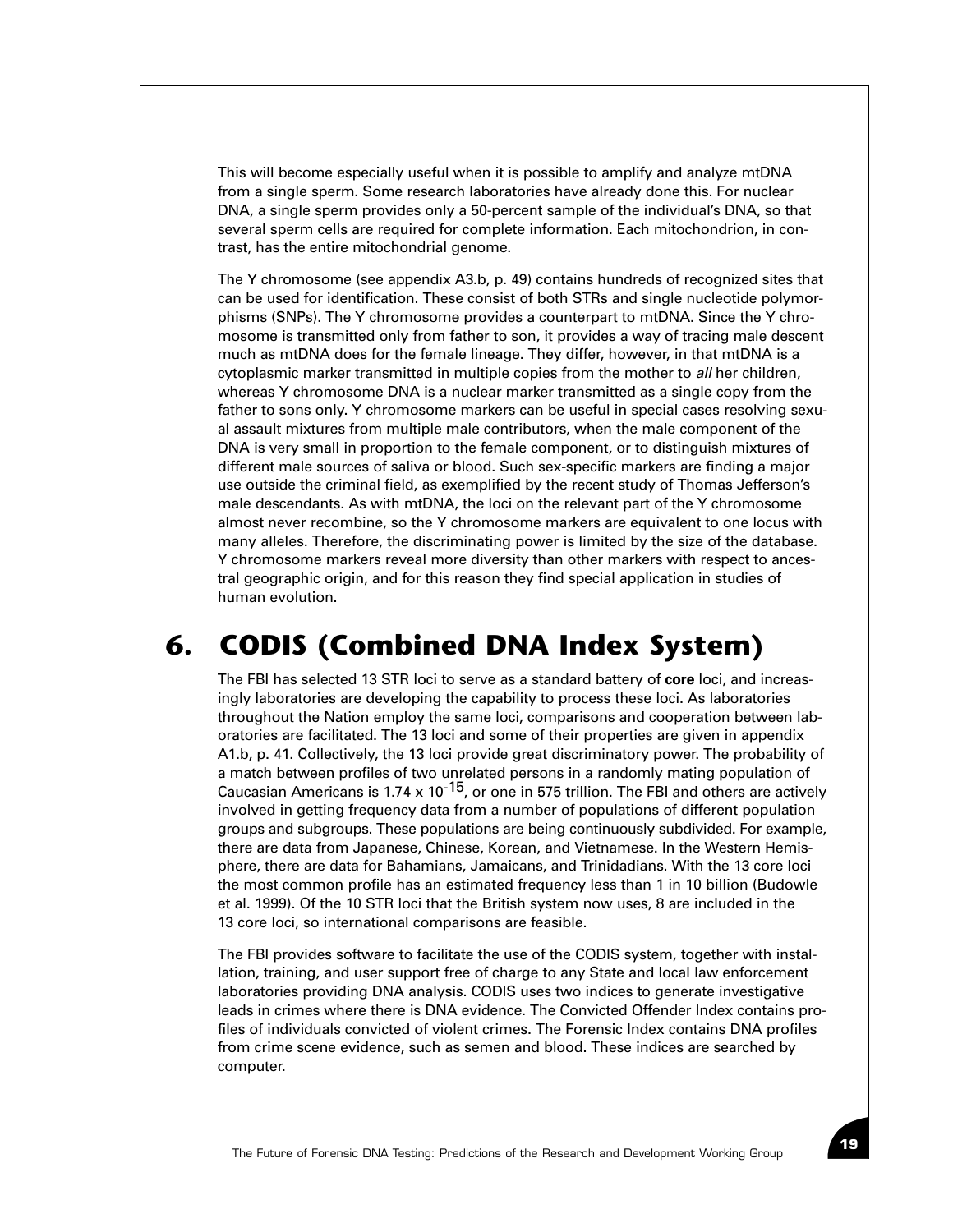The CODIS system stores the information necessary for determining a match (a specimen identifier, the sponsoring laboratory's identifier, the names of laboratory personnel who produced the profile, and the DNA profile). To ensure privacy, it does not include such things as social security numbers, criminal history, or case-related information.

By the year 2000, more than 100 laboratories had installed CODIS. Searches may be conducted at three tiers: local, State, and national. The CODIS database from convicted felons in July 1998 had more than 230,000 VNTR profiles. Approximately 300,000 samples will be analyzed for STRs by the end of 2000, but the backlog of unanalyzed convicted offender samples is still more than 600,000 (FBI 1999). We anticipate that substantial reduction of the backlog will require 2 to 5 years, depending strongly on funding.

The selection of the 13 core STR loci will stimulate additional growth of databases using these loci. This investment in the database makes it likely that the core loci will be employed, with possible additions, throughout the periods covered by this report.

# **7. Statistical and Population Considerations**

#### **a. Statistical Procedures**

A typical situation is this: A DNA sample is obtained from the crime scene and DNA from a suspect is found to have the same profile. This may be because the crime-scene DNA came from the suspect. It may also be because the perpetrator and the suspect happen to have the same profile. There are several approaches to deciding between these possibilities (NRC 1996, DAB 2000).

The mere fact that the two DNA samples have matching profiles is a general statement providing evidence of a sort. But to convey the weight of evidence this needs the support of a probabilistic analysis.

**The traditional procedure; profile probability**. The profile probability is the probability that a person chosen at random from the relevant population has the DNA profile of the reference sample (e.g., that of the crime scene sample). The probability of this profile is estimated from the allelic frequencies in the database, as described in the next section. The rarer the profile, the stronger is the evidence that the two DNA samples came from the same person.

Consider a typical case. The profile is determined from the evidence taken from the crime scene. Before the suspect is identified, the probability of this profile in a person randomly chosen from the relevant population is P. A suspect is found and his DNA matches that of the evidence. Then, if P is a very small fraction, we can say that either the two DNA samples came from the same person or a very improbable event has occurred, namely, that two different persons happened to have the same profile.

This approach has been used repeatedly for criminal cases since the earliest days of DNA evidence (see NRC 1992, NRC 1996, DAB 2000), and earlier for civil cases when other kinds of markers were used (Walker 1983). It is widely accepted and is the most commonly used procedure in U. S. courts and in the scientific community. We shall refer to it as the "traditional" method. Its simplicity is appealing to many analysts.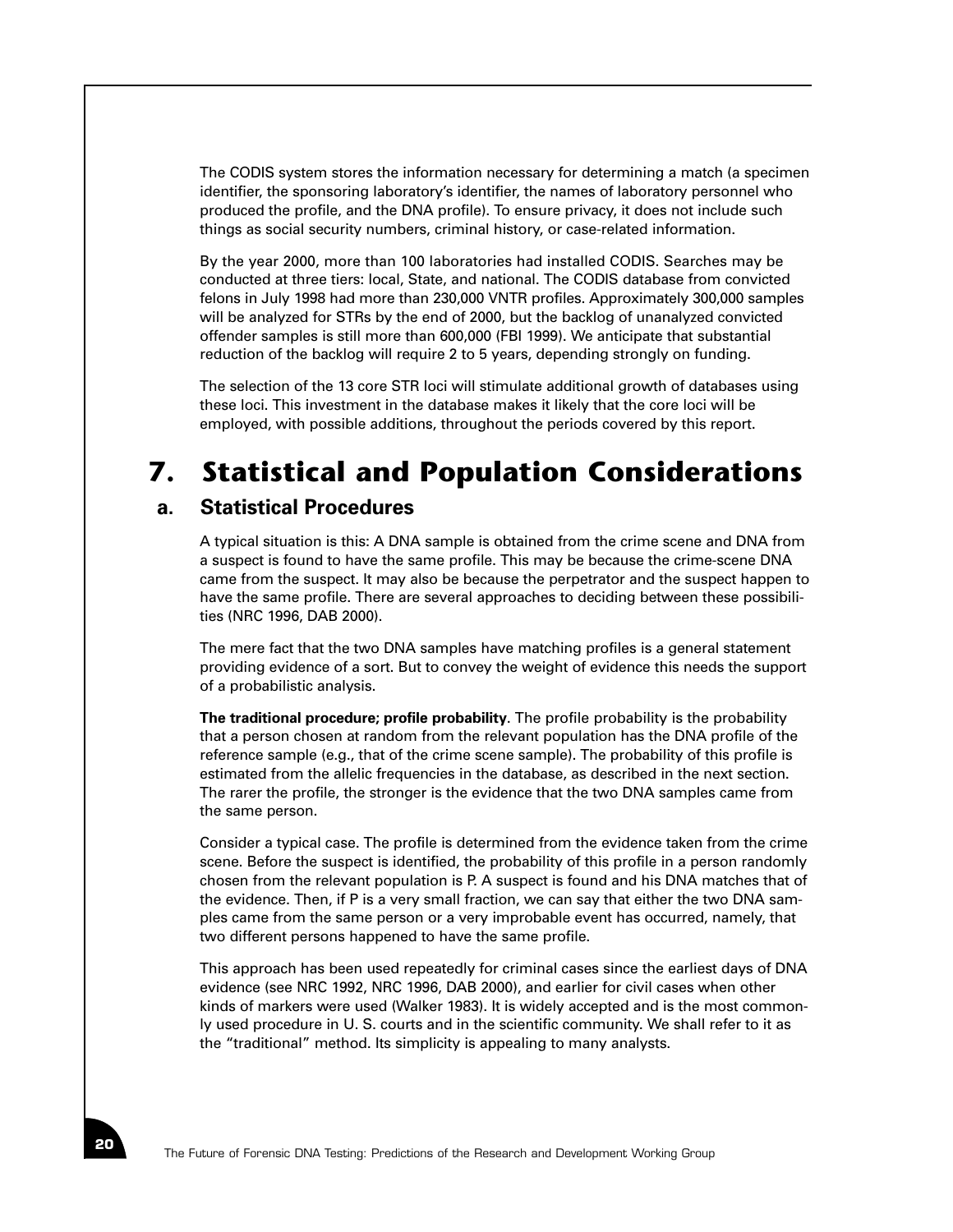**Likelihood ratio**. Alternatively, we can use the likelihood ratio (LR) approach, which has long been employed in paternity testing and human genetics. In this approach, we compute the probability of the DNA evidence under two hypotheses. In the simple case where the evidence is the profiles of the crime sample and a suspect, the two hypotheses might be H1: the two profiles are from the same person, and H2: the two profiles are from different, unrelated persons. The likelihood ratio is the ratio of the probability of the evidence under H1 divided by the probability of the evidence under H2. In symbols, letting E stand for the evidence (i.e., the two profiles),  $LR = Pr(E|H1)/Pr(E|H2)$ . The joint probabilities of the two profiles can be rewritten as conditional probabilities of either profile, given the other one. This leads to, for example, LR = Pr(suspect profile|crime sample profile and H1)/Pr (suspect profile|crime sample profile and H2). Under hypothesis 1, the probability is one, since the two profiles must be the same if they came from the same person (assuming no errors). The denominator is the probability of a person chosen randomly from the population having the matching profile, given that the crime sample has the profile. A LR of 100 means that the evidence is 100 times as probable if the suspect is the perpetrator (i.e., the source of the crime sample) as if the suspect was unrelated to the perpetrator.

In the simple case, the likelihood ratio is simply the reciprocal of the match probability. If knowledge of the crime sample profile does not affect the probability of a random person having the profile, the match probability is the same as the profile probability as employed in the traditional approach. Then there is little reason to prefer one procedure over the other, and courts have usually heard the profile probability. There are, however, reasons for using the likelihood ratio. One is that LR has useful statistical properties (see Royall 1997). A second is that in complicated cases, such as mixed samples, the LR provides a more direct and consistent approach (NRC 1996, pp. 129–130, 162–163; Evett and Weir 1998, pp. 188–205). A third reason is that the LR can be converted into a probability by using Bayes' Theorem, as we now explain.

**Using Bayes' Theorem**. Suppose that, in the absence of DNA evidence, there are certain odds (which we may or may not know) that the same person is the source of both DNA samples.<sup>10</sup> Then the effect of taking the DNA evidence into account is to multiply these odds by the likelihood ratio. It is customary to use the words "prior odds" for the odds not taking DNA into account and "posterior odds" when it is taken into account. Thus,

Posterior odds = Prior odds x LR.

The main problem with this Bayesian argument has been the uncertainty and subjective nature of the prior odds. They depend on the confidence one has in the other sources of information (e.g., detective work or the reliability of an eyewitness). It is difficult to assign a number to the prior odds. American and British courts have been reluctant to employ prior odds and Bayesian methods.<sup>11</sup>

<sup>10.</sup> **Odds and probability.** Suppose that P(A) is the probability of event A. The odds of A, O(A), are  $P(A)/[1 - P(A)]$  and  $P(A) = O(A)/[1 + O(A)]$ .

<sup>11.</sup> In paternity testing it is often assumed, implicitly or explicitly, that the prior odds are 1:1. In that case the likelihood ratio (the Paternity Index) is the same as the posterior odds.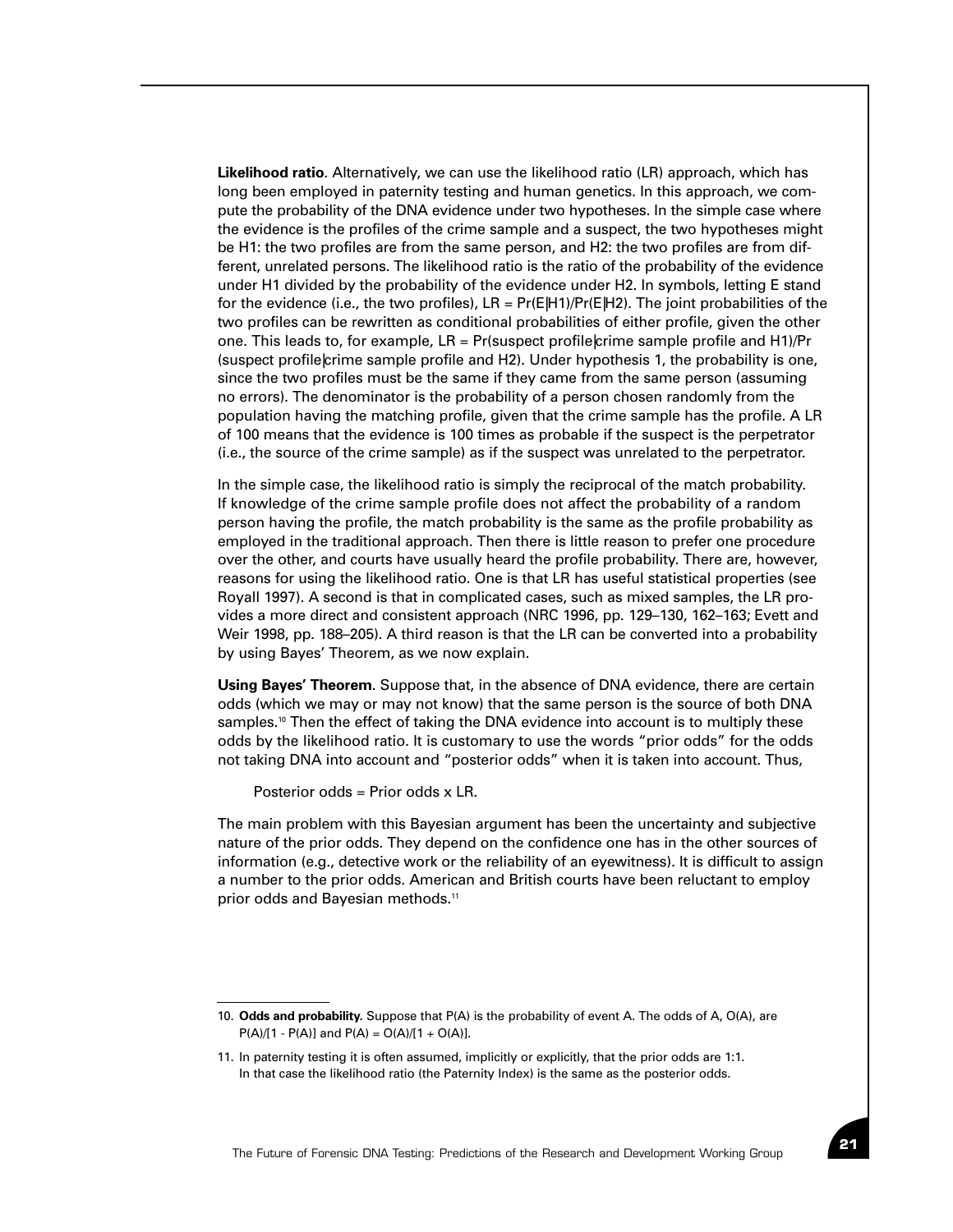One approach that has sometimes been suggested is to present the court with a series of prior odds. Consider three prior odds in favor of the two samples coming from the same person: 100, 1, and 1/100. Suppose LR = 100 million. Then the posterior odds are 10 billion, 100 million, and 1 million, respectively. In this case, the DNA evidence is strong enough to overwhelm prior odds even though they differ by a factor of 10,000. With multiple loci, this will often be the case. Despite this procedure's being advocated by a few, it has not found acceptance by the courts.

Much of the published literature dealing with forensic evidence in recent years has centered on the use of likelihood ratios. See, for example, Aitken (1995), Balding and Donnelly (1995), Evett and Weir (1998), Robertson and Vigneaux (1992), and Royall (1997). Practicing criminalists, if they provide quantitative information, usually give just the profile probability. For most cases where there are only weak dependencies between suspect and crime sample profiles, this is appropriate. However, profile probabilities by themselves do not allow for a complete interpretation in cases of relatives, population structure, mixed stains, or database searches. In most cases likelihood ratios are the reciprocals of match probabilities, which are often larger than profile probabilities.

Some prefer the traditional procedure for simplicity. Simplicity is often acceptable and may be preferred as being more easily understood and acceptable by the courts. The traditional procedure has been endorsed by Chakraborty and Carmody (see Budowle, Chakraborty et al. 2000) and by the DNA Advisory Board (DAB 2000).

In its recent report, the DNA Advisory Board (DAB 2000) said: "As emphasized in the NRC II report, there are alternative methods for assessing the probative value of DNA evidence. Rarely is there only one statistical approach to interpret and explain the evidence." We emphasize that the two approaches discussed here essentially always lead to the same conclusion. A 13-locus STR match between unrelated individuals is a very rare event. The expected frequency of the most common 13-locus profile, using the product rule, is less than 1/10 billion in all populations studied (Budowle et al. 1999, p. 1284). A match strongly supports the conclusion that the two DNA profiles came from the same individual. The differing approaches should not throw doubt on the discriminating power of multilocus DNA profiles or imply that they are likely to lead to different conclusions.

#### **b. Population Genetics**

Within the last few years, the databases for STRs have become much more extensive. The sample sizes are larger and the population groups are more refined. In early analyses, the populations were assumed to be in random proportions within each locus, known as the Hardy-Weinberg rule. It was also assumed that the population was at equilibrium between loci, called linkage equilibrium. These two assumptions form the basis for the traditional procedures for calculating match probabilities.

**Single locus; the Hardy-Weinberg rule**. Letting  $A_i$  and  $A_j$  designate alleles and  $p_i$  and  $p_j$ their frequencies in the population, then the HW rule predicts that the genotype proportions are

| Homozygotes: $P(A_iA_j) = p_i^2$ . |                                        | (1a) |
|------------------------------------|----------------------------------------|------|
|                                    | Heterozygotes: $P(A_iA_j) = 2p_ip_i$ . | (1b) |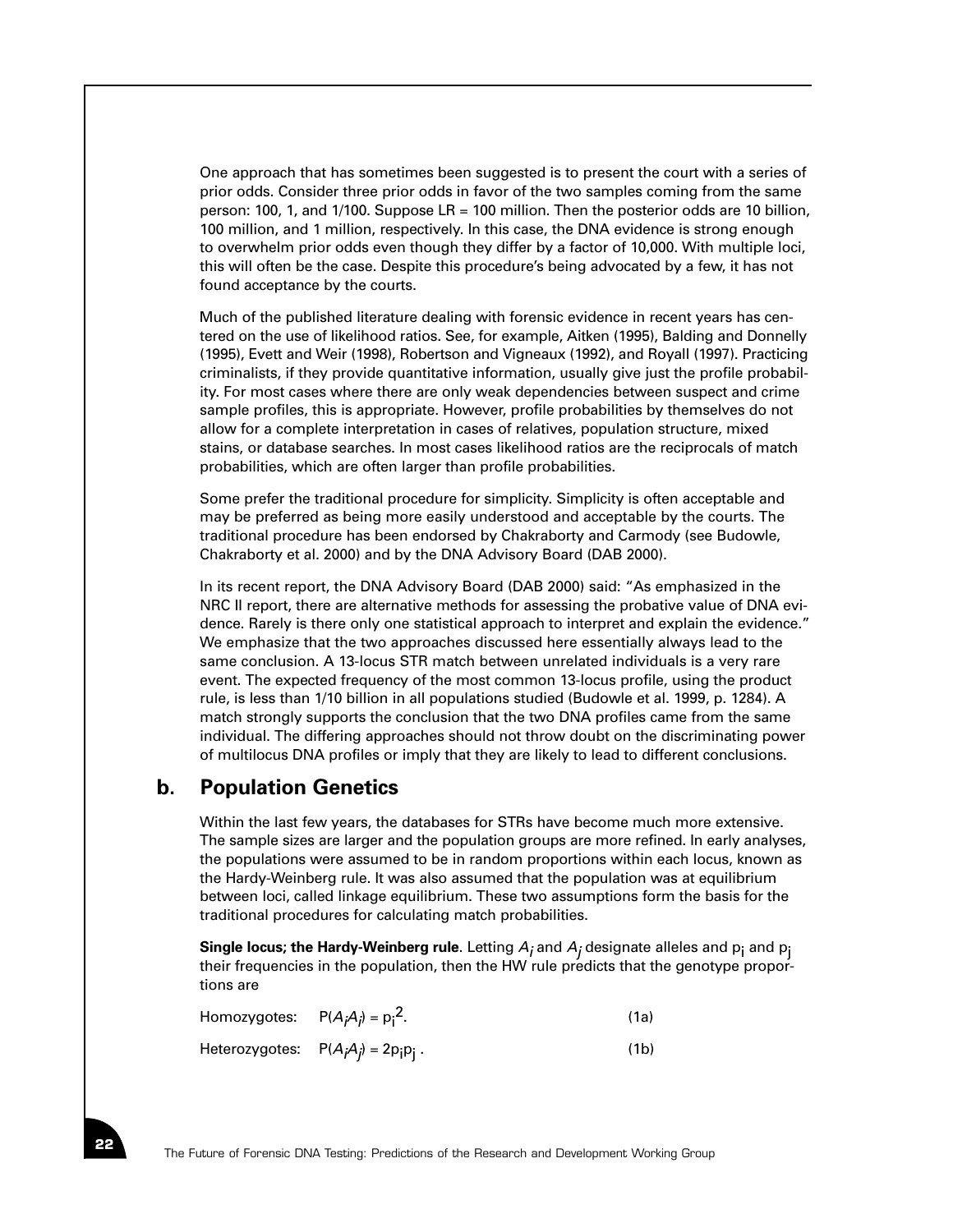The assumption underlying this rule is that the population is mating at random with respect to this locus, that is, mates are chosen without regard to these genotypes. The HW proportions are attained in a single generation. This simple principle is not exact, of course, but it is frequently a satisfactory approximation to a real human population.

Earlier reports (e.g., NRC 1996) concluded that departures from Hardy-Weinberg ratios for VNTRs are quite minor. Recent studies of STRs show similar results. For example, an exact test for departures from HW proportions at 13 STR loci in three populations— Caucasian American, African American, and Hispanic American—showed only very minor departures from expectations, and none were statistically significant. These were mainly genotypes with very rare alleles, where chance deviations are expected. In fact the whole distribution agreed very well with HW expectations (Lins et al. 1998; Budowle et al. 1999).

**Multiple loci: Linkage equilibrium (LE)**. With random mating the relationship between loci approaches random proportions. That is, the frequency of a composite genotype involving several loci is the product of the single locus genotype frequencies. This differs from HW proportions in an important way, however. HW proportions are attained in a single generation of random mating, whereas random frequencies at multiple loci are attained only gradually. If the loci are on different (nonhomologous) chromosomes, or far apart on the same chromosome, the approach is rapid; the departure from the final equilibrium is halved each generation. The equilibrium state is called linkage equilibrium (LE).<sup>12</sup>

Empirical studies of large numbers of VNTRs show close agreement with LE for two loci, and with smaller numbers for three loci (some of the data are summarized in NRC 1996, pp. 108–112). Furthermore, departures from LE can be in either direction, so with multiple loci opposite deviations to some extent cancel. Data for STRs are now quite extensive and follow the same population rules as VNTRs. Recent studies (e.g., Lins et al. 1998; Budowle et al. 1999) show good agreement with LE. Although it would be wrong to claim exact linkage equilibrium, current tests on two loci would detect discrepancies that are large enough to alter the conclusion that LE is a suitable approximation for practical forensic work.

Using HW frequencies for each locus and multiplying these frequencies for all loci is known as the **product rule**. It has been widely accepted in the U.S. courts. The NRC 1996 report estimated that the match probabilities from the product rule for VNTRs are likely to be correct within a factor of 10 in either direction (a range of 100 fold). The DNA Advisory Board (DAB 2000) recommends product rule calculations as appropriate approximations for STRs. See also Budowle et al. (1999).

**Structured populations**. Of course, the U.S. population is not a single randomly mating unit. Within a major group there are subpopulations, with matings more likely to occur within a subpopulation than between subpopulations. On the average the effect of such substructure is to increase the proportion of homozygotes and decrease the proportion of heterozygotes, since people in a subpopulation tend to be somewhat related.

The changes in population proportions due to such substructuring are discussed in appendix A5.1, p. 56.

<sup>12.</sup> This wording is traditionally used even for loci that are unlinked. There are better expressions, but we shall go along with this time-honored verbal infelicity.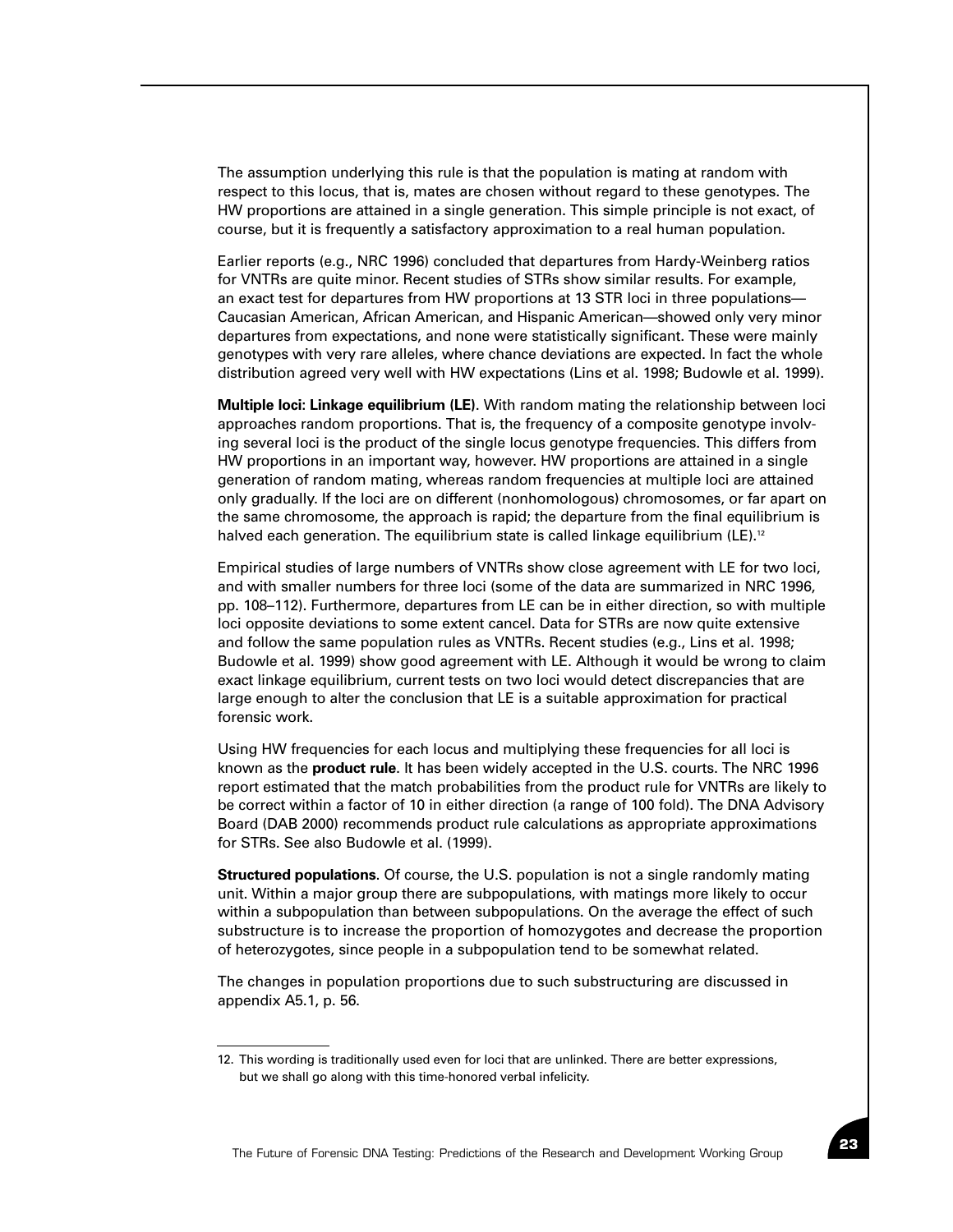If we use Equations (1) to calculate match probabilities, we are implicitly assuming that the two DNA samples (e.g., from the crime scene and from the suspect) are independent. It is likely, however, that they are not completely independent. For example, both may be from the same population subgroup. We shall use  $\theta$  as a measure of population substructure. Empirical measurements for major U. S populations give θ values less than 0.01 (see table on page 57).

In this case, the appropriate procedure is to use the conditional probabilities corrected for population structure to estimate match probabilities. One widely used formula was originally given by Balding and Nichols (1994) and was recommended by NRC (1996). It was derived on the assumption that the population structure is at equilibrium. With a conservatively chosen value of  $\theta$  it can also be regarded as a conservative approximation. Other assumptions about the causes of population structure lead to formulae that agree to good approximation when  $\theta$  is small enough that terms in  $\theta^2$  can be neglected (Morton 1992; Crow and Denniston 1993; Roeder 1994). The agreement among formulae based on various assumptions increases our confidence in their broad applicability.

The θ-corrected conditional match probabilities are:

$$
P(A_iA_j|A_iA_j) = \frac{[2\theta + (1-\theta)p_i][3\theta + (1-\theta)p_i]}{(1+\theta)(1+2\theta)}
$$
(2a)  

$$
P(A_iA_j|A_iA_j) = \frac{2[\theta + (1-\theta)p_i][\theta + (1-\theta)p_j]}{(1+\theta)(1+2\theta)}
$$
(2b)

Notice that, when  $\theta = 0$ , these are the Hardy-Weinberg formulae.

Current practice varies as to whether, in calculating multiple-locus match probabilities, the conditional probabilities (Equations 2) should be routinely employed (Evett and Weir 1998), or used only when there is reason to believe that the two persons belong to the same subpopulation (NRC 1996, DAB 2000). The difference between Equations (1) and (2) is not large as long as  $\theta$  is less than 0.01, and using a different formula is unlikely to change the interpretation. (See p. 63.)

Native American populations have a much more structured population, so taking  $\theta = 0.03$ is recommended by the DAB.

**Laboratory errors**. It has been suggested that the probability of a laboratory or chain-ofcustody error should be included in calculating the match probability. This was rejected by NRC (1996) on the grounds that these errors are difficult to measure and are likely to change over time as techniques and procedures improve. The committee recommended instead that whenever possible only a part of the evidence material be used for analysis and the rest retained for possible future use. With PCR methods it is very unlikely that the entire evidence DNA is consumed in the analysis. As emphasized in the NRC report, the best protection for a suspect who may have been wrongly accused because of an error is the opportunity for an independent retest.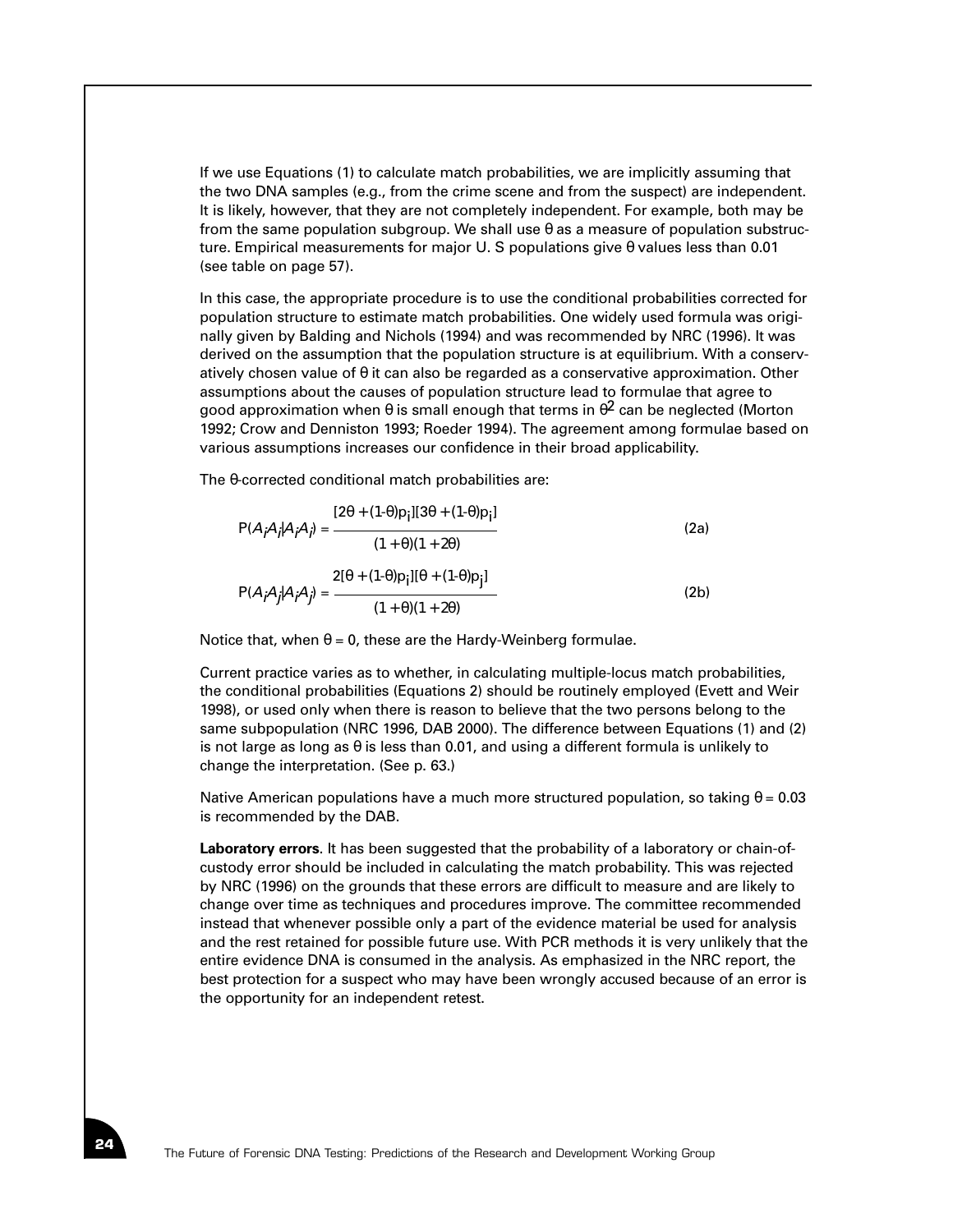#### **c. Partial Matches**

In the appendix (A5.2, p. 66) we give an example of two STR profiles that share both alleles at six loci, one allele at six, and none at one. Not being identical, these did not come from the same person. But the large proportion of matches of both alleles, which is expected somewhat more than 1/4 of the time in siblings, argues strongly that the two samples came from siblings.

In this particular example, the likelihood ratio for siblings versus unrelated persons is about a million; that is, the match probability is a million times as great if the DNAs came from siblings as if they came from unrelated persons. Furthermore, the match probability is 500 times as great if they came from full sibs as if from half sibs. So there is strong statistical support for the conclusion that they came from full siblings. We have chosen these two profiles as a particularly striking example of a sib pattern. Although these are actual sibs, the large number of matches is unusual. Note that a parent-child relationship can be ruled out, except for the possibility of mutation, since parent and child always share an allele.

We can anticipate more examples of relatives being found as tests include a larger number of loci and as database searches become more common. The legal propriety of identifying relatives in forensic investigations is uncertain and customs differ from State to State.<sup>13</sup>

#### **d. Individualization ("Uniqueness")**

As the number of analyzed loci increases, the probability of a second, unrelated person having the same profile becomes ever smaller. Eventually, the probability becomes so small that the profile is effectively unique. The basis for concern would then be whether the techniques are adequate, the chain of custody is intact, the statistical treatment is appropriate, and no errors were made. But how small must such a probability be for a profile to be individualized?

The FBI in 1997 announced a new policy that has been used several times in court cases by the FBI and others and has not been rejected. This assumes that if the match probability is substantially less than the reciprocal of the U. S. population, then it can be stated with "reasonable scientific certainty" that a particular individual is the source of the DNA sample. The procedure is given by Budowle et al. (2000), and DAB (2000) and is described in appendix 5.1c, p. 58.

The statistical basis for individualization is discussed by Evett and Weir (1998, pp. 243– 244). The concept of individualization has been supported by Balding (1999). The FBI procedure has been criticized by Weir (1999) and supported by Budowle, Chakraborty, et al. (2000). Whether this, or in fact any statistical procedure for defining individualization is

<sup>13.</sup> Although brothers and twins are rare in databases, they can be common among those pairs that are found by profile matching. John Buckleton (2000 personal communication) found that, among ten 6-locus matches in a New Zealand database of 10,907 records, all but 2 were brothers (including twins). This shows that the possibility of sibs cannot be ignored in database searches. We should note, however, that these could usually be identified as brothers, either by further investigation or by testing additional loci.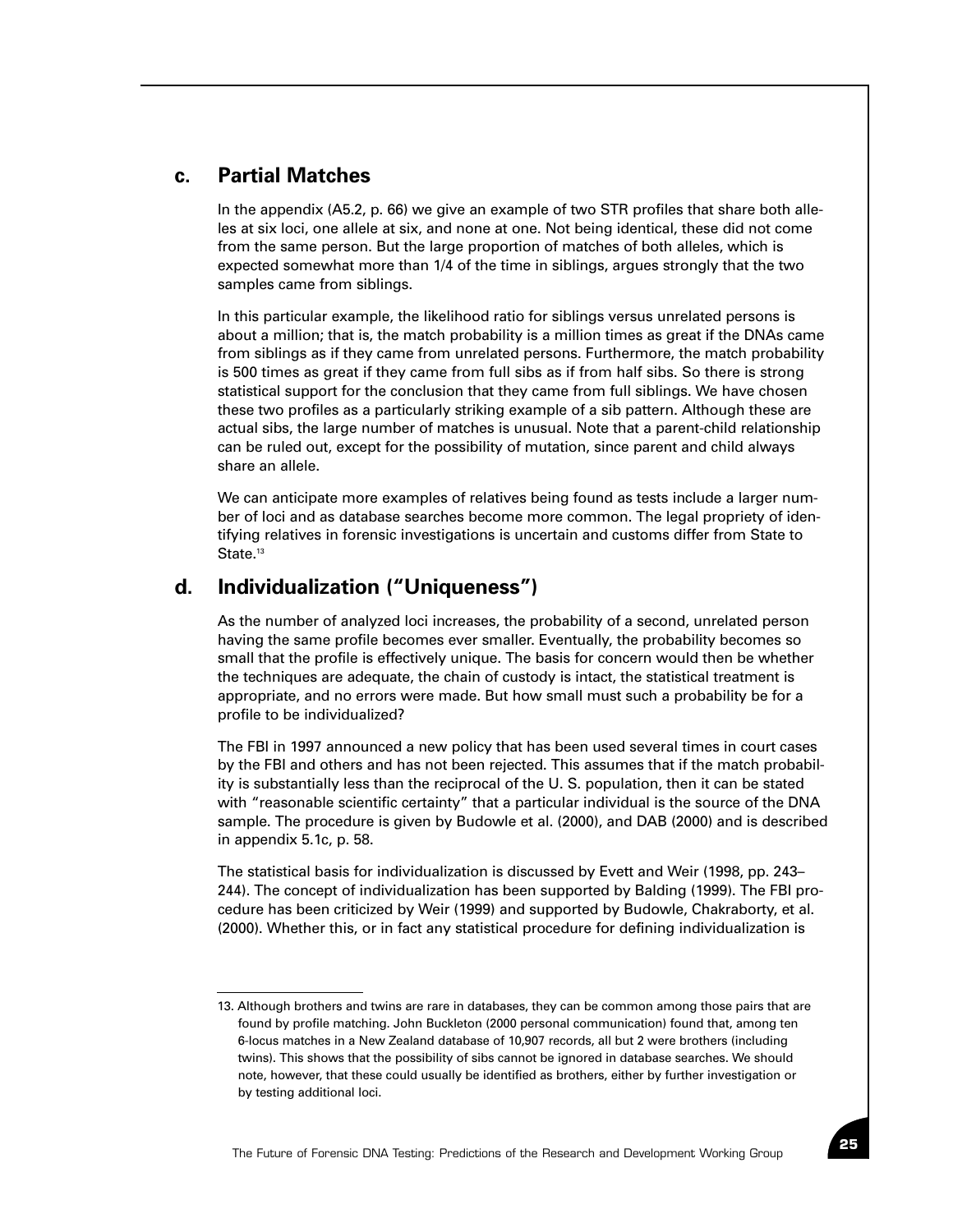defensible continues to be debated. The procedure provides one way to interpret discriminatory power (a scientific question) in terms of "a reasonable degree of scientific certainty" (a subjective question). It is quite possible that within 5 years or less some such criterion will be accepted by the legal and forensic community, not as a scientifically appropriate statement, but as a practical definition for forensic purposes.

## **e. Suspect Identified by Database Search**

As discussed above, in traditional forensic analysis one computes the probability, P, of finding in an unrelated person a particular profile matching that of the evidence, E. But if several DNA samples are examined instead of a single suspect, the probability of finding the matching profile is increased correspondingly.

To deal with this problem, the first National Academy of Sciences Committee (NRC 1992) recommended that the information employed in the database search be used for identification of a suspect, but not for evidence in the court. For this purpose use of a separate set of loci was recommended. The observations on the second set obviously do not depend on the manner in which the suspect was found and cannot be biased by it.

The second committee (NRC 1996) agreed with this procedure. However, because of the limited number of VNTR loci then available, it feared that there might not be enough loci left after using some for identification to provide an effective test. In this case the committee noted that, assuming that the source of the evidence was not in the database searched, the probability of one or more profiles in the database matching the evidence profile is  $M = 1 - (1-P)^N$ . The committee therefore recommended that the match probability be adjusted by this formula. If NP is much less than one,  $M \approx NP$ .

It should be emphasized that neither NRC committee was considering a database of convicted felons. A random population database was assumed so that a person in the database was no more likely to be the source of the evidence DNA than a random member of the population. It was further assumed that the person contributing the evidence DNA was not in the database.

At present, database searches usually involve convicted felons. Clearly, because of recidivism, a person in the database has a greater probability of being the source than a random member of the population. Therefore, the NRC (1996) recommendation is conservative and is endorsed as such by DAB (2000).

Recently there has been more emphasis in the statistical literature on the likelihood ratio approach. This is discussed in appendix 5.1d, p. 59.

# **f. Looking to the Future**

It is likely that the 13 core STR loci will remain as the standard for some time. This is especially likely for databases. Once these get set up it will be troublesome and expensive to change them. On the other hand, new loci are being discovered constantly. In the near future it will be relatively easy to have 20 or more STR loci, although it is not necessary in most cases.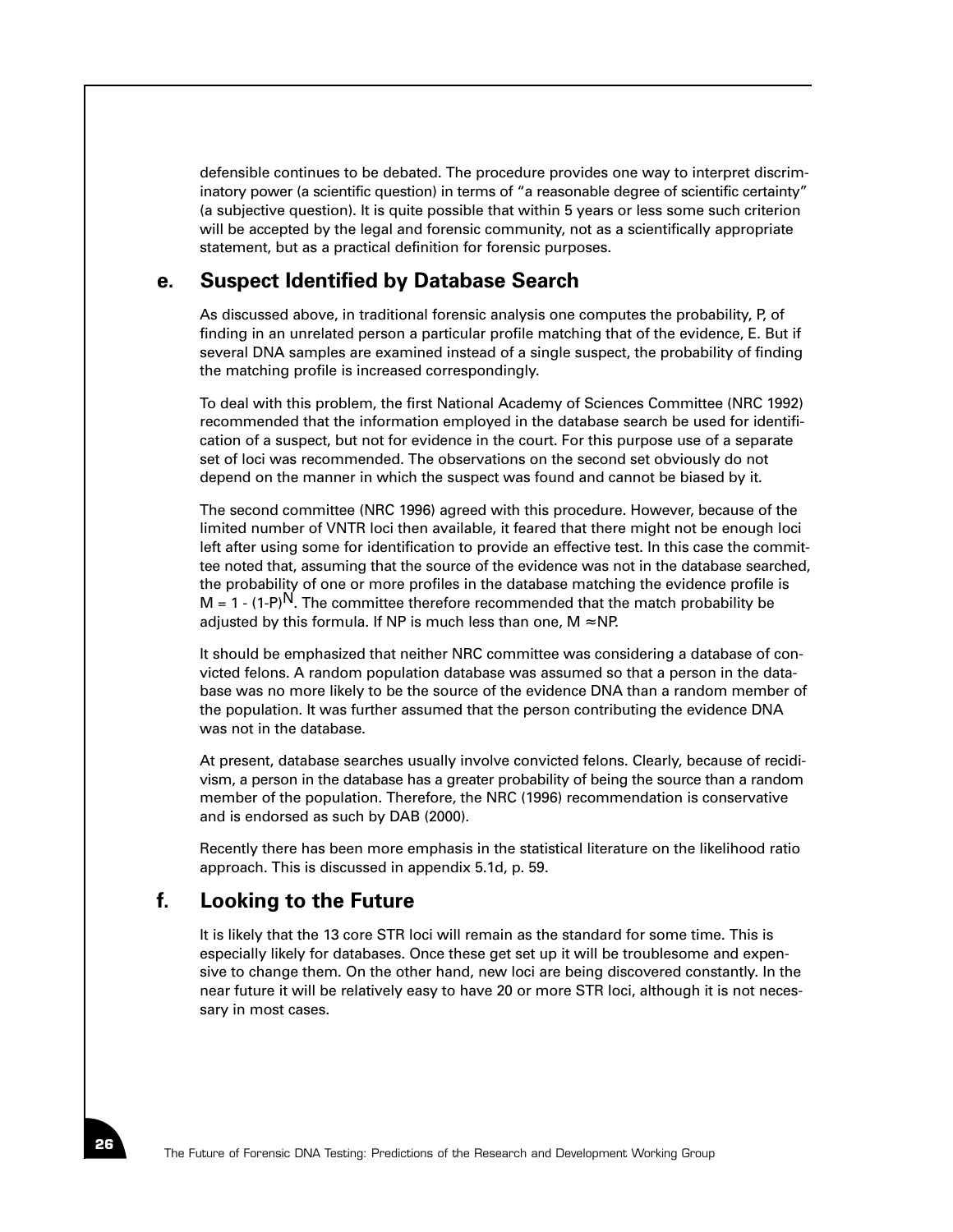The day when a DNA profile match is regarded as conclusive is not here yet. One interim approach, before the time when consideration of such things as population structure become unnecessary, is to calculate match probabilities for the closest relatives. If the probability is low, then it will be even lower for any less closely related persons. The closest relatives from this standpoint (except for identical twins) are full sibs. These can be used as a limiting case. In the appendix (A5.1b, p. 57) we give procedures for computing match probabilities for sibs.

It is already apparent that most of the STR variability is within groups. Although groups differ, the mean differences between groups are less than the individual differences within groups; profiles that are rare in one group tend to be rare in others. With enough loci it may be possible to have a single database for all the major groups in the United States. One suggested approach is to use a composite database for the large population groups in the United States: Caucasian Americans, Hispanic Americans, African Americans, and Asian Americans, and then use a larger value of θ. One study gave a value of 0.028 (Chakraborty 2000 personal communication). These are worldwide data; values in the United States should be less because of admixture. Using 0.03 should be appropriately conservative. This may appeal to those who would like to emphasize individual differences and ignore group differences.

# **8. Technology Projections**

In this section we attempt to foresee what major developments will impact forensic analysis in the next decade. Needless to say, such forecasts are highly uncertain. A look at the past shows us that projections into the future have often been far off. Part of the reason is that unexpected new technologies, such as PCR in the past and, more recently, sequencing chips, came as surprises. So what follows are guesses, but they are informed guesses based on the present state of the art.

# **a. Technology Projections for 2002**

We clearly foresee that the CODIS 13 STR core-locus set will dominate database applications in this time period. We anticipate that more than 500,000 profiles based on these loci will be included in the national felon database by the year 2002. Fluorescent detection, multiplex systems, and the means for high throughput analysis of the profiles are already available. In addition, more loci have been and will be developed, so many laboratories will have available 20 or more STR loci when needed for special applications.

Allele frequencies for all 13 STR loci are currently published (e.g., Lins et al. 1998, Budowle et al. 1999) and are available electronically. We expect increasing use of these data for calculations of statistical evidence. We anticipate a shift by forensic laboratories away from all other previously used systems, VNTRs in particular, and toward the use of the standard 13 core STR loci. We expect that the frequencies for the STR loci in additional populations and subpopulations will be published and made readily available to all laboratories as new data appear. Likewise, the best estimates of  $\theta$  (as a measure of population subdivision) should also be on the record. The FBI has coordinated an extensive multilaboratory study and expects to provide a comprehensive publicly available source for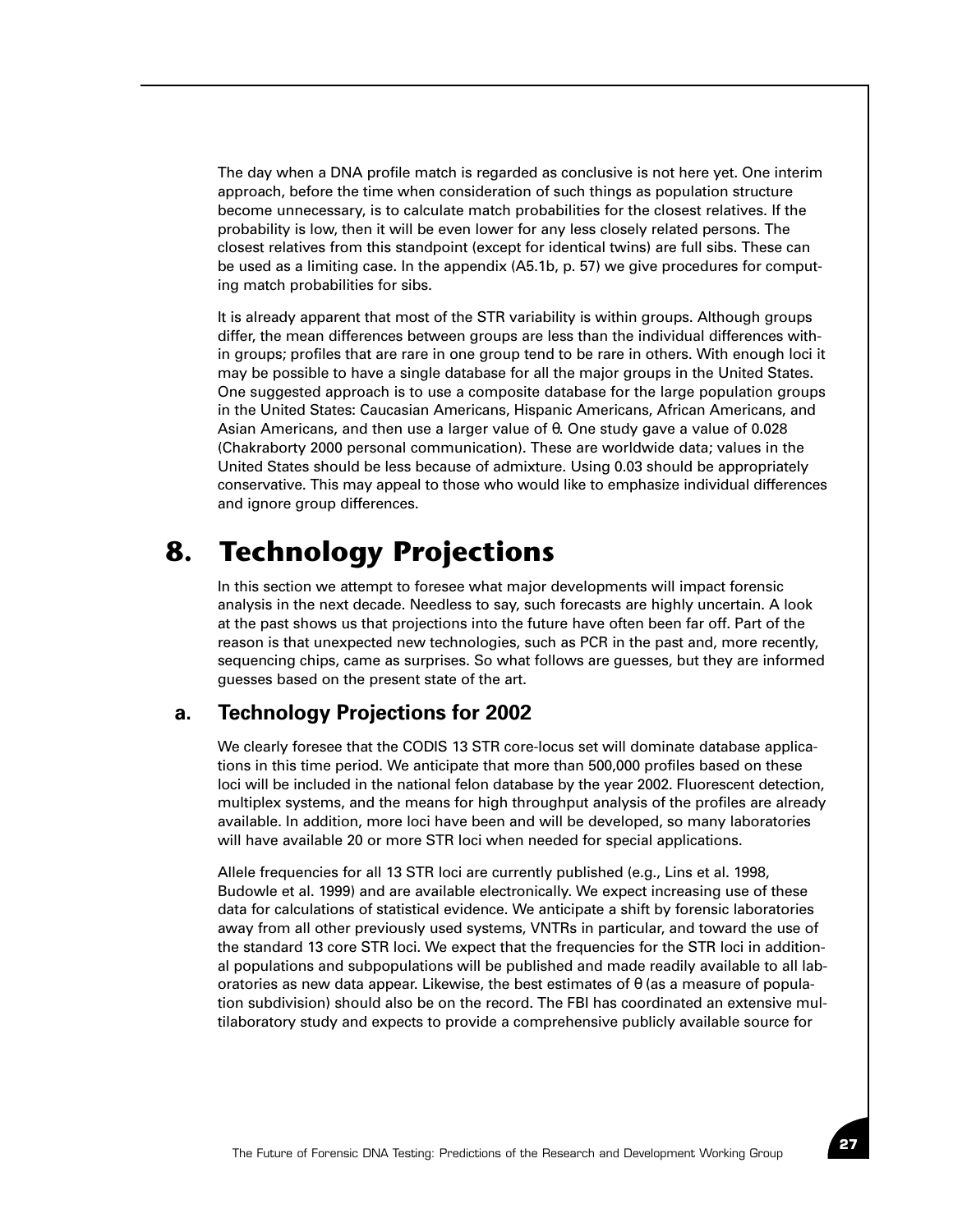these data. These data are now on the World Wide Web. Although the emphasis will be on STRs, some laboratories may prefer for casework to retain their existing markers.14

In the near future, significant progress is also expected in the development of specific marker sets that may aid the investigative process beyond identification as currently practiced. Currently, CODIS STR core loci provide information derived from the different allele frequencies present in different population groups. Statistical analysis will allow some level of confidence in determining the group character of the source of stain material. We can also expect progress in discovery of non-STR markers for individual traits.

Mitochondrial DNA markers, which trace maternal lineages, and Y chromosome markers, which trace paternal lineages, will become more numerous and more fully characterized during this period. In fact, the region of mtDNA with the richest sequence polymorphism (the control region) is already defined. Because all mitochondrial loci are completely linked, the power to determine the significance of a match depends on the size of databases characterizing them. These database sizes, and the corresponding power of the systems, are expected to increase significantly during the next 2 years. The greatest strength of mtDNA is its great sensitivity. Amounts of DNA that would be too small to be used for chromosomal markers can often be analyzed by mtDNA. We therefore expect greater use of mtDNA for marginal cases, e.g., DNA that is badly degraded or available in very tiny amounts. Y chromosome and mtDNA haplotypes are currently employed mainly to establish a relationship of sample material among family members in the absence of the individual suspected of leaving the sample. They may be used to provide information for group identification.

We also expect to see improvements in techniques for collection of evidence, isolation of DNA, and quantification of the DNA during the next 2 years. Processes that simplify these procedures are being developed. Improvements are expected in automation and miniaturization that should allow more rapid processing of larger numbers of samples.

Ehrlich and his associates (Schmalzing et al. 1998, 1999) have developed a miniaturized system for analyzing STRs. They currently report a laser-induced fluorescence detection system that can do a quick analysis of eight of the CORE loci. With a resolution of four bases, the process can be completed in 2 minutes. Resolution to one base requires about 10 minutes. The device is about 150 mm in diameter and made from fused-silica wafers. At present, this is in the experimental stage. It should be ready for some operations by the end of this period. This, and similar developments in other laboratories, will permit much more rapid analysis and make possible processing larger numbers of samples. We expect further progress in miniaturization and portability.

<sup>14.</sup> A problem in the recent past has been the reluctance of journals to publish data on STR frequencies, on the reasonable grounds that these do not represent new concepts. In November 1999, the *Journal of Forensic Sciences* adopted a brief format for publishing data in standard form. This presents the minimum information in compact form, usually allele frequencies. The data are published on the assumption that the complete data set is available on the Web or will be provided on request. This should go a long way toward relieving the publishing problem and making the rapidly growing body of data more readily available.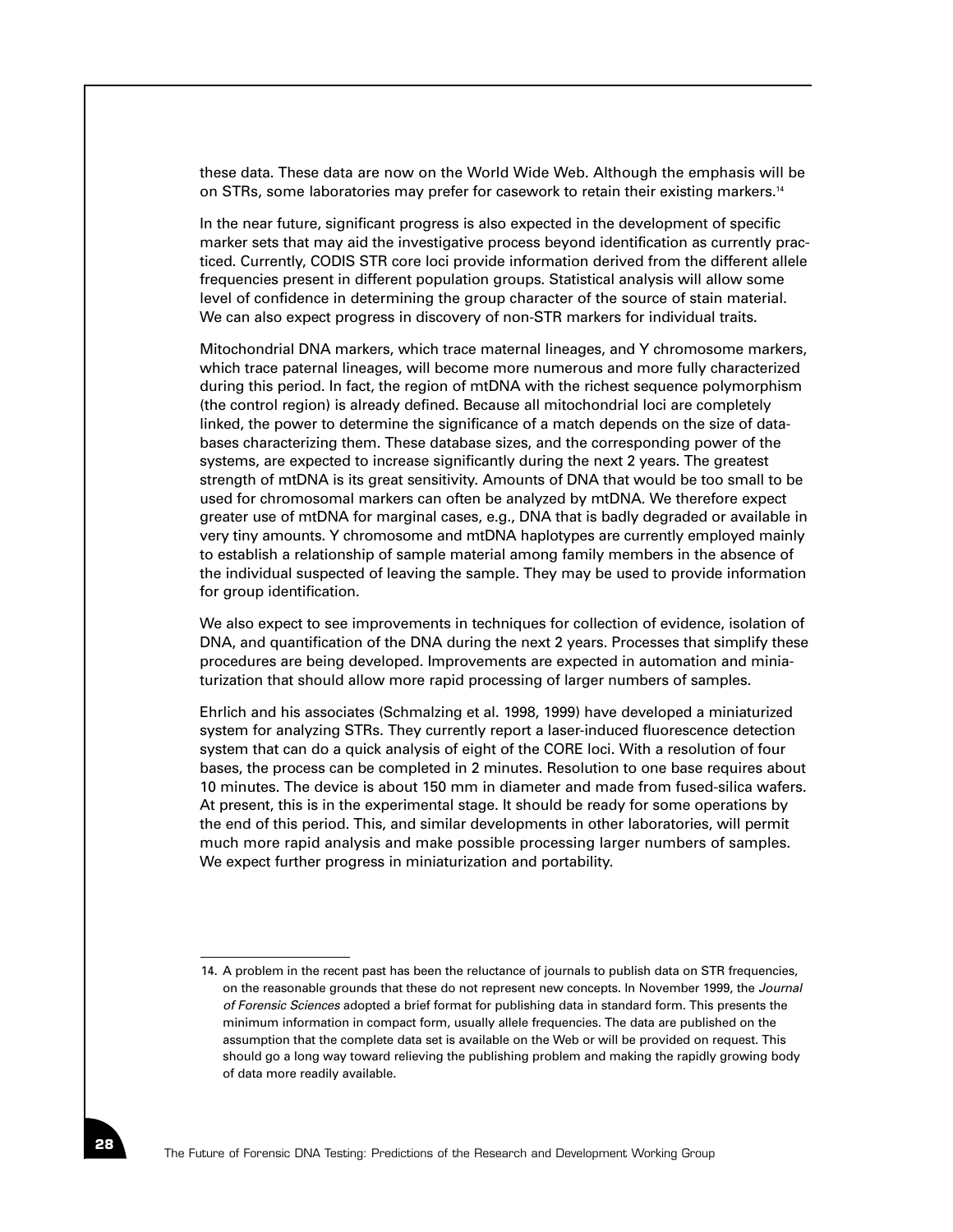We can expect to have more cases of postconviction analysis. As of now, more than 70 prisoners have been released by such analysis. There are also pre-DNA cases that are as yet unresolved. These do not require a large number of markers; usually only a few are sufficient to establish a nonmatch. For this reason, well-established systems that are inexpensive and robust and have been used for years, such as DQA/polymarker/D1S80, will continue to be useful, especially in initial investigations where they can provide rapid exoneration when the profiles do not match.

# **b. Technology Projections for 2005**

We expect full establishment of the CODIS database within this time period with more than 1.5 million profiles present and general use in crime analysis in essentially all States, with cooperation among them. Developed procedures for investigating potential of international matches are also expected, especially with Britain, where there is a welldeveloped convicted felon database. Eight of the STR loci routinely used in the United Kingdom are included within the 13 core loci, so meaningful comparisons are possible (and are occasionally carried out).

In 5 years, the sequence determination of the Human Genome Project essentially will be completed. A first draft, representing about 90-percent completion, was announced in June 2000. This program will generate a host of new potential markers as well as new techniques for high-throughput evaluation of current and new markers.

A dynamic interplay will be seen in maintaining uniformity in the genetic markers used in the national database versus the improved performance or efficiency of new markers for particular applications. Crime laboratories around the country will have standardized on the CODIS 13 loci, leading to the prediction that this marker set will remain as a standard for database analysis during this period.

The genetic markers employed as the STR core of the national databases are expected to be quite stable during this period. Many laboratories will be equipped for mtDNA, which is expected to be useful for maternal lineages and in circumstances in which the DNA is too limited or degraded for other systems. Tests employed for applications beyond the identity determination itself may be influenced by information from the Human Genome Project. Beyond the use of additional STR and mtDNA loci, SNPs and Alu markers are expected to be well defined for use in determination of ancestral geographic origin. SNPs will be useful as another tool for analysis of degraded samples in which the fragments are too small for STR. Some use of additional genetic markers for investigative purposes will probably occur within this period.

In 5 years, we expect laboratory procedures to be largely automated and for computerized analysis to be commonplace. Even now, systems have been developed that provide automatic profiling to confirm results determined by a human user. As the rules of determining alleles continue to be refined and the reliability of these expert systems is improved and confirmed, they will take on a greater role in the preliminary evaluations of matches. These timesaving approaches are not expected to replace human judgments in the final review of data. However, automation of many of the more routine aspects of analysis is expected to yield significant cost savings.

Beyond the use of expert systems for match determination, these computer-based analyses are expected to provide improved information regarding the possible components of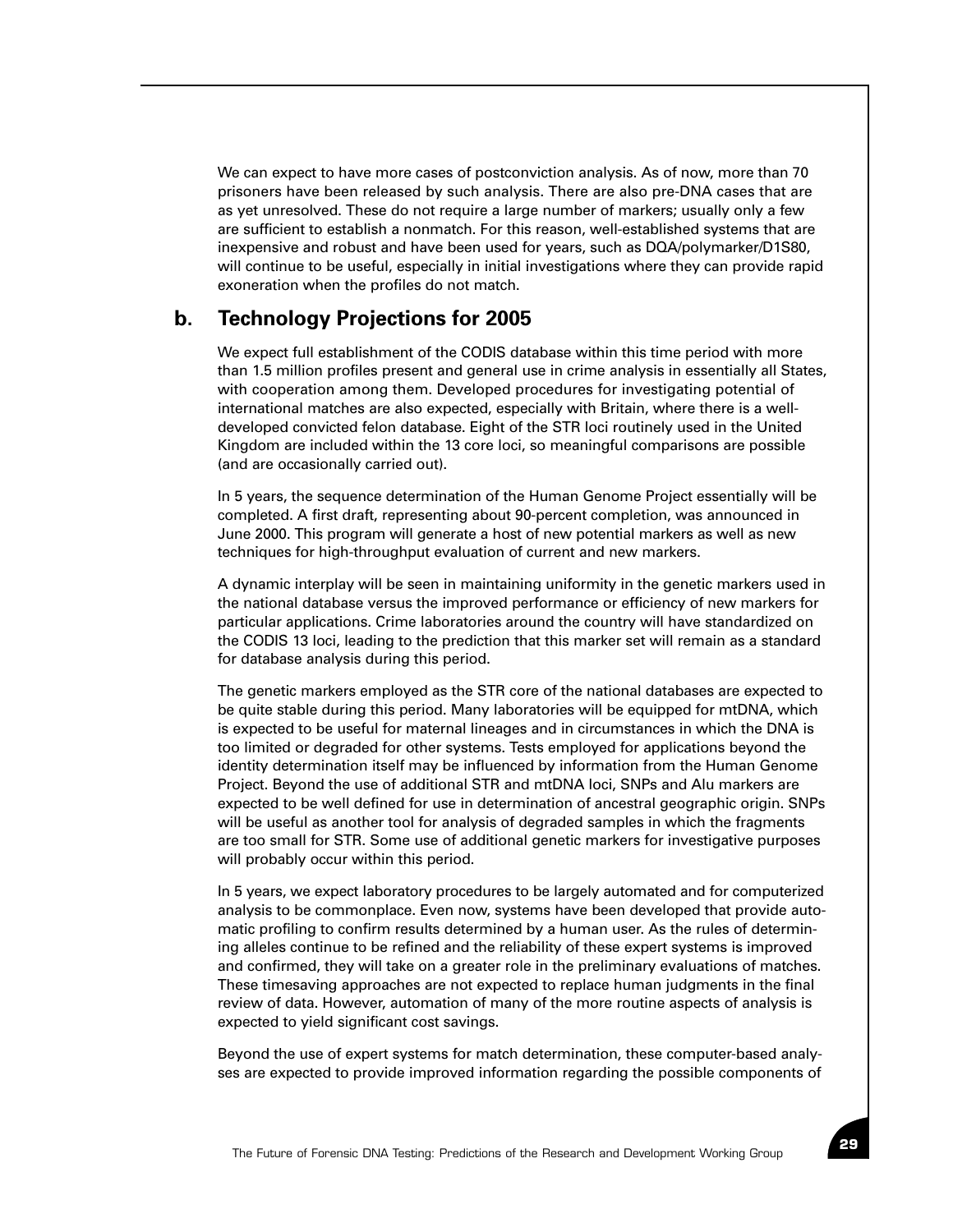samples containing more than one DNA source. Another example of implementation of these systems is the calculation of the level of statistical confidence that a DNA sample is derived from a donor descended from a particular ancestral geographic origin.

While the genetic markers used in database searching are expected to remain fairly constant over this time period, the means to analyze them are undergoing a revolution. In particular, the use of "chips" is expected to find limited usage in this time period. This is the name given to processes that involve photolithography and chemical etching techniques similar to those used in the manufacture of microelectronic chips.

The chip formats (see appendix A4.f, p. 53) expected to be most easily adapted to the general evaluation of the core STR loci are those that use etching techniques in combination with electrokinetic forces to miniaturize several common laboratory techniques central to the current DNA analyses. These techniques include the polymerase chain reaction, capillary electrophoresis, DNA sequencing, and STR fragment detection and analysis. Chip technology that is focused on supporting existing analytical methods and genetic markers is expected to be adapted readily to existing database systems.

As mentioned earlier, one laboratory has developed a circular chip about 6 inches in diameter that can analyze eight STR loci in a few minutes (Schmalzing et al. 1999). Such devices should be available within the 5-year period. Perhaps in the 5-year period and much more likely within 10 years, there will be handheld, portable units that can do a DNA analysis for the 13 core STR loci in a few minutes right at the crime scene. We note, however, that developing something that works reasonably well in a research laboratory is quite different from having it reliable enough for forensic use.

A second format, hybridization array analysis, is based primarily on photolithography and spotting, as mentioned above. In this approach, DNA sequences are attached directly to a solid surface and act as probes to hybridize with sample material or amplified labeled sample material. The general approach is similar to the reverse dot blot method. Because high-density arrays can be generated in this process, many loci or sequences in an individual sample can be analyzed simultaneously. However, because the arrays are predefined, incorporation of new variants and new loci into the assay requires manufacture of new chips.

The forecast of timing for implementation of reliable and validated chip formats in forensic use is currently uncertain. Whether these formats will proceed to full implementation in this time period is unknown, but the efforts in progress to develop multiple alternatives at present assures that some options for testing and validation will become available within this 5-year period.

The trend toward increasing automation will continue. So will the move toward miniaturization. This course will be strongly influenced by the research and medical diagnostics communities. The time of transition to validated use within the forensic community will be driven primarily by identification of specifically needed applications rather than by technology development in this area.

#### **c. Technology Projections for 2010**

In this time period, a variety of genetic systems will be used, including STRs, SNPs, and direct automated DNA sequence analysis. Beyond the use of these markers for direct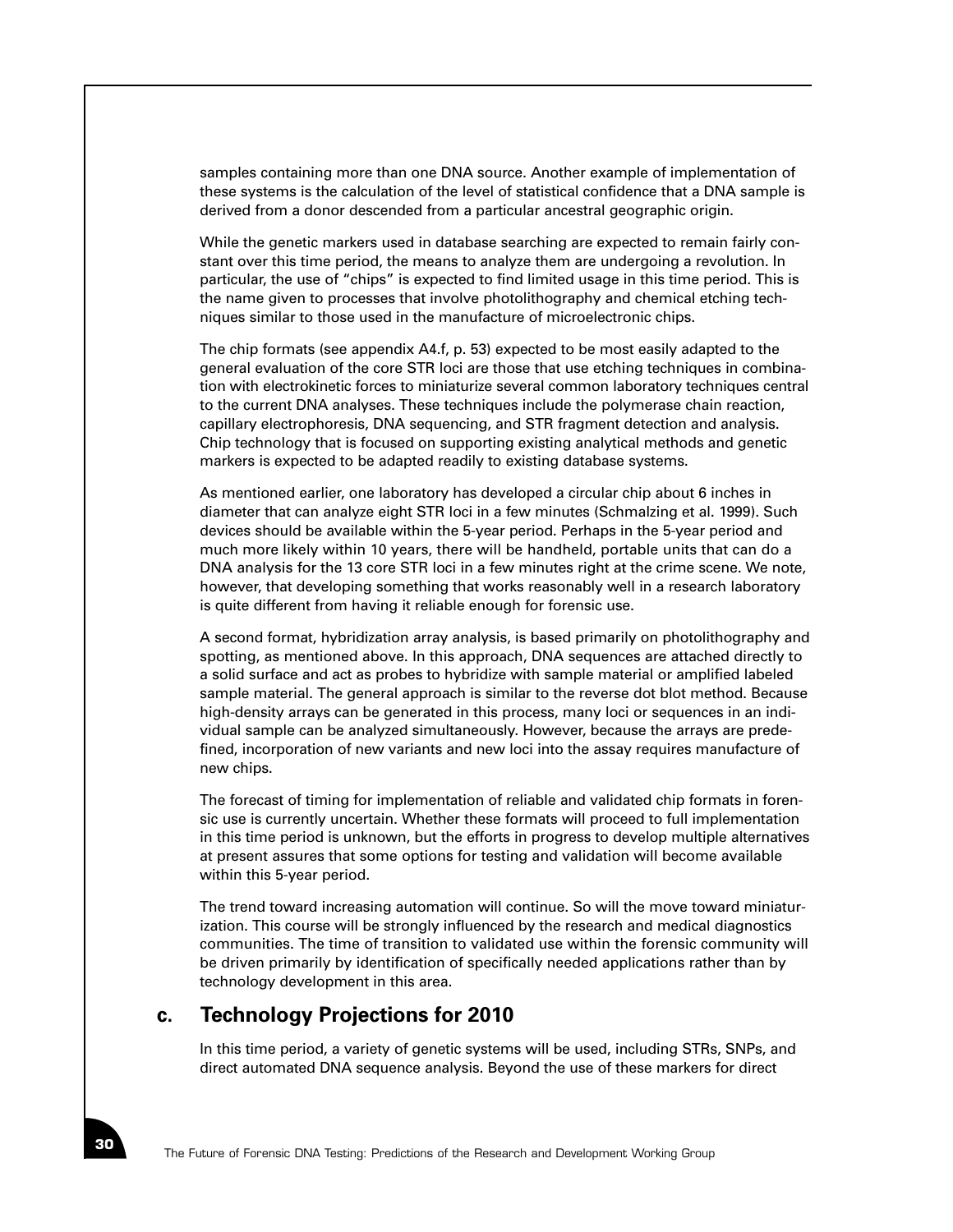identification comparisons, markers are expected to exist for determination of a variety of physical characteristics of suspects based on biological samples left at crime scenes. These could include facial features, skin, hair and eye color, propensity for genetic diseases or abnormalities, a partial history of infectious disease (including genetic remnants of parasites or genetic determination of individual antibody profiles), and expected range of height and weight.

We can expect multiplex amplification of a large number of loci to be possible. This will make possible the addition of additional STR loci and probably a large number of SNPs.

The miniaturization of processes associated with DNA analysis will lead to the ability to use transportable devices capable of much of the analysis. The improvements in automation of both analysis and interpretation will mean that workers will be spared some routine tasks and can concentrate on higher functions. These improvements in conjunction with advances in communications technology will allow investigators to consider testing DNA samples at the crime scene with remote links to databases or sources of expertise. Such a prompt determination of the profile at the crime scene could speed the identification of a suspect or the elimination of innocent persons from erroneous consideration. Miniaturized, rapid, portable, handheld chips may be in use in 10 years.

Movement away from the use of STR loci for database use cannot be predicted with any certainty. The use of databases depends fundamentally upon profile determinations using the same genetic markers in the database as those with the crime scene materials. As alternative methods of analysis are refined, the cost of moving to the new system must be weighed against the cost of abandoning and replacing the existing database and the national technical and legal infrastructure supporting it. Should such a change be implemented, it is anticipated that the older and the newer technologies would be employed together in the database for some period of time to allow for this adjustment to occur.

On the other hand, improvements in methods to collect evidence, and to simplify, accelerate, and lower the cost of analysis of the chosen genetic markers are not limited by the choice of standardization on core STR loci in the database. In addition, genetic tests based on new sequence-based polymorphisms, such as SNPs, may be introduced. These may be more effective and less affected by degraded DNA than STRs. With the human genome project and its myriad of applications driving this process, this area is expected to explode with growth and technological improvement. A great deal will depend on the extent to which CODIS is used effectively; this can accelerate improvements in STR technology.

By this time there should be enough markers to distinguish between any two individuals, including close relatives, with very high likelihood. Perhaps we shall have a socially or court-approved consensus as to what constitutes a unique identification. It is also probable that, in cases where it is necessary, identical twins may be distinguished.

We summarize the material of the past sections in tabular form on the following pages.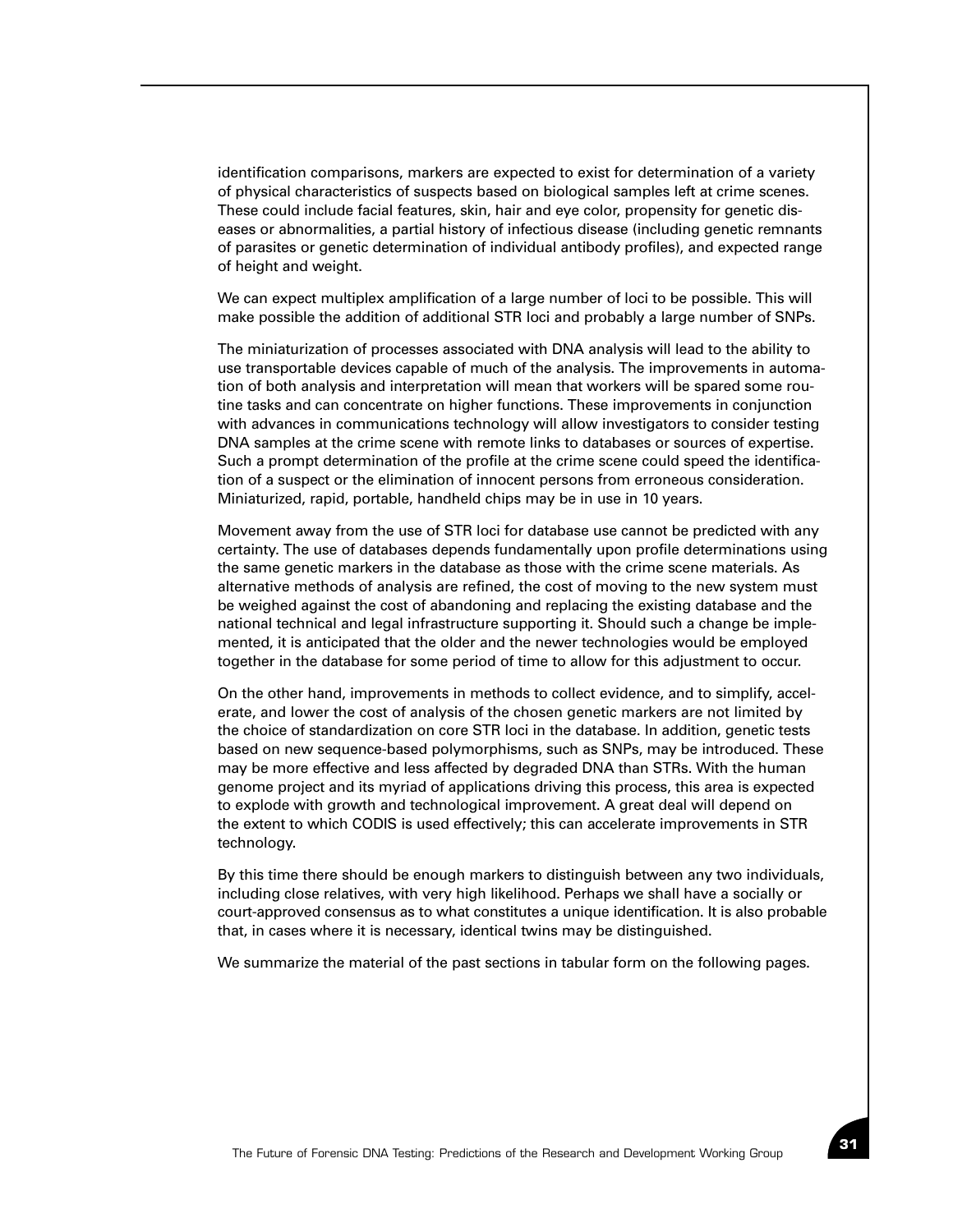# **d. Summarizing Charts: Chronological Projections of Technology and Population Advances**

| Item           | <b>Next 2 Years</b><br>(Year 2002)                                                                                                                                             | 5 Years<br>(Approximately Year 2005)                                                                                                                                                                                                                                                          | 10 Years<br>(Approximately Year 2010)                                                                                                                                                                                                                                                                                                                                                                                                                                                                                                                          |
|----------------|--------------------------------------------------------------------------------------------------------------------------------------------------------------------------------|-----------------------------------------------------------------------------------------------------------------------------------------------------------------------------------------------------------------------------------------------------------------------------------------------|----------------------------------------------------------------------------------------------------------------------------------------------------------------------------------------------------------------------------------------------------------------------------------------------------------------------------------------------------------------------------------------------------------------------------------------------------------------------------------------------------------------------------------------------------------------|
|                | <b>Technology Issues</b>                                                                                                                                                       |                                                                                                                                                                                                                                                                                               |                                                                                                                                                                                                                                                                                                                                                                                                                                                                                                                                                                |
| $\mathbf{1}$   | Shift from VNTRs to CODIS<br>13 STR Systems using<br>fluorescent detection of multi-<br>plex systems. Continuation of<br>DQA-A/polymarker/D1S80<br>systems for rapid analysis. | <b>CODIS STR Database</b><br>established.<br>Higher throughput approaches<br>will eliminate backlog of tests.<br>Automation of STR analysis.<br>Miniaturization of STR<br>analysis.<br>More rapid STR analysis.<br>Routine procedures for inter-<br>national database comparison<br>in place. | Possible, but not certain,<br>database transition to new<br>technology. Drive to shift<br>genetic markers requires<br>major improvements in<br>convenience or cost. Possibly<br>single nucleotide polymor-<br>phisms (SNPs) in conjunction<br>with automation and minia-<br>turization technology (driven<br>by molecular diagnostics<br>applications). Database use<br>benefits from conservation of<br>type of information (i.e.,<br>genetic profiles) stored.<br>Should a change occur, a<br>period of overlap in use of two<br>technologies is envisioned. |
| 2              | Additional STR loci beyond<br>CODIS core available for<br>casework analyses.                                                                                                   | Still more STR loci available.                                                                                                                                                                                                                                                                |                                                                                                                                                                                                                                                                                                                                                                                                                                                                                                                                                                |
| 3              | Increased development of<br>mtDNA for situations where<br>great sensitivity is required.<br>Increased database size.                                                           | Further increase in mtDNA<br>database size.                                                                                                                                                                                                                                                   |                                                                                                                                                                                                                                                                                                                                                                                                                                                                                                                                                                |
| $\overline{4}$ | Increased interest in Y chro-<br>mosome markers for ethnology<br>grouping and for resolving<br>sexual assault mixtures.                                                        | Wider use of Y chromosome<br>and other markers (e.g., Alu)<br>for ancestral geographical<br>origin. Increased population<br>database size                                                                                                                                                     |                                                                                                                                                                                                                                                                                                                                                                                                                                                                                                                                                                |
| 5              | Availability of other markers to<br>determine the ancestral geo-<br>graphic origin of individuals.                                                                             | Establishment of profiles for<br>some physical characteristics<br>and determination of ancestral<br>geographic origin.                                                                                                                                                                        | General physical characteristic<br>markers for investigative<br>purposes.                                                                                                                                                                                                                                                                                                                                                                                                                                                                                      |
| 6              | More emphasis on collection<br>and purification techniques.                                                                                                                    | Establishment of improved<br>sample storage media.                                                                                                                                                                                                                                            |                                                                                                                                                                                                                                                                                                                                                                                                                                                                                                                                                                |

*continued on next page*

The Future of Forensic DNA Testing: Predictions of the Research and Development Working Group

...........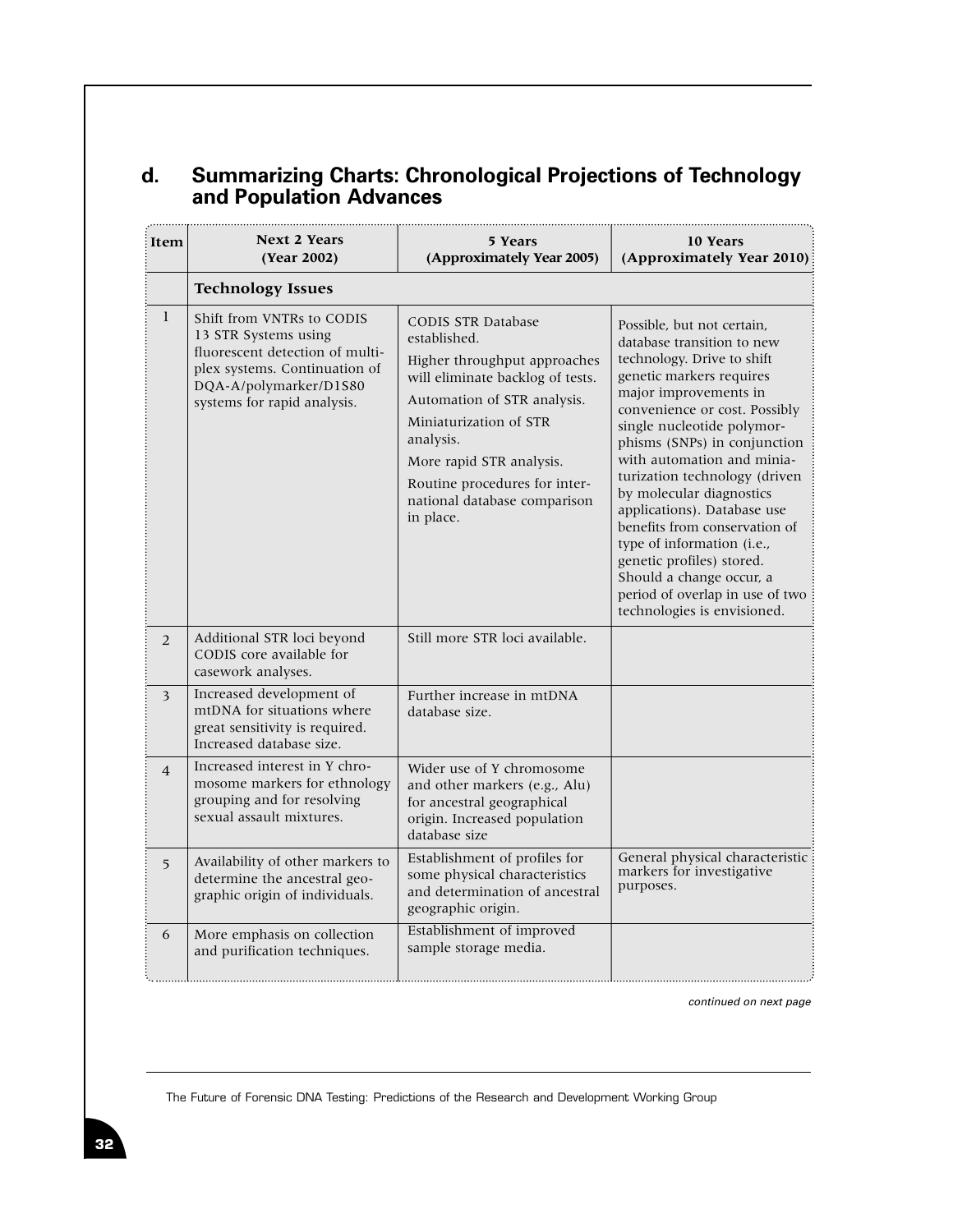# **d. Summarizing Charts: Chronological Projections of Technology and Population Advances** *(continued)*

| Item | <b>Next 2 Years</b><br>(Year 2002)                                                                                                | 5 Years<br>(Approximately Year 2005)                                                                                                                      | 10 Years<br>(Approximately Year 2010)                                                                                   |  |  |  |
|------|-----------------------------------------------------------------------------------------------------------------------------------|-----------------------------------------------------------------------------------------------------------------------------------------------------------|-------------------------------------------------------------------------------------------------------------------------|--|--|--|
|      | <b>Technology Issues</b>                                                                                                          |                                                                                                                                                           |                                                                                                                         |  |  |  |
| 7    |                                                                                                                                   | Human genome and clinical<br>research provide many new<br>potential markers and analyti-<br>cal techniques to consider for<br>forensic use.               | Human genome and clinical<br>research provide crime scene<br>instrumentation with comput-<br>er-linked remote analysis. |  |  |  |
| 8    | Improved interpretation soft-<br>ware-STR profiling, mixture<br>analysis, etc.                                                    | Increased integration of com-<br>puters and INTERNET with<br>analytical techniques.                                                                       | Crime scene instrument for<br>sample handling with links<br>to remote sites of analysis.                                |  |  |  |
|      | <b>Population Issues</b>                                                                                                          |                                                                                                                                                           |                                                                                                                         |  |  |  |
| 9    | Definition/recommenda-<br>tions for statistical interpre-<br>tation of mtDNA and Y<br>chromosome markers.                         |                                                                                                                                                           |                                                                                                                         |  |  |  |
| 10   | Possible access to CODIS<br>databases for statistical<br>analyses and quality<br>assurance related to<br>forensic purposes.       | Agreement to use or not to<br>use CODIS databases for<br>statistical studies beyond<br>forensic use.                                                      |                                                                                                                         |  |  |  |
| 11   | Greater development of<br>computer-based statistical<br>interpretation of mixed<br>samples.                                       | Greater development of<br>computer-based statistical<br>interpretation of ancestral<br>geographic origin.                                                 |                                                                                                                         |  |  |  |
| 12   | Ability to discriminate sib-<br>lings with a high degree of<br>confidence.                                                        |                                                                                                                                                           | In most cases, a unique<br>profile for each person.                                                                     |  |  |  |
| 13   | Continued discussion and<br>partial implementation<br>of use of the concept of<br>uniqueness (individualiza-<br>tion).            | General agreement on a<br>practical working definition<br>of uniqueness.                                                                                  |                                                                                                                         |  |  |  |
| 14   | Continued discussion of<br>guidelines regarding the<br>effect of database size on<br>statistical evaluation of a<br>database hit. | General agreement on<br>appropriate consideration<br>of database identification<br>of suspect and accompany-<br>ing statistical analysis for<br>casework. |                                                                                                                         |  |  |  |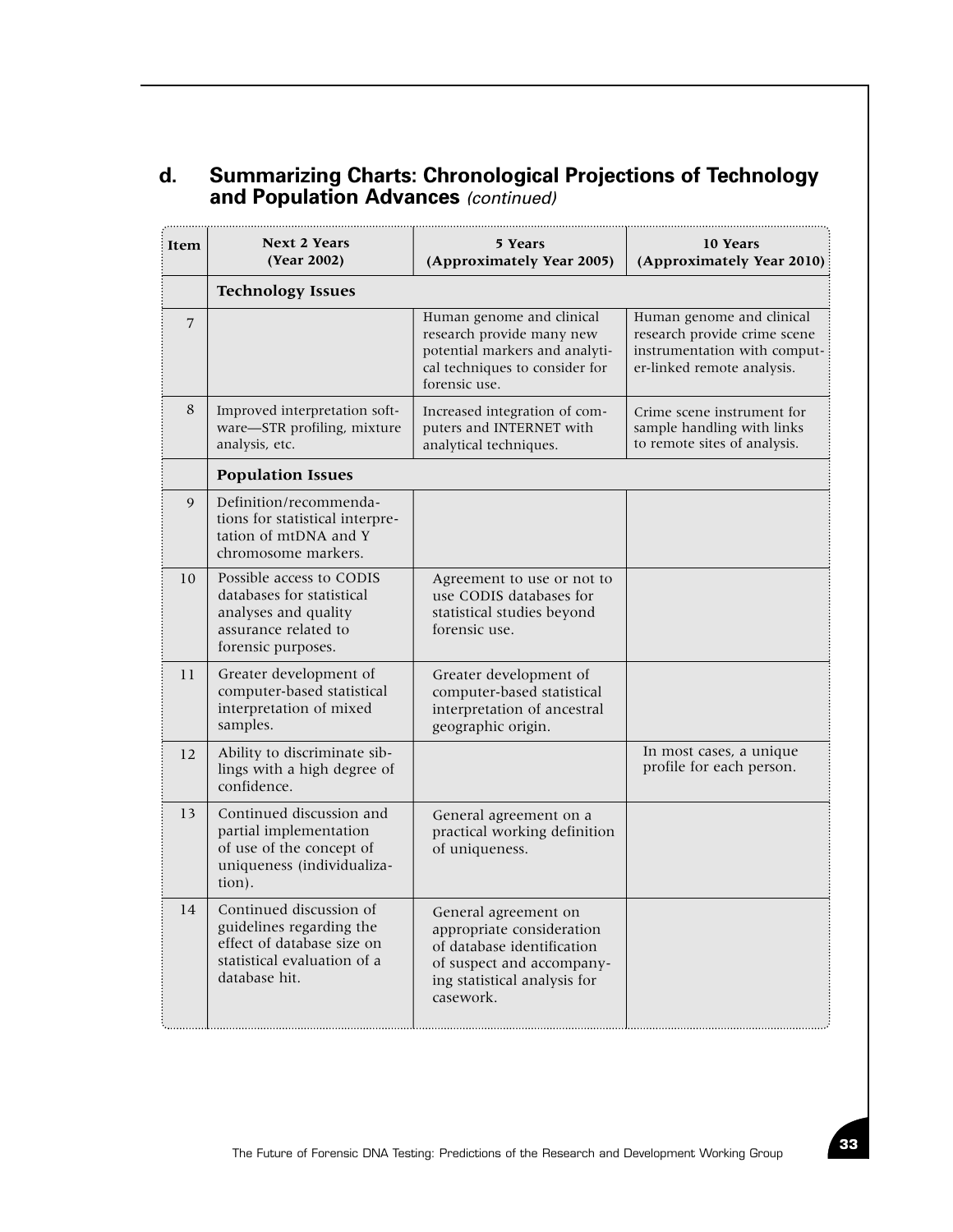# **9. Some Other Technology Issues**

There seems to be little need for a recommendation from our group about developing new systems and improving existing ones. Private laboratories, Federal departments, and universities are aggressively researching new techniques. These advances will occur, driven by competition among laboratories and researchers and the development of new techniques for medical and other uses. But they will be quickly adapted to forensic applications only if there is financial support. Much of what has been learned and developed in the past has been done with the aid of Federal funds. It will be important to continue Federal support for development of forensic applications, since the commercial market is small and this means slower technology transfer to forensic applications.

We make a confident prediction that the CODIS core STR loci will be used throughout this period. The CODIS database and the State-sponsored support for it are expensive to set up and maintain. Laboratories will have invested heavily in equipment, training, and generation of genetic profiles. They have every reason to expect that the system will be stable. On the other hand, methods to reveal these genetic profiles more rapidly or inexpensively will flourish and compete for prominence.

What does that say about newer and undoubtedly better methods that will have been developed? In the near future there will be ways of making STR analysis more efficient automation, miniaturization, robotics, greater speed, etc. These can be used to improve the efficiency of analysis of the 13 core loci as well as to augment the number of loci. In addition to database development, a variety of genetic markers will find special applications in cases requiring information on family lineage, difficult samples, and investigative problems.

Several times in the past, legal issues have involved DNA analysis of animals and plants (Kaye and Sensabaugh 2000). We can expect data generated in ongoing nonhuman genome projects to facilitate the expanded use of this approach. This must be accompanied by appropriate methods of validation to establish the value of the approaches. Much of the useful information in these cases will probably come from genes for specific traits.

As methods based on DNA sequence become more and more effective, each individual animal will have an effectively unique profile, even in highly inbred species. This should apply in many cases to plants and microorganisms as well. It may well be, in 10 years or less, that the bacterial, protozoan, and virus parasites of a person can be analyzed with precision. Each of us has a unique constellation of parasites, and DNA (or RNA) from these may one day provide evidence of identity comparable to the person's own DNA. As mentioned earlier, such methods may lead to the capability of distinguishing between identical twins.

# **10. Social, Ethical, and Legal Issues**

We are aware that a number of issues raised in this report have social, ethical, and legal implications beyond the assignment of the working group. We have no special qualifications for dealing with them. Instead, we identify some of the problems and call them to the attention of the Commission and other groups.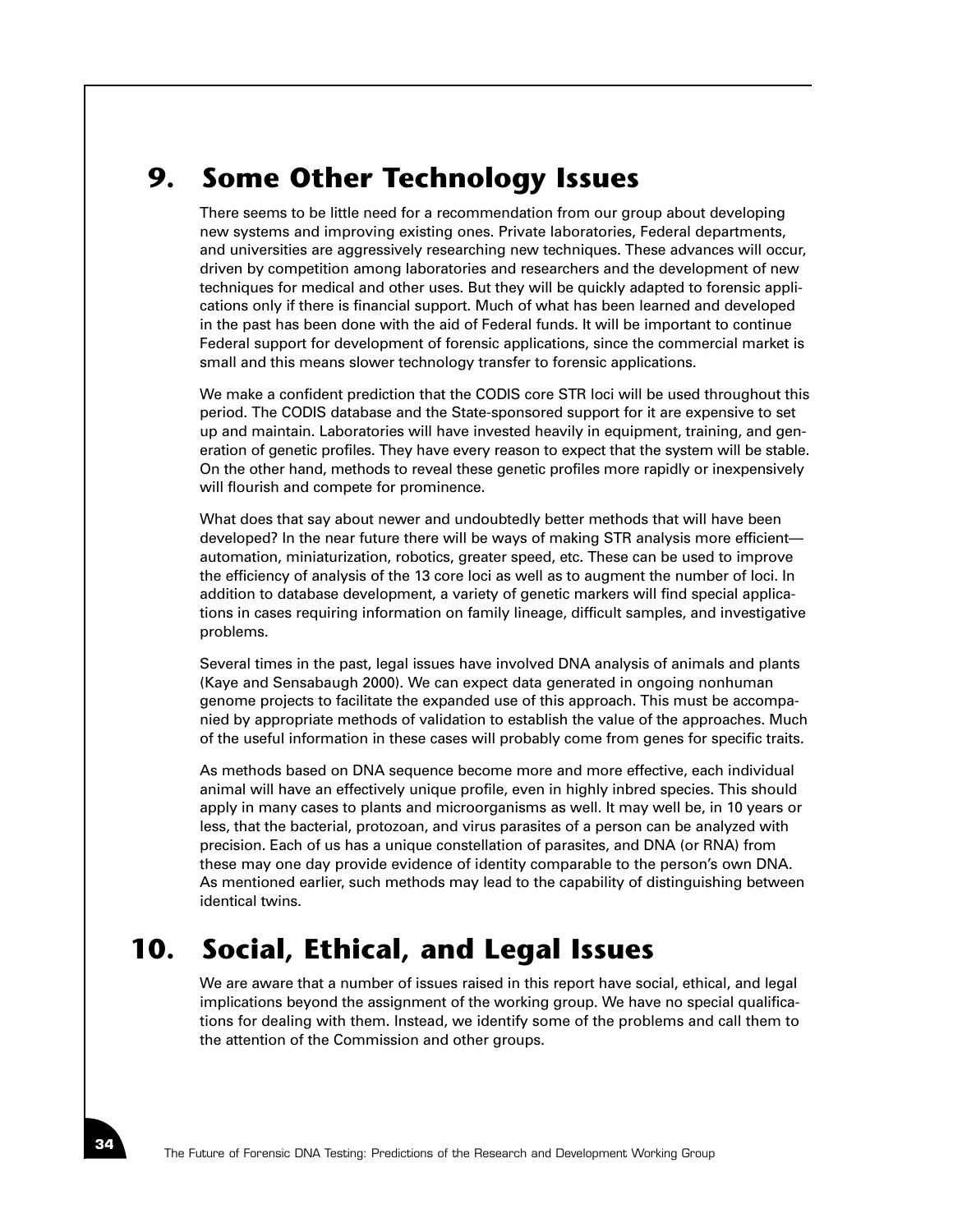**Group and trait identification**. We have mentioned that STR allele frequencies differ in different population groups. Thus, a particular profile in a crime scene sample may be more probable in one group than in another. This can be used as a likelihood ratio with appropriate prior probabilities to provide evidence for the group origin of the DNA sample. There are also genes that are common in some groups and rare in others; one Duffy blood group allele is an example. Such information can be of value for crime investigation. Like an eyewitness account it can be helpful in narrowing the search for a suspect. But, also like an eyewitness account, it may be quite unreliable. There are objections on the grounds that classifying possible suspects on ancestral grounds can be interpreted as stigmatizing some groups. There is already much public discussion of "racial profiling." This is not the same, but to some it is too close for comfort.

This is a time of very rapid progress in gene identification, thanks to the Human Genome Project and numerous research laboratories. Genetic markers for eye, hair, and skin color, for color-blindness, for baldness, and for less common traits such as albinism will soon be discovered, if they have not been already. We can expect the number to increase rapidly. We again note that the identification for complex traits will almost always be likelihoods rather than certainties, at least in the near future. But even imprecise information can be useful. We also emphasize that genes used for trait identification are not currently used in ordinary forensic work, with the exception of amelogenin for sex identification. The 13 STR loci, as we have emphasized, are not associated with specific, observable traits. Throughout this report, our emphasis has been on identifying individuals as such, and not as members of groups. Consistent with this view, we emphasize for future development the desirability of markers for traits rather than for groups.

**Identification of relatives**. With 13 STR loci it is quite likely that a search of a database will identify a person who is a relative of the person contributing the evidence sample. We discussed earlier a pair of profiles that almost certainly came from siblings, and parent-child combinations can also often be identified. Other close relatives may also be identified, but with less certainty (see appendix A5.2b, p. 65). Suppose a crime scene profile shows a partial match with someone in the database. Are law enforcement officers entitled to investigate the relatives? At present, laws in different States are different. In Virginia, for example, this is forbidden.

**Broadening the database**. The largest database at present is that of convicted felons, usually perpetrators of major crimes. There is considerable interest in increasing the database to include persons convicted of lesser crimes or arrestees. In Britain everyone arrested for offenses that would lead to prison terms if convicted has a DNA sample taken at the time of arrest, but the profile is removed from the database if the person is not convicted. These are issues beyond the responsibilities of this Research and Development Working Group. We note that increasing the database size will increase the number of crimes solved through its use. This benefit will require the inclusion of methods to deal with the changes in the prior odds for a suspect to be found in such a database search.

Inevitably, there will be the increasing possibility of broadening the database to include the general public. There would be many advantages, such as identification of persons or body parts after accidents, or discovery of kidnapped or lost people. At the same time,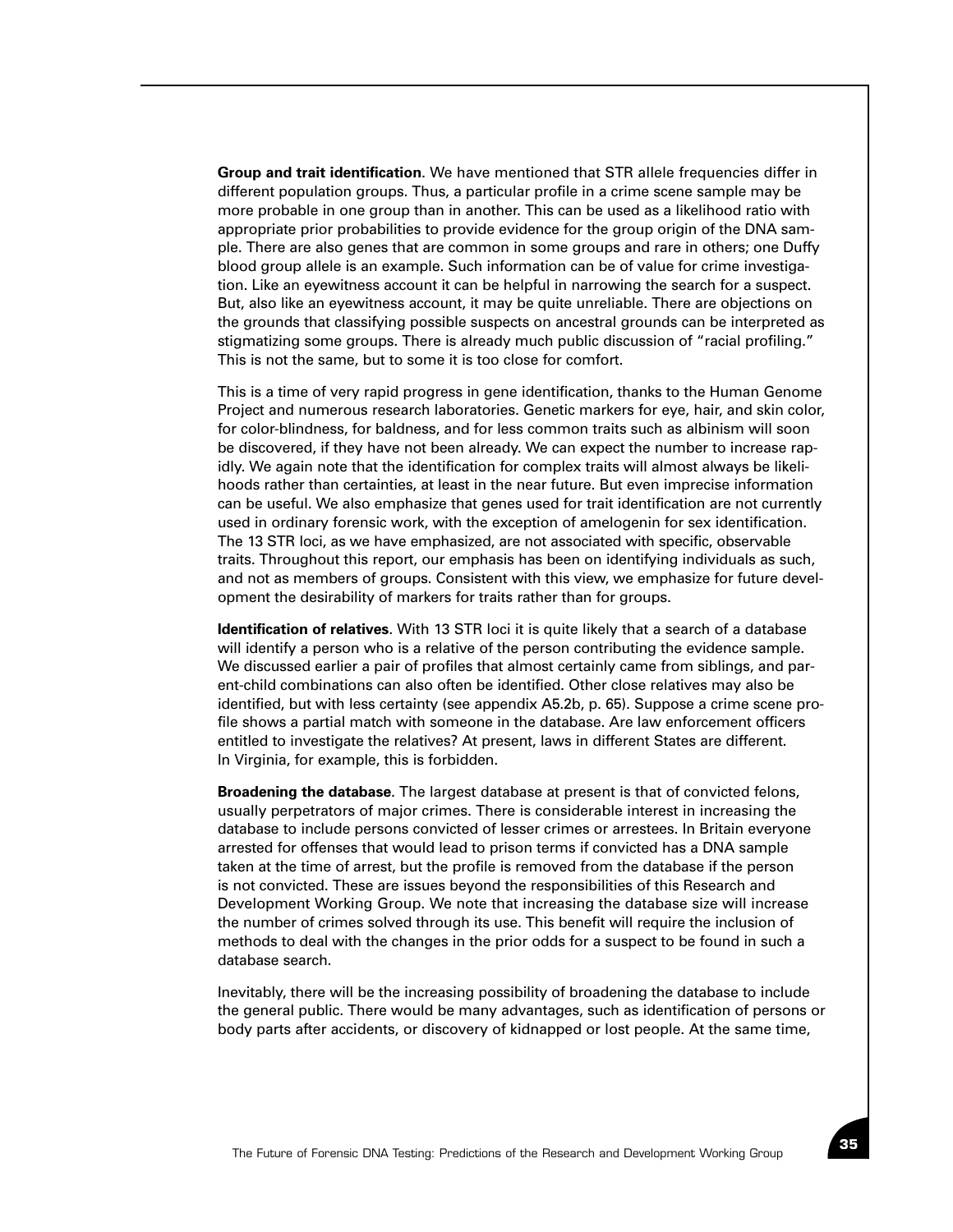the risk to individual privacy would be enhanced and protection of anonymity would be harder. Balancing benefits and risks of population databases will continue to be a contentious issue in the future.

**Saving DNA samples**. At present, there is no clear overall policy as to what happens to the DNA sample after profiles are added to the database, but the majority of States now have sample storage policies. It can be argued that saving the DNA permits retesting and inclusion of additional loci, particularly newly discovered ones. This would be much more efficient than searching out the person, who may not even be living. On the other side, it is argued that the profiles are recorded and that this information is all that is needed, not the DNA itself. Furthermore, those fearful of invasion of privacy are concerned lest the DNA become available to unauthorized parties or otherwise be used in ways that would disclose information that ought to remain confidential.

**Use of CODIS database for research**. As the database enlarges and if it is broadened to include persons convicted of a larger variety of crimes, it might be possible that statistical studies of the databases could reveal useful information. Inventive researchers may glean useful information of a statistical sort. At the same time, there would need to be protection against misuse or use by unauthorized persons.

Our assignment is to study technological issues. So, although we have tried to provide information, the discussion of these various issues has ramifications that should be treated by a more widely representative group.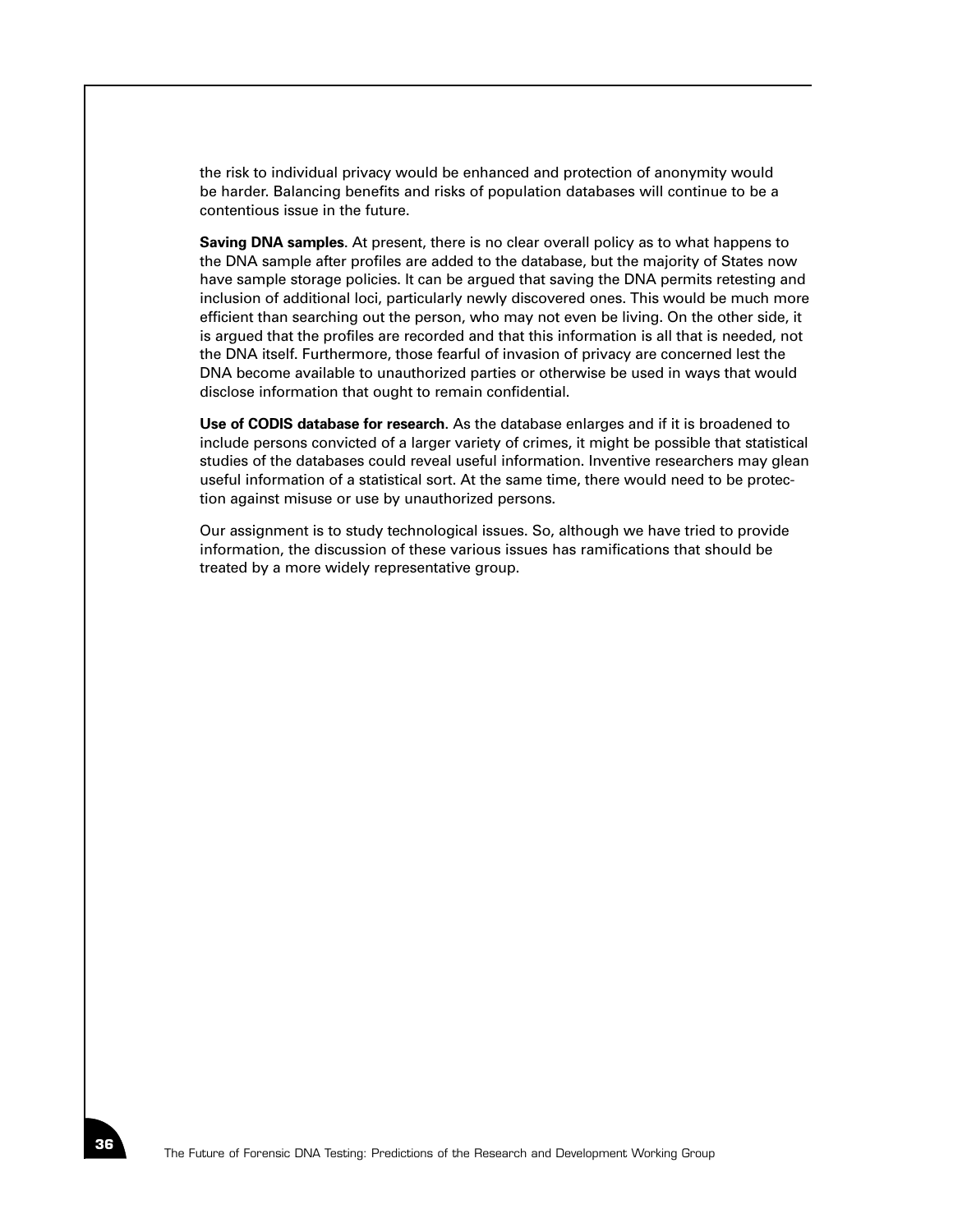# III. Appendix: Technical Summaries

# **A1. Genetic Markers Based on Repeat Sequences**

# **a. Variable Number of Tandem Repeats (VNTRs)**

VNTRs, a type of RFLP (restriction fragment length polymorphism), are regions of DNA comprising a thousand to several thousand base pairs. These are not genes, for they produce no product, which means that they are not responsible for any observable genetic traits. A typical VNTR is made up of a large number of tandemly repeated units. The size of the repeat unit in different VNTRs used for forensic analysis varies from 8 to 80 base pairs (usually 15 to 35). Although the unit size is nearly constant at a given VNTR locus, the number of repeats is highly variable, so that there are sometimes a hundred or more different lengths observed in different persons. It is this great variability in length that makes VNTRs so useful for forensic analysis.

The technique for determining the length of a particular VNTR is simple in principle. The DNA is first extracted from whatever material is to be analyzed. It is then treated with an enzyme that cuts the DNA at every point where a specific base sequence occurs. For example, the enzyme *Hae* III finds the sequence GGCC (CCGG on the opposite strand) and cuts both strands between G and C. In this way the DNA is cut into millions of pieces whose sizes are determined by the distance between successive GGCC sequences. The collection of fragments is then placed on a flat gel, which is exposed to an electric field. The fragments migrate at different rates, depending on their size, a process called electrophoresis. The separated fragments are then treated chemically to denature them, that is to separate each fragment into two single strands of complementary base sequence (see A4, a and b, pp. 50–51).

Because gels are somewhat fragile and awkward to handle, the fragments are transferred by direct contact to a nylon membrane, to which they adhere (much as a blotter picks up ink from a paper). Thus, the fragments are located on the membrane in positions congruent with their positions in the gel. The membrane is then flooded with a probe, which is a short, single-stranded piece of DNA that is complementary to a particular fragment among the millions on the membrane. Because of the specific DNA base-pairing rules (A with T and G with C), the probe finds and attaches itself to the appropriate fragment, one in which the complementary bases match those of the probe. Any excess probe that does not bind to a DNA fragment is washed off.

Attached to the probe is a label used to signal its presence. This is detected by a photographic film placed in contact with the nylon membrane. Originally, labels were radioactive atoms, exposing the film at sites corresponding to the probe's position on the membrane. Although radioactive probes are still employed in some settings, luminescent detection is now more commonly employed. The membrane is coated with a material that is converted into light by an enzyme attached to the probe. The light output is captured on film over a period of a few hours. The position of bands visualized in this process is used to characterize the original DNA sample.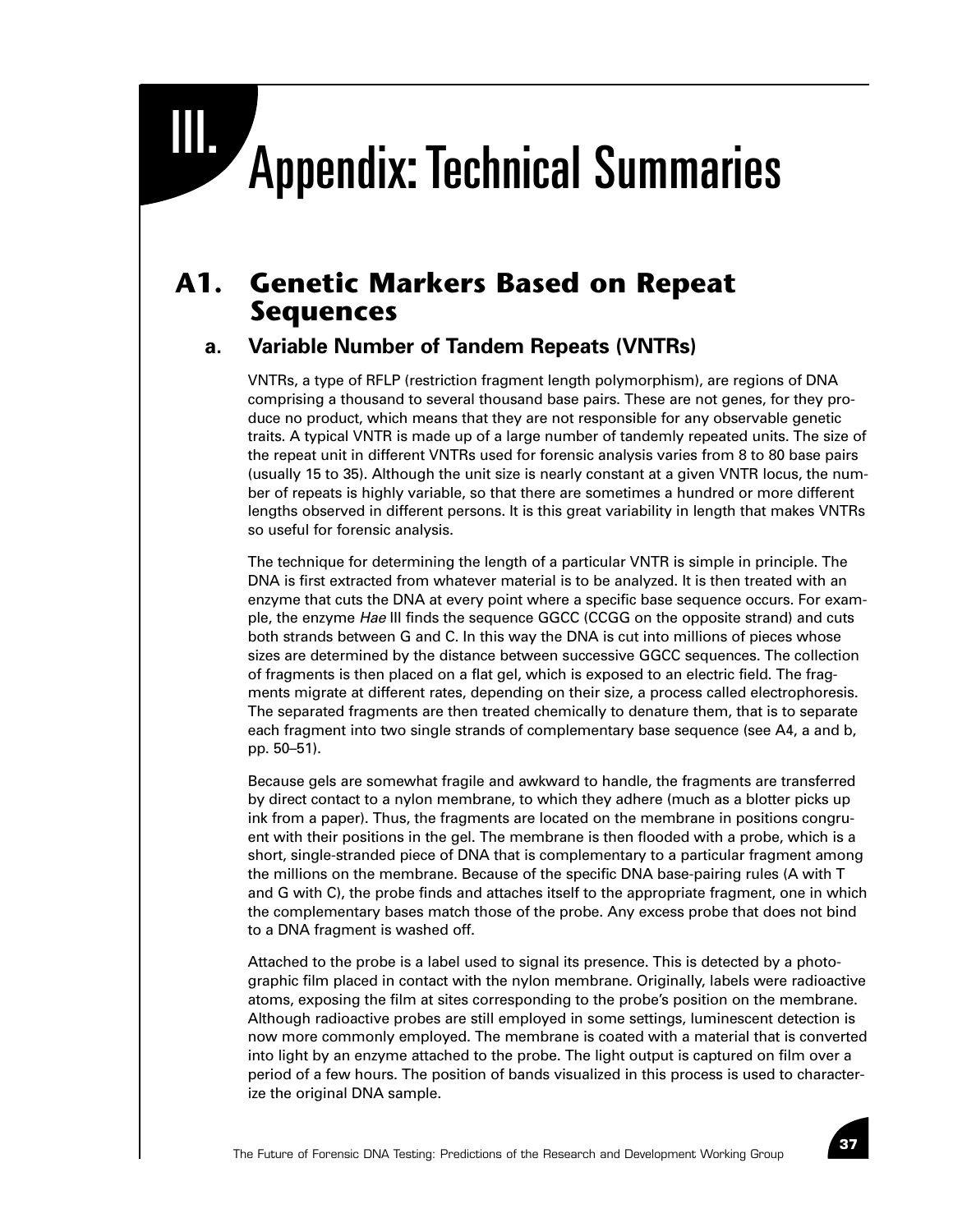Typically, two DNA samples to be compared are run in parallel lanes on the same gel. If the VNTR fragments occupy corresponding positions, they are declared to match. If not, there is a nonmatch and the two DNAs have come from different persons (unless there is an error). A match can mean either that the two DNAs are from the same person or they are from different persons who happen to have VNTR fragments of the same size.

The precision of measurement of fragment sizes is such that VNTR alleles that differ by only one or two repeat units are usually indistinguishable. For this reason the bands of similar size are grouped into **bins**. In this way the total number of alleles is reduced from hundreds to 20 to 30. The frequencies of the alleles that fall into the various bins are published (e.g., FBI 1993 or in the peer-reviewed literature), and in this fashion each VNTR band is assigned a frequency of occurrence corresponding to the bin in which it falls. This frequency is used in calculating the match probability. This is called the **fixed bin** procedure and is the most widely applied. The alternative, **floating bin**, procedure is statistically preferable, but the fixed bin is more commonly used since it is simpler to understand and easier to calculate (NRC 1996, pp. 139–145).

The main reasons why VNTRs have been useful, and still are for some purposes, are their robustness and the large number of alleles per locus. The following table gives some representative information. The first number in the locus designation tells the chromosome location. Loci are chosen to be on different chromosomes or, if on the same chromosome, far apart, so as to be inherited independently. The ideal locus would have a large number of alleles, each with the same frequency. The data fall short of this ideal, of course. The most informative simple number to measure the discriminating power of a locus is the heterozygosity. This is computed from the allele frequencies, assuming Hardy-Weinberg proportions. More useful is the population match probability, the probability that two randomly chosen genotypes will be the same (for method of calculation, see A5, Equation A2, p. 62). The data below are for a Caucasian American sample.

| Locus                                                                                   | No. bins |       | Heterozygosity Pop. match prob.                          |  |  |
|-----------------------------------------------------------------------------------------|----------|-------|----------------------------------------------------------|--|--|
| D <sub>1</sub> S7                                                                       | 28       | 0.945 | 0.0058                                                   |  |  |
| D2S44                                                                                   | 26       | 0.926 | 0.0103                                                   |  |  |
| D <sub>4</sub> S <sub>1</sub> 39                                                        | 19       | 0.899 | 0.0184                                                   |  |  |
| D10S28                                                                                  | 24       | 0.943 | 0.0063                                                   |  |  |
| D14S13                                                                                  | 30       | 0.899 | 0.0172                                                   |  |  |
| D17S79                                                                                  | 19       | 0.799 | 0.0700                                                   |  |  |
| Average or product                                                                      |          | 0.902 | $8.26 \times 10^{-12}$<br>or one in $1.2 \times 10^{11}$ |  |  |
| Data are from the FBI, 1993.<br>Similar data are available for other population groups. |          |       |                                                          |  |  |

**Table A1.** *Number of alleles, average heterozygosity, and population match probability for random pairs in the Caucasian American population for six VNTR loci.*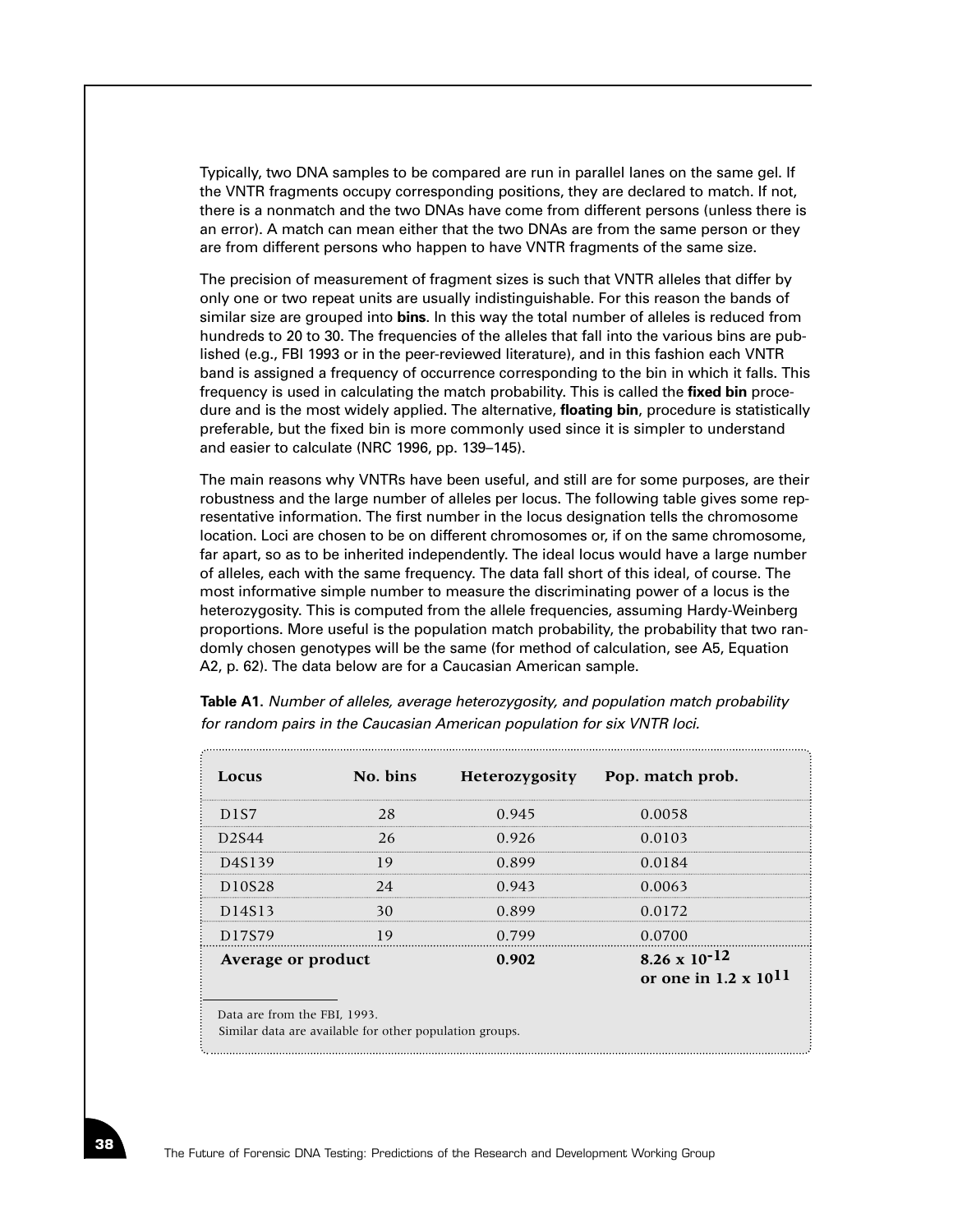The advantages of VNTRs are:

- 1. There are a large number of alternative forms (bins), 20 to 30 at each locus. The heterozygosity is large. This provides a great deal of discriminatory power per locus.
- 2. The techniques are well established, are familiar, and have been widely used.
- 3. These tests are widely accepted by the legal community.
- 4. The large number of alleles facilitates mixed-sample analysis.

The limitations are:

- 1. The sensitivity of the technique is limited. Generally 50 ng or more of DNA material is required to obtain clear results.
- 2. The process is time consuming, taking several days to complete (or weeks if radioactive probes are used).
- 3. The number of validated loci are limited.
- 4. Large RFLP fragments are not suitable for use with degraded DNA samples such as are sometimes found in forensic work.
- 5. The necessity of binning introduces statistical complications and sometimes difficulties of interpretation.
- 6. Because of the small number of validated loci, VNTRs are of limited value in distinguishing between siblings (see discussion of population issues below).

The most important disadvantage is that, because of their large size, most VNTRs cannot be amplified reliably and consistently by the polymerase chain reaction (PCR) (Saiki et al. 1985; Mullis and Faloona 1987; Saiki et al. 1988). (See appendix 4.c, p.51). Other systems to be discussed take advantage of this technique and therefore can process much smaller amounts of DNA in much less time. This may not be a permanent limitation, however, since a new technique (Richie et al. 1999) permits larger DNA pieces to be amplified. The technique uses a mixture of Taq polymerase and a thermostable proofreading polymerase. There are still limitations to be overcome: (1) The target genomic DNA is susceptible to degradation, and (2) preferential amplification of the smaller allele could cause some heterozygotes to be classified as homozygotes.

## **b. Short Tandem Repeats (STRs)**

STRs are similar to VNTRs and the general principles for using them are the same. They differ from VNTRs in having smaller repeat units, from 2 to 7 bases, and the total size of a STR is smaller, usually less than 500 bases. The smaller size means that the PCR can be used to amplify very small amounts, less than 1 ng, of DNA. It also permits analysis of degraded DNA, that is DNA that is broken into short pieces. Such degraded DNA often cannot be analyzed by Southern blot analysis of VNTRs, which requires higher quality DNA (e.g., larger fragments). The use of the PCR permits a very tiny amount of DNA, such as would be found on a postage stamp, cigarette butt, or coffee cup, to be amplified to produce an amount large enough to be analyzed. The PCR also consumes less sample, preserving more material for repeat or referee analysis (see A4.c, p. 51)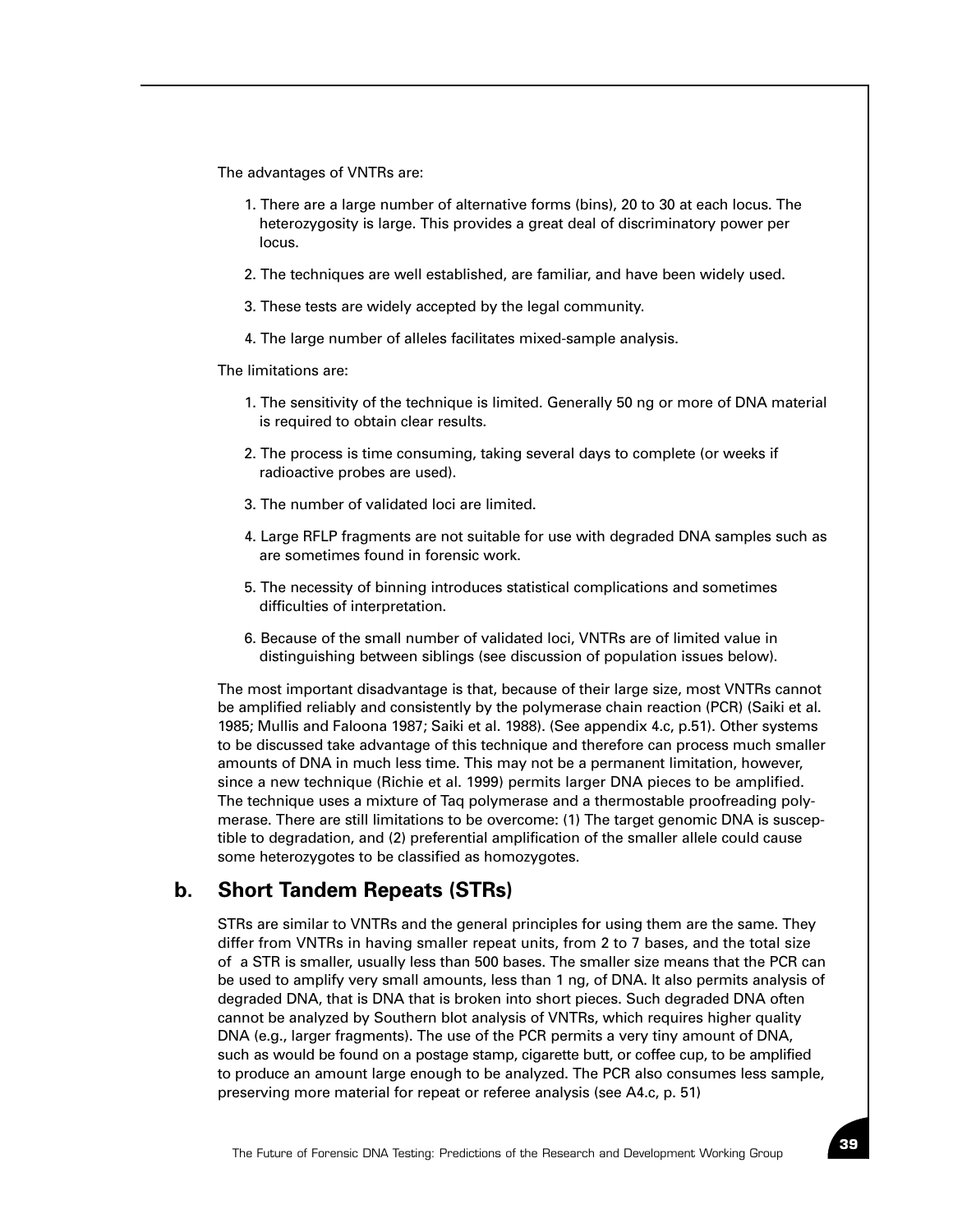The amplified products are separated by electrophoresis as described for the VNTR fragments. But, whereas for VNTRs all the DNA in the cells is on the gel, with STRs only the region of interest is amplified. However, the smaller range of fragment sizes of STRs and the use of more discriminating separation systems allow identification of all alleles at a locus. Thus, the requirement for bins is eliminated. There are, however, micro-variants (i.e., alleles that differ from other alleles by less than one repeat length) which increase discriminating power of the system, but can create problems of band resolution.

In forensic applications, amplified and separated STR fragments are generally detected using one of two methods. One method uses the propensity of silver to bind to DNA. The entire gel is stained with silver, but because of the greater amount of DNA in amplified fragments, they stand out against the more dilute background. A second, increasingly prevalent method requires that some of the primers used during the amplification contain fluorescent tags which are incorporated into the STR fragments generated during amplification. Following fragment separation by electrophoresis, an instrument is used to detect the position of separated fluorescent products. Increasingly, laboratories are using realtime detection during electrophoresis. As in the case of the VNTR systems, the sizes (i.e., number of DNA bases) of the STR fragments detected are used to characterize the sample DNA. The allele designation for each locus is generally the number of times a repeated unit is present within the identified fragments.

STR loci that have been selected for forensic uses generally have 7 to 30 different alleles. The population heterozygosity is about 80 percent compared to 90 percent or more for VNTRs. This relatively small number of alleles compared to the VNTR loci usually leads to unambiguous results, but limits the amount of statistical information and significance that can be obtained from an individual locus.

STR loci are very numerous in the genome and many appropriate loci have already been identified. Fortunately, it is possible to analyze a DNA sample at many STR loci simultaneously. Such systems (multiplexes) have been developed that allow amplification of 3 to 16 loci at once. Many forensic laboratories now have instruments that distinguish different fluorescent dyes used to tag particular loci. These advances have allowed the development of multiplex systems that maintain small amplification product sizes, and therefore can use existing separation methods.

The FBI has designated 13 specific STR loci as a core set to be used in matching crime scene materials to previously typed individuals. These loci and their statistical properties for Caucasian American and African American populations are given in table A2.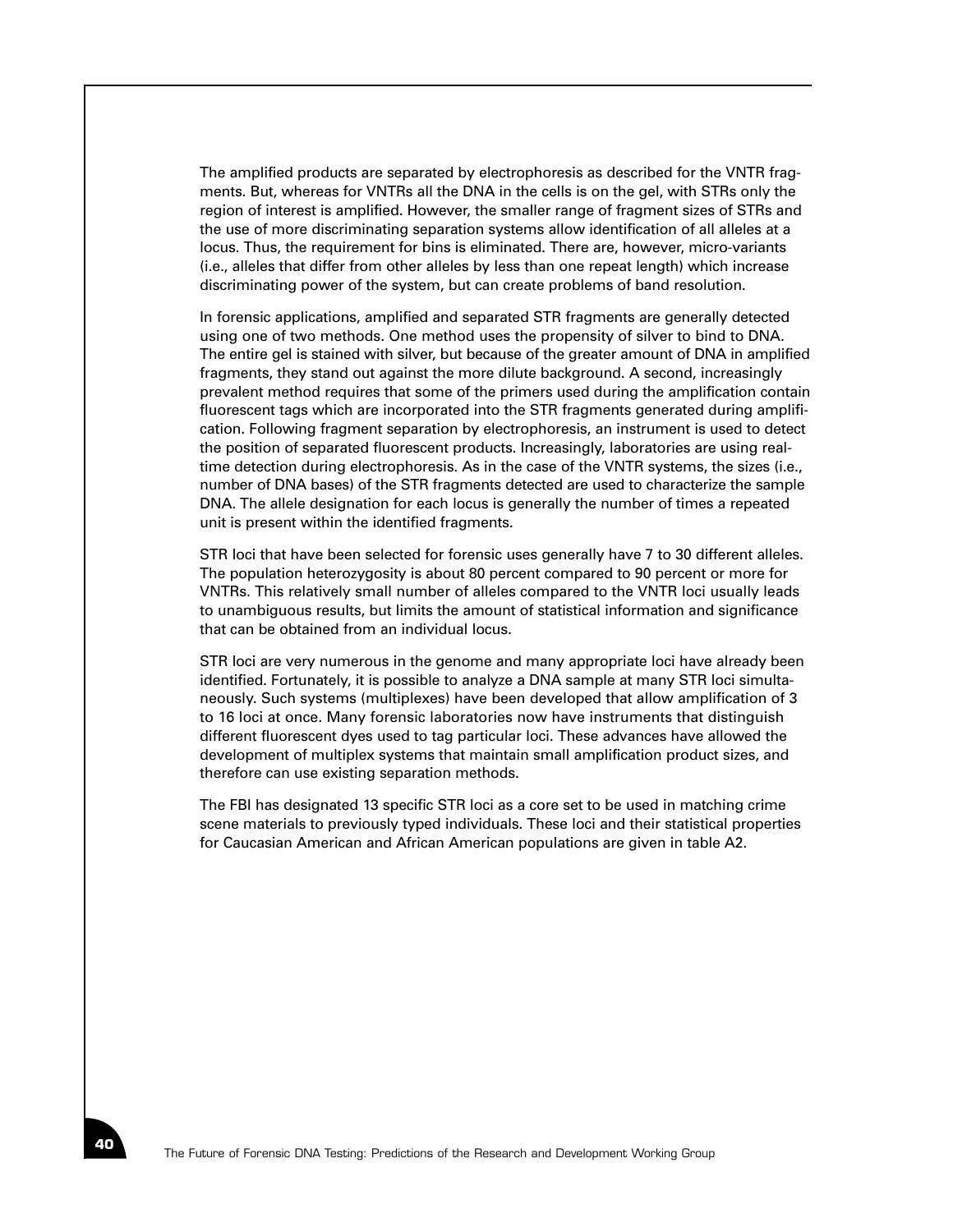|                   |                        | <b>Caucasian American</b> |                         | <b>African American</b> |                         |
|-------------------|------------------------|---------------------------|-------------------------|-------------------------|-------------------------|
| Locus             | No alleles             | Het.                      | Pop. match pr.          | Het.                    | Pop. match pr.          |
| <b>CSF1PO</b>     | 11                     | 0.734                     | 0.112                   | 0.781                   | 0.081                   |
| <b>TPOX</b>       | 7                      | 0.621                     | 0.195                   | 0.763                   | 0.090                   |
| TH <sub>0</sub> 1 | 7                      | 0.783                     | 0.081                   | 0.727                   | 0.109                   |
| <b>vWA</b>        | 10                     | 0.811                     | 0.062                   | 0.809                   | 0.063                   |
| D16S539           | 8                      | 0.767                     | 0.089                   | 0.798                   | 0.070                   |
| D7S820            | 11                     | 0.806                     | 0.065                   | 0.782                   | 0.080                   |
| D13S317           | 8                      | 0.771                     | 0.085                   | 0.688                   | 0.136                   |
| D5S818            | 10                     | 0.682                     | 0.158                   | 0.739                   | 0.112                   |
| FGA               | 19                     | 0.860                     | 0.036                   | 0.863                   | 0.033                   |
| D3S1358           | 10                     | 0.795                     | 0.075                   | 0.763                   | 0.094                   |
| D8S1179           | 10                     | 0.780                     | 0.067                   | 0.778                   | 0.082                   |
| D18S51            | 15                     | 0.876                     | 0.028                   | 0.873                   | 0.029                   |
| D2S11             | 20                     | 0.853                     | 0.039                   | 0.861                   | 0.034                   |
| Average           |                        | 0.7812                    |                         | 0.7866                  |                         |
| Product           |                        |                           | $1.738 \times 10^{-15}$ |                         | $1.092 \times 10^{-15}$ |
| One in            |                        |                           | 5.753 x $10^{14}$       |                         | $9.161 \times 10^{14}$  |
|                   | Data are from the FBI. |                           |                         |                         |                         |

**Table A2.** *Number of alleles, heterozygosity, and population match probability in a Caucasian American and African American sample for the 13 CODIS loci.* 

Comparison with the VNTR data shows that the 13 CODIS loci are somewhat more discriminating than the 6 VNTR loci listed in table A1.

The advantages of STRs are:

- 1. The process can be used with degraded samples (since shorter fragments of DNA can be analyzed).
- 2. The PCR process permits analysis of extremely small amounts of DNA.
- 3. The potential number of loci is very large. This is particularly important if siblings or other relatives are involved.
- 4. The process is rapid; it may be completed in a day or two.
- 5. The system lends itself to multiplexing and automation.
- 6. Kits are available, and for some multiplexes inexpensive silver stain materials may be employed without expensive equipment.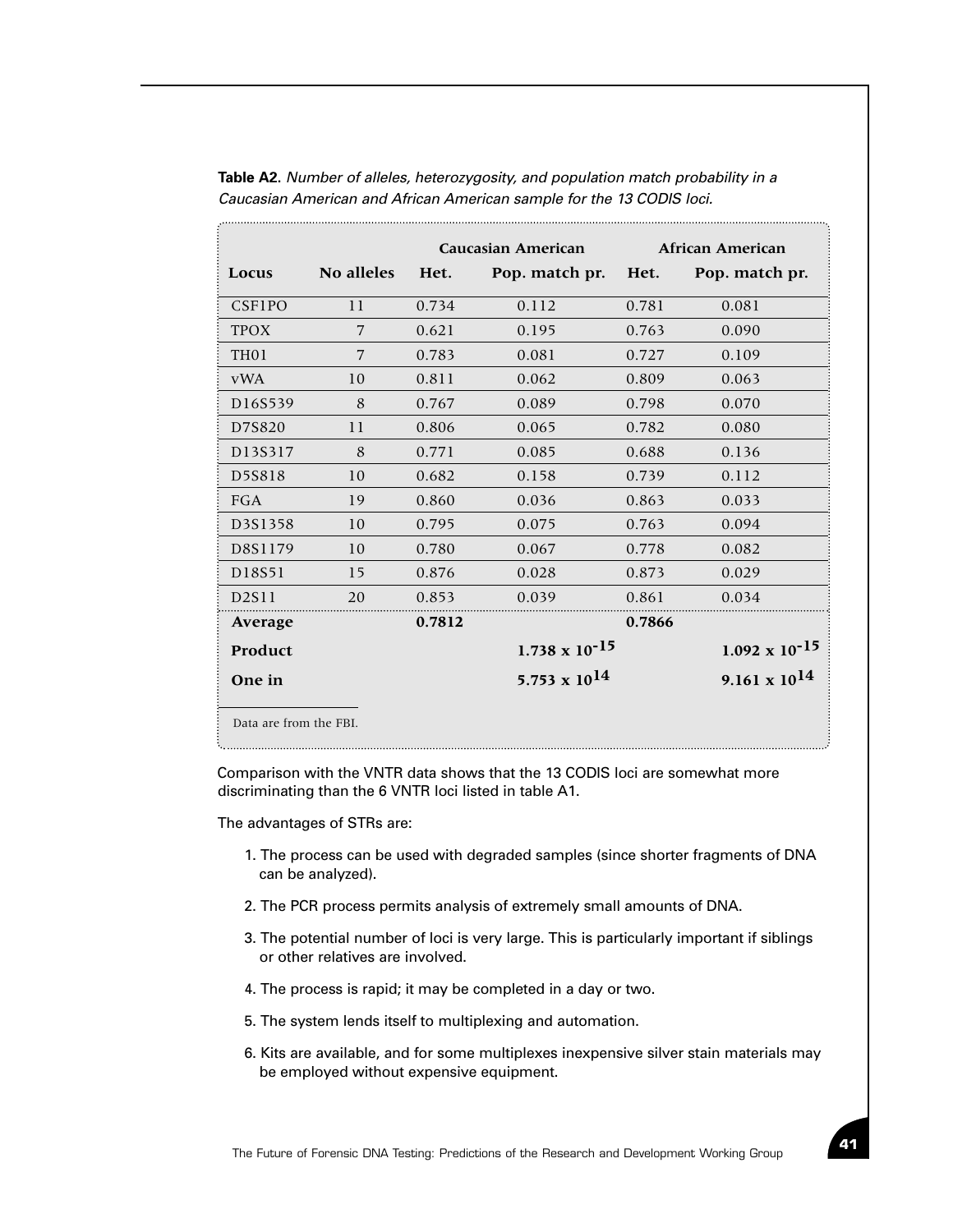The limitations are:

- 1. There are a smaller number of alleles and less heterozygosity per locus, so there is less discriminating power per locus than VNTRs.
- 2. The possibility of contamination from stray DNA is increased because of the amplification process.
- 3. The equipment is relatively expensive if high-throughput analysis of fluorescently labeled multiplex systems are used. Silver stain STR systems require less investment, but the number of loci in a single system is limited (usually to no more than three per multiplex).
- 4. "Stutter bands" and unbalanced peak heights may occur and make the interpretation of mixtures more difficult.

## **c. Pentanucleotide Repeats**

These regions of DNA are a subset of the STRs, described above. Pentanucleotide repeats are characterized by repeating units five bases long. They were isolated and developed because they offer a sharper amplification product with fewer "stutter bands" than other classes of STR loci. In particular, STR loci with two, three, or four base repeats generate the identifying band, which is the designated allele, plus one or more fragments one repeat unit larger or smaller (or both) than the designated allele. These bands, often called stutter bands, are less prevalent with systems containing larger repeat units, and the identification of loci containing five base repeats can often nearly eliminate stutter bands. It is anticipated that improvements in methodology may also reduce or eliminate stutter in the CORE 13 loci, making them still more effective.

The products generated by STR loci containing four base repeats are sufficient for general forensic use. However, the improved purity of pentanucleotide amplification products leads to less ambiguity in analysis, especially with DNA mixtures such as those that commonly occur in rape cases and with mixed blood stains. With the pentanucleotide systems, there is less opportunity to confuse a stutter band with the contribution of a second source of DNA.

Pentanucleotide repeat loci are present in the human genome in much smaller numbers than loci containing smaller repeat units. However, several highly discriminating loci with 14 to 24 alleles each have been identified and characterized to date.

The advantages of pentanucleotides are:

- 1. In general, these have the same advantages as other STRs. In addition:
- 2. Cleaner amplification with fewer artifacts allows simpler and more precise interpretation of results because of a lower percentage of stutter band artifacts.
- 3. Some pentanucleotide loci display a high degree of heterozygosity without a significant number of microvariants.
- 4. Longer repeat length and a paucity of microvariants provides more flexibility in separation technique by allowing interpretation following less extensive separation of amplified products.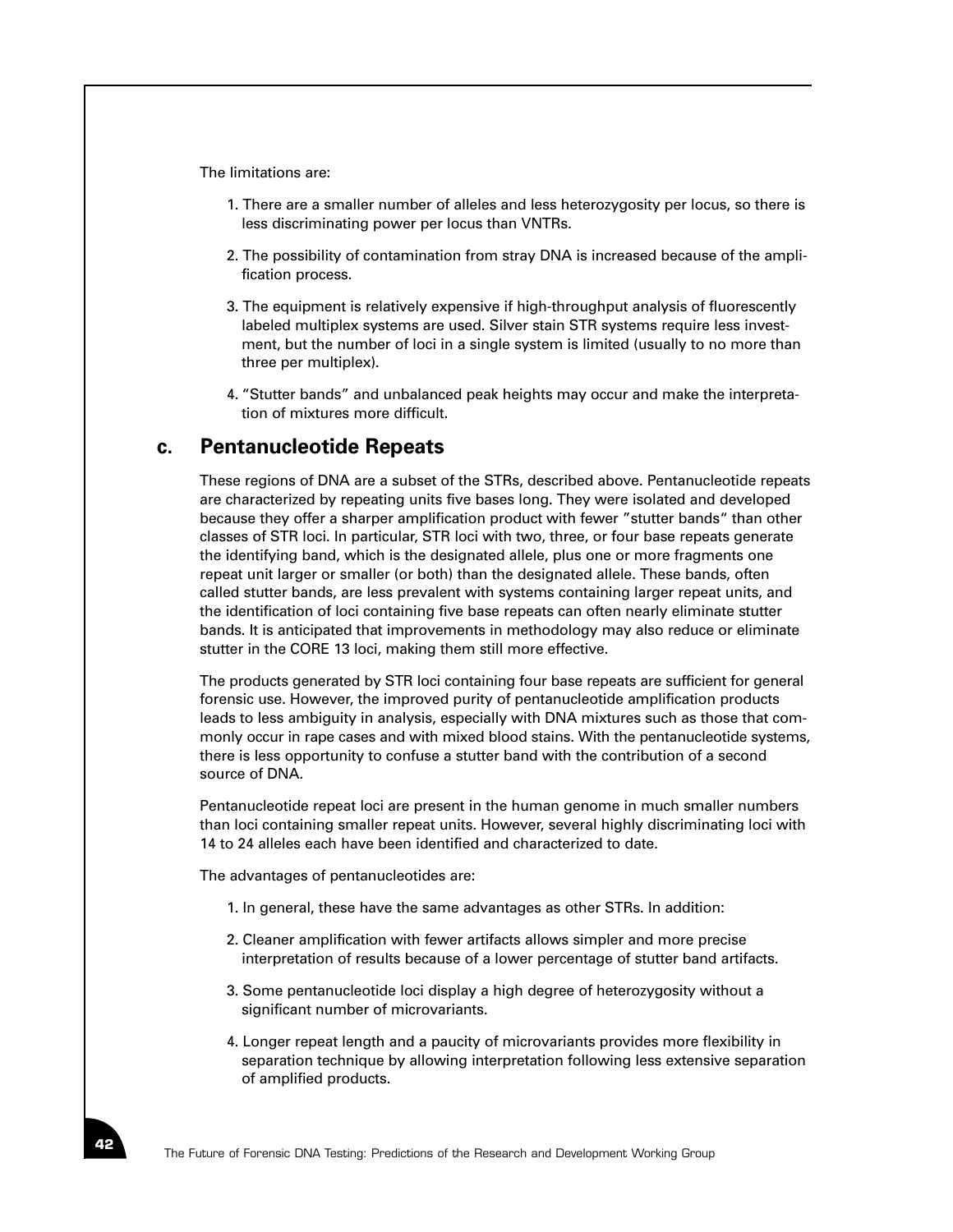5. Preliminary population studies indicate that some pentanucleotide repeats may offer increased ability to determine the racial origin of a DNA sample.

The limitations are:

- 1. In general, the disadvantages are the same as those of other STRs.
- 2. These are rare in the genome, compared to shorter repeats.

# **A2. Genetic Markers Based on Nucleotide Site Polymorphisms**

### **a. Single Nucleotide Polymorphisms (SNPs)**

Single nucleotide polymorphisms represent alterations in DNA sequence at a single nucleotide position, whether due to base changes or to insertion or deletion of one or a few bases. The means to detect these alterations and the number of such known polymorphisms has changed dramatically in recent years.

The first SNPs were detected in the 1960s. For example, different serological markers used in early forensic analyses are fundamentally due to collections of individual DNA sequence alterations. With the advent of the use of restriction endonucleases to digest DNA and the use of Southern hybridization (see below) for detection, it was discovered that DNA alterations could be detected by loss or gain of a restriction site. A large number of these restriction fragment length polymorphisms (RFLPs) were used to generate the first full genetic linkage map in humans.

More recently, with the increased use of direct sequence determination of amplified segments of DNA, sequence variation is detected throughout the genome without the limited ascertainment of restriction endonucleases. Base variations are observed, on average, every 1,000 bases throughout the genome. Generally speaking, SNPs are bi-allelic, but may contain three or four alleles. While single loci are limited in their discrimination value because of the limited number of alleles, vast numbers of these loci exist and are being cataloged at a rapid rate.

While DNA sequence analysis is still relatively cumbersome today, SNP analysis may be performed by a variety of simpler and more rapid methods such as the dot-blot format using labeled sequence-specific oligonucleotide (SSO) hybridization, reverse dot blot analysis (see below), and hybridization array technologies (see chip technologies, A4, p. 53).

The advantages of SNPs are:

- 1. These markers are very numerous in mammalian genomes.
- 2. Many methods of SNP detection are available.
- 3. The amplification of alleles is not prone to preferential amplification and robust multiplex amplification is relatively easy to achieve.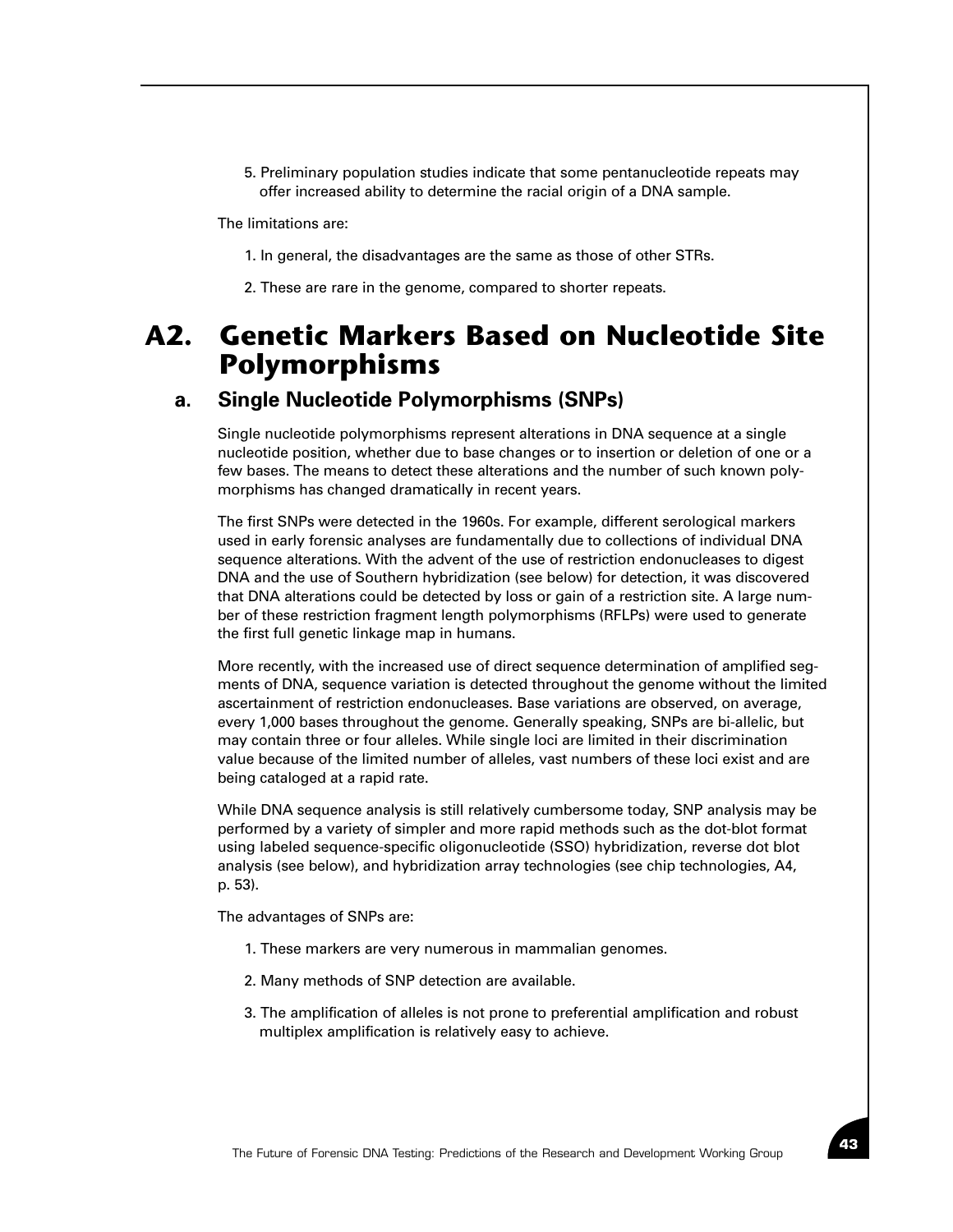The limitations are:

- 1. Most SNPs are bi-allelic. Even those sites with three alleles are individually of limited discriminatory value.
- 2. The small number of alleles complicates the analysis of mixed samples.

# **b. HLA-DQA1**

The initial forensic application of PCR-based genetic typing in 1986 used the SSO (sequence specific oligonucleotide) method to analyze single nucleotide polymorphisms at the *HLA-DQA1* (initially termed DQ-α) locus on chromosome 6 (6p21.3). The first commercial PCR test was based on hybridization of a labeled PCR product, amplified from the second exon of the *HLA-DQA1* locus, to an immobilized array of SSO probes on a nylon strip. This format is known as the reverse dot-blot or reverse line-blot, depending on whether the probes are deposited on the nylon membrane as dots or as lines. It is called "reverse" blot because, in contrast to Southern blot analysis of VNTRs, it is the probe, rather than the target DNA being analyzed, that is fixed to the membrane.

The current procedure uses 11 probes, which distinguish 7 allele groups. The PCR product is labeled during the PCR amplification by using primers that have been conjugated to biotin. Following denaturation of the PCR product (the separation of the two DNA strands), the biotinylated strands are hybridized to the immobilized probe array. The presence of the PCR product bound to a specific probe is detected using a biotin-binding molecule, streptavidin conjugated to the enzyme horseradish peroxidase (SA-HRP). The horseradish peroxidase converts a colorless soluble substrate into a blue precipitate, thus producing a blue dot.

The average heterozygosity of the 7 allele system is 0.828. The probability of identity of two randomly chosen persons is about 0.053. Since an average of 95 percent of those wrongly accused can be eliminated by this system, it is particularly useful as a preliminary test to quickly clear innocent suspects.

#### **c. Polymarker (PM)**

Additional genetic markers using the reverse dot-blot format have been commercially available since 1993. In this test, primer pairs for five loci (LDLR, GYPA, HBGG, D7S8, and GC), in addition to the HLA-DQA1 primers, are used to co-amplify these six loci. Three of these loci have two alleles, distinguishable by two probes and two loci have three alleles, distinguishable by three probes. Thus, in one PCR and one hybridization reaction with two immobilized probe arrays, the DQA1 strip and the PM strip, genotypes at six loci can be determined. Assuming statistical independence of the alleles at these loci, the frequency of a given six locus genotype can be estimated by multiplying the population frequencies for the single locus genotypes (the product rule). Instruments are available for automating the strip hybridization, wash, and color development for these immobilized probe array assays.

The properties of the HLA-DQA1 plus polymarker loci for the Caucasian American population are in table A3.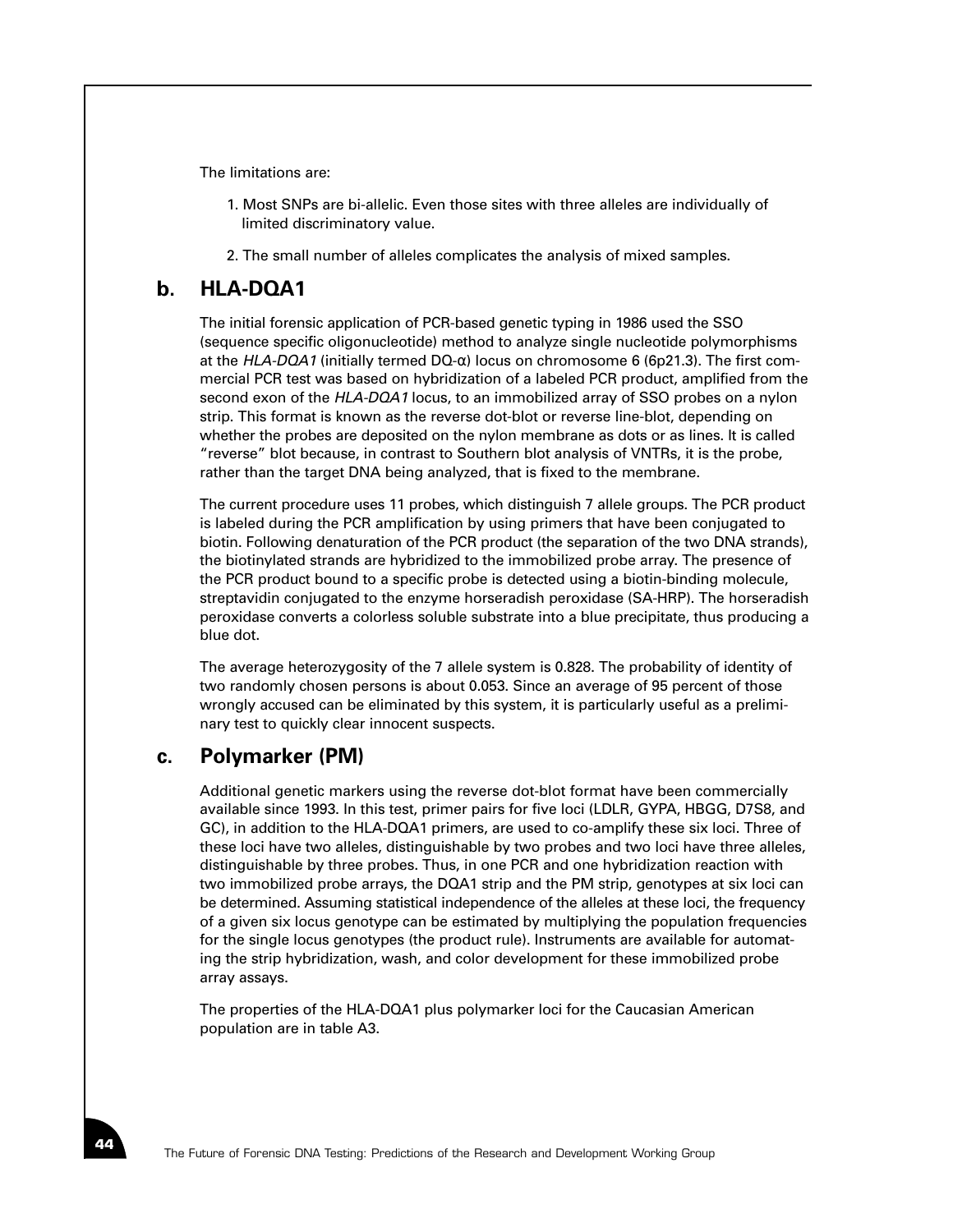| Locus          | No. bins |       | Heterozygosity Pop. match prob. |
|----------------|----------|-------|---------------------------------|
| DOA1           |          | 0.828 | 0.053                           |
| <b>LDLR</b>    |          | 0.493 | 0.379                           |
| GYPA           |          | 0.498 | 0.376                           |
| <b>HBGG</b>    |          | 0.508 | 0.360                           |
| D7S8           |          | 0.476 | 0.388                           |
| GC.            |          | 0.592 | 0.235                           |
| Av. or product |          | 0.566 | 0.00025                         |
|                |          |       | or one in 4,000                 |

**Table A3.** *Forensic properties of HLA-polymarker system.*

Advantages:

- 1. The method is quick and simple and the results can be interpreted visually. There is no requirement for instrumentation after PCR amplification.
- 2. It is familiar and has been widely used.
- 3. It uses PCR methods, so it is capable of analyzing small or degraded samples.

Limitations:

- 1. Since the number of alleles and developed loci are small, the current system lacks the discriminating power of VNTRs and STRs.
- 2. The limited number of alleles per locus makes identification of components of mixtures more difficult than with VNTR and STR loci.

# **d. Alu Sequences (Insertion Polymorphisms)**

The study of human population genetics and forensics has involved the analysis of a number of different nuclear and mitochondrial markers. The insertion of mobile genetic elements into the genome represents an alternative source for the study of human genomic diversity in which the ancestral state of each polymorphism is known and the individual alleles are identical by descent. The Alu family of short interspersed elements (SINEs) is distributed throughout the genomes of primates and is the most abundant class of mobile elements within the human genome. Alu elements have amplified as a repeated DNA sequence family in the last 65 million years of primate evolution and are thought to have been spread throughout the genome via an RNA-mediated transposition process (retroposition). Alu sequences have dispersed throughout the human genome in an ongoing process during different evolutionary time periods resulting in the expansion of subfamilies of Alu repeats of different genetic ages. The most recently formed subfamilies of Alu sequences have been termed Y, Ya5, Ya8, and Yb8.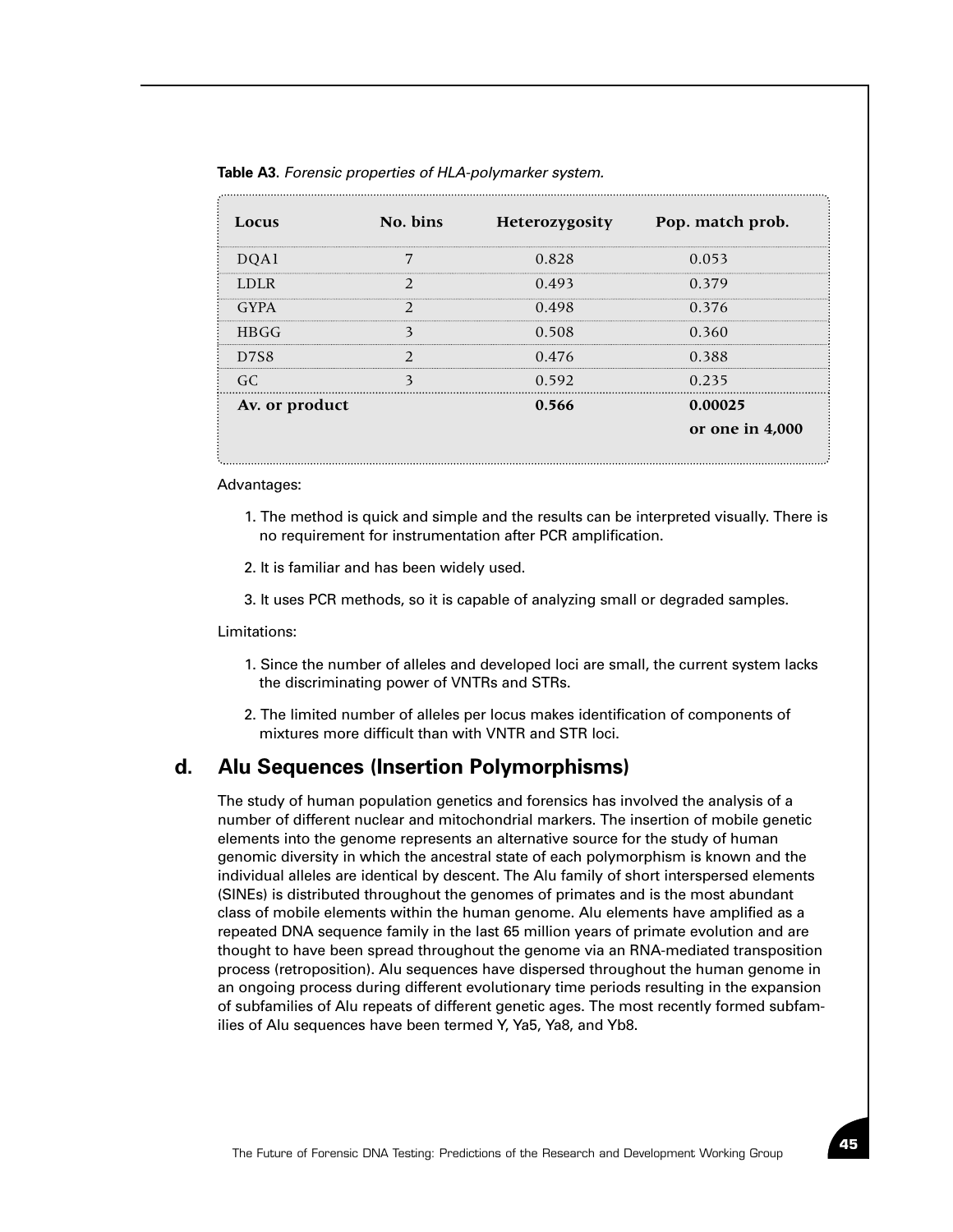Many of the young (Ya5/8 and Yb8) Alu insertions are so recent in origin that they are polymorphic for presence or absence in the present human population. Alu insertion polymorphisms offer several advantages over other nuclear DNA polymorphisms for forensic studies. First, they are typed by rapid, simple, PCR-based assays; second, they are stable structures that rarely undergo deletions; third, the presence of an Alu element represents identity by descent since the probability that different young Alu repeats would integrate independently into the same chromosomal location is negligible; fourth, the ancestral state is known to be the absence of an Alu element, which can be used to root trees of population relationship; fifth, some of these loci have population-specific alleles with large differences in allele frequencies between diverse populations. All of these properties enhance the forensic utility of Alu elements, and these properties also apply to other mobile elements within the human genome such as long interspersed elements (LINEs) or L1 elements that are also currently expanding within the human genome.

The ongoing mobilization and hierarchical subfamily structure of Alu and L1 mobile elements within the human genome presents the opportunity for the identification of Alu and L1 elements that display large differences in allele frequency between individuals with different geographic affiliation. The analysis of an array of mobile element with a common descent, the study of related fossils, and construction of a global database of mobile element associated genetic variation should prove useful for the identification of the geographic affiliation of unknown human DNA samples.

# **A3. Systems With Sex-Specific Transmission**

# **a. Mitochondrial DNA (mtDNA)**

Mitochondria are multiple organelles in the cytoplasm of the cell. Mitochondrial DNA (mtDNA) analysis has been demonstrated to be an effective technique for forensic identification in cases where the evidential material recovered is insufficient or inappropriate for chromosomal analysis.

Mitochondria are considered to be the "powerhouses of the cell" in that they are the primary means of oxidative respiration of the cell. That is, they are vital for utilization of oxygen to generate energy in the form of phosphorylated compounds. Thus, they provide energy that fuels the multiple reactions necessary for the body to function. They are found outside the nucleus in the cytoplasm of the cell.

Mitochondria contain their own DNA. This DNA differs from that found in the nucleus in several ways:

First, it is smaller than nuclear DNA, consisting of a single circular, double-stranded molecule that is 16,569 base pairs in length. The mtDNA genome provides an efficient coding entity in that it contains 37 genes, including 13 protein-coding genes, 2 ribosomal RNA (rRNA) genes, and 22 transfer RNA (tRNA) genes. Only a small region of the circular genome is noncoding. An *Mbo* I restriction site within the major noncoding region has been arbitrarily designated as the origin of the circular DNA, and the base pairs are numbered sequentially proceeding counterclockwise. In 1981, Anderson, et al. published the complete sequence of mtDNA from a composite of DNA from a human placenta and HeLa cells with ambiguous areas "filled in" with bovine mtDNA sequence. This sequence,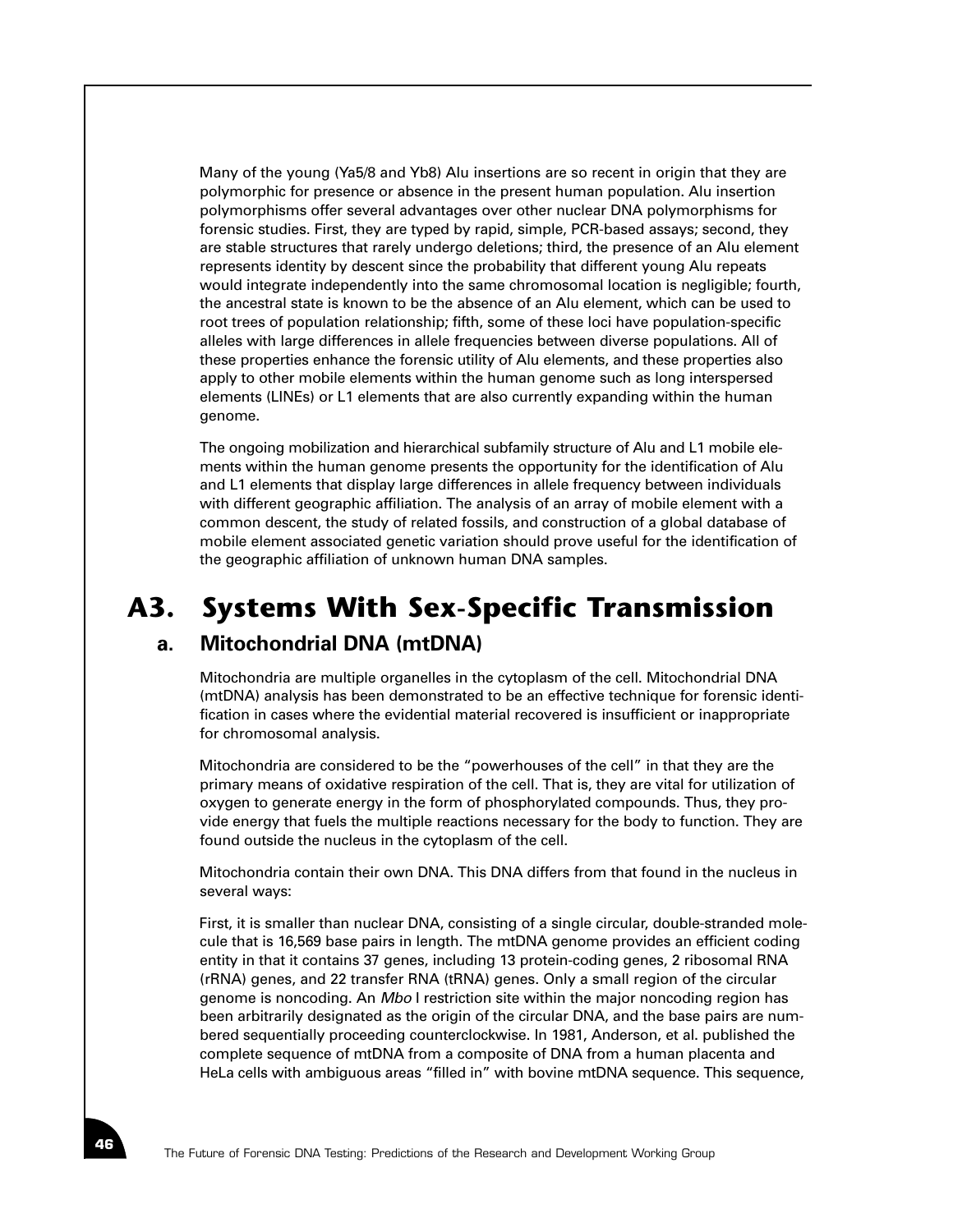commonly known as "the Anderson sequence" is the standard to which mtDNA sequence variations are compared. Polymorphisms are customarily indicated as differences from this reference sequence.

Second, mtDNA is inherited exclusively from the mother, whereas nuclear DNA (except for X and Y chromosomes) is inherited equally from both parents. This maternal inheritance is due to the fact that at conception all of the mitochondria come from the egg. Since mtDNA is passed directly from grandmother to mother to child it serves as an identity marker for maternal relatives. This clonal inheritance makes mtDNA useful in identity testing. For example, an inclusion or exclusion may be made, as with autosomal nuclear DNA, when the sample sequence is compared to that of a subject. However, using mitochondrial DNA, the same information can be obtained by testing the subject's sibling, mother, maternal grandmother, or maternal aunts or uncles.

Third, rather than carrying two different copies of DNA in equal number as observed with autosomal DNA markers, a single sequence of the mitochondrial DNA predominates. In other words, this is essentially a haploid sequence. (For exceptions to this, see heteroplasmy, below, in this section.) The designation of the dominant sequence is usually displayed as variations compared with the Anderson sequence standard. Sequence variation at individual sites are not independent. Each sequence variant, or haplotype, is considered as a single entity. Thus, discrimination power is determined essentially by comparing the sample sequence with a database of mtDNA sequences to identify its frequency in the population. This limits the power of discrimination of the mtDNA sequence to its relation to known databases. By contrast, autosomal markers display higher discrimination power because they provide independent markers whose power can be multiplied using the product rule (see II, 7b.).

Fourth, each mitochondrion has multiple copies of the circular-duplex 16,569-bp DNA. Each human cell contains several hundred to several thousand mitochondria; thus there are many more copies of mtDNA than nuclear DNA present in the cell, offering improved sensitivity in forensic analyses compared to nuclear DNA typing techniques. In some cases, nuclear DNA is significantly degraded, cannot be isolated, or is present in extremely limited amounts. Thus, mtDNA may provide results, when genomic DNA does not, allowing for the analysis of hair shafts, feathers, teeth, old bones, charred remains, and other biological specimens known to contain little or no useful nuclear DNA.

The amount of mtDNA isolated from forensic specimens may be very small, so DNA extraction is followed by PCR amplification. During the PCR process, specific hypervariable regions of the mtDNA genome are amplified with PCR primers designed to distinguish the mtDNA from the nuclear DNA. For individual identification purposes, attention is focused on DNA sequence analysis of a region that is greater than 1,000 bases in a portion of the mtDNA genome that is known as the "control region" or "displacement loop" (D-loop). The control region is the major noncoding segment of human mtDNA. It is instrumental in the regulation and initiation of synthesis of mtDNA gene products and replication of the heavy strand of the mtDNA. DNA sequencing of the complete control region demonstrates that variability is concentrated in two hypervariable (HV) segments of about 300 base pairs each, with the first segment (HV1) having more variability than the second segment (HV2).

Databases are being developed to exploit the full discrimination potential of the D-loop sequence as more laboratories submit sequences. Thus far, sequences from large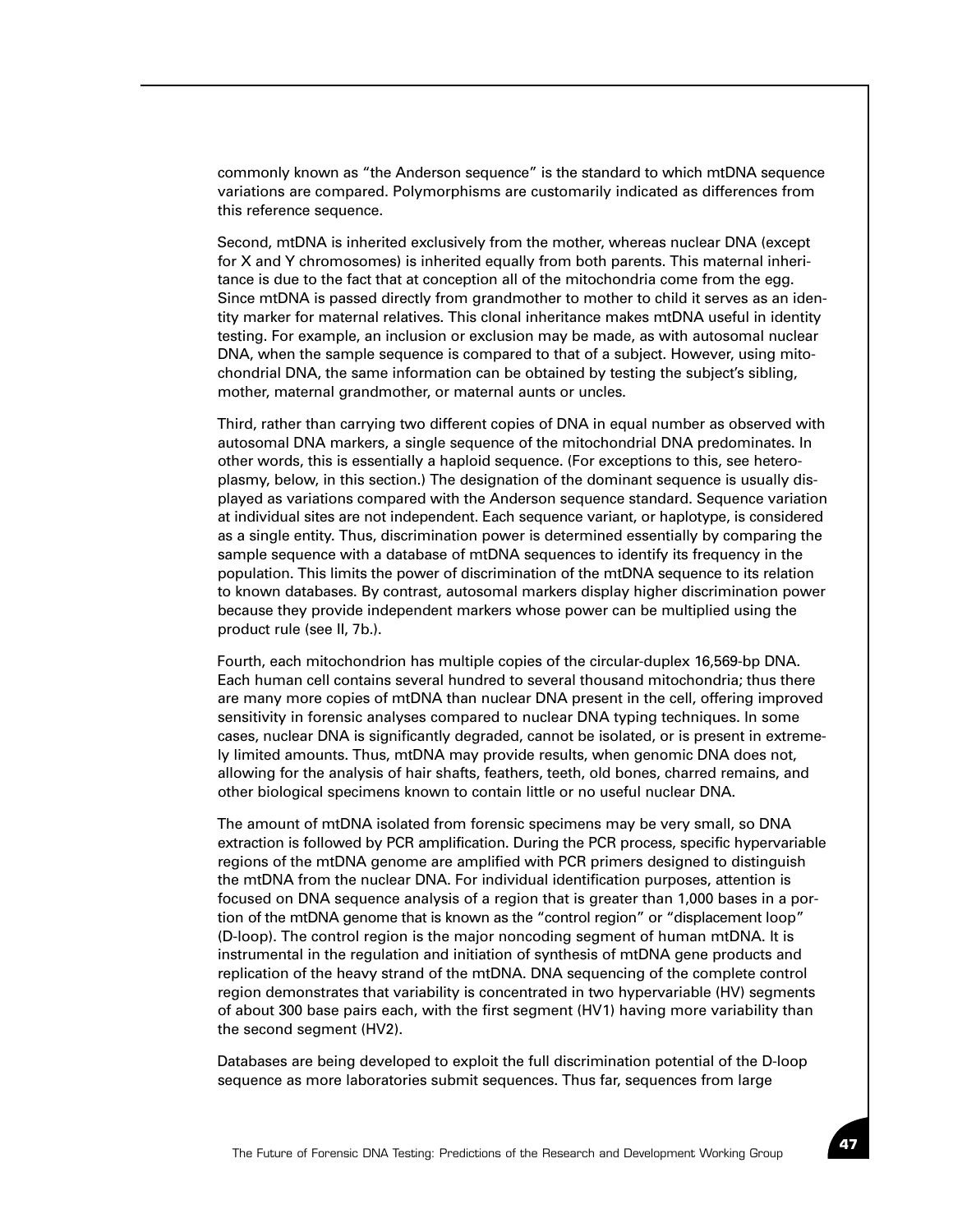Caucasian populations have shown no mtDNA sequence occurring with a frequency of greater than 4 percent. Most haplotypes are found only once in a database. Some more frequent sequences have been found within some African tribal and Native American populations.

Although no comprehensive studies have been performed, evolutionary studies have estimated that the average fixed mutation rate for the mtDNA control region is one nucleotide difference per 300 generations, or one difference every 6,000 years. Consequently, one would not expect to observe many examples of nucleotide differences between maternal relatives.

Issues have been raised concerning the extent of heteroplasmy, or more than one mitochondrial genotype in a cell. Replicate hair samples have shown varying degrees of heteroplasmy, which is more common in hair than other tissues. For this reason, current policy concerning matches between known and questioned samples is that an exclusion cannot be made on the basis of one base pair difference between them.

Recently there have been reports of recombination in mitochondria (Awadalla et al. 1999). The evidence is indirect, based on evolutionary arguments. For contrasting views, see Macaulay et al. (1999) and Eyre-Walker et al. (1999). If recombination occurs, it is very rare and not likely to complicate forensic analysis. Mutation and heteroplasmy are far more significant factors.

#### Advantages:

- 1. Since there are multiple mitochondria per cell, and with the use of PCR methods, extremely small amounts of DNA material can be informative. Thus, some samples, not amenable to use with nuclear DNA markers, can be analyzed using mitochondrial DNA markers.
- 2. The small mtDNA molecule is not degraded as fast as nuclear DNA.
- 3. Because the transmission of mtDNA is from mother to all her children, this is a particularly useful marker in tracing family lineages.
- 4. Because most mitochondrial haplotypes are found only once in a database, the discriminating power is larger than a single nuclear locus.

#### Limitations:

- 1. Since all the descendants through the female line are identical, this cannot be used to distinguish among members of a sibship or maternal relatives.
- 2. Since there is very little, if any, recombination, the discrimination power of the system is limited by the size of the database.
- 3. Heteroplasmy (the occurrence of more than one mitochondrial type in a single cell or person) can complicate the analysis.
- 4. Because the entire mitochondrial genome is inherited as a unit, it is equivalent to a single nuclear locus. Hence, the discriminatory power is limited by the size of the database.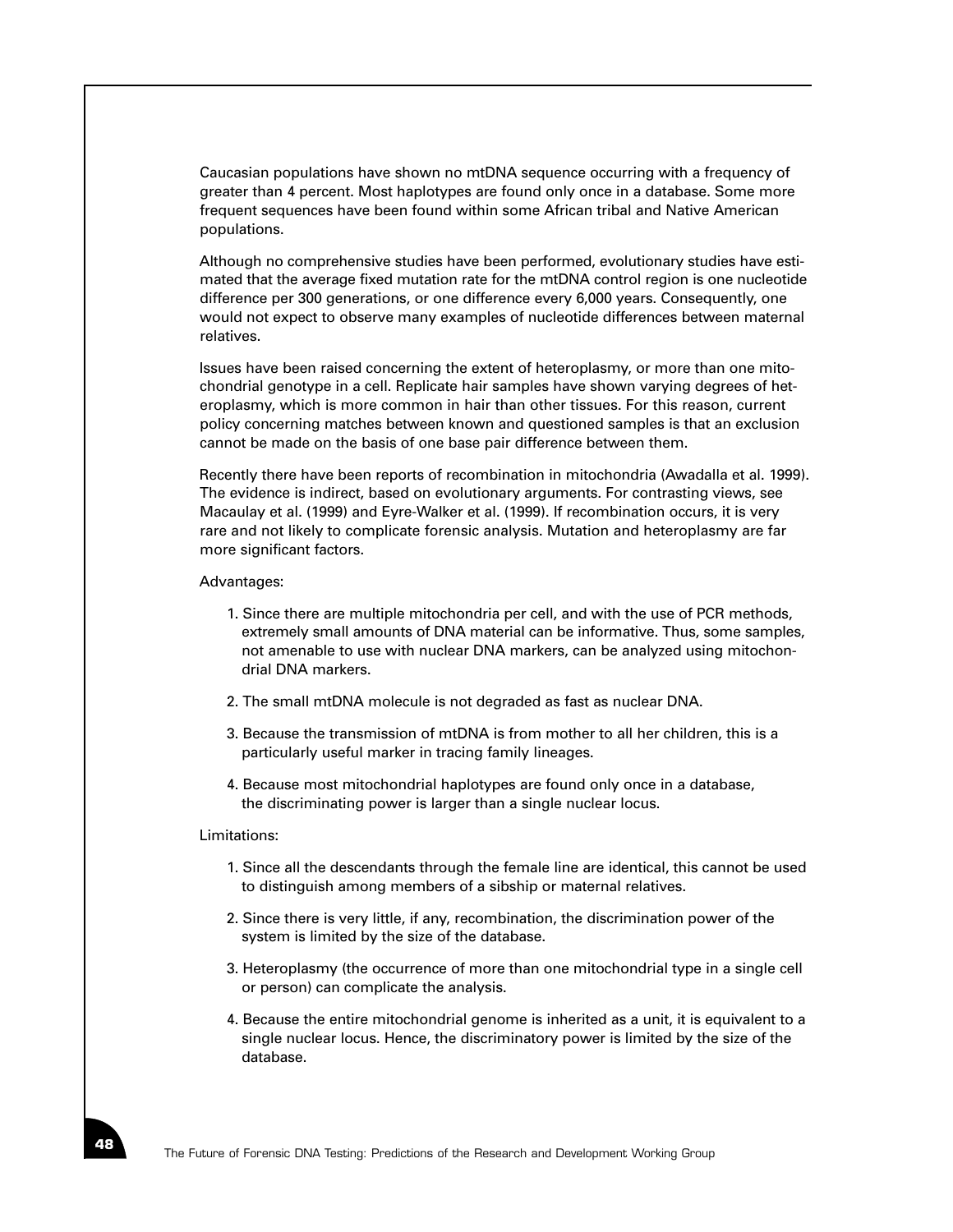# **b. Y Chromosome Markers**

Several genetic markers have been identified on the Y chromosome. The Y chromosome is a nuclear DNA present in one copy per cell and only in males. It displays paternal inheritance, that is, it is transmitted from the father to each son. There are two regions of the Y chromosome that are homologous with and exchange parts with the X chromosome; these are called pseudoautosomal regions. However, the regions used for forensic analysis do not undergo genetic recombination, so that the alleles at the various loci are permanently linked and form a *haplotype* (a specific combination of linked alleles at several loci). Given the lack of recombination, the Y chromosome loci are not independent and thus, the product rule cannot be used to estimate population frequencies at multiple loci. So the Y chromosome markers collectively are inherited as if they were one locus with a large number of alleles and the population frequency of a given haplotype is determined by counting in a population database.

Y chromosome markers consist of STR loci and SNPs as observed with other nuclear DNA markers. Several representatives of both marker types have been studied across a large number of different populations. Alleles of STR and SNP loci can be used interchangeably to provide haplotype information. At present, well over 100 loci are known, mostly SNPs, but there are several STRs.

Like mitochondrial DNA, Y chromosome haplotype markers also are valuable as lineage markers for reconstructing family relationships. In this case, sample material from a male individual may be compared with a subject or the subject's brother, father, paternal grandfather, or paternal uncles for identification purposes. Their effectiveness in lineage studies extends to questions of common ancestral geographic origin. The use of mitochondrial and Y chromosome markers complement one another in such analyses.

Y chromosome markers are useful in the analysis of semen stains. Eliminating the need to separate semen and vaginal epithelial cells prior to analysis, these markers reveal only the male contribution of mixed samples from rape case swabs. This is particularly useful in cases of multiple male contributors to such samples. Y markers also are useful for resolving mixed samples in which more than one male contributed to saliva or blood samples.

The Y chromosome displays much more variability between groups and less within than autosomal loci. Hence, it has greater use for identifying the geographical origin. It must be remembered, however, that the Y chromosome, because of its male-to-male transmission, often has a different evolutionary pattern. Hence, it may reflect only the ancestry of the Y chromosome and not that of most of the genome.

There is a striking difference between STRs and SNPs. STRs show small values of  $\theta$  whereas SNPs show large values (Hammer, personal communication). The reason is probably the high mutation rate of STRs. But, whatever the explanation, the two kinds of markers can serve different purposes. SNPs are particularly useful for tracing group differences, where STRs are more useful for individual comparisons.

#### Advantages:

1. Since the Y chromosome is transmitted intact to all male progeny, it is particularly useful in tracing family relationships among males.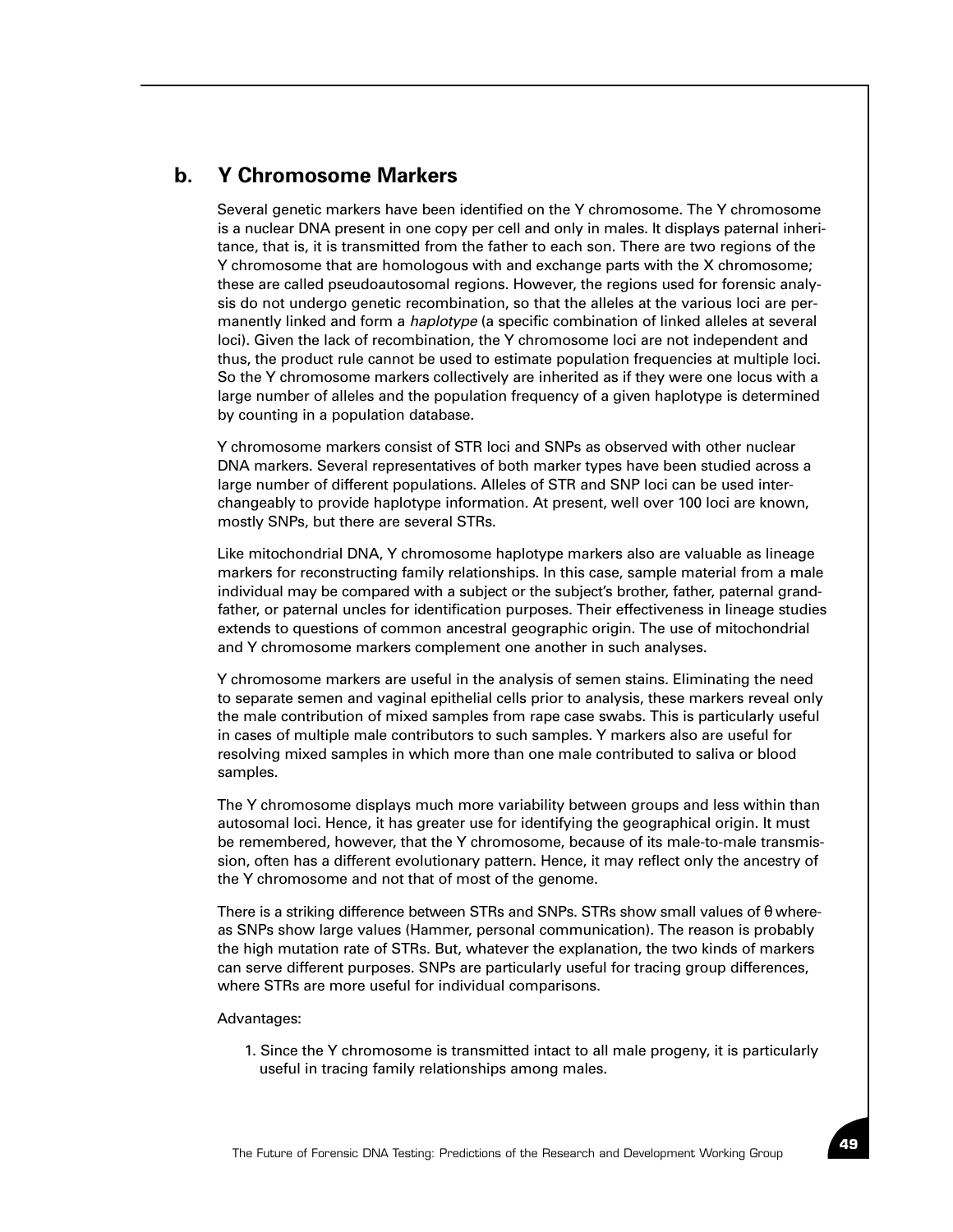2. Because of patrilineal transmission and the lack of recombination, Y chromosome markers can be used to measure relatedness of individuals with a common geographical origin.

#### Limitations:

1. Since there is no recombination among the loci, the discriminatory power of the system is limited by the size of the database.

# **A4. Separation, Detection, and Amplification of DNA**

Following are several techniques that can be expected in the foreseeable future. Some are already in place. Undoubtedly, there will be developments in the next decade that are not foreseen now. We reiterate one point, however. The CODIS system of 13 STR loci involves a large investment of time and facilities in a large number of laboratories. We expect it to remain in place for at least the 10-year period that we are attempting to foresee. Those new developments most likely to find wide usage are those that can be fitted into the existing system. Several of those discussed below have this property.

We must remember that this analysis provides just a snapshot in time of a rapidly moving revolution. The next 2 years, 5 years, or 10 years of global progress in technology could make this analysis look very shortsighted indeed. In addition to technical progress, commercial, legal, and political forces will play a significant role in determining the future level of use of some of these technologies.

#### **a. Gel Electrophoresis**

Gel electrophoresis is a technique used to separate DNA fragments based on their length. Each DNA sample is composed of units, called nucleotides. Each nucleotide contains a sugar, a base, and a phosphate backbone. The phosphate backbone, which links the nucleotides together, creates a negative charge. When subjected to an electric field, DNA moves toward the positive pole. This process is called electrophoresis.

Gel electrophoresis is a common adaptation of this process, which includes electrophoresis of the DNA through a porous medium. The original medium was starch, but current media include agarose and polyacrylamide, which can be prepared as liquids and set into gelatinous solids before use. The rate of DNA migration through the pores depends on pore size of the medium and the voltage of the electrophoresis. While all DNA molecules are pulled toward the positive electrode, small molecules move more rapidly than larger ones, despite the same charge to mass ratio. Thus, the DNA molecules are separated into classes based on length. By comparison with standard DNAs of known length migrating under the same conditions, the nucleotide length of sample DNAs can easily be determined.

Agarose gel electrophoresis is generally used with VNTR loci (A1.a, p. 37) and Southern hybridization analysis (A4.b, p.51), while polyacrylamide gels are generally used with STRs (A1.b, p. 39) and pentanucleotide repeats (A1.c, p. 42). This is done because the agarose gels are more effective for separation of larger DNA molecules (100 to 10,000 bases generated by restriction analysis, while the polyacrylamide gels work well with smaller ones (50 to 500 bases) created by amplification. Replacement of the gel with a sieving medium in a small bore tube is referred to as capillary electrophoresis (A4.e, p.52).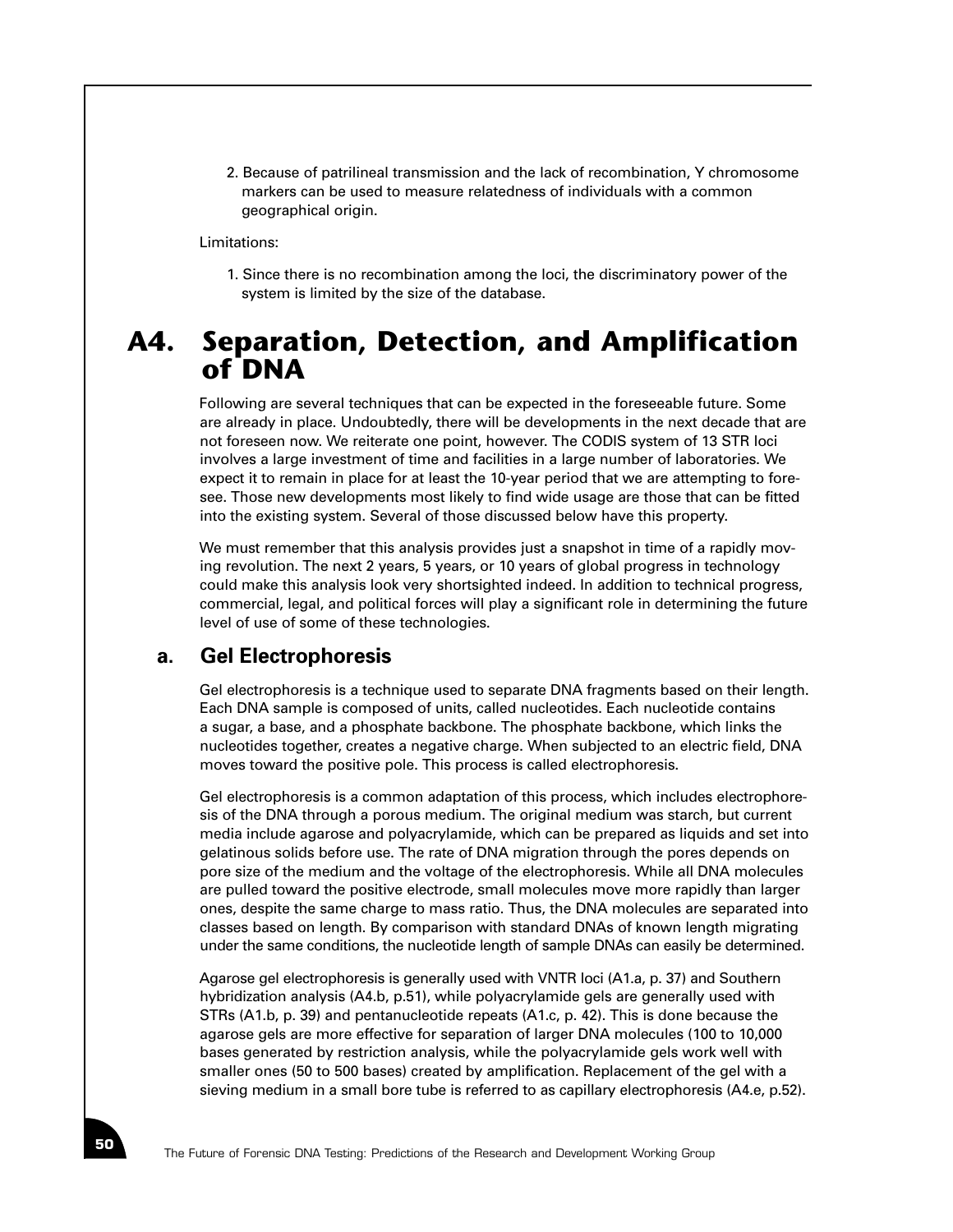# **b. Southern Hybridization**

The Southern hybridization process is named after E.M. Southern, who developed and published the method in 1975. Digestion of a human genomic DNA sample with a restriction endonuclease generates a very large number of DNA fragments. Some are longer than others. Subjecting the mixture to gel electrophoresis (A4.a, p. 50) generates a gradation of fragments in the gel based on size, these classes being distinguished by their length. Even so, each class contains a complex mixture of DNA fragments.

To determine the presence or absence of a particular fragment, such as a specific allele of a VNTR locus, the separated DNA fragments from the sample are denatured, that is, separated into their two component strands, usually by treatment with alkali, and transferred to a thinner, more sold support, a membrane, usually made of cellulose or nylon. The membrane is exposed in a liquid solution to a probe, that is, a DNA sequence specific to the VNTR locus. The probe is also single stranded, and mixing it under appropriate conditions with the sample fragments allows hybridization between the sample DNA and probe DNA, to occur only at the sites of complementary sequences (that is, where the sample and probe sequences are the same except that where one has a T the other has an A, and so on, so they match perfectly by Watson-Crick pairing rules). Thus, labels that are attached to probes are also localized to the position(s) of the specific sample allele(s).

Probes generally contain either radioactive labels or an enzyme that can convert a substrate into a luminescent output. In either case, the generated energy can be captured on film to display the position of each allele. Sizes of the alleles can be compared with size standards to assist with this process.

# **c. Polymerase Chain Reaction (PCR)**

In 1985 (see Mullis and Faloona 1987) a process was reported by which specific portions of the sample DNA can be amplified almost indefinitely (Saiki et al. 1985, 1988). This has revolutionized the whole field of DNA study. The process, the polymerase chain reaction (PCR), mimics the biological process of DNA replication, but confines it to specific DNA sequences of interest.

In this process, the DNA sample is denatured into the separate individual strands. Two DNA primers are used to hybridize to two corresponding nearby sites on opposite DNA strands in such a fashion that the normal enzymatic extension of the active terminal of each primer (that is, the 3' end) leads toward the other primer. In this fashion, two new copies of the sequence of interest are generated.

Repeated denaturation, hybridization, and extension in this fashion produce an exponentially growing number of copies of the DNA of interest. The denaturation is generally performed by heating, and in this case using, replication enzymes that are tolerant of high temperatures (Taq DNA polymerase). Instruments that perform thermal cycling are now readily available from commercial sources. This process can produce a million-fold or greater amplification of the desired region in 2 hours or less.

While the target is greatly amplified over its source in the sample, it is not homogeneous. Furthermore, two alleles from a single locus may have been amplified, but not separated, during the amplification process. For these reasons, the amplified DNA is separated to allow followup analysis. Gel electrophoresis (A4.a, p. 50), reverse dot blot (A4.d, p. 52),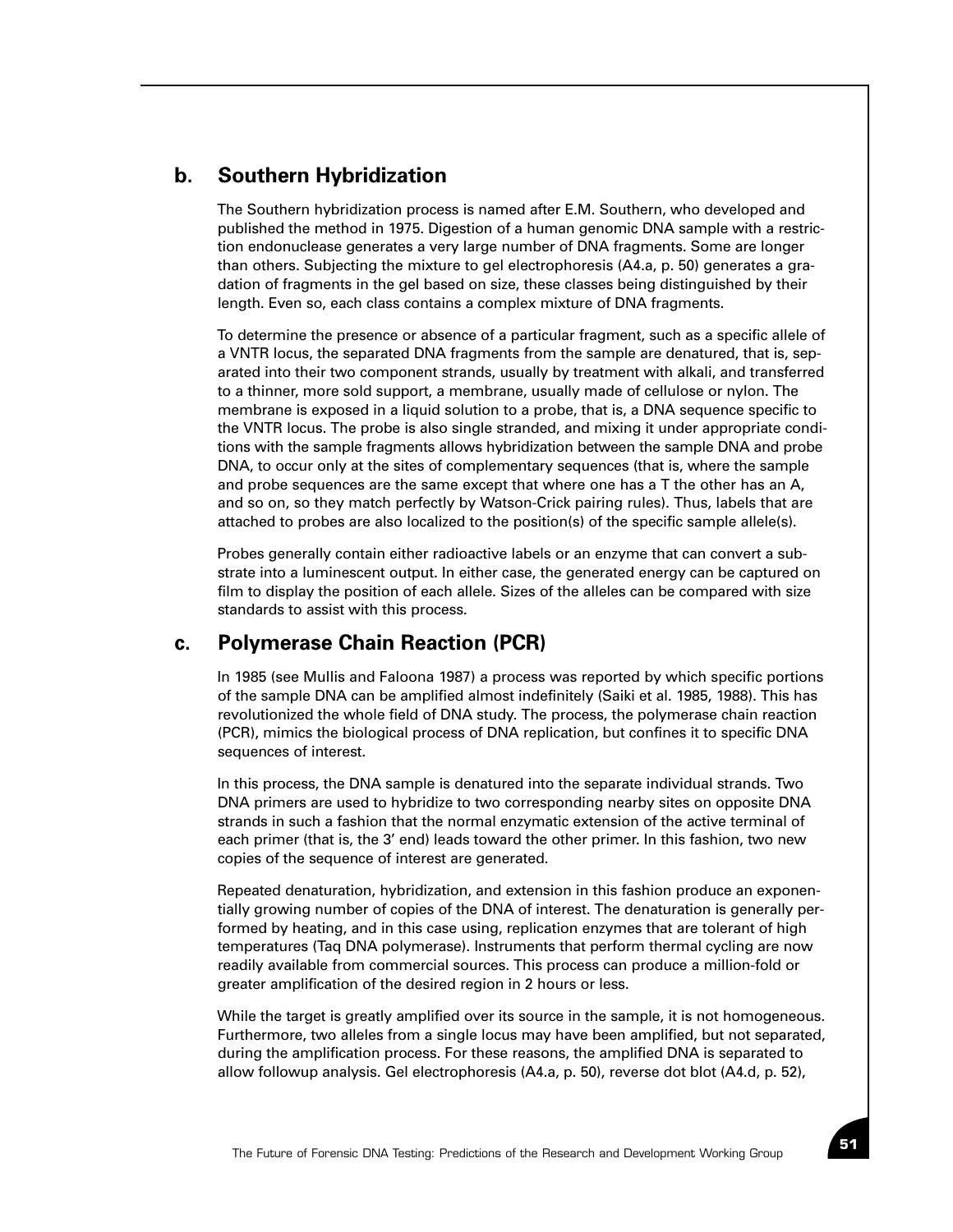and capillary electrophoresis (A4.e) are three commonly employed methods to separate the amplified allele segments based either on their size or sequence.

For amplified STR loci, electrophoretic conditions (A4.a and A4.e) are used to separate the alleles into a linear array. For amplified SNPs (A2.a, p. 43), the reverse dot procedure (A4.d) and hybridization arrays (A4.e) can be used to separate amplified materials of interest. Alleles are then detected by colorimetric, silver stain, or fluorescent detection.

## **d. Reverse Dot Blot**

The reverse dot blot procedure is a detection method used primarily to identify SNPs (A2.a, A2.b, A2.c, pp. 43–45) in amplified DNA. DNA probes are affixed to a membrane. During amplification, a biotin label is incorporated into the amplified alleles. The amplified DNA is denatured and hybridized with the immobilized probes. Hybridization occurs only to the probes that match perfectly in DNA sequence. One immobilized probe located at one particular site on the membrane is used to detect each sequence variant.

Following hybridization of the denatured PCR product to the probe array, a streptavidinenzyme conjugate is allowed to bind to the biotin-labeled PCR product that has hybridized to the immobilized probes. A chromogenic substrate is added and, in positions containing hybridized DNA sequences and a corresponding streptavidin-enzyme, the substrate is converted into a blue color that precipitates on the membrane, identifying the presence of a sequence match. Strips of membrane may contain multiple dots, each with the ability to analyze the present or absence of one base in a sequence. More recently, a line format has been used in place of the dots.

# **e. Capillary Electrophoresis (CE)**

Capillary electrophoresis (CE) and slab gel electrophoresis are standard techniques for the separation and analysis of DNA fragments. For DNA applications, CE refers to an electrophoretic separation within a small diameter capillary (a long tube made of fused silica, typically 50 µ internal diameter) that is filled with a sieving medium. The sieving medium is typically an entangled polymer that is designed to separate DNA fragments on the basis of size. Compared to slab gel electrophoresis, CE offers the advantages of faster analysis times for small numbers of samples and increased automation.

Currently, the CE systems that are commonly used for the analysis of STRs utilize one capillary and can automatically analyze one sample every 30 minutes. Multiplex PCR and the use of several different fluorescent dye labels enables the simultaneous analysis of 10 or more STR loci. The multiplex/multicolor PCR products for each sample are combined with an internal size standard (DNA fragments of known size labeled with a different dye color), heat denatured, then placed in a 96-well tray on the CE instrument. An autosampler robot on the CE instrument presents each sample to the capillary for automated electrokinetic injection. Electrophoresis through the sieving medium in the capillary separates the DNA fragments by size. A laser continuously illuminates a detection window that is located near the end of the capillary. The fluorescently tagged DNA molecules are detected during electrophoresis as they reach this laser detection window (smaller DNA molecules reach the window before larger molecules). The laser-induced fluorescence is continuously monitored and detected on a CCD (charge coupled device) camera, which simultaneously detects and distinguishes the different fluorescent dye colors. The capillary is then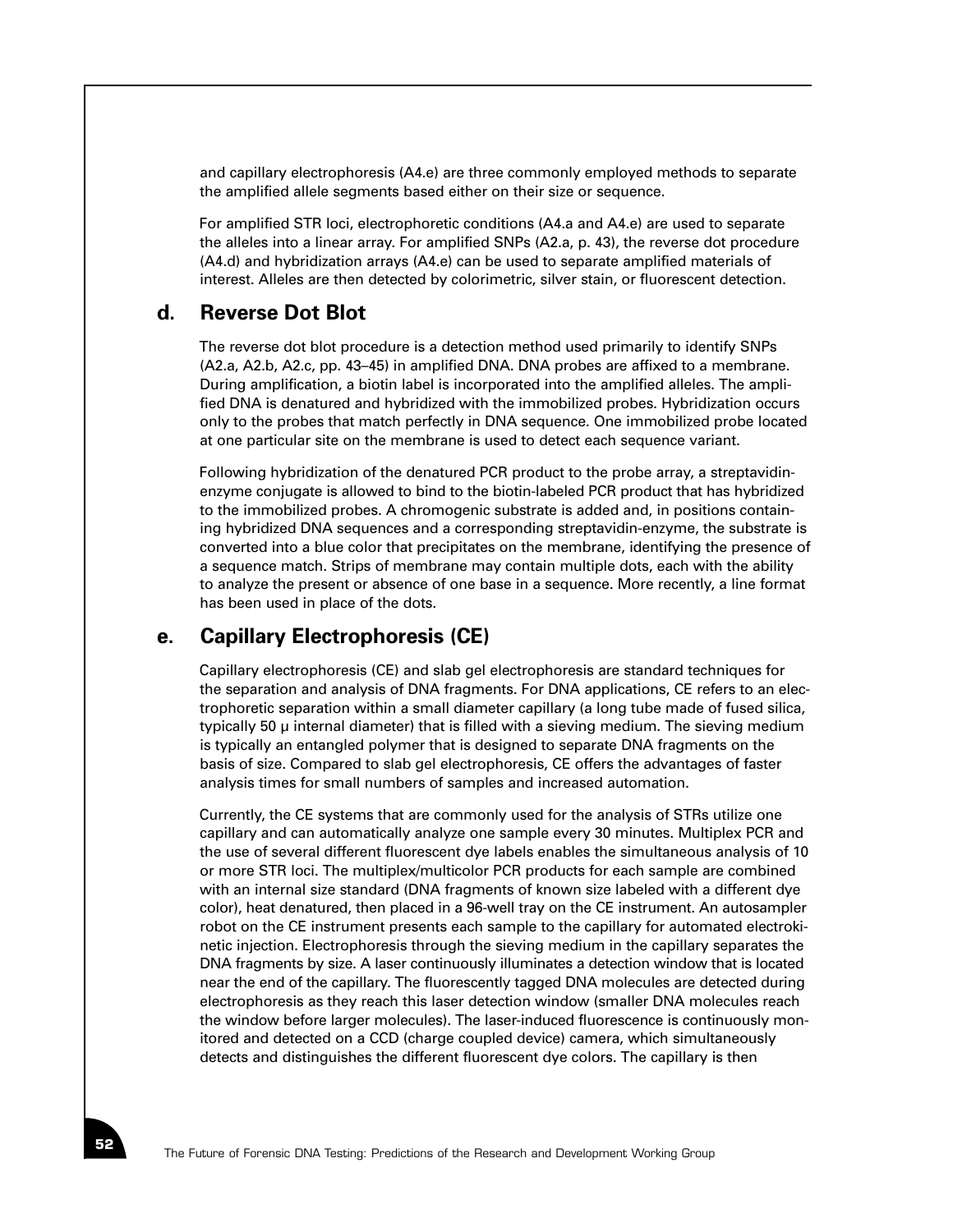automatically replenished with fresh sieving medium to prepare for the next sample. A tray of 96 samples can be sequentially analyzed by the instrument without the need for user intervention.

The collected data are analyzed by software which automatically determines allele sizes based on a standard curve, as defined by the known sizes and measured detection times for the internal size standard fragments. Genotypes are determined by comparison of sample allele sizes to the sizes observed for allelic ladder alleles in a different injection; this genotyping process is automated using available data analysis software.

These same CE systems are also capable of automated fluorescence DNA sequencing. In particular, it is expected that mitochondrial DNA sequencing by CE will become a standard method. The electrophoresis time for sequencing samples is typically 1 to 2 hours.

Continuous advancements in CE will offer higher throughput, greater automation, and faster analysis times. Recently, multiple capillary instruments have become available that simultaneously analyze 8 samples and 96 can be analyzed eventually without human intervention. Another recent advancement is the ability to analyze five dye colors (versus four in earlier generations); this expansion in dye detection will result in an increase in the number of STR loci that can be simultaneously analyzed for each sample.

Greater automation will be achieved as data analysis software improves toward minimizing the time required by a human operator to examine the data that are collected from the CE systems. Computer databases also will integrate with the CE instruments to further automate the scheduling and management of samples in the laboratory.

Finally, faster analysis times will be achieved as the CE dimensions become smaller. Smaller capillary dimensions allow for the use of higher voltages, and thus faster electrophoresis times. Smaller dimensions may also pave the way toward integration of the different DNA analysis processes (sample prep, PCR, CE) on a single device. Devices that are sufficiently small may be transportable such that analysis could take place outside of a standard laboratory.

For recent reviews, see Butler (1998), Righetti and Gelfi (1998), and Thormann et al. (1999).

# **f. Miniaturization and Chip Technologies**

Advanced primarily by a small number of academic and industrial laboratories, and aided by Federal funding, new methods that combine computer technologies and biotechnologies are rapidly appearing. These approaches show outstanding promise to revolutionize once again the speed, safety, and efficiency with which genetic analyses, including forensic DNA identification, can be performed. While still in development, their application in this field is expected to be widespread in 5 to 10 years. The cost for these advances is not yet known, but as with many new technologies, it is expected to decrease dramatically with expanded use.

The leading approaches employ photolithography and chemical etching techniques similar to those used in the manufacture of microelectronic chips. Hybridization arrays also can be made by spotting. However, the microchannels etched into these chips are used to transport sample materials such as blood or purified DNA. In addition, transport of liquid reagents, like those used to carry out many of the manipulations central to traditional DNA analysis, allow these tasks to be performed on a miniaturized scale.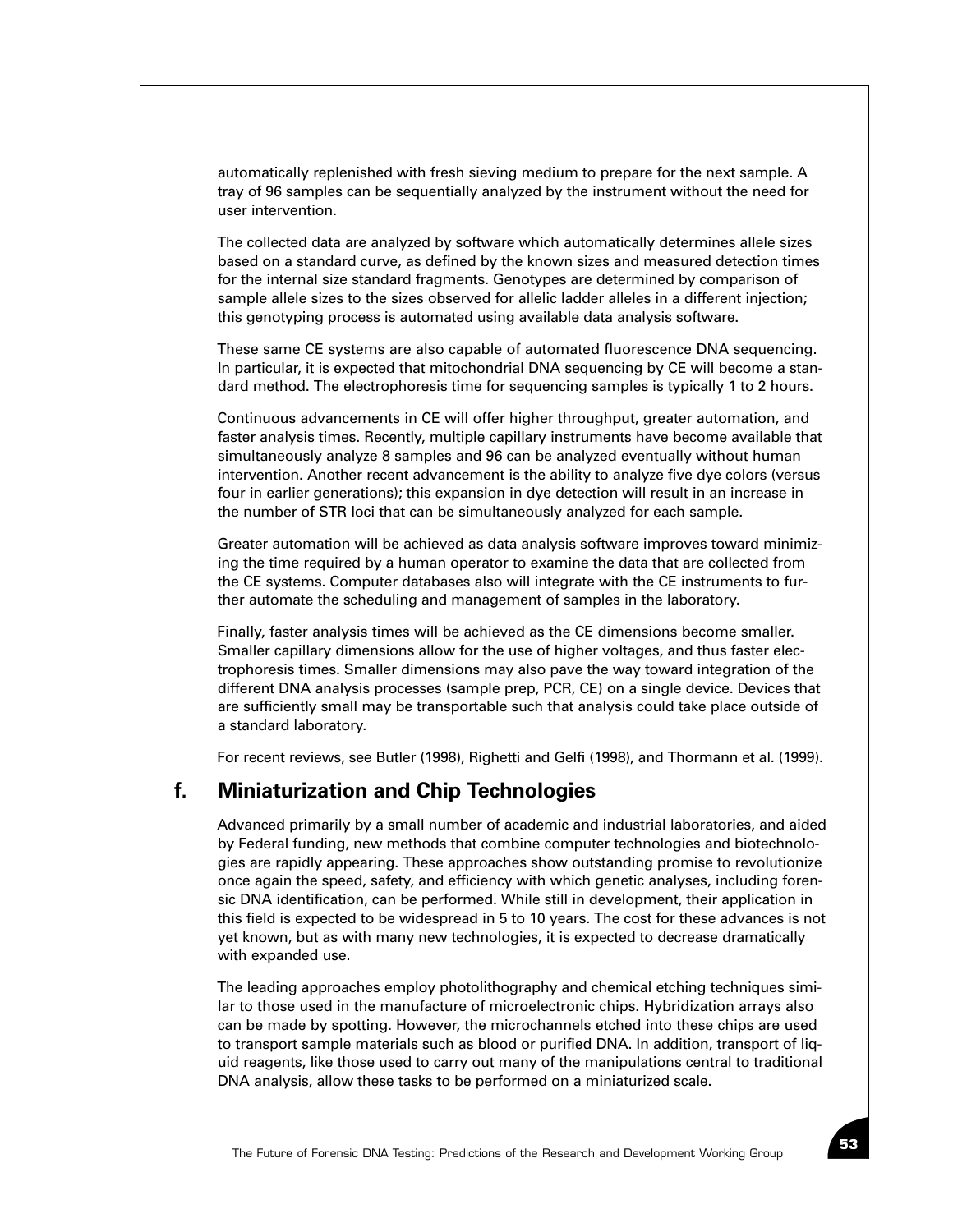Typical dimensions for microchannels are 10 microns deep and 10 to 100 microns wide. The support material can be glass, silicon, quartz, or plastic. Rather than employing pumps present in larger instrumentation, fluid movement is accomplished by electrokinetic forces induced by application of small voltages to specific regions of the chip. This approach provides a more precise measurement and greater reproducibility to the movement of liquids. Standard biological procedures such as pipetting, mixing, and separation can be mimicked by this approach.

More complex formulation of these techniques produces miniaturized versions of commonly used biological methods such as sample preparation, the polymerase chain reaction, capillary electrophoresis, and STR fragment detection and analysis. The "hardwiring" of the chip design determines the nature of the analytical steps to be performed, and the software or programming allows variation of the mixing and separation techniques.

Several potential advantages of this approach are readily apparent. With miniaturization of the process, less time is required to heat, cool, or transport sample and reagent materials. In fact, model systems suggest that the entire PCR and capillary electrophoretic separation of resulting STR products can be accomplished in a few minutes rather than several hours as required with currently employed methods.

An additional advantage is the use of less reagent materials in the processing. While this has an obvious benefit in lowering cost, it sometimes has the added benefit of safety in the handling of less of these sometimes toxic materials and in simplifying disposal needs. Once these types of systems are fully developed, the operations will occur largely without the need of human intervention, which will mean that individuals who formerly performed these techniques are freed for higher level functions.

The approaches just described offer an efficient transition from current technologies and methods while maintaining the value of predetermined profiles using the 13 STR core loci. However, they are not the only chip technologies being advanced. A variety of techniques include the use of solid surfaces to retain large arrays of different DNA sequences that can be used in a variety of creative ways.

Such hybridization arrays are exemplified by the use of oligonucleotides (short synthetically created DNA sequences) which hybridize (that is, specifically capture by interaction with complementary DNA sequence) short segments of DNA from a human DNA sample. Manipulation of these captured segments has allowed determination of single nucleotide polymorphisms (SNPs, A2.a, p. 43), of STR repeat number content (for example, using a technique that employs electric fields to optimize the hybridization process), and of the DNA sequence analysis of extended segments of DNA being analyzed.

This latter group of techniques offers the possibility of testing many DNA sites in the genome simultaneously, perhaps even thousands of sites. Thus, these approaches will provide an enormous ability to discriminate individuals in the population. In addition, key reagents required for these approaches are built into the chip itself, requiring only the addition of sample material.

In comparing the miniaturization processes described first, above, to the hybridization array technologies just mentioned, the miniaturization processes offer the advantage of complete compatibility with the existing CODIS database structure based upon the use of STR loci as genetic markers. Any new variant alleles appearing in the CODIS core loci will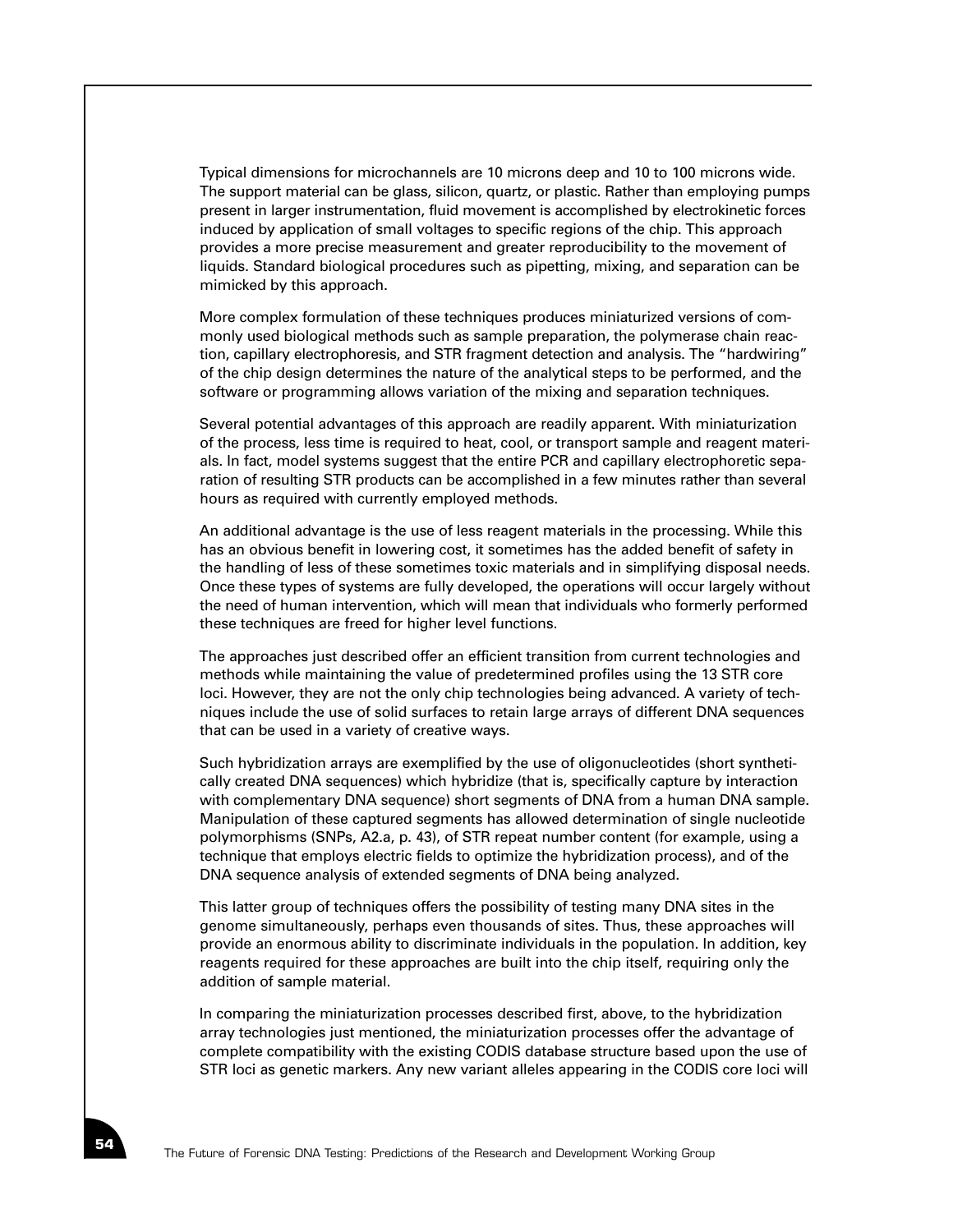be readily detected and interpreted in much the same fashion as observed with current methods. Thus, today's data entries and future ones may be seamlessly compared.

In the system mentioned earlier (II, 8.a, p. 28), eight STR loci (CSF1PO, TPOX, TH01, vWA, D16S539, D7S820, D13S317 and D5S818) could be analyzed to 4-base resolution in 2 minutes. The partial repeat of TH01, allele 9.3, could be detected in 10 minutes (Schmalzing et al. 1999). Such fast, miniaturized systems should be available for routine use in a few years, surely in the 10 years of our purview. Systems such as this, that improve the handling of the existing 13 loci, should be the first to come into use, since they fit in with the widespread use of these loci.

On the other hand, the use of the hybridization array technologies requires the knowledge of the sequence of all alleles prior to preparation of the hard-wired chip. Thus, new variants will be less confidently detected or interpreted. In addition, while the use of hybridization arrays in combination with electronic hybridization techniques has demonstrated success with a model STR system, adaptation to all the CODIS STR core loci may prove difficult. Since the STR core loci are expected to be used for an extended lifetime of at least 10 years in the national and international database systems, we expect that hybridization array technologies will find forensic use primarily in other applications employing SNPs and sequence analysis in mitochondrial DNA analysis, Y chromosome genetics, population group identification, and confirmatory analysis of samples identified by a database search.

## **g. Mass Spectrometry**

Since its development in the late 1980s, matrix-assisted laser desorption mass spectrometry (MALDI-MS) has become a very powerful tool for addressing analytical questions in chemistry, biology, and forensics. In contrast to laser desorption/ionization (LDI) the analyzed molecules are embedded in a crystalline matrix of small organic compounds, which have a key function in this technique. While LDI allows a detection of molecules up to 2000 daltons, analytic ions with masses of several hundred thousand daltons, such as small STR DNA fragments, can be investigated by MALDI-MS.

MALDI-MS technology consists of a series of steps to accurately measure DNA molecules. First, small quantities of PCR-amplified DNA products are generated and placed on a substrate surface, usually in an arrayed configuration. Second, the small products are prepared for analysis by co-crystallization with the proper organic matrix. Third, the products are accurately measured. This is accomplished by allowing the matrix molecules to absorb a brief pulse of laser irradiation leading to a spontaneous volatilization and ionization of matrix and DNA fragments. These gas-phase ions thus become amenable to mass spectrometric analysis. The determination of the molecular weight of the molecule is achieved by the measurement of the time-of-flight (TOF) of the ions which is proportional to its mass in the mass spectrometer. This process is known as matrix-assisted laser desorption /ionization time-of-flight mass spectrometry (MALDI-TOF-MS).

The use of MALDI-TOF-MS allows the user to achieve rapid results, performing STR typing at a rate of a few seconds per sample, including computerized analysis. The resulting mass sizes of the DNA fragments are very accurate and typing can be achieved without the need for allelic ladders. DNA is measured directly and no fluorescent or radioactive labels are required. To eliminate hand manipulation that can result in imprecision, samples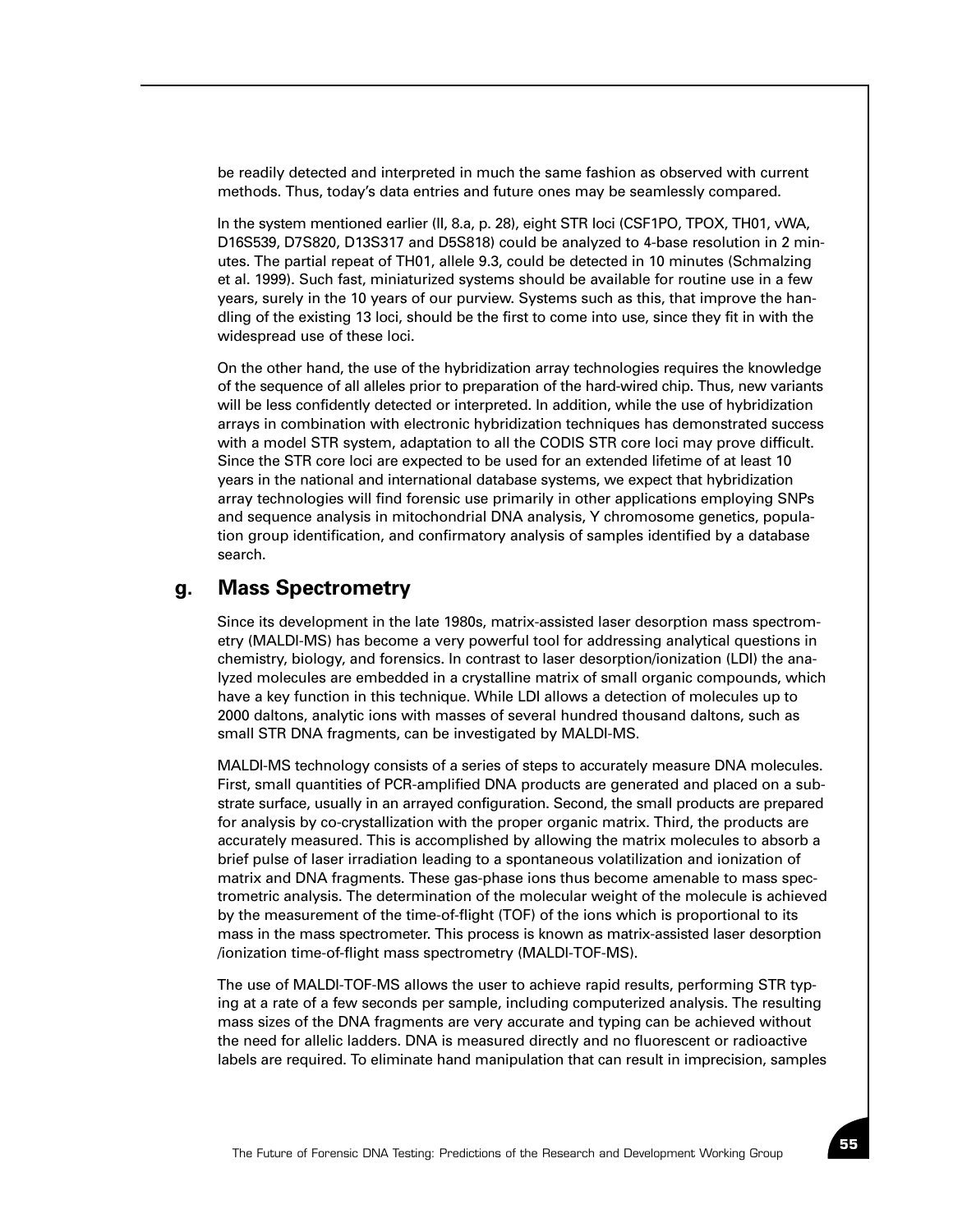are usually prepared by use of a robotic system and data collection is automated. Thus, the technology provides a high-throughput system capable of processing thousands of samples per day.

Despite all the above advantages, there are a few problems with the technology that must be considered. Mass spectrometry sensitivity and resolution are diminished when either the DNA fragment size or the salt content of the sample is too high. Research must be done to redesign PCR primers that will bind close to the repeat region and thus enhance resolution and sensitivity of the PCR products by reducing the STR allele sizes. Microdialysis is employed to help reduce the salt content of the sample.

MALDI-TOF-MS provides an alternative technology for mass typing of samples, allowing rapid database entry for CODIS implementation. Several organizations have focused efforts to achieve this possibility. Whether MALDI-TOF-MS technology gains widespread acceptance or not depends upon commitments made by commercial or research organizations to provide significant cost advantages over current means of evaluating STR markers, given that high throughput will be a major benefit.

# **A5. Statistics and Population Genetics**

Here we develop more fully some of the concepts that were presented in section II, 7 and summarize the various formulae used so they will be in one place.

# **A5.1. Technical Considerations**

#### *a. Population Structure*

The traditional measures of population structure were developed by Wright (see 1951). Wright measured the effect of subdivision on homozygosity by  $F_{IT}$  and on the probability of identical alleles in different individuals of the same subgroup by  $F_{ST}$ . Equations (1) from section II, 7, p. 22 are modified to read:

| For homozygotes:   | $P(A_iA_j) = p_12 + p_1(1-p_j)F_{IT}$ | (A1a) |
|--------------------|---------------------------------------|-------|
| For heterozygotes: | $P(A_iA_j) = 2p_ip_i(1 - F_{IT})$     | (A1b) |

With random mating within the subgroups, F<sub>IT</sub> and F<sub>ST</sub> become the same and we shall designate this by θ. The designation θ comes from Cockerham (1969), who developed a similar system.

As an example, recent analyses of STRs (Chakraborty 2000 personal communication and Budowle et al. 2000) show the following values for  $\theta$  in different populations: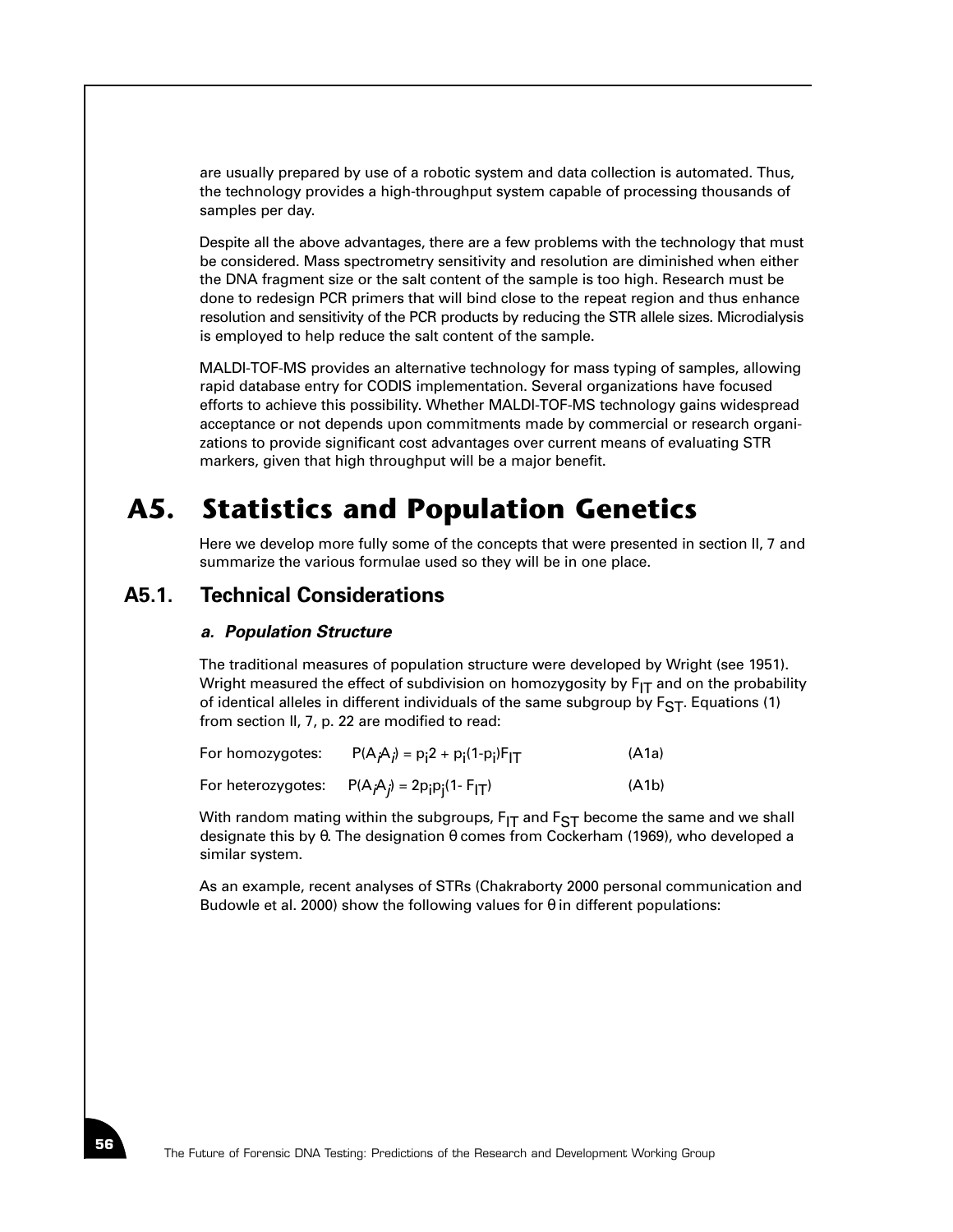| Population      | Chakraborty | <b>Budowle</b> |
|-----------------|-------------|----------------|
| African         | 0.0018      | 0.0006         |
| Caucasian       | 0.0022      | $-0.0005$      |
| Asian           | 0.0050      | 0.0039         |
| Hispanic        |             | 0.0021         |
| Native American | 0.0347      | 0.0282         |

The smaller values of Budowle are the result of his sample being restricted to the United States, whereas the Chakraborty data are worldwide. The NRC report (NRC 1996) recommended for general usage with VNTRs a conservative value of 0.01, and data such as the above show that this is reasonable for STRs as well.

In Native Americans, in contrast, the tribal structure is reflected in much higher values of θ. Clearly, frequencies for particular tribes are needed, or a larger value of θ (e.g., 0.03) must be employed. NRC (1996) recommended other procedures for dealing with tribes in which relevant data are missing.

#### *b. The Sib Method*

Instead of calculating the conditional probability that a random sample of DNA matches the evidence sample, we calculate the probability of a specific match for a (possibly hypothetical) sibling of the person contributing the evidence sample. Then we can be confident that the probability would be smaller for any less related individual, including other relatives or a person chosen from the same small group. So this provides a "safe" (i.e., conservative) estimate. It also has other salutary attributes.

The approximate conditional match probabilities for sibs are:

| Homozygotes:   | $P(A_iA_jA_jA_j) = (1 + 2p_i + p_i^2 + 4\theta)/4$        | (A2a) |
|----------------|-----------------------------------------------------------|-------|
| Heterozygotes: | $P(A_iA_jA_iA_j) = (1 + p_1 + p_1 + 2p_1p_1 + 2\theta)/4$ | (A2b) |

Here are the population match probabilities for random pairs of siblings in four population groups, (assuming  $\theta = 0$ ) for the 13 core STR loci and for a larger group of 21 loci (data on additional loci from J. Schumm, 1999 personal communication).

| Group        | Afr. Amer.            | Cauc. Amer.          | <b>Asian Amer.</b>   | Hispan. Amer.        |
|--------------|-----------------------|----------------------|----------------------|----------------------|
| 13 core loci | $2.6 \times 10^{-6}$  | $31 \times 10^{-6}$  | $2.1 \times 10^{-6}$ | $3.7 \times 10^{-6}$ |
| $21$ $loci$  | $7.4 \times 10^{-10}$ | $1.5 \times 10^{-9}$ | $2.5 \times 10^{-9}$ | $2.5 \times 10^{-9}$ |

Two things stand out: (1) The match probabilities are quite small, even when only the 13 core loci are used, and become smaller with more loci. The technical power is now available to avoid most of the uncertainties caused by ignorance of the population substructure and the possibility of near relatives in the population. (2) The differences among population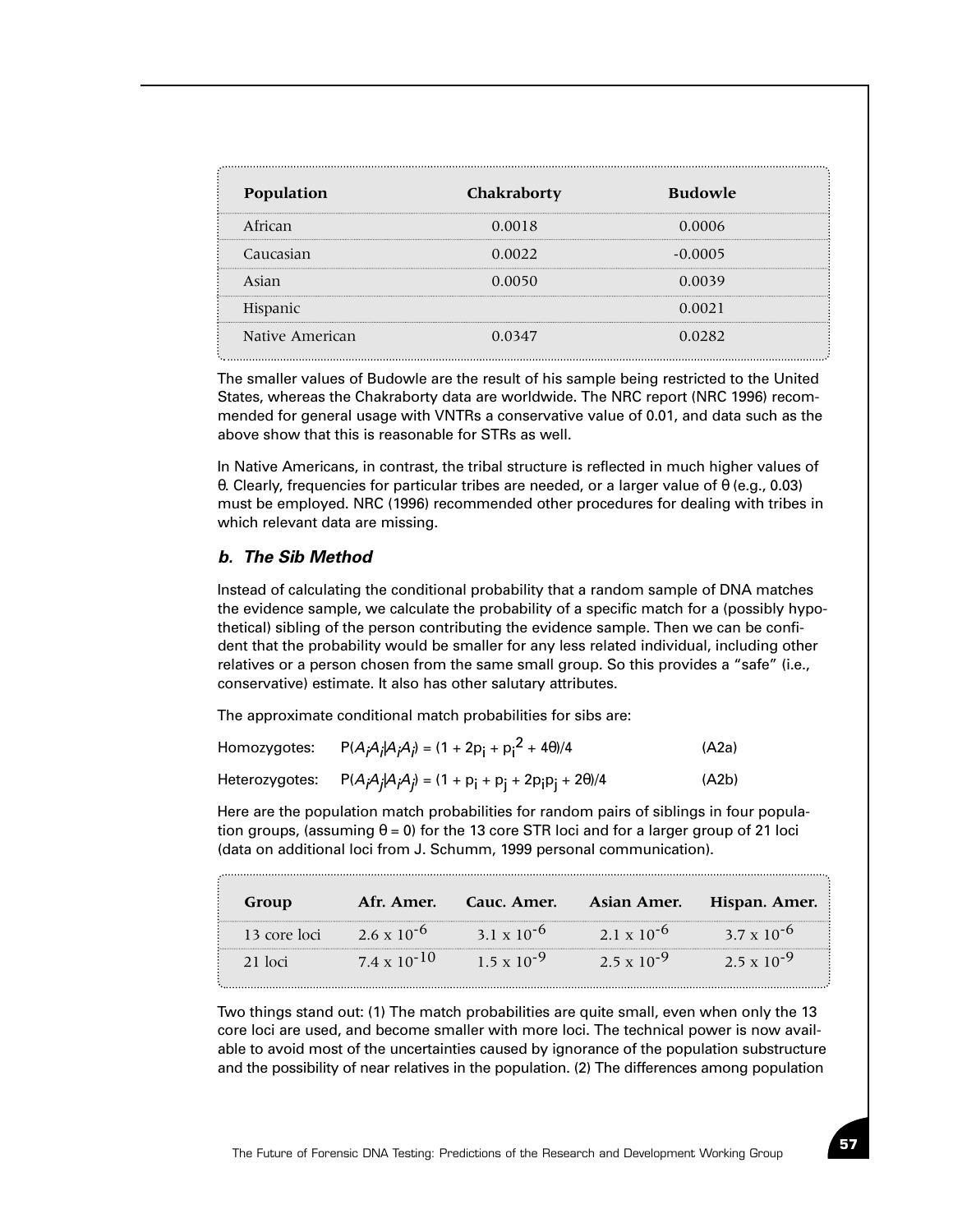groups is small. For 13 loci, the largest is less than two times the value of the smallest. The reason for the fairly close agreement among groups is that so much of the probability is determined by the factor 1/4, which is constant for all population groups.

There is always some uncertainty about whether the HW and linkage equilibrium assumptions are appropriate. For sibs, this uncertainty is greatly reduced, again because of the factor 1/4, which does not depend on allele frequencies. This factor depends only on Mendelian segregation and is not affected by allele frequencies or population structure. Likewise, the value of θ does not depend on allele frequencies. Furthermore, linkage disequilibrium is not an issue for the factor 1/4, since unlinked loci behave independently in the parents. So any effects of homozygosity within loci and nonrandomness between loci are largely diluted out, especially when the number of alleles at each locus is large and no one allele has a high frequency.

Is such a procedure likely to be used in the future? It would presumably be welcomed by those who are most concerned with the validity of the assumptions about population structure or about the possibility of undetected relatives. It would also be welcomed by those who dislike putting people into groups. But it might require more loci and therefore increase expense. In the future, the number of loci is likely to be large enough and costs low enough that this calculation could be applied routinely. Meanwhile, the 13 core loci are adequate for most situations and when match probabilities are already very low additional loci may not increase confidence.

#### *c. Individualization*

The FBI uses the following principle: If the probability is substantially less than the reciprocal of the United States population, then "to a reasonable degree of scientific certainty" the profile is defined as unique in the United States. The FBI procedure assumes random mating proportions and independence of the allele frequencies at different loci, or uses  $\theta$  = 0.01 (or 0.03 for Native Americans). Then, if P is the calculated profile frequency, the probability of not finding it in a population of N randomly chosen individuals is  $(1-P)^N$ , so the probability of finding it at least once is  $1 - (1 - P)^N$ . To hedge against uncertainties of assumptions and numbers, the FBI introduced several conservative modifications. First, they ask that this probability be less than  $\alpha = 0.01$ . Second, they chose P as the largest value among the four common group databases. Third, they multiply P by 10, to allow for uncertainties in the assumptions, based on empirical data from FBI (1993) presented in NRC (1996). Using 260 million as the United States population, N, this leads to the statement that if P, modified as above, is less than  $3.9 \times 10^{-11}$ , the suspect DNA and the evidence DNA came from the same person "to a reasonable degree of scientific certainty" (Budowle et al. 2000). Using the product rule, the probability that two randomly chosen Caucasian Americans will have the same 13-locus STR profile is 1.7 x 10<sup>-15</sup> (table A2, p. 41) so a 13-locus match would often meet the criterion for individualization.

The FBI procedure (DAB 2000) includes allowances for population structure, including Equations 2 (p. 24) when it is assumed that the contributor and accused are from the same subgroup. θ is taken as 0.01. Similar procedures are given for those populations, such as Native Americans, not included in the large databases; this means taking  $\theta = 0.03$ and smaller N. As for relatives, the FBI says: "In certain cases, it may be necessary to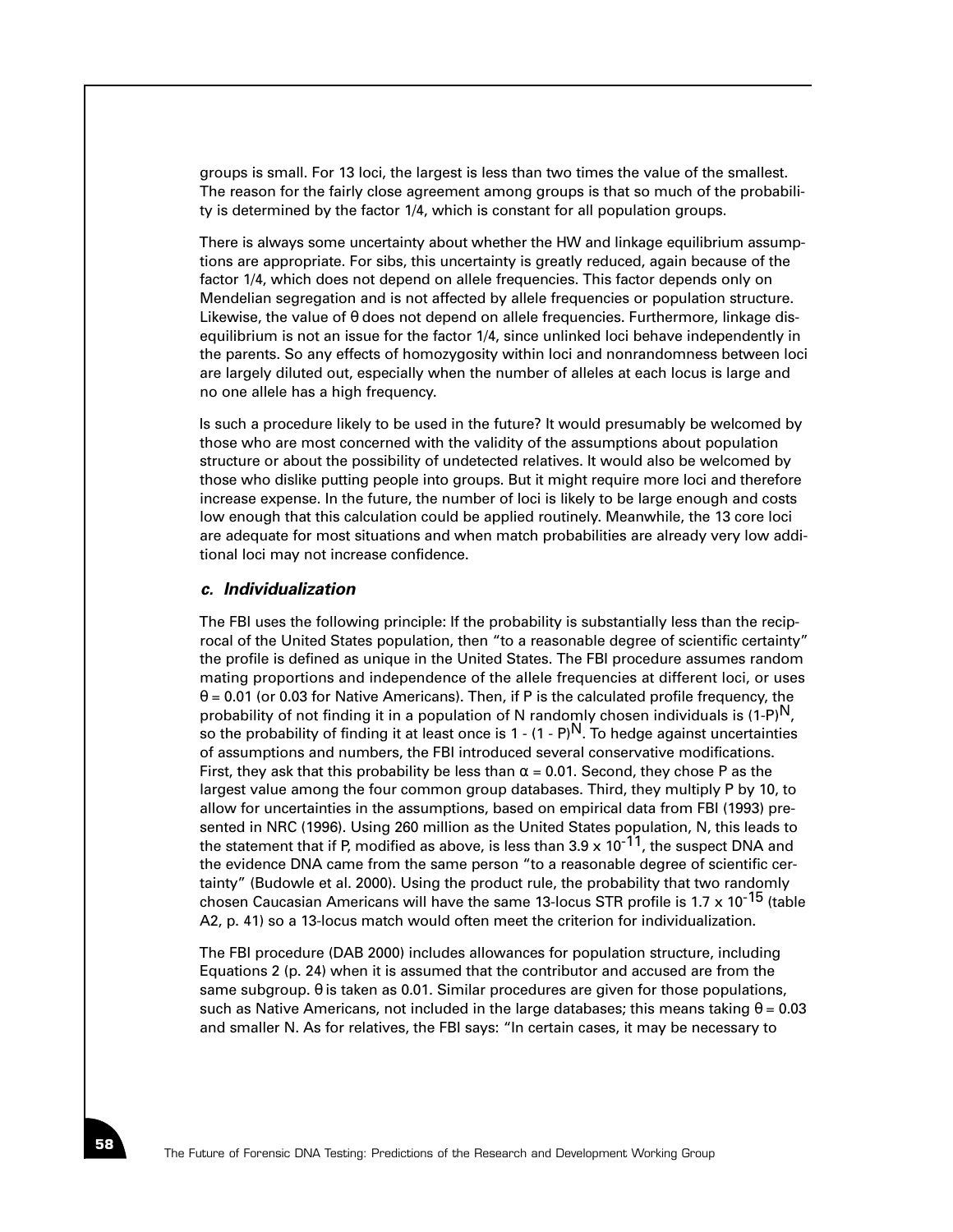consider the probability that a relative of a suspect may have the same profile." In these cases formulae for the appropriate relatives are given (NRC 1996, p. 113; Budowle et al. 2000, p. 68; Equations A6 and A7, p. 64).

#### *d. Database Search*

Recently, there has been more emphasis in the statistical literature on the likelihood ratio approach. Those who advocate this approach are critical of the recommendations of both NRC recommendations (e.g., Evett and Weir 1998, pp. 219–222). They point out that the likelihood ratio contains all the evidence in the data (Royall 1997; Donnelly and Friedman 1999), and that manner of ascertainment is irrelevant to the likelihood ratio. They take the finding of a match in the database as given, not as a possible future event. For example, assume that there has been a database search and one match was found. Then, employing conditional probabilities, one can write the likelihood ratio for the probability of finding one match and N-1 nonmatches under the hypotheses that the source of the evidence DNA was in the database and the alternative hypothesis that he was not. Evett and Weir, following Balding and Donnelly (1996), find that the database search makes very little difference to the likelihood ratio, and that what difference it does make is such as to reduce rather than increase the match probability.

We noted in section II, 7 that a likelihood ratio can be converted into a probability by the use of prior odds. The prior odds depend on the strength of non-DNA information in the case. In a database search the prior odds of a particular profile being included depends, among other things, on the size and randomness of the database. If the search was of DNA profiles from convicted felons, the prior odds are affected by the recidivism rate. On the other hand, if the database is a random sample of the entire population, the prior odds that a random individual is the culprit is small. Another instance in which the likelihood ratio is the same, but the prior odds are quite different, is the case of a sample from a victim. So far, the courts have been reluctant to accept prior odds, and their future acceptability remains to be seen.<sup>15</sup>

A database of convicted felons and a database that approximates a random sample of the population are quite different. Recidivism rates for many offenses are known to be high, much higher than would be expected from the rate of new offenses in the population (Greenfeld, 1997). Thus, the prior probability of guilt for a person obtained from a database of convicted felons may then be comparable to that for a suspect identified by eyewitness or detective work. There is therefore justification for the common practice of using the likelihood ratio by itself as evidence, since this is likely to overwhelm any difference in prior odds. With likelihood ratios of  $10^{12}$  and often much greater, prior odds of, say, 0.1, are swamped out.

If in the future databases that approximate a random sample from the population become common, then identification of a suspect from such a database runs a risk of a random

<sup>15.</sup> Stockmarr (1999) has argued that the proper likelihood ratio in the single match case is 1/Np, agreeing numerically to the NRC (1996) recommendation. He has recognized that the manner in which the person is identified should be taken into account. The statistics literature, however, shows a preference to follow the principle given above that the effect of the database search should be incorporated into the prior odds, not the likelihood ratio. If the prior probability is the reciprocal of the database size, the result is the same as the NRC (1996) recommendation.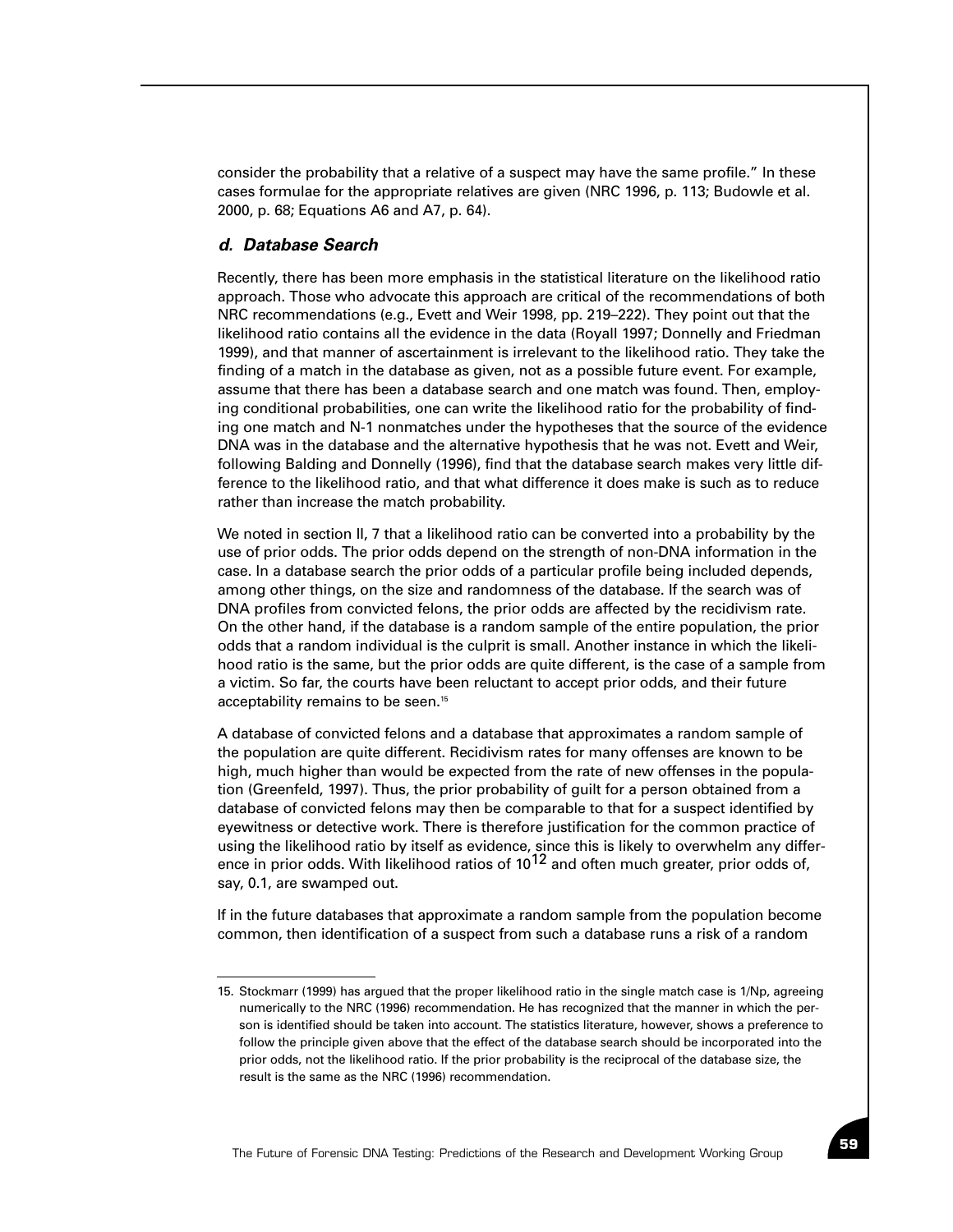profile match, and the risk increases with the size of the database. Looking to the future, if such databases become widely used, one possibility is to follow the recommendation of NRC (1992) and adopt the procedure of calculating the specific match probability for loci not used in identification of the subject (Morton 1997). In other words, the database match is investigatory, not conclusionary. Alternatively, the DAB (2000) recommends following NRC (1996) and multiplying the match probability by the size of the database searched. Or, if a likelihood ratio approach is favored, the prior odds can be set at an appropriately low value.

#### *e. Inferring Group or Traits From a DNA Sample*

Recently, there has been increasing discussion and study of the possibility of using a DNA sample to determine characteristics of the person who left the sample. One possibility is to use the frequencies in the different databases to infer the population to which the person leaving the DNA belongs. If a crime-scene sample were more likely to have come from a Caucasian American than from an African American, this information would be useful in the search for the culprit. It would be similar to an eyewitness account, where the witness had only a fleeting glimpse that indicated the probable group of the culprit but provided no specific traits.

The possibility of identifying the biological ancestry of the person contributing a DNA sample was discussed by Evett et al. (1992), employing a likelihood ratio criterion. Brenner (1997), studied a five-locus VNTR profile of an unknown serial rapist. Using a simple calculation using binned data, he found a likelihood ratio of 45 for a Caucasian American versus an African American, that is, the probability of this profile is 45 times as great if it came from a Caucasian American. This was consistent with what the police had suspected.

How typical is this result? We can calculate the geometric mean likelihood ratio when the 13 CORE STR loci are used. Formulae are given by Shriver et al. (1997) and in a form much simpler to compute by Brenner (1998). This formula yields a likelihood ratio of 43.5 for comparison of Caucasian Americans with African Americans. That is, if a random profile is chosen from a population its probability is about 45 times as great with the correct database as with the wrong one.

The likelihood ratio alone may be misleading. Finding a DNA profile that favors one group will have quite a different significance in a population where this group predominates, as opposed to one in which the group is rare. Suppose a DNA profile is 45 times as likely if it came from the African American population as if it came from the Caucasian American population. In the local community the ratio of African to Caucasian is 1:4. The posterior odds in favor of the evidence coming from a black person are reduced to (1/4)(45), or about 11.

So far, we have discussed what can be done using existing forensic databases. For the future, we can expect to find an increasing number of alleles at other loci that are associated with different groups. But we emphasize two things: (1) These are not the loci that are currently used in criminal investigation, so such identification could not be made without using different methods (in particular, STRs used for forensics do not include any such loci), and (2) any group identification is probabilistic, not certain.

One allele of the Duffy blood group is found in almost 100 percent of persons from parts of West Africa and is very rare in non-African populations. The reason is that this allele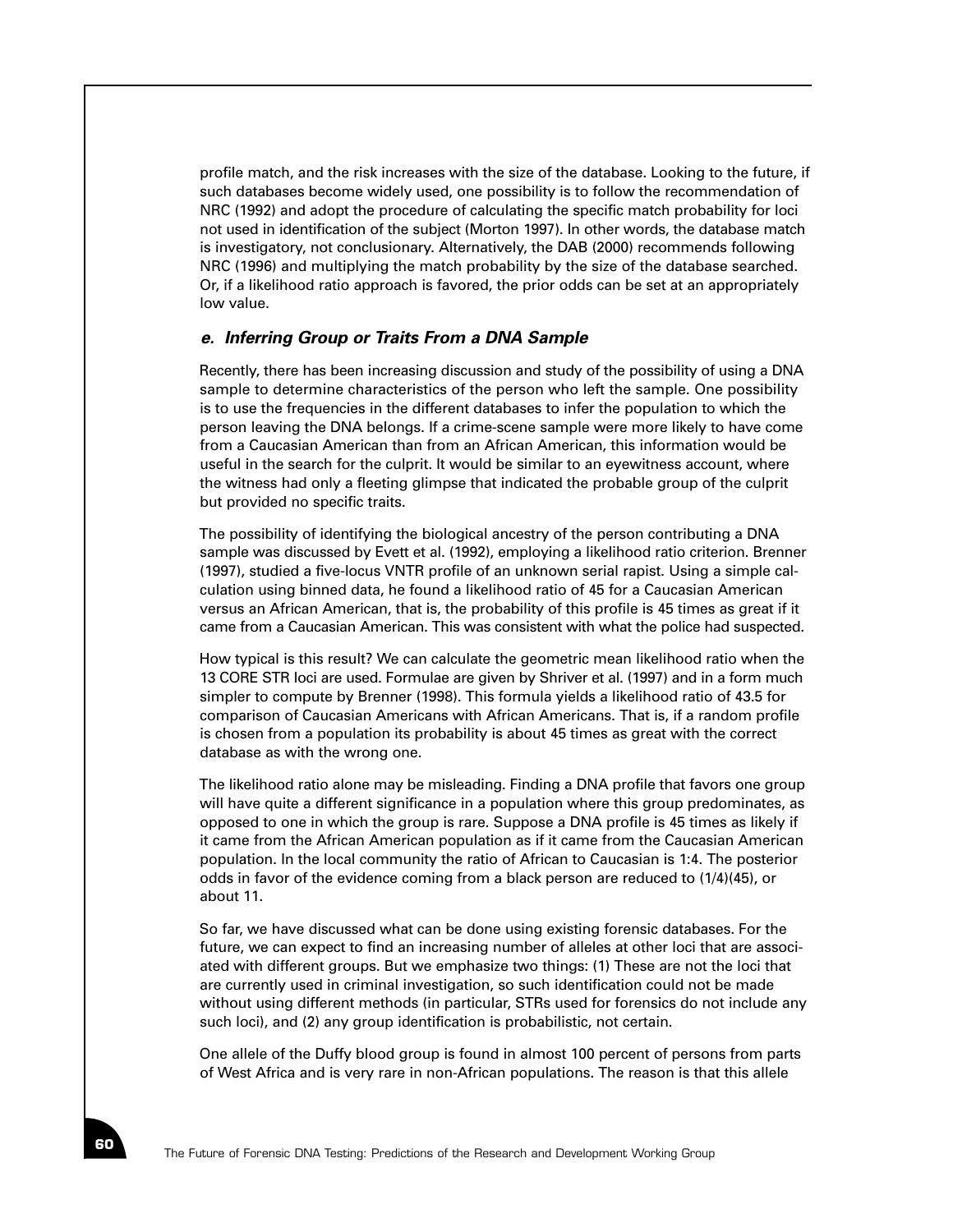(Duffy null) confers resistance to vivax malaria and has become fixed (or nearly so) in this part of the world where malaria is rampant.

The population distribution of Y chromosome sites differs greatly from that for autosomal loci. For STRs, about 95 percent of the population diversity is between individuals within major groups and less than 5 percent is between group means. For the Y chromosome, in contrast, about 53 percent is between groups. Thus, as more Y chromosome SNPs and STRs are available for study, the Y chromosome will be an increasingly effective way to judge a person's ancestry. For example, Native Americans have a specific Y haplotype that is very rare in other populations.

It is important to note that such designations reveal only an ancestral contribution. Finding a Duffy-null allele in a DNA sample means that the person is likely to have some African ancestry, whereas finding another Duffy allele means that there may be some non-African ancestry. One needs to be especially careful about the Y chromosome, in which the father to son transmission and sex-differences in migration patterns can lead to large differences between the Y and the other chromosomes. Thus, inferring external appearance (e.g., skin color) from analysis of a single locus, and especially the Y chromosome, may be grossly misleading.

The question of specific traits is different. As already emphasized, the loci now used for forensic identification and likely to be used in the future are not individually indicative of any external appearance. But a search for markers associated with specific traits will ultimately reveal them. Some laboratories are actively searching for such marker genes. For example, determining that a DNA sample was left by a person with red hair, dark skin pigment, straight hair, baldness, or color blindness may be practical soon, if not already. The number of common traits that are caused by single gene differences is not likely to be high, and using multifactorial phenotypes will be difficult, but may ultimately be useful. Yet, the Human Genome Project and other research efforts can be expected eventually to identify a number of genes leading to identifiable traits, especially rare ones. But this involves research in a direction quite different from that now employed in forensic work, in which the emphasis is on finding marker alleles not associated with identifiable traits.

**Identical twins**. If multiple markers can distinguish between any two individuals, including close relatives, there remains one class of relatives that will not be distinguished, namely identical twins. Since they began as a single fertilized egg, their DNA profiles are identical, except for possible somatic mutations. This suggests that looking at somatically mutable loci might be fruitful. The immunoglobulin genes are one possibility. Another possibility for future research is virus infections, especially those that are incorporated into the DNA. The insertion sites of retrovirus might be different in twins. Although such possibilities are impractical at present, they may not remain so. If more loci are used in the future, there may be instances in which identical twins differ in somatic mutations of STRs, or perhaps mtDNA, detectable from a blood stain. Of course twins may be distinguished by non-DNA means, such as fingerprints, when such evidence is available.

Recently, gene expression arrays for analyzing mRNA have become popular for genetic research. These devices permit thousands of genes to be assessed on a handheld chip, or on probes affixed to minute beads. These devices make it possible to determine the differences in gene expression (production of mRNA) between different samples. For example, genes are expressed at characteristic times in the life-cycle. Thus, old and young mice of the same inbred strain are easily distinguished. It is likely that, because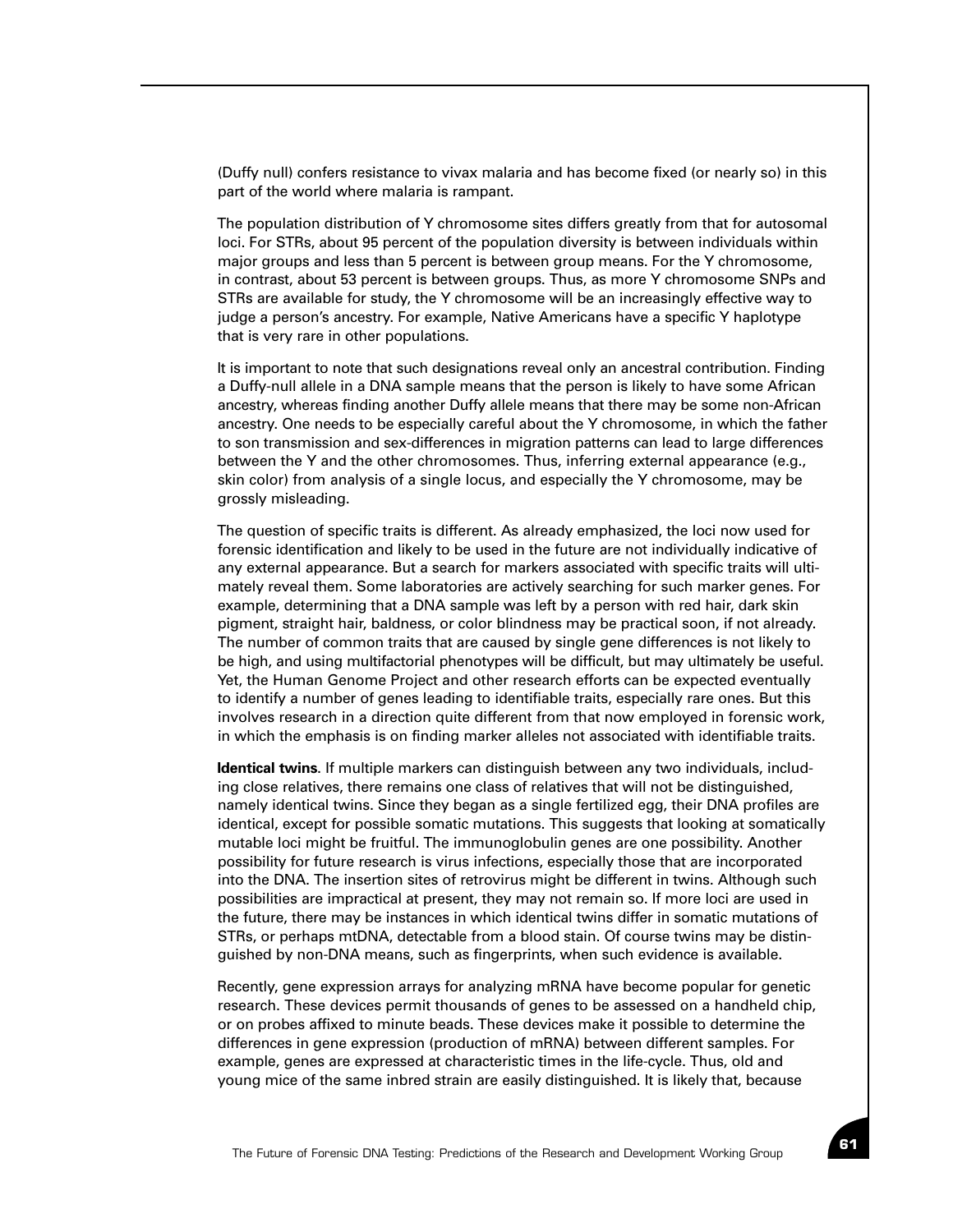of their different experiences, identical twins may express genes differentially at some loci and that this may form a basis for distinguishing between them.

Even though we cannot at this time be more specific, the pace of research in molecular genetics is such that we can look forward to a future time when even identical twins can be distinguished.

### **A5.2 Summary of Formulae**

Here we summarize the formulae used in the report and provide further details and explanations. Most of these are available in NRC (1996) and, in greater detail and generality, in Evett and Weir (1998).

#### *a. General Formulae*

The average heterozygosity at a locus provides a simple index of the discriminatory power of the locus—the more heterozygous, the more discriminating. For comparing systems, the random mating (HW) assumption is usually used. For forensic calculations, modifications that take population structure into account are often preferred, as noted below.

The population homozygosity at a specific locus is given by

$$
hom = \sum p_i^2
$$
 (A1a)

where  $p_i$  is the frequency of the ith allele and the sum is over all allele frequencies. The heterozygosity is the complement of the homozygosity, given by

$$
het = 1 - hom. \tag{A1b}
$$

The discriminating power is more precisely estimated, however, by the probability of a match between two randomly chosen individuals. This is

Population Match Prob. =  $\Sigma_{\mathsf{i}}({\mathsf{p}}_{\mathsf{i}}^2)^2 + \Sigma_{\mathsf{i} < \mathsf{j}}(2{\mathsf{p}}_{\mathsf{i}} {\mathsf{p}}_{\mathsf{j}})^2$ 

$$
= 2(\sum_{i} p_{i}^{2})^{2} - \sum_{i} p_{i}^{4} . \qquad (A2)
$$

where  $p_i$  and  $p_i$  are the frequencies of two different alleles. The second formula is much easier to calculate, since for n alleles it is necessary to sum over only n terms, rather than n(n+1)/2, the number of genotypes. For a system of multiple independent loci, the probabilities for the individual loci are multiplied.

The formulae above are used to compare the forensic value of different systems. For comparison purposes it is customary to ignore population structure. The formulae below, used for forensic calculations, take population structure into account.

**Population structure**. The genotype frequencies in a structured population, as stated earlier, are

| A <sub>i</sub> A <sub>i</sub> : P <sub>ii</sub> = p <sub>i</sub> <sup>2</sup> + p <sub>i</sub> (1-p <sub>i</sub> )F <sub>IT</sub> | (A3a) |
|-----------------------------------------------------------------------------------------------------------------------------------|-------|
| A <sub>i</sub> A <sub>i</sub> : P <sub>ij</sub> = 2p <sub>i</sub> p <sub>i</sub> (1 - F <sub>IT</sub> ) , i ≠ j .                 | (A3b) |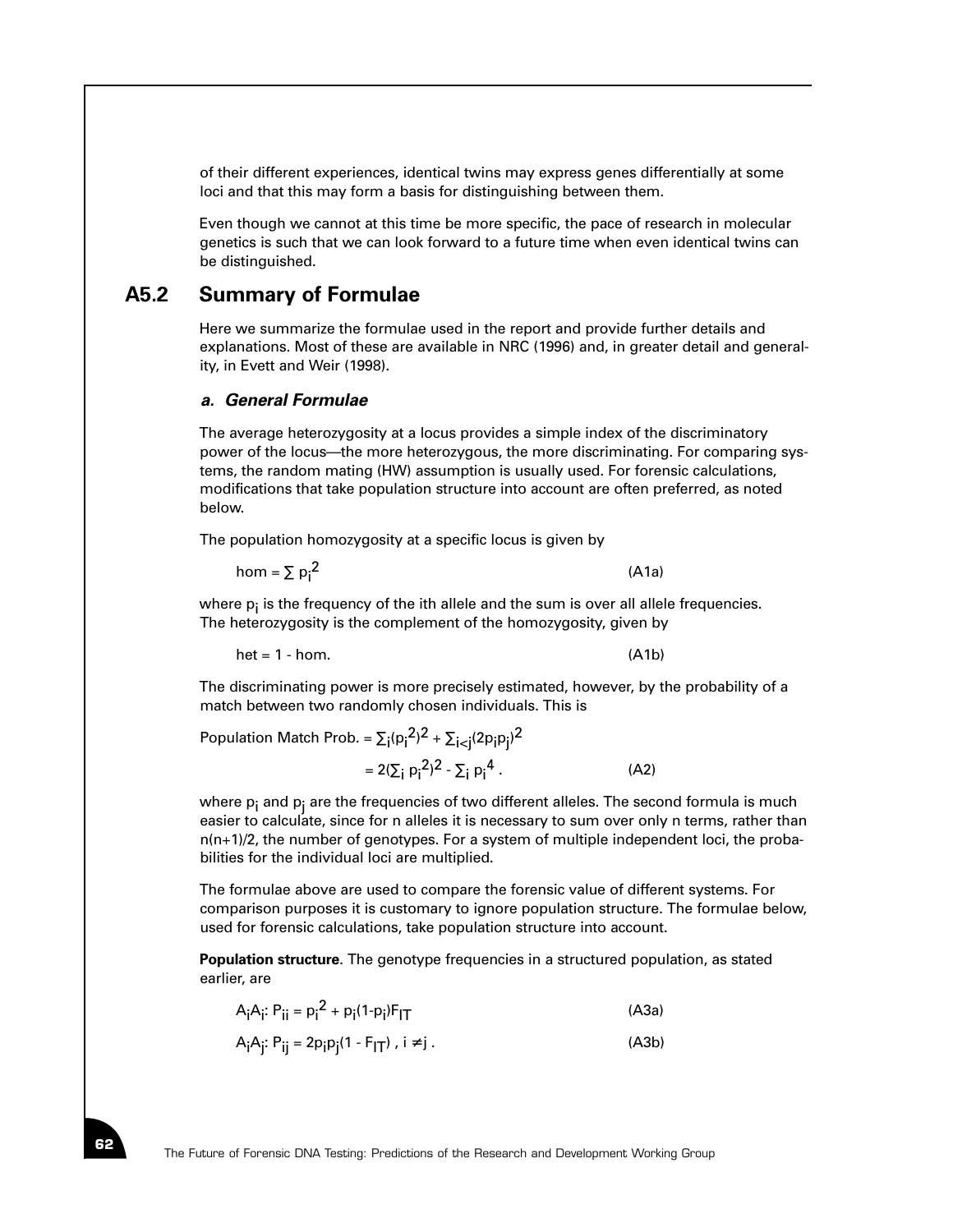When there is random mating within each subpopulation, then  $F_{IT}$  can be replaced by  $F<sub>ST</sub>$  or  $θ$ .  $θ$  can be defined by

$$
\theta = \frac{f_S - f_T}{1 - f_T} \tag{A4}
$$

In this formula  $f_S$  is the average probability that two alleles drawn randomly from the same subpopulation are the same allele;  $f<sub>T</sub>$  is the probability of their being the same if they are drawn randomly from the total population.  $\theta$  is thus a measure of population substructure, and for our purposes, assuming random mating in the subpopulations, its meaning is the same as Wright's  $F_{ST}$  and Nei's  $G_{ST}$ . We might add, however, that although equation (A4) provides an intuitively appealing definition, this is not the best way to calculate θ from actual data. For more appropriate procedures, see Weir (1996), pp. 161–190. For those who read the evolution literature, we note that  $\theta$  as used here is not the same as θ used in molecular evolution to assess the effect of a finite population on random gene-frequency drift.

**Conditional match probability corrected for population structure**. It is possible, however, that the two persons come from the same subpopulation. In that situation, the conditional match probabilities in a structured population, as given by Equations 2 in section II, 7, p. 24, are approximately

$$
P(A_iA_i|A_iA_i) \approx \frac{[2\theta + (1-\theta)p_i][3\theta + (1-\theta)p_i]}{(1+\theta)(1+2\theta)}
$$
(A5a)  

$$
P(A_iA_j|A_iA_j) \approx \frac{2[\theta + (1-\theta)p_i][\theta + (1-\theta)p_j]}{(1+\theta)(1+2\theta)}
$$
(A5b)

The recommendation in NRC (1996) was to use Equations A5 when the source of the evidence and the suspect are thought to be from the same subpopulation. However, others have advocated using this formula more generally since it is expected that the two persons may well belong to the same subpopulation, even if we do not know it (Evett and Weir, 1998).

To get an idea of the numerical effect of using Equations A5, instead of the simple Hardy-Weinberg assumption, we give some simple calculations. We assumed, for convenience, equal frequencies of all alleles and computed the effect of the two equations as a function of allele number. Assuming  $\theta = 0.01$  and homozygotes in expected proportions, we have, for 13 loci:

| <b>Number of alleles</b> | Population match probability<br><b>Using HW</b> | <b>Using A5</b>        | Ratio |  |
|--------------------------|-------------------------------------------------|------------------------|-------|--|
|                          | $3.21 \times 10^{-13}$                          | $5.85 \times 10^{-13}$ | 1.83  |  |
|                          | $1.40 \times 10^{-15}$                          | $3.26 \times 10^{-15}$ | 2.33  |  |
|                          | 3.33 x $10^{-19}$                               | $1.26 \times 10^{-18}$ | 3.80  |  |
| 10                       | 4.21 x $10^{-23}$                               | $3.27 \times 10^{-22}$ | 7.78  |  |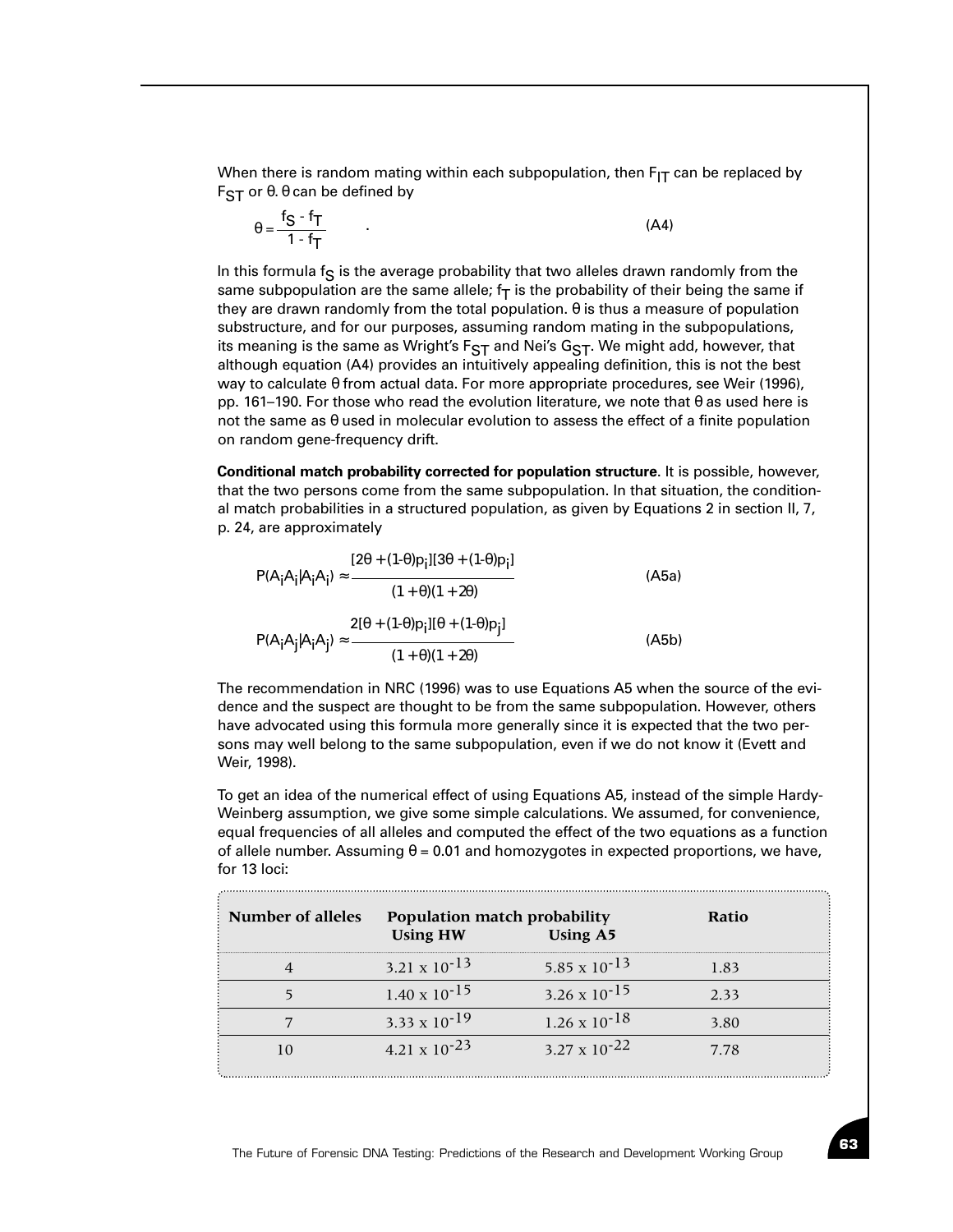Clearly, the ratio increases as the number of alleles increases. It becomes large only when the probability is so small that a factor 10 discrepancy would not change the conclusion. We conclude that, although it may well be desirable to use Equations A5, it is not likely to change the conclusion.

As expected, increasing the value of  $\theta$  increases the discrepancy between the two formulae. For example, with 5 alleles and  $\theta = 0.03$ , the ratio becomes 11.3 instead of 2.33. However, even a factor of 11 will be swamped by a probability of 10<sup>-15</sup>.

**Relatives.** The conditional match probability for most relatives of degree F in a randomly mating, nonsubdivided population is

| For homozygotes: $A_iA_i: p_i^2 + 4p_i(1-p_i)F$                                                                                      | (A6a) |
|--------------------------------------------------------------------------------------------------------------------------------------|-------|
| For heterozygotes: $A_iA_i$ : 2p <sub>i</sub> p <sub>j</sub> + 2(p <sub>i</sub> + p <sub>j</sub> - 4p <sub>i</sub> p <sub>j</sub> )F | (Ab)  |

where F is the kinship coefficient. Values for relatives of interest for forensics are  $F = 1/4$ for parent and child, 1/8 for half sibs, 1/8 for uncle and nephew, and 1/16 for first cousins. Full siblings require a different formula, discussed below.

The kinship coefficient, F, of two individuals is the probability that two alleles, one from each individual, are identical by descent (both descended from the same allele in an ancestor, or one descended from the other). The inbreeding coefficient, also designated by F, of an individual is obviously the same as the kinship coefficient of its parents. Any confusion is avoided by single or double subscripts. The inbreeding coefficient of individual i is Fi . The kinship coefficient of two individuals j and k is Fjk. If j and k are parents of i,  $F_i = F_{ik}$ .

There is a simple algorithm for computing inbreeding and kinship coefficients, available in many textbooks (e.g., Hartl and Clark 1997; Crow and Kimura 1970, pp. 69–73; Cavalli-Sforza and Bodmer 1971).

**Siblings**. If the case requires match probabilities for full siblings, the approximate conditional match probabilities are

| For homozygotes: | A <sub>i</sub> A <sub>i</sub> : $(1 + 2p_i + p_i^2 + 4\theta)/4$       | (A7a) |
|------------------|------------------------------------------------------------------------|-------|
|                  | For heterozygotes: $A_iA_i$ : $(1 + p_i + p_i + 2p_i p_i + 2\theta)/4$ | (A7b) |

where  $\theta$  is the kinship coefficient of the population from which the parents are drawn. Note, as mentioned earlier, that there is always a factor 1/4 for sibs, regardless of the rarity of the alleles. The smaller  $p_i$  and  $p_i$  are, the more the 1/4 dominates. Since siblings necessarily come from the same subpopulation, the  $\theta$  correction is in order. If  $\theta$  < 0.01, as most studies show, then the correction makes only a small difference. These formulae are approximations, although very good for multiallelic loci, since  $\bm{{\mathsf{p}}}_{\mathsf{i}}, \bm{{\mathsf{p}}}_{\mathsf{j}},$  and  $\bm{\theta}$  are usually much less than 1; for exact formulae, see Weir (1994).

**Population match probabilities for siblings**. The match probability for two randomly chosen siblings is

Population match prob. =  $(1 + 2\Sigma_i p_i^2 + 2(\Sigma_i p_i^2)^2 - \Sigma_i p_i^4)/4$  (A8)

where h is the homozygosity. Equation A8 is useful for comparison of different systems. For this purpose, we have omitted any  $\theta$  correction.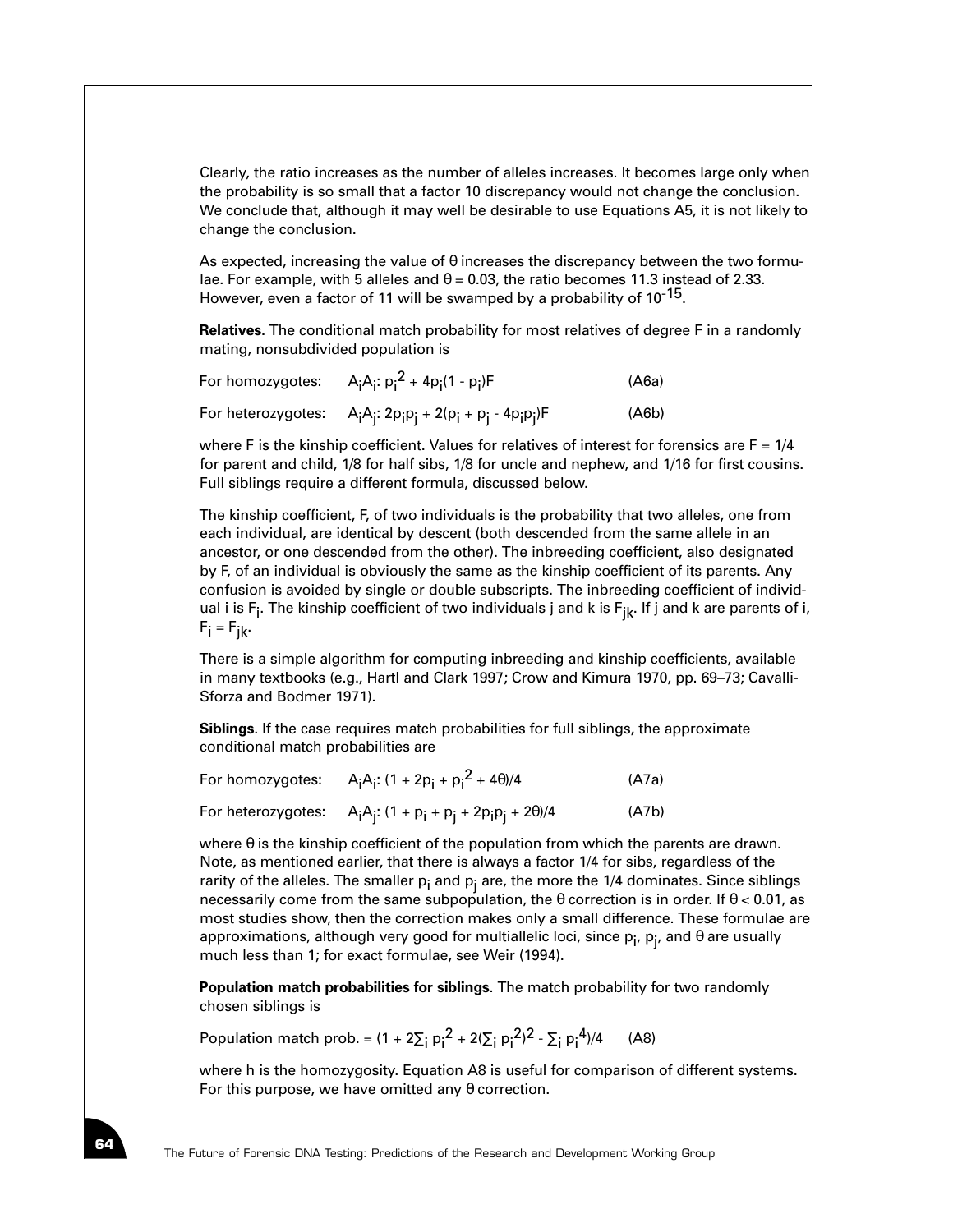### *b. Partial Matches*

Increasingly with database searches, there are partial matches (that is, matches for several alleles, but not all). These may indicate that the two samples came from relatives. The example below shows the similarity between siblings.

There are often patterns that are clear from direct inspection. Siblings usually share both alleles at some loci, something that is rare for other relatives (unless the alleles are common). Parent and child always share one allele, but rarely two and never zero. Other less closely related pairs often share a single allele, but rarely two.

Although such inspection is often revealing, a more quantitative procedure is to compute the probability of observing the pedigree for different specified relationships, and compare these with unrelated persons or with other relatives. This can be done using k-coefficients. This approach traces back the pioneering work of Cotterman (1940).

Let k<sub>2</sub>, 2k<sub>1</sub>, and k<sub>0</sub> be the probabilities that the two noninbred relatives have identical alleles at both loci, at one, or at none. Then the conditional match probabilities, making no allowance for population subdivision, are:

| Relatives' genotypes |          | Frequency of the pair                                             |
|----------------------|----------|-------------------------------------------------------------------|
| <b>lst</b>           | 2nd      |                                                                   |
| $A_iA_i$             | $A_iA_i$ | $p_i^2[k_2 + 2k_1p_i + k_0p_i2]$                                  |
| $A_iA_i$             | $A_iA_i$ | $p_i 2[2k_1p_j + 2k_0p_i p_j]$                                    |
| $A_iA_i$             | $A_iA_i$ | $p_i^2[k_0p_i^2]$                                                 |
| $A_iA_i$             | $A_iA_k$ | $p_i^2[k_02p_ip_k]$                                               |
| $A_iA_i$             | $A_iA_j$ | $2p_{i}p_{j}[k_{2} + k_{1}p_{i} + k_{1}p_{j} + 2k_{0}p_{i}p_{j}]$ |
| $A_iA_i$             | $A_iA_k$ | $2p_i p_j [k_1 p_k + 2k_0 p_i p_k]$                               |
| $A_iA_i$             | $A_kA_l$ | $2p_i p_j [k_0 2p_k p_l]$                                         |

The probabilities are given for ordered pairs. For example, with sibs the first relative may be the older sib and the second the younger. For unordered pairs the frequencies of all nonidentical pairs should be doubled.

Here is an instance in which the two samples shared two alleles at six loci, one at six, and none at one.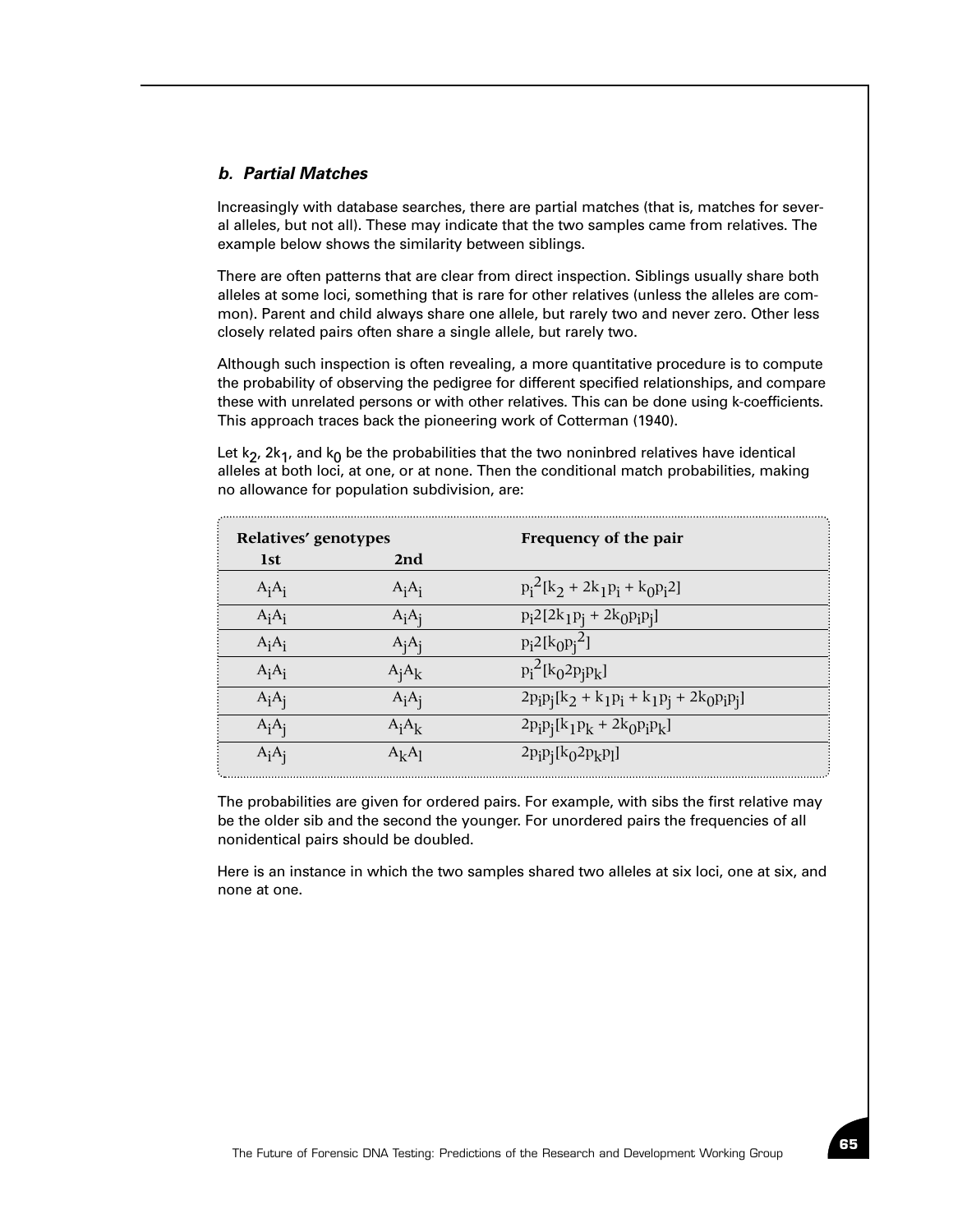| Locus                | Genotypes<br>Sample 1 | Sample 2 | Probability of these genotypes                                  |
|----------------------|-----------------------|----------|-----------------------------------------------------------------|
| D3S1358              | 17/16                 | 17/16    | $2p_{17}p_{16}(k_2 + k_1p_{16} + k_1p_{17} + 2k_0p_{17}p_{16})$ |
| D7S820               | 12/8                  | 12/8     | $2p_{12}p_8(k_2 + k_1p_8 + k_1p_{12} + 2k_0p_{12}p_8)$          |
| D <sub>16</sub> S539 | 14/8                  | 14/8     | $2p_{14}p_8(k_2 + k_1p_8 + k_1p_{14} + 2k_0p_{14}p_8)$          |
| D21S11               | 33/30                 | 33/30    | $2p_33p_30(k_2 + k_1p_30 + k_1p_33 + 2k_0p_33p_30)$             |
| FGA                  | 23/22                 | 23/22    | $2p_{23}p_{22}(k_2 + k_1p_{22} + k_1p_{23} + 2k_0p_{23}p_{22})$ |
| <b>TPOX</b>          | 10/8                  | 10/8     | $2p_{10}p_8(k_2 + k_1p_8 + k_1p_{10} + 2k_0p_{10}p_8)$          |
| THO <sub>1</sub>     | 6/6                   | 9/9      | $p_6^2k_0p_9^2$                                                 |
| <b>CSFIPO</b>        | 11/10                 | 12/11    | $2p_{11}p_{10}(k_1p_{12} + 2k_0p_{11}p_{12})$                   |
| D8S1179              | 12/8                  | 13/12    | $2p_{12}p_8(k_1p_{13} + 2k_0p_{13}p_{12})$                      |
| D13S317              | 9/8                   | 12/9     | $2p9p8(k_1p_{12} + 2k_0p_{12}p_9)$                              |
| D18S51               | 14/13                 | 17/13    | $2p_{14}p_{13}(k_1p_{17} + 2k_0p_{17}p_{13})$                   |
| <b>vWA</b>           | 19/17                 | 17/15    | $2p_1q_1q_1k_1p_15 + 2k_0p_1q_1s_1$                             |
| D5S818               | 12/12                 | 12/11    | $p_{12}^2(k_1p_{11} + 2k_0p_{12}p_{11})$                        |

This sibship is rather unusual, but was chosen to highlight a particular feature of siblings, namely a substantial fraction of loci in which both alleles are shared.

The k-coefficients for close relatives can usually be determined by inspection. For more complex relationships, there are formulae relating the k-coefficients to the inbreeding coefficients (Crow and Kimura 1970, pp. 132–136). For close relatives and unrelated individuals, the values are given below, along with the numerical values for the example above. The likelihood ratio (LR) is the ratio of the match probability for the relatives divided by that for unrelated persons.

|              | $k_2$ | $2k_1$ | $k_0$ | Joint prob.            | LR    |  |
|--------------|-------|--------|-------|------------------------|-------|--|
| Full sibs    | 0.25  | 0.5    | 0.25  | $7.7 \times 10^{-32}$  |       |  |
| Parent-child |       | 1.00   |       |                        |       |  |
| Half-sibs    |       | 0.5    | 0.50  | 1.31 x $10^{-34}$      | 2,000 |  |
| Cousins      |       | 0.25   | 0.75  | $1.12 \times 10^{-35}$ | 170   |  |
| Unrelated    |       |        | 1.00  | 6.47 x $10^{-38}$      |       |  |

These two profiles are about a million times as likely if they came from sibs as if they were from unrelated persons. In fact, the two profiles actually were obtained from sibs. Note, from THO1, that a parent-child relation is ruled out, except for possible mutation. Note that the LR ratio for full sibs vs. half-sibs is  $10^6/2,000$  or 500, so the profiles are much more likely if they are siblings than if half-siblings.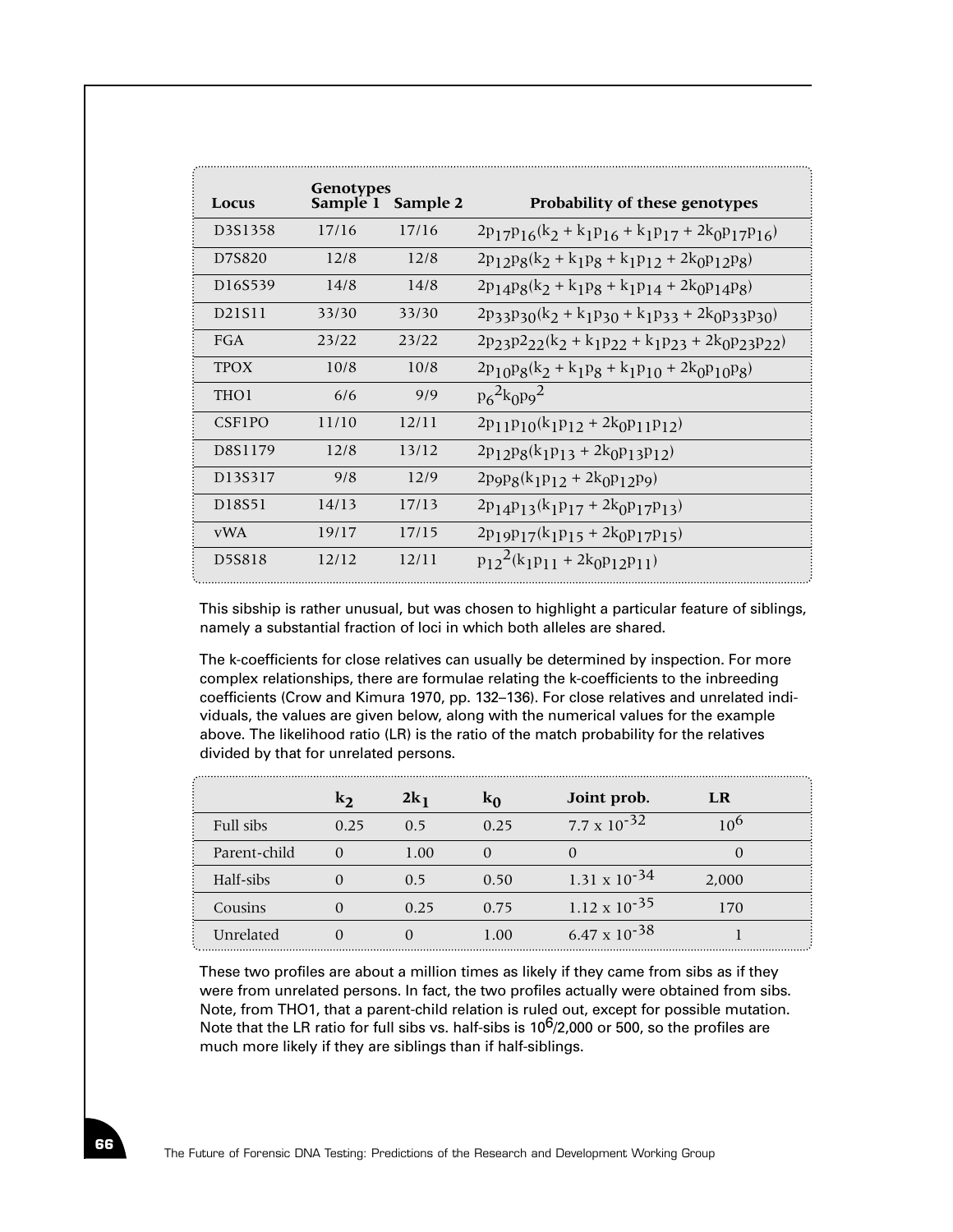Siblings and other relatives offer one complication. Ordinarily, mutation does not matter, but in close relatives a mutation can alter the probabilities. This is not likely to be a problem, however, for two reasons: First, mutation is rare, even among STRs. Second, the effect of a mutation is to lower the likelihood ratio for relatives, so the bias is in favor of the defendant.

We have simplified the analysis in two ways: One is by neglecting the effects of population structure. The other is by assuming that neither the individuals nor their parents are inbred. This is usually sufficient for forensic analysis, but if a more realistic analysis is needed, general methods for all relatives, including inbred individuals, are given by Evett and Weir (1998), pp. 111–116.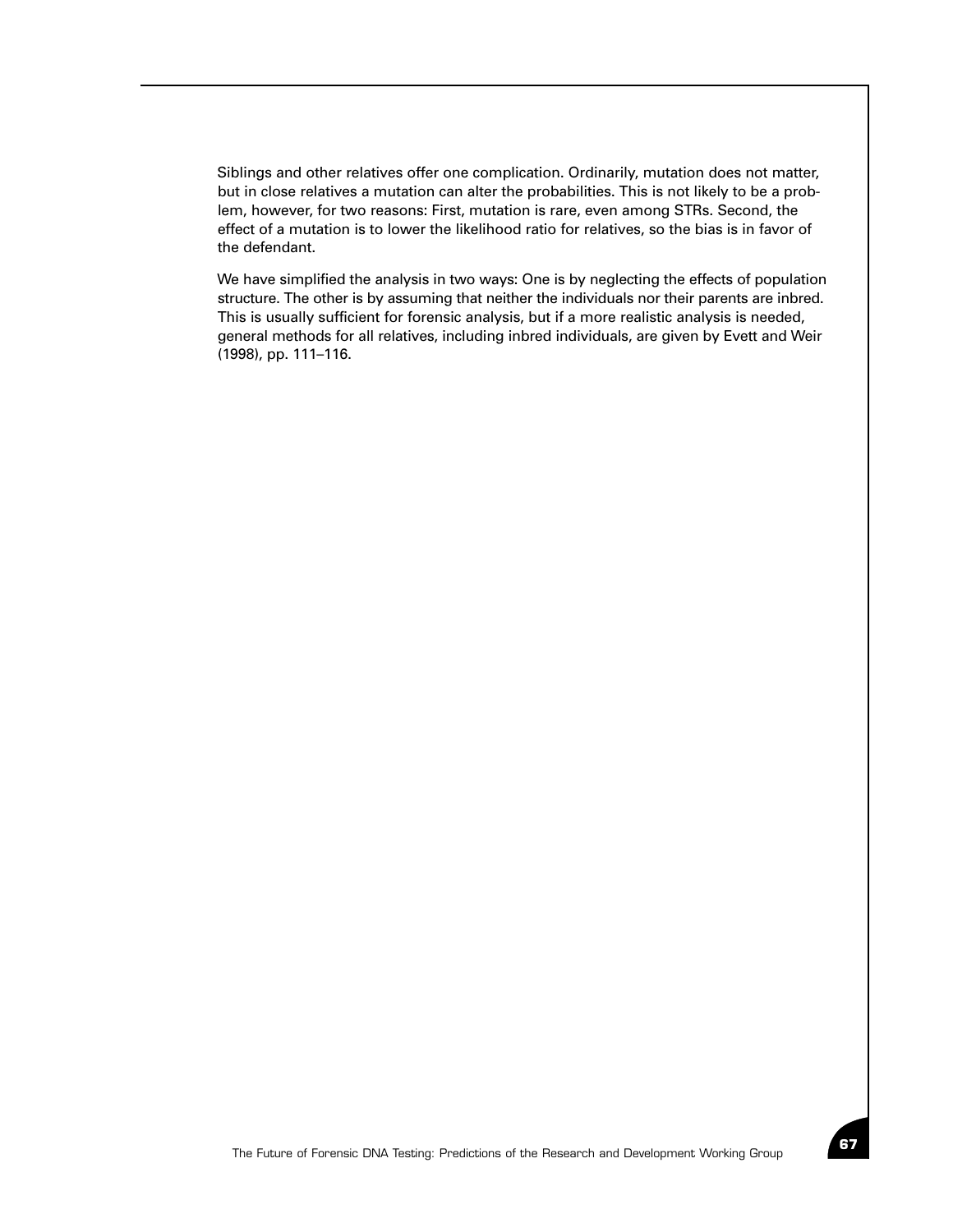## References

- Aitken, C. G. G. 1995. Statistics and the evaluation of evidence for forensic scientists. Wiley, New York.
- Anderson, S., et al. 1981. Sequence and organization of the human mitochondrial genome. *Nature* 290: 457–465.
- Awadalla, P., A. Eyre-Walker, and J. Maynard Smith. 1999. Linkage disequilibrium and recombination in hominid mitochondrial DNA. *Science* 286: 2524–2525.
- Balding, D. J. 1997. Errors and misunderstandings in the second NRC Report. *Jurimetrics* 37: 603–607.
- Balding, D. J. 1999. When can a DNA profile be regarded as unique? *Science and Justice* 39: 257–260.
- Balding, D. J., and P. Donnelly. 1995. Inferring identity from DNA profile evidence. *Proc. Natl. Acad. Sci*. USA 92: 11741–11745.
- Balding, D. J., and P. Donnelly. 1996. Evaluating DNA profile evidence when the suspect is identified through a database search. *J. Forensic Sci.* 41: 603–607.
- Balding, D. J., and R. A. Nichols. 1994. DNA profile match probability calculations: How to allow for population stratification, relatedness, database selection and single bands. *Forensic Sci. Intern*. 64: 125–140.
- Berg, P., and M. Singer. 1992. *Dealing with Genes: The Language of Heredity*. University Science Books, Mill Valley, CA.
- Brenner, C. H. 1997. Probable race of a stain donor. Seventh International Symposium on Human Identification. pp. 48–52. Promega Inc., Madison, WI.
- Brenner, C. H. 1998. Difficulties in the estimation of ethnic affiliation. *Amer. J. Hum. Genet*. 62: 1558–1560.
- Brenner, S., S. R. Williams, E. H. Vermaas, et al. 2000. In vitro cloning of complex mixtures of DNA on microbeads: Physical separation of differentially expressed cDNAs. *Proc. Natl. Acad. Sci*. USA 97: 1665–1670.
- Buckleton, John. 2000. Personal communication.
- Budowle, B. 1995. The effects of inbreeding on DNA profile frequency estimates using PCR-based loci. *Genetica* 96: 21–25.
- Budowle, B., J. A. Lindsey, J. A. DeCou, B. W. Koons, A. M. Giusti, and C. T. Comey. 1995. Validation and population studies of the loci LDLR, GYPA, HBGG, D7S8, and Gc (PM loci), and HLA-DQ $\alpha$  using a multiplex amplification and typing procedure. *J. Forens. Sci*. 40: 45–54.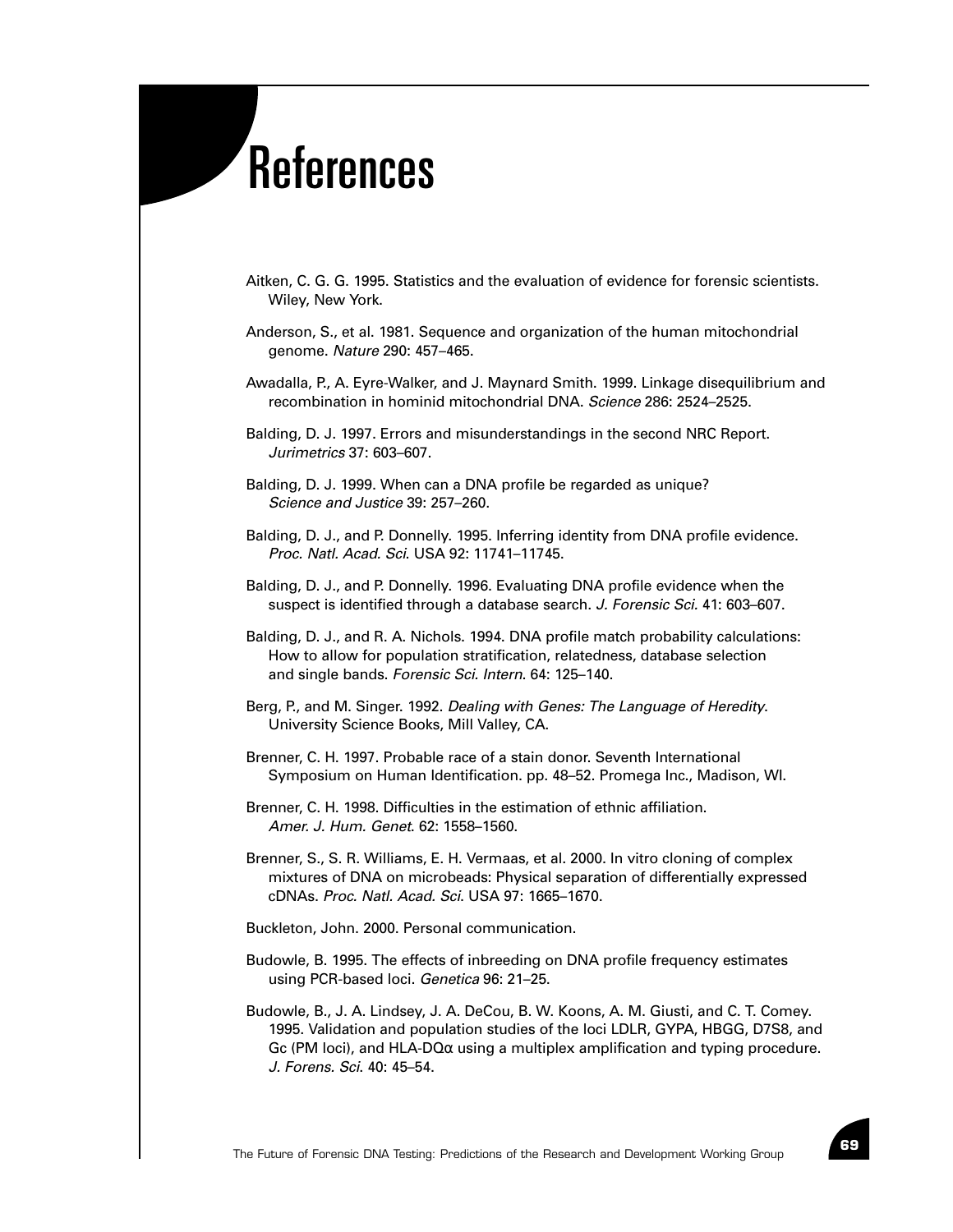- Budowle, B., R. Chakraborty, G. Carmody, and K. L. Monson. 2000. Source attribution of a forensic DNA profile. *Forens. Sci*. *Comm.* (in press).
- Budowle, B., and R. R. Moretti. 1999. Genotype profiles for six population groups at the 13 CODIS short tandem repeat core loci and other PCR based loci. *Forensic Science Communications*, FBI Lab. Div. Pub. 99–06, U.S. Department of Justice.
- Budowle, B., T. R. Moretti, A. L. Baumstark, D. A. Defenbaugh, and K. L. Keys. 1999. Population data on the thirteen CODIS core short tandem repeat loci in African-American, U.S. Caucasians, Hispanics, Bahamians, Jamaicans, and Trinidadians. *J. Forensic Sci*. 44: 1277–1286.
- Budowle, B., B. Shea, S. Niezgoda, and R. Chakraborty. 2000. CODIS STR loci data from 41 sample populations. *J. Forens. Sci*. (in press).
- Butler, J. M. 1998. The use of capillary electrophoresis in genotyping STR loci. *Methods Mol. Biol*. 98: 279–289.
- Cavalli-Sforza, L. L., and W. F. Bodmer. 1971. *The Genetics of Human Populations*. W. H. Freeman, San Francisco, CA.
- Cecil, J. S., and T. E. Willging. 1994. Court-appointed experts. Pp. 527–573 in *Reference Manual on Scientific Evidence*. Federal Judicial Center, Washington, DC.
- Chakraborty, R. 1992. Sample size requirements for addressing the population genetics issues of forensic use of DNA typing. *Human Biol*. 64: 141–159.
- Chakraborty, R. 2000. Personal communication.
- Cockerham, C. C. 1967. Group inbreeding and coancestry. *Genetics* 56: 89–104.
- Cockerham, C. C. 1969. Variance of gene frequencies. *Evolution* 23: 72–84.
- Collins, A., and N. E. Morton. 1994. Likelihood ratios for DNA identification. *Proc. Natl. Acad. Sci*. USA. 91: 6007–6011.
- Connors, E., T. Lundregan, N. Miller, and T. McEwen. 1996. *Convicted by Juries, Exonerated by Science: Case Studies in the Use of DNA Evidence to Establish Innocence After Trial*. U.S. Department of Justice, National Institute of Justice, Washington, DC.
- Cotterman, C. W. 1940. A calculus for statistico-genetics. Reprinted as pp. 157–271 in Ballonoff, P. ed. *Genetics and Social Structure*. 1974. Dowden, Hutchinson, and Ross, Stroudsburg, PA.
- Crow, J. F., and C. Denniston. 1993. Population genetics as it relates to human identification. pp. 31–35. Fourth International Symposium on Human Identification. Promega Inc., Madison, WI.
- Crow, J. F., and M. Kimura. 1970. *An Introduction to Population Genetics Theory*. Harper and Row, New York. Reprinted by Burgess Publishing Company, Edina, MN.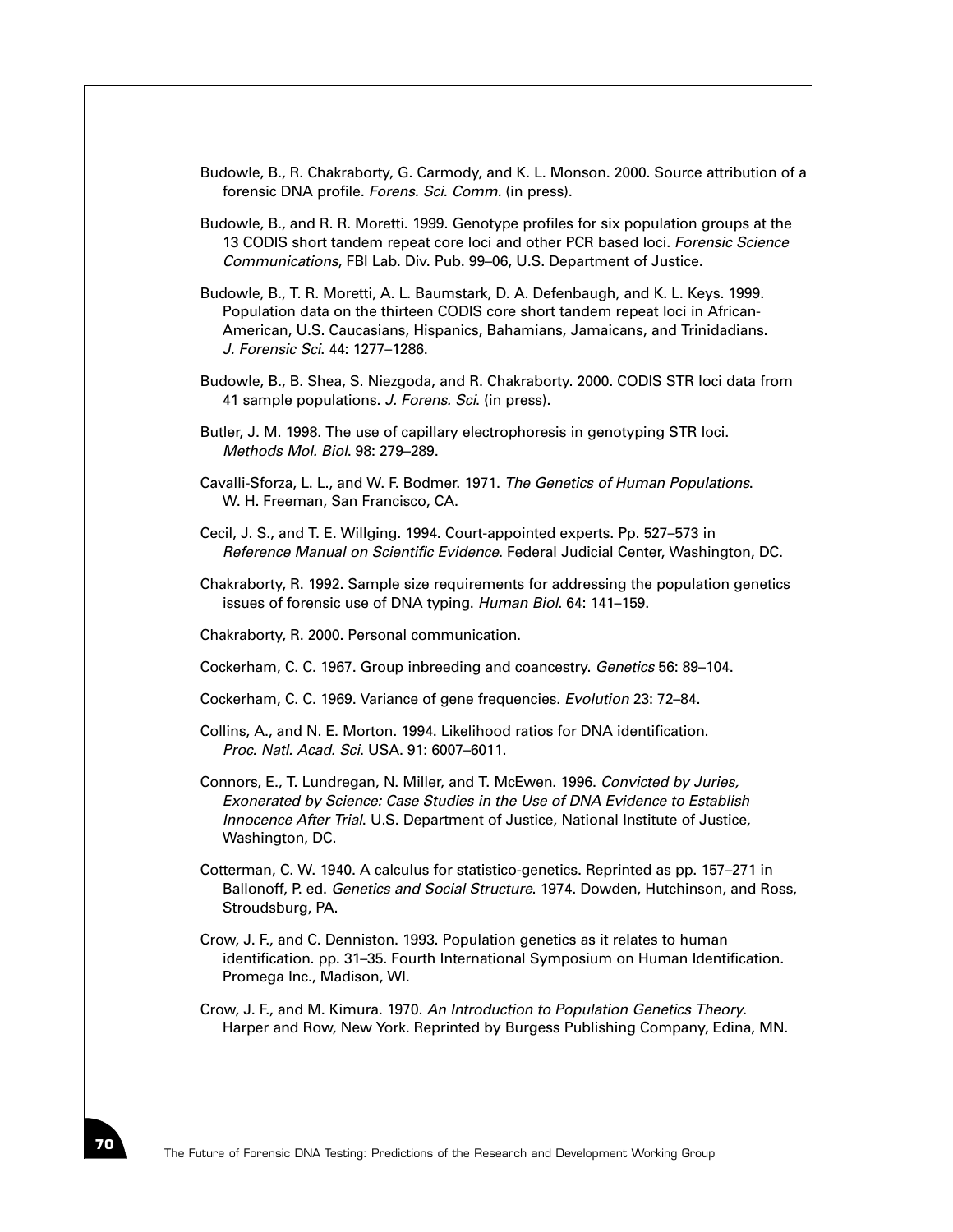- Curran, J. M., C. M. Triggs, J. Buckleton, and B. S. Weir. 1999. Interpreting DNA mixtures in structured populations. *J. Forensic Sci*. 44: 987–995.
- DAB. 2000. Statistical and population genetics issues affecting the evaluation of the frequency of occurrence of DNA profiles calculated from pertinent population databases. *Forens. Sci. Comm*. (in press).
- Deka, R., M. D. Shriver, L. M. Yu, et al. 1999. Genetic variation at twenty-three microsatellite loci in sixteen human populations. *J. Genet*. 78: 99–121.
- Donnelly, P., and R. E. Friedman. 1999. DNA database searches and the legal consumption of scientific evidence. *Michigan Law Rev*. 97: 931–984.
- Erlich, H. A., ed. 1989. *PCR Technology. Principles and Applications for DNA Amplification.* Stockton, New York.
- Evett, I. W. 1992. Evaluating DNA profiles in a case where the defense is 'It was my brother'. *J. Forensic Sci*. *Soc.* 32: 5–14.
- Evett, I. W., and B. S. Weir. 1998. *Interpreting DNA Evidence*. Sinauer Associates, Sunderland, MA. Statistical and genetic methods.
- Evett, I. W., R. Pinchin, and C. Buffery. 1992. An investigation of the feasibility of inferring ethnic origin from DNA profiles. *J. Forensic Sci*. *Soc.* 32: 301–306.
- Eyre-Walker, A., N. H. Smith, and J. Maynard Smith. 1999. Mitochondrial DNA recombination-reasons to panic. *Proc. Roy. Soc*. B 266: 2037–2039.
- FBI. 1993. *VNTR Population Data: A Worldwide Study.* Vols. I-A, I-B, II, III, IV. FBI Academy, Quantico, VA.
- FBI. 1997. Press release. FBI Laboratory, Quantico, VA.
- FBI. 1999. *1998 CODIS DNA Laboratory Survey*. FBI Forensic Science Systems Unit, FBI Laboratory, Quantico, VA.
- Foreman, L. A., A. F. M. Smith, and I. W. Evett. 1999. Bayesian validation of a quadruplex STR profiling system for identification purposes. *J. Forensic Sci*. 44: 378–486.
- Garofano, L., M. Pizzamiglio, V. Cesare, G. Lago, T. D'Errico, G. Brembilla, G.A. Romano, and B. Budowle. 1998. Italian population data on thirteen short tandem repeat loci. *Forens. Sci. Int*. 97: 53–60.
- Greenfeld, L. A. 1997. *Sex offenses and offenders: an analysis of data on rape and sexual assault*. U.S. Department of Justice, Washington, DC.
- Hammond, H. A., L. Jin., Y. Zhong, C. T. Caskey, and R. Chakraborty. 1994. Evaluation of 13 short tandem repeat loci for use in personal identification applications. *Amer. J. Hum. Genet*. 55: 175–189.
- Hammond, H. and C. T. Caskey. 1997. *Automated DNA Typing: Method of the Future*. Research Preview. U.S. Department of Justice, National Institute of Justice, Washington, DC.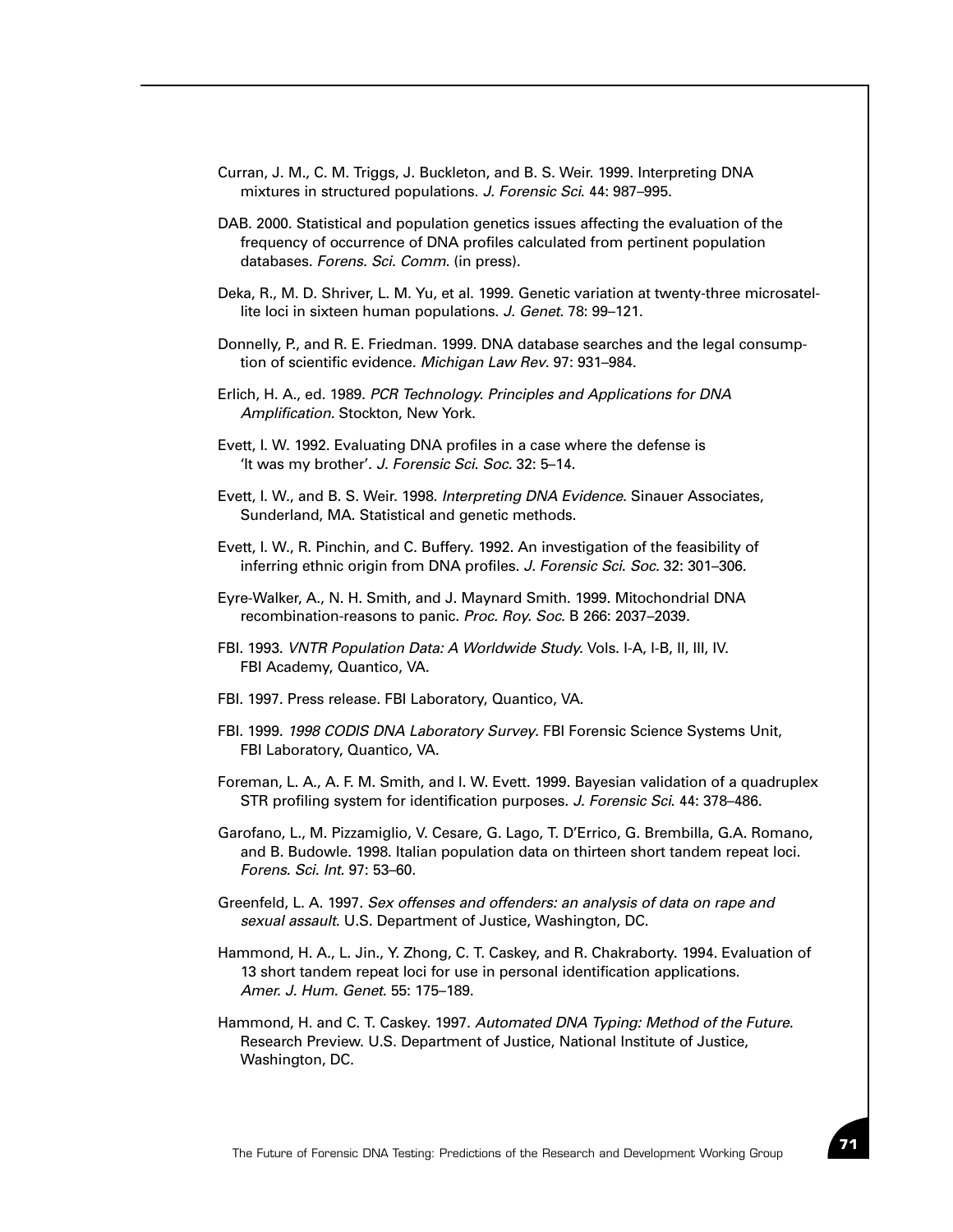- Hartl, D. L., and A. G. Clark. 1997. *Principles of Population Genetics.* 3rd Edition. Sinauer Associates, Sunderland, MA.
- Hartmann, J. M., B. T. Houlihan, R. S. Keister, and E. L. Buse. 1997. The effect of ethnic and racial population substructuring on the estimation of multi-locus fixed-bin VNTR RFLP genotype probabilities. *J. Forensic Sci*. 42: 232–240.
- Inman, K., and N. Rudin. 1997. *An Introduction to Forensic DNA Analysis*. CRC Press, Boca Raton, FL.
- Inman, K., and N. Rudin. 2000. *Principles and Practice of Forensic Science*. CRC Press, Boca Raton, FL.
- Innis, M. A., D. H. Gelfand, and J. J. Sninsky, eds. 1999. *PCR applications. Protocols for functional genomics*. Academic Press, New York.
- Jeffreys, A. J., V. Wilson, and S. L. Thein. 1985a. Hypervariable minisatellite regions in human DNA. *Nature* 314: 67–72.
- Jeffreys, A. J., V. Wilson, and S. L. Thein. 1985b. Individual specific "fingerprints" of human DNA. *Nature* 316: 75–79.
- Kaye, D. H. 2000. Bioethics, bench, and bar: selected arguments in Landry v. Attorney General. *Jurimetrics* J. 40: 193–216.
- Kaye, D. H., and G. F. Sensabaugh. 2000. Reference guide on forensic DNA evidence. In *Reference Manual on Scientific Evidence*. Federal Judicial Center, Washington, DC.
- Kirby, L. T. 1992. *DNA Fingerprinting. An Introduction*. W. H. Freeman, New York.
- Klitz, W., R. Reynolds, J. Chen, and H. A. Erlich. 2000. Analysis of genotype frequencies and interlocus association for the PM, DQA1, and D1S80 loci in four populations. *J. For. Sci.* (in press).
- Krawczak, M., and J. Schmidtke. 1998. *DNA Fingerprinting.* 2nd Edition. BIOS. Scientific Publishers, Herndon, VA.
- Landsteiner, K. 1900. Zur Kenntnis der antifermentativen, lytischen and agglutinierenden Wirkungen des Blutserums und der Lymphe. *Zent. Bact*. 27: 357–362.
- Lewin, B. 1990. *Genes IV*. Oxford University Press, Oxford.
- Lincoln, P. J, and J. Thompson. 1998. *Forensic DNA Profiling Protocols*. Humana Press, Totowa, NJ.
- Lins, A. M., et al. 1998. Development and population study of an eight-locus short tandem repeat (STR) multiplex system. *J. Forens. Sci*. 43: 1–13.
- Macaulay, V., M. Richards, and B. Sykes. 1999. Mitochondrial DNA recombination-no need to panic. *Proc. Roy. Soc*. B 266: 2037–2039.
- Malakoff, D. 1999. Bayes offers a 'new' way to make sense of numbers. *Science* 286: 1460–1464.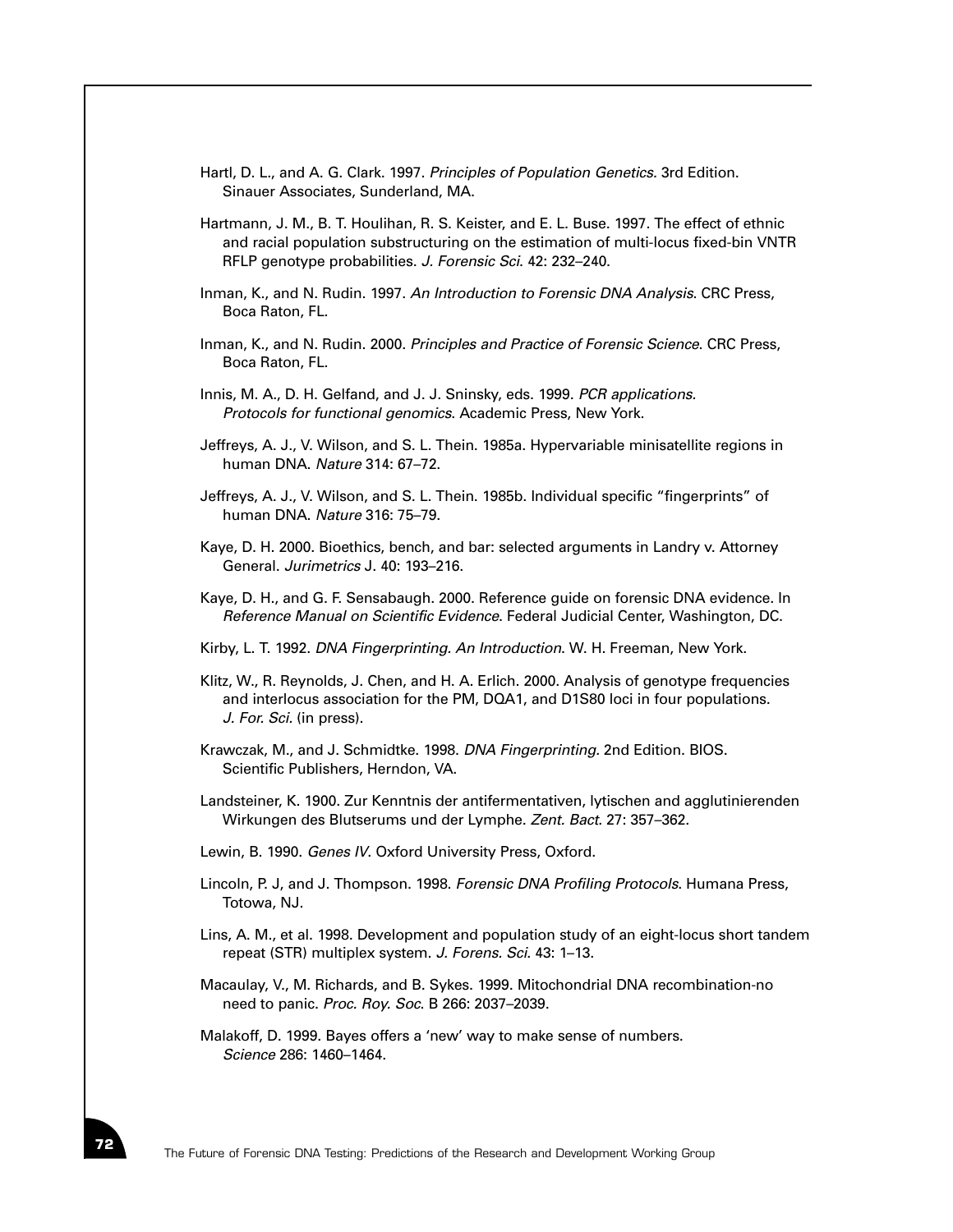- Mange, E. J., and A. P. Mange. 1999. *Basic Human Genetics*. Sinauer Associates, Sunderland, MA.
- Mayo, D. G. 1996. *Error and Growth of Experimental Knowledge*. University of Chicago Press, Chicago.
- Morton, N. E. 1992. Genetic structure of forensic populations. *Proc. Natl. Acad. Sci*. USA 89: 2556–2560.
- Morton, N. E. 1995. Alternative approaches to population structure. *Genetica* 96: 139–144.
- Morton, N. E. 1997. The forensic DNA endgame. *Jurimetrics* 37: 477–494.
- Mullis, K. B., F. Ferré, and R. A. Gibbs, ed. 1994. *The polymerase chain reaction*. Birkhauser, Boston, MA.
- Mullis, K., and F. Faloona. 1987. Specific synthesis of DNA in vitro via a polymerasecatalyzed chain reaction. *Method. Enzymol*. 155: 335–350.
- Nature Genetics. The chipping forecast. *Nat. Genet*. 21s: 1–60.
- Nei, M. 1987. *Molecular Evolutionary Genetics*. Columbia University Press, New York.
- NIJ. 1998. *Forensic Laboratories: Handbook for Facility Planning, Design, Construction, and Moving*. U.S. Department of Justice, National Institute of Justice, Washington, DC.
- NIJ. 1999. *Eyewitness Evidence: A Guide for Law Enforcement*. U.S. Department of Justice, National Institute of Justice, Washington, DC.
- NIJ. 2000. *Crime Scene Investigation: A Guide for Law Enforcement*. U.S. Department of Justice, National Institute of Justice, Washington, DC.
- NRC. 1992. *DNA Technology in Forensic Science*. National Academy Press, Washington, DC.
- NRC. 1996. *The Evaluation of Forensic DNA Evidence*. National Academy Press, Washington, DC.
- Richie, K. L, M. D. Goldsborough, M. M. Darfler, E. A. Benzinger, M. L. Lovekemp, D. J. Reeder, and C. C. O'Connnell. 1999. Long PCR for VNTR analysis. *J. Forensic Sci*. 44: 1176–1185.
- Righetti, P. G., and C. Gelfi. 1998. Recent advances in capillary zone electrophoresis of DNA. *Forensic Sci. Intern*. 92: 239–250.
- Robertson, B., and G. A. Vigneaux. 1995. DNA evidence: wrong answers or wrong questions? *Genetica* 96: 145–152.
- Robertson, B., and G. A. Vigneaux. 1992. Expert evidence: law, practice and probability. *Oxford J. Legal Studies* 12: 392–403.
- Roeder, K. 1994. DNA fingerprinting: a review of the controversy. *Stat. Sci*. 9: 222–278.
- Royall, R. 1997. *Statistical Evidence. A Likelihood Paradigm*. Chapman & Hall, New York.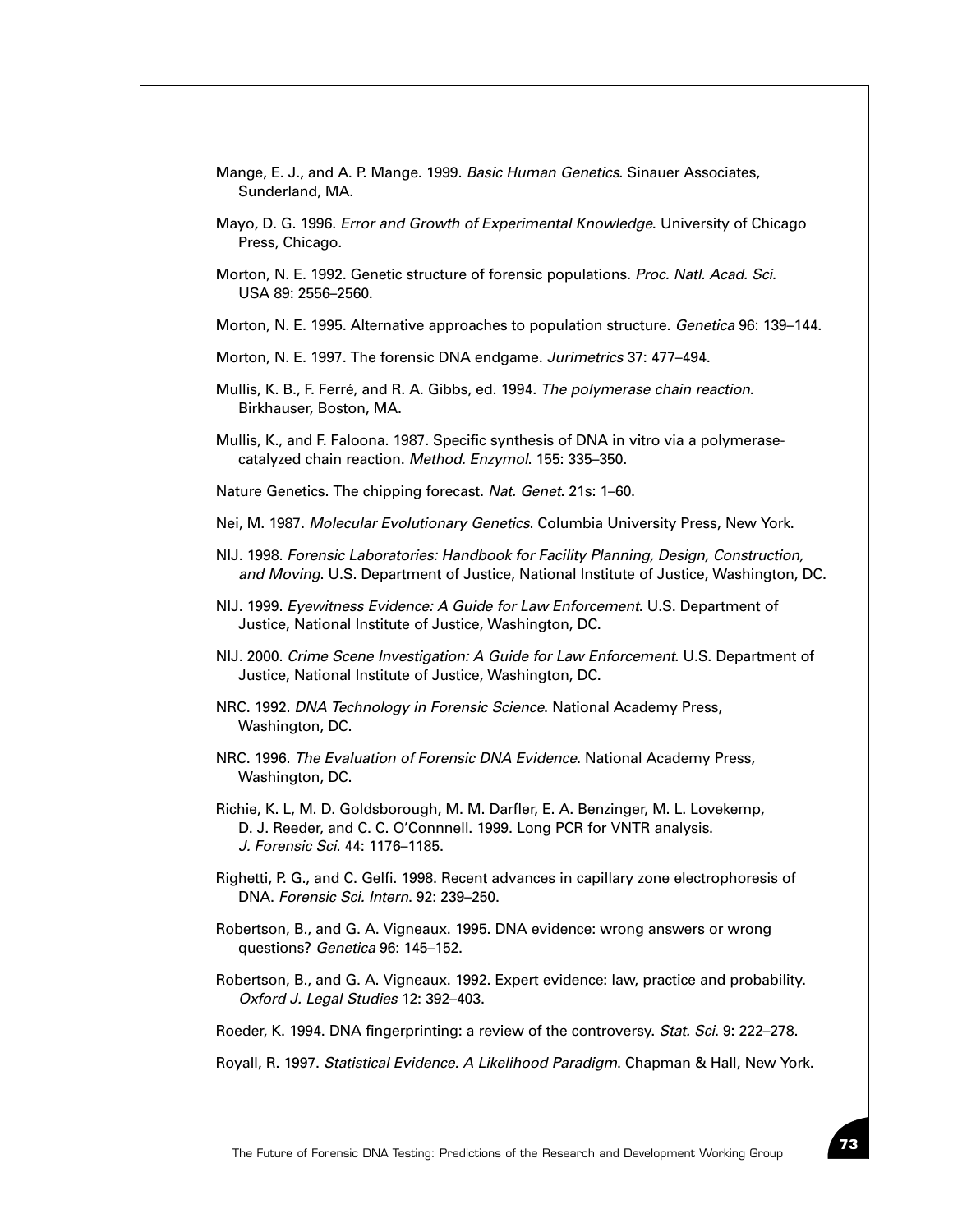- Saiki, R., S. Scharf, F. Faloona, K. Mullis, G. Horn, H. A. Erlich, and N. Arnheim. 1985. Enzymatic amplification of β-globin genomic sequences and restriction site analysis for diagnosis of sickle cell anemia. *Science* 230: 1350–1354.
- Saiki, R. K., D. H. Gelfand, S. Stoffel, S. Scharf, R. H. Higuchi, G. T. Horn, K. B. Mullis, and H. A. Erlich. 1988. Primer-directed enzymatic amplification of DNA with a thermostable DNA polymerase. *Science* 239: 487–491.
- Schmalzing, D., A. Adourian, L. Koutny, L, Ziaugra, P. Matsudaira, and D. Ehrlich. 1998. DNA sequencing on microfabricated electrophoretic devices. *Analytical Chem*. 70: 2303–2310.
- Schmalzing, D., L. Koutny, D. Chisholm, A. Adourian, P. Matsudaira, and D. Ehrlich. 1999. Two-color multiplexed analysis of eight short tandem repeat loci with an electrophoretic microdevice. *Anal. Biochem*. 270: 148–152.
- Schumm, J. 1999. Personal communication.
- Sensabaugh, G., and D. H. Kaye. 1998. Non-human DNA evidence. *Jurimetrics* 38: 1–16.
- Shriver, M. D., M. W. Smith, L. Jin, A. Marcini, J. M. Akey, R. Deka, and R. E. Ferrell. 1997. Ethnic-affiliation estimation by use of population-specific DNA markers. *Amer. J. Hum. Genet*. 60: 957–964.
- Siebert, P. 1998. *The PCR technique: RT-PCR*. Eaton Pub. Co. The technique for amplifying DNA from RNA sources.
- Snustad, D. P., and M. J. Simmons. 2000. *Principles of Genetics.* 2nd Edition. John Wiley, New York.
- Stockmarr, A. 1999. Likelihood ratios for evaluating DNA evidence when the suspect is found through a database search. *Biometrics* 55: 671–677.
- Thormann, W., A. B. Wey, I. S. Lurie, H. Gerber, C. Byland, N. Malik, M. Hochmeister, and C. Gehrig. 1999. Capillary electrophoresis in clinical and forensic analysis: recent advances and breakthrough to routine applications. *Electrophoresis* 20: 3203–3236.
- Tietz, D., ed. 1998. *Nucleic Acid Electrophoresis*. Springer-Verlag, New York.
- Twyman, P. M. 1998. *Advanced Molecular Biology. A Concise Reference*. Springer-Verlag, New York.
- Vieland, V. J., and S. E. Hodge. 1999. Review: Royal, Statistical Evidence. *Amer. J. Hum. Genet*. 63: 283–289.
- Walker, R. H., Ed. 1983. *Inclusion Probabilities in Parentage Testing*. American Association of Blood Banks, Arlington, VA.
- Watson, J. D., et al. 1987. *The Molecular Biology of the Gene.* Vols I and II. Benjamin/Cummings, Menlo Park, CA.

Weedn, V., and J. W. Hicks. 1998. *The Unrealized Potential of DNA Testing*. U.S. Department of Justice, National Institute of Justice, Washington, DC.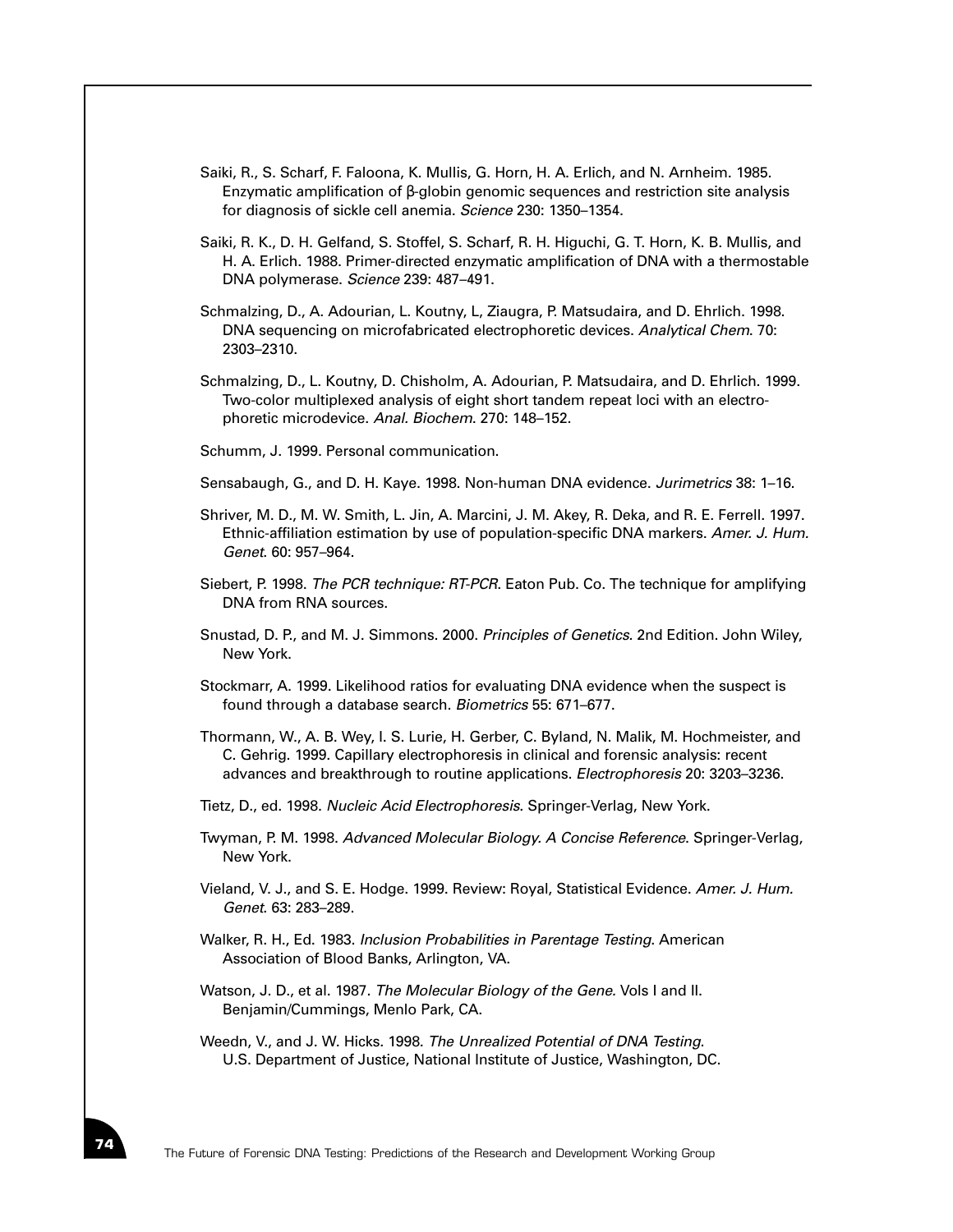Weir, B. S., ed. 1995. Human identification: the use of DNA markers. *Genetica* 96: 1–178.

- Weir, B. S. 1994. Effects of inbreeding on forensic calculations. *Ann. Rev. Genet*. 28: 597–621.
- Weir, B. S., ed. 1995. *Human Identification*. Kluwer, Amsterdam.
- Weir, B. S. 1996. *Genetic Data Analysis II*. Sinauer, Sunderland, MA.
- Weir, B. S. 1999. Are DNA profiles unique? Proceedings of the Ninth International Symposium on Human Identification. pp. 114–117. Promega Corp., Madison, WI.
- Weir, B. S., C. M. Triggs, L, I. Starling, K. A. J. Walsh, and J. Buckleton. 1997. Interpreting DNA mixtures. *J. Forensic Sci*. 42: 213–222.
- Word, C. J., T. M. Sawosick, and D. H. Bing. 1997. Summary of validation studies from twenty-six forensic laboratories in the United States and Canada on the use of the AmpliType PM PCR amplification and typing kit. *J. For. Sci*. 42: 39–48.
- Wright, S. 1951. The genetical structure of populations. *Ann. Eugen*. 15: 159–171.
- Wyman, A. R., and R. White. 1980. A highly polymorphic locus in human DNA. *Proc. Natl. Acad. Sci*. USA 77: 6754–6758.
- Xiong, M., and L. Jin. 1999. Comparison of the power and accuracy of biallelic and microsatellite markers in population-based gene-mapping methods. *Amer. J. Hum. Genet*. 64: 629–640.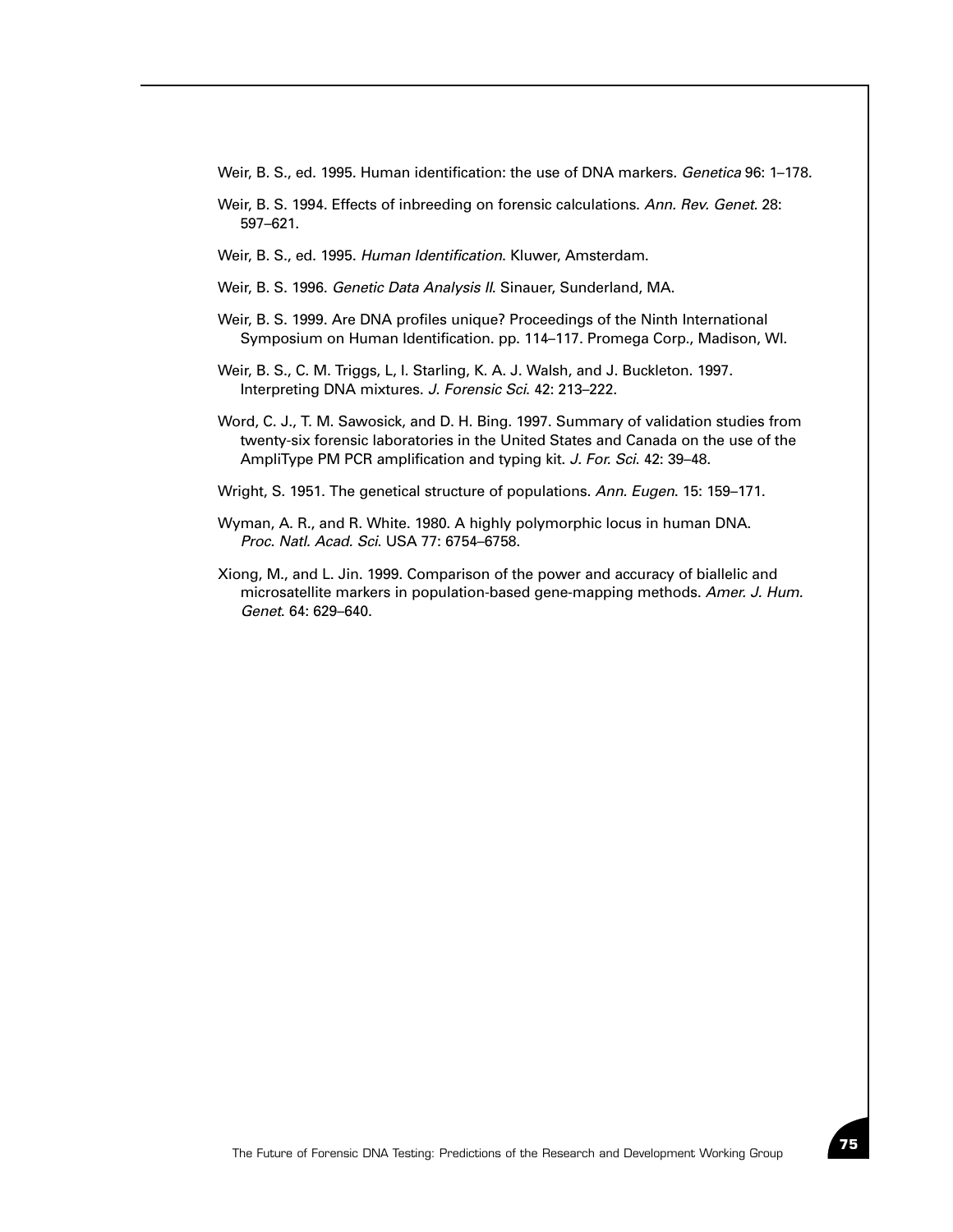# Abbreviations and Acronyms

| ABC           | American Board of Criminalistics                   |
|---------------|----------------------------------------------------|
| AFIP          | Armed Forces Institute of Pathology                |
| <b>ASCLD</b>  | American Society of Crime Laboratory Directors     |
| <b>ATB</b>    | <b>Advanced Technology Board</b>                   |
| ATP           | Advanced Technology Program (NIST)                 |
| CAP           | <b>College of American Pathologists</b>            |
| СE            | Capillary electrophoresis                          |
| <b>CODIS</b>  | <b>Combined DNA Index System</b>                   |
| DAB           | <b>DNA Advisory Board</b>                          |
| EST           | Expressed sequence tag                             |
| FSS           | <b>Forensic Science Service</b>                    |
| HV1, HV2      | Hypervariable regions in mitochondrial DNA         |
| <b>HW</b>     | Hardy-Weinberg                                     |
| LE            | Linkage equilibrium                                |
| mtDNA         | <b>Mitochondrial DNA</b>                           |
| $mu(\mu)$     | Micrometer; one millionth of a meter               |
| <b>NCIC</b>   | National Crime Index Computer                      |
| <b>NCJRS</b>  | <b>National Criminal Justice Reference Service</b> |
| <b>NDIS</b>   | National DNA Index System                          |
| ng            | Nanogram; one billionth of a gram                  |
| NIJ           | National Institute of Justice                      |
| <b>NIST</b>   | National Institute of Standards and Technology     |
| <b>OLES</b>   | <b>Office of Law Enforcement Standards</b>         |
| <b>PCR</b>    | Polymerase chain reaction                          |
| PM            | Polymarker                                         |
| <b>RFLP</b>   | Restriction fragment length polymorphism           |
| SNP           | Single nucleotide polymorphism                     |
| SSO           | Sequence specific oligonucleotids                  |
| <b>STR</b>    | Short tandem repeats                               |
| SWGDAM        | Scientific Working Group on DNA Analysis Methods   |
| <b>TWGDAM</b> | Technical Working Group on DNA Analysis Methods    |
| <b>TWGNAS</b> | Technical Working Group on Nucleic Acid Standards  |
| <b>VNTR</b>   | Variable number of tandem repeats                  |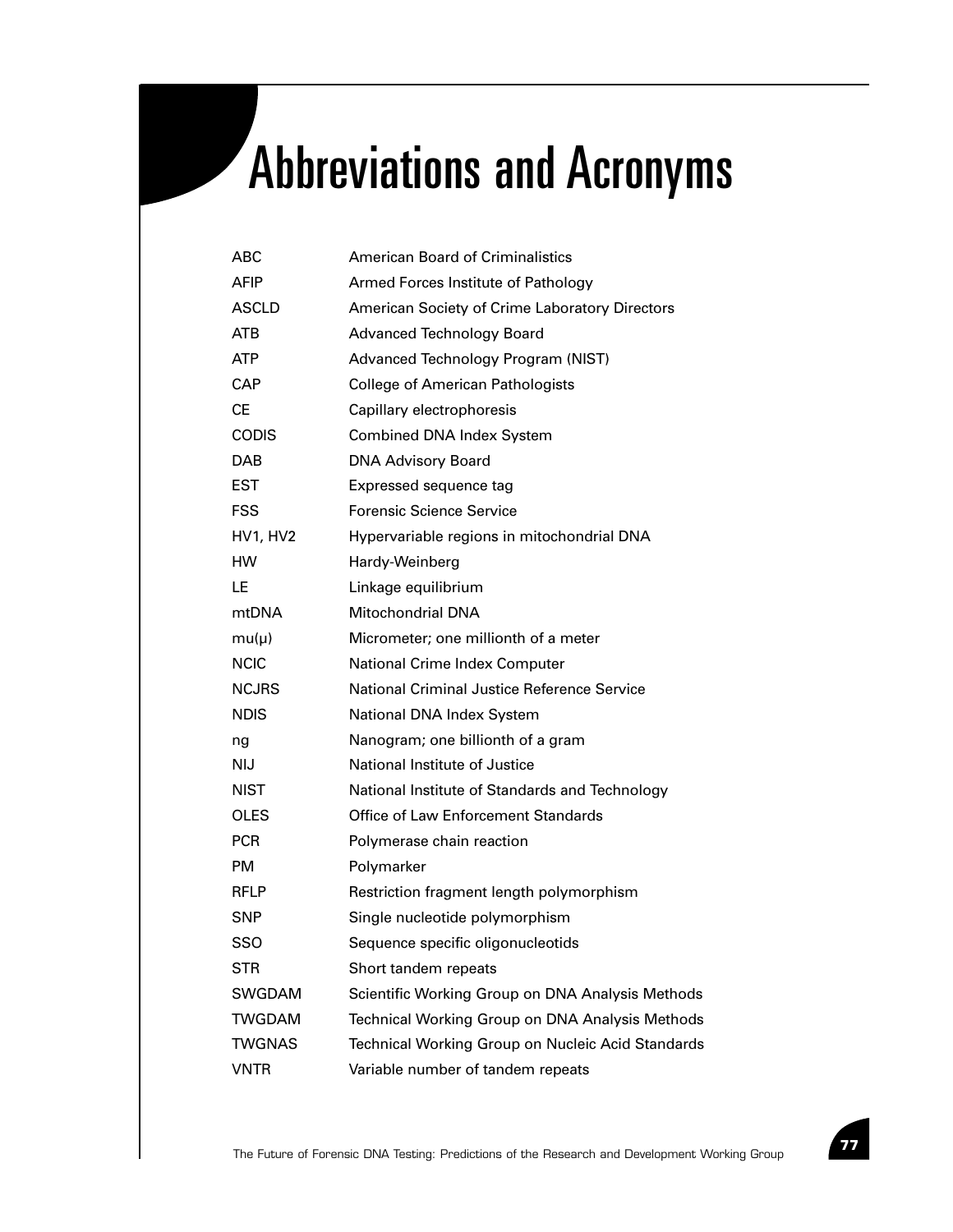# **Glossary**

*(Note: Many of these definitions are taken from NRC 1996, which may be consulted for a more extensive list.)*

**Adenine:** One of the four bases in DNA; abbreviated A.

- **Allele:** One of two or more alternative forms of a gene. In DNA identification, the definition is extended to any DNA region used for analysis.
- **Amelogenin:** A system that generates different sized fragments for the X and Y chromosomes, and hence is used for sex identification.

**Amplification:** Producing multiple copies of a chosen DNA region, usually by PCR.

**Autosome:** Any chromosome other than the X and Y.

- **Binning:** Grouping VNTR alleles into sets of similar sizes, necessary because the individual alleles are too similar to differentiate.
- **Chip:** A miniaturized system for DNA analysis. It uses photolithography and chemical etching of a silicon or glass wafer to produce microchannels that transport sample DNA, the movement of which is detected by a laser beam.
- **Chromosome:** A physical structure in the cell nucleus. It consists of a tightly coiled thread of DNA with associated proteins and RNA. The genes are arranged in linear order along the DNA.
- **Confidence interval, confidence limits:** An interval, based on a sample, that is expected to include the population mean value a specified proportion of the time (e.g., 95 percent).
- **Crossing over:** The exchange of parts between homologous chromosomes during meiosis; recombination.
- **Cytosine:** One of the four bases in DNA; abbreviated C.
- **Denaturation:** Separation of double stranded DNA into single strands.
- **Deoxyribonucleic acid (DNA):** The genetic material; a double helix composed of two complementary chains of paired bases (nucleotides).
- **Electrophoresis:** A technique in which different molecules are separated by their rate of movement, usually through a gel, in an electric field.
- **Expressed sequence tag:** A fragment of DNA associated with a particular gene that can be used for gene identification.
- **Gamete:** A haploid reproductive cell; sperm or egg.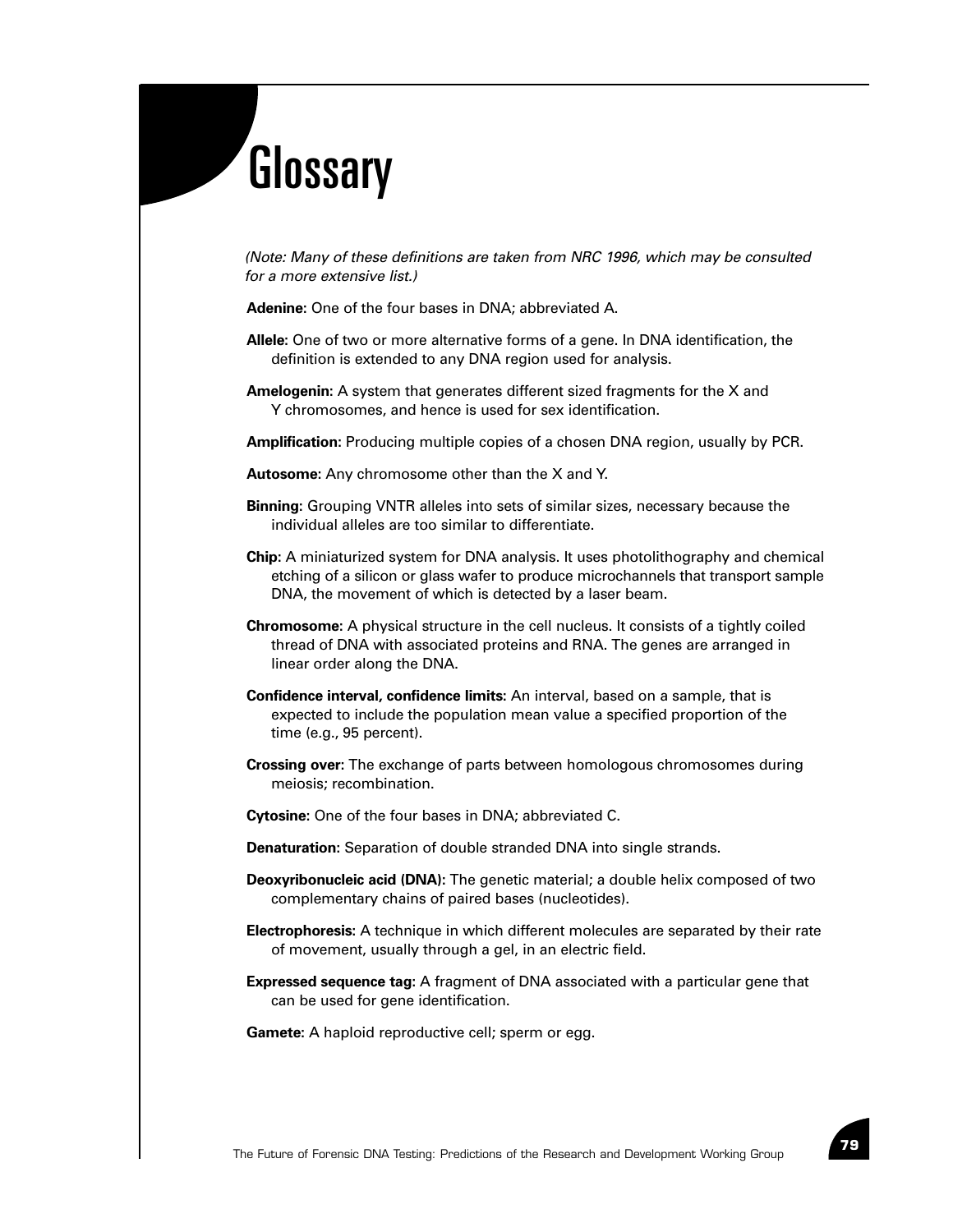**Gene:** The basic unit of heredity; a functional sequence of DNA in a chromosome.

- **Genome:** The total (haploid) genetic makeup of an organism. In the human this comprises about 3 billion base pairs.
- **Genotype:** The genetic makeup of an individual, as distinguished from its manifestation (phenotype); usually designated by allele symbols, e.g.,  $A_1A_2$  designates the genotype of an individual with alleles  $A_1$  and  $A_2$ . The word is used to designate any number of loci.
- **Guanine:** One of the four bases in DNA; abbreviated G.
- **Haploid:** Having one set of chromosomes, as a gamete (cf. *diploid*).
- **Hardy-Weinberg proportions:** The state, for a genetic locus in a population, in which the alleles making up the genotype are in random proportions.
- **Heterozygosity:** The proportion of a population that is heterozygous for a particular locus.
- **Heterozygote:** A fertilized egg (*zygote*) with two different alleles at a designated locus; by extension, the individual that develops from such a zygote (cf. *homozygote*).
- **Homologous:** Corresponding; used to describe the relationship between two members of a chromosome or gene pair.
- **Homozygote:** A fertilized egg (*zygote*) with two identical alleles at a designated locus; by extension, the individual that develops from such a zygote (cf. *heterozygote*).
- **Inbreeding coefficient:** The probability that two alleles in an individual are descended from the same allele in a common ancestor, or one from the other; a measure of the proportion by which the heterozygosity is reduced by inbreeding; designated by  $\mathsf{F}_{\mathsf{i}}.$
- **Kinship coefficient:** The probability that two randomly chosen alleles, one from each of two individuals in a population, are identical (i.e., both descended from the same ancestral allele, or one from the other); equivalent to the inbreeding coefficient of a (perhaps hypothetical) offspring; designated by Fij.
- **Linkage:** Inheritance together of two or more genes on the same chromosome.
- **Linkage equilibrium:** The state in which two or more loci in a gamete are in random proportions (i.e., the gamete frequency is the product of the allele frequencies); abbreviated LE.
- **Locus (pl. loci):** The physical location of a gene (or DNA region of interest) on a chromosome.
- **Marker:** An easily detected gene or chromosome region used for identification.
- **Meiosis:** The two cell divisions that occur in the development of a sperm or egg, during which the chromosome number is halved.

**Micron:** One millionth of a meter (abbreviated µ)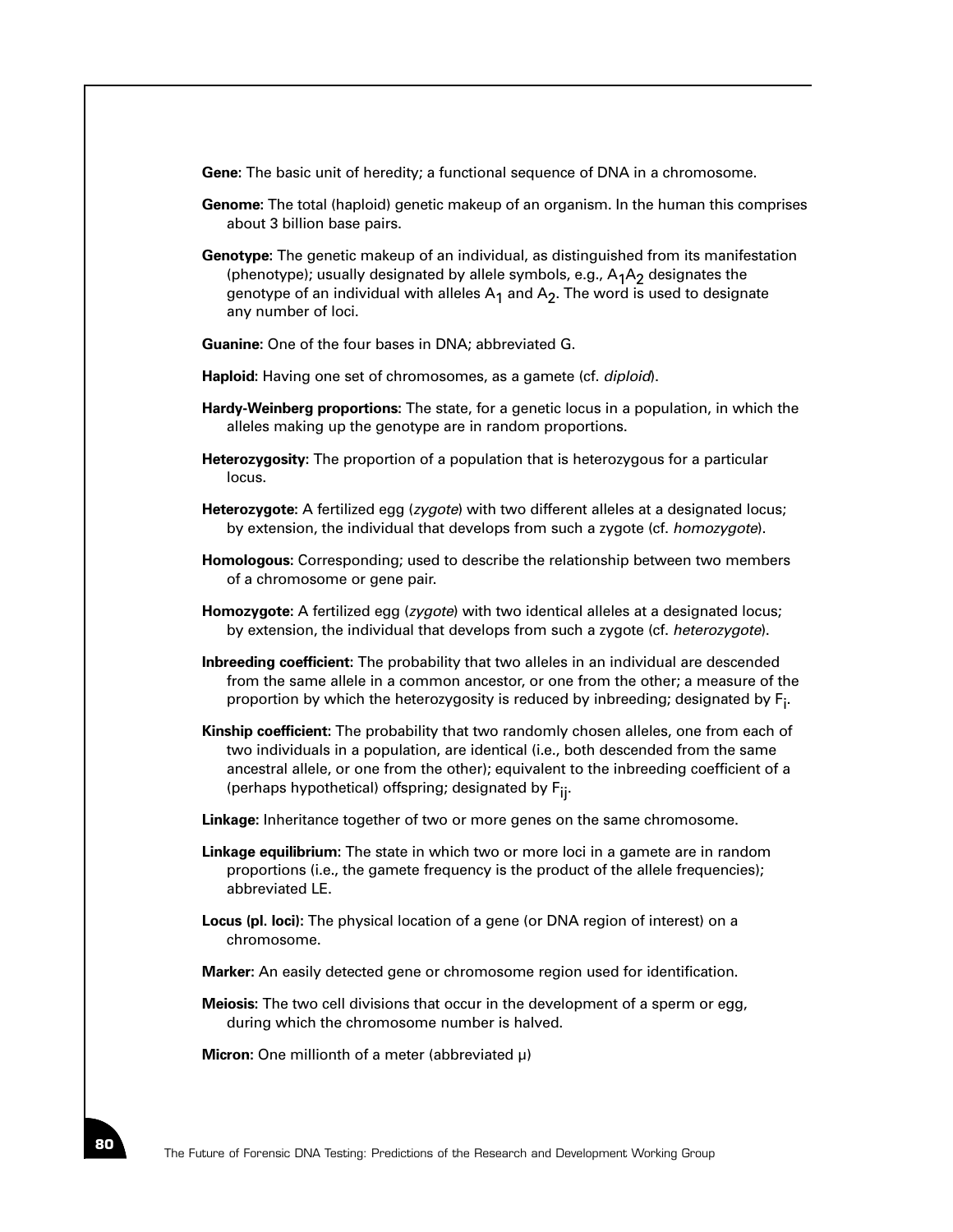**Mitochondrial DNA:** DNA in the mitochondria.

- **Mitochondrion (pl. mitochondria):** A particle present in multiple copies per cell and transmitted from the mother to all her children.
- **Mitosis:** The process of cell division in which the chromosomes are precisely distributed so that the parent and each daughter cell have the same chromosome content.
- **Multiplex:** A system for analyzing several loci at once.
- **Nucleotide:** A unit of DNA composed of phosphate, a sugar and a purine or pyrimidine base.
- **Phenotype:** The recognizable manifestation of the genotype; it may be externally visible, as hair color, or observed by a special technique, as blood groups or enzymes.
- **Polymerase chain reaction:** An in vitro process for making many copies of a chosen fragment of DNA; abbreviated PCR.
- **Polymorphism:** The presence of more than one allele at a locus in a population; usually the word is used only when at least two alleles are fairly common.
- **Quality assurance:** A program conducted by a laboratory to ensure accuracy and reliability of tests performed.
- **Quality control:** Activities used to monitor the quality of DNA typing to satisfy specified criteria.
- **Random match:** A match in the DNA profiles of two DNA samples, where one is drawn at random from the population.
- **Random-match probability:** The probability that the DNA in a random sample from the population has the same profile as the DNA in the evidence sample.
- **Restriction enzyme, restriction endonuclease:** An enzyme that cuts a DNA molecule in a specified short base sequence.
- **Restriction fragment length polymorphism:** Variation in the length of a stretch of DNA; abbreviated RFLP.
- **Ribonucleic acid:** The product of transcription from DNA; abbreviated RNA.
- **Sex chromosomes:** The X and Y chromosomes.
- **Short tandem repeat:** A tandem repeats in which the repeat units are three, four, or five base pairs; abbreviated STR.
- **Single nucleotide probe:** A probe that detects a single base change at a specific location.
- **Somatic cells:** Body cells; cells other than those in the cellular ancestry of egg and sperm.
- **Southern blotting:** The technique for transferring DNA fragments that have been separated by electrophoresis from the gel to a membrane (usually nylon).

**Thymine:** One of the four bases in DNA; abbreviated T.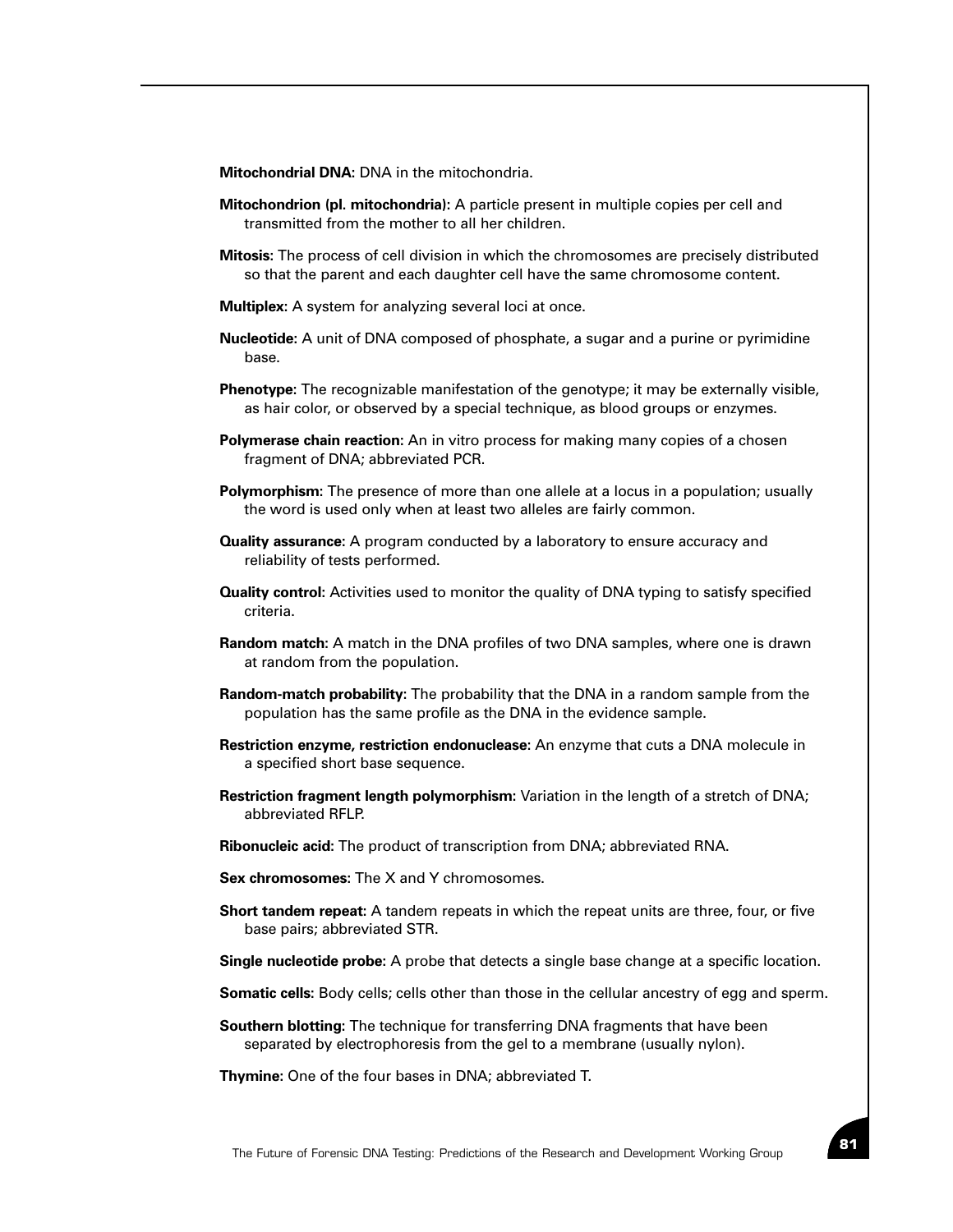**Uracil:** A base in RNA, corresponding to T in DNA; abbreviated U.

- **Variable number of tandem repeats:** Repeating units of a DNA sequence; a class of RFLPs; abbreviated VNTR.
- **X chromosome:** A sex chromosome, present twice in female cells and once in male.
- **Y chromosome:** A sex chromosome present once in males, and transmitted directly from a father to all his sons.

**Zygote:** A diploid cell produced by fusion of an egg and sperm.